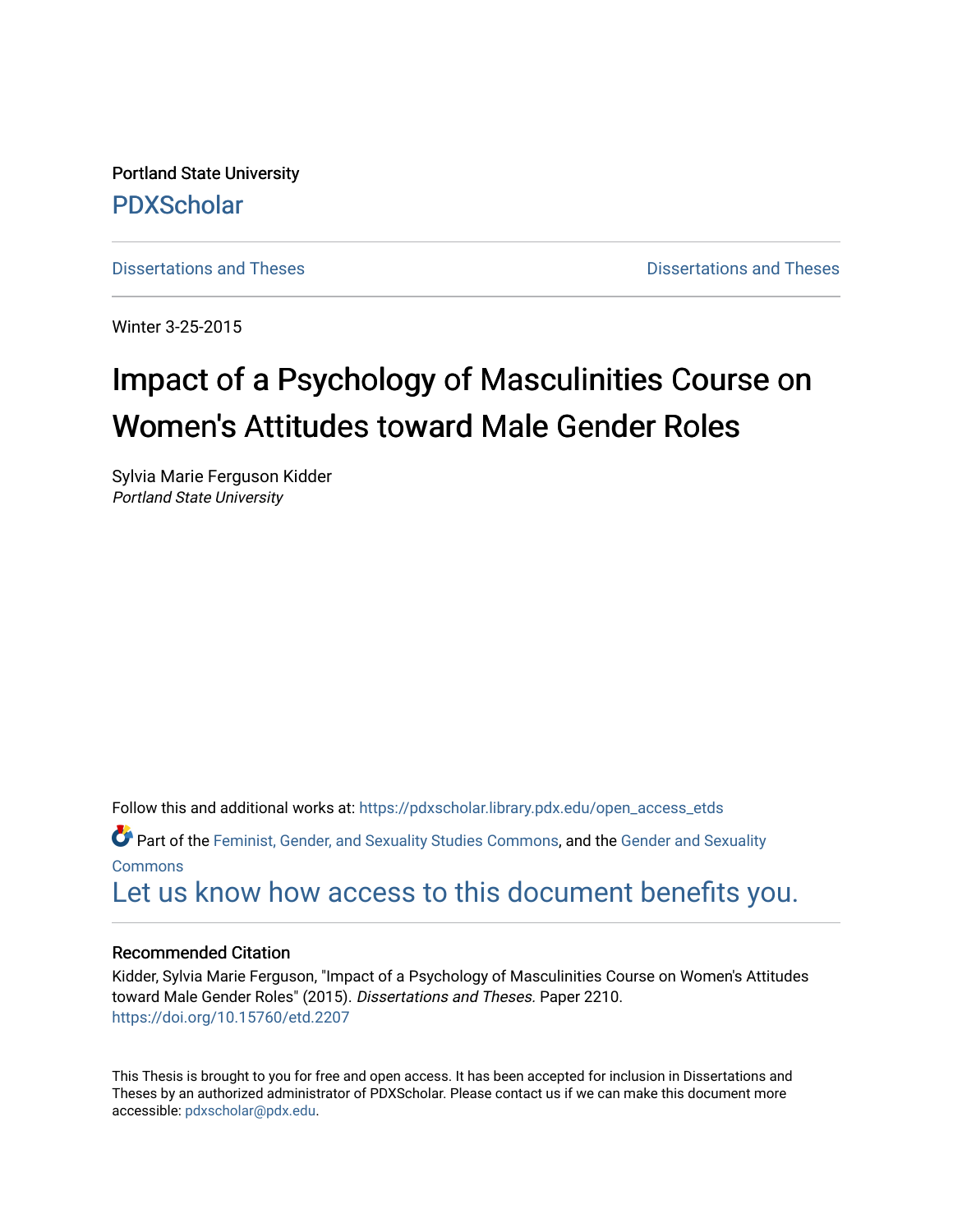# Impact of a Psychology of Masculinities Course on Women's Attitudes toward

Male Gender Roles

by

Sylvia Marie Ferguson Kidder

A thesis submitted in partial fulfillment of the requirements for the degree of

> Master of Science in Psychology

Thesis Committee: Eric Mankowski, Chair Kerth O'Brien Kimberly Kahn

Portland State University 2015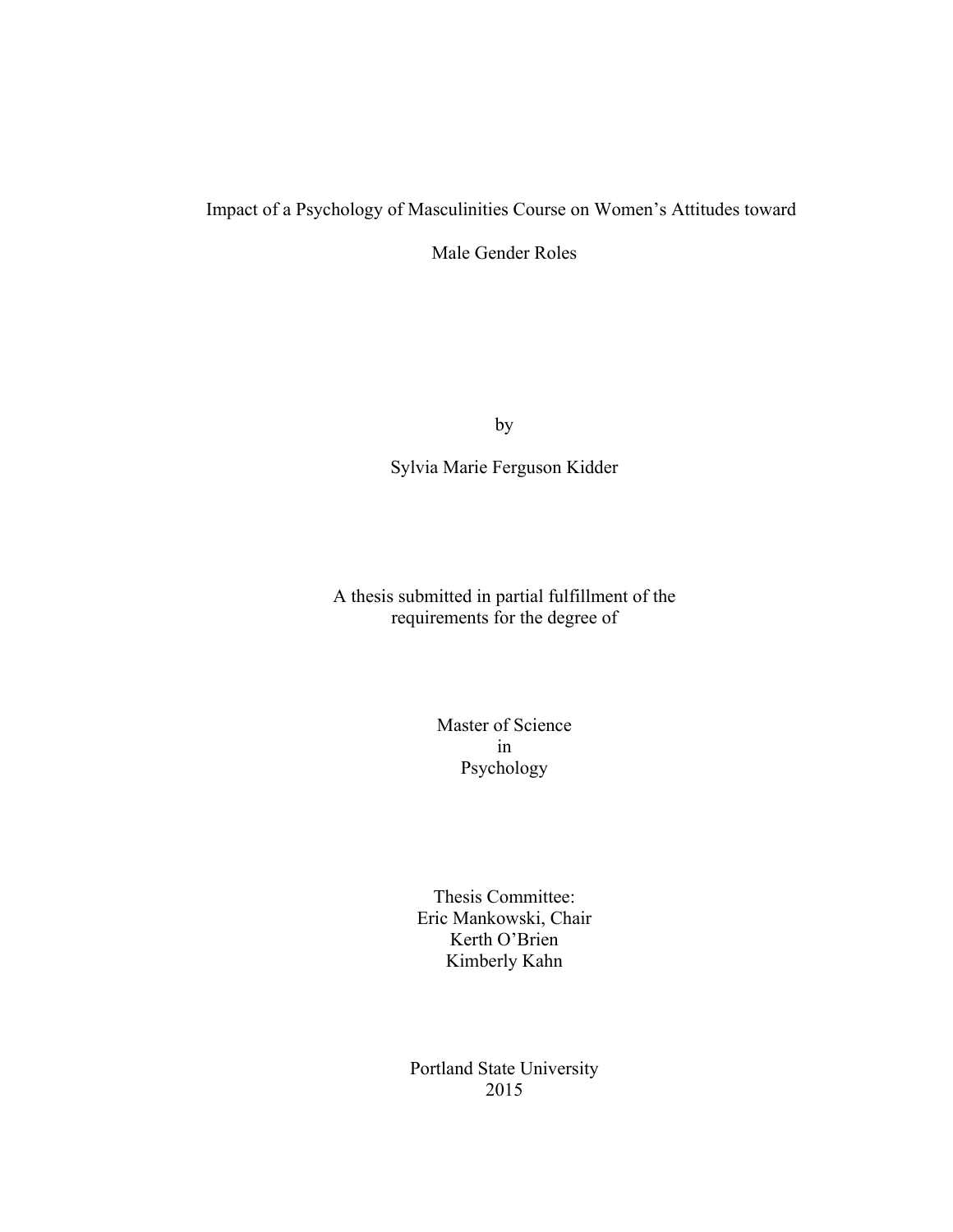© 2015 Sylvia Marie Ferguson Kidder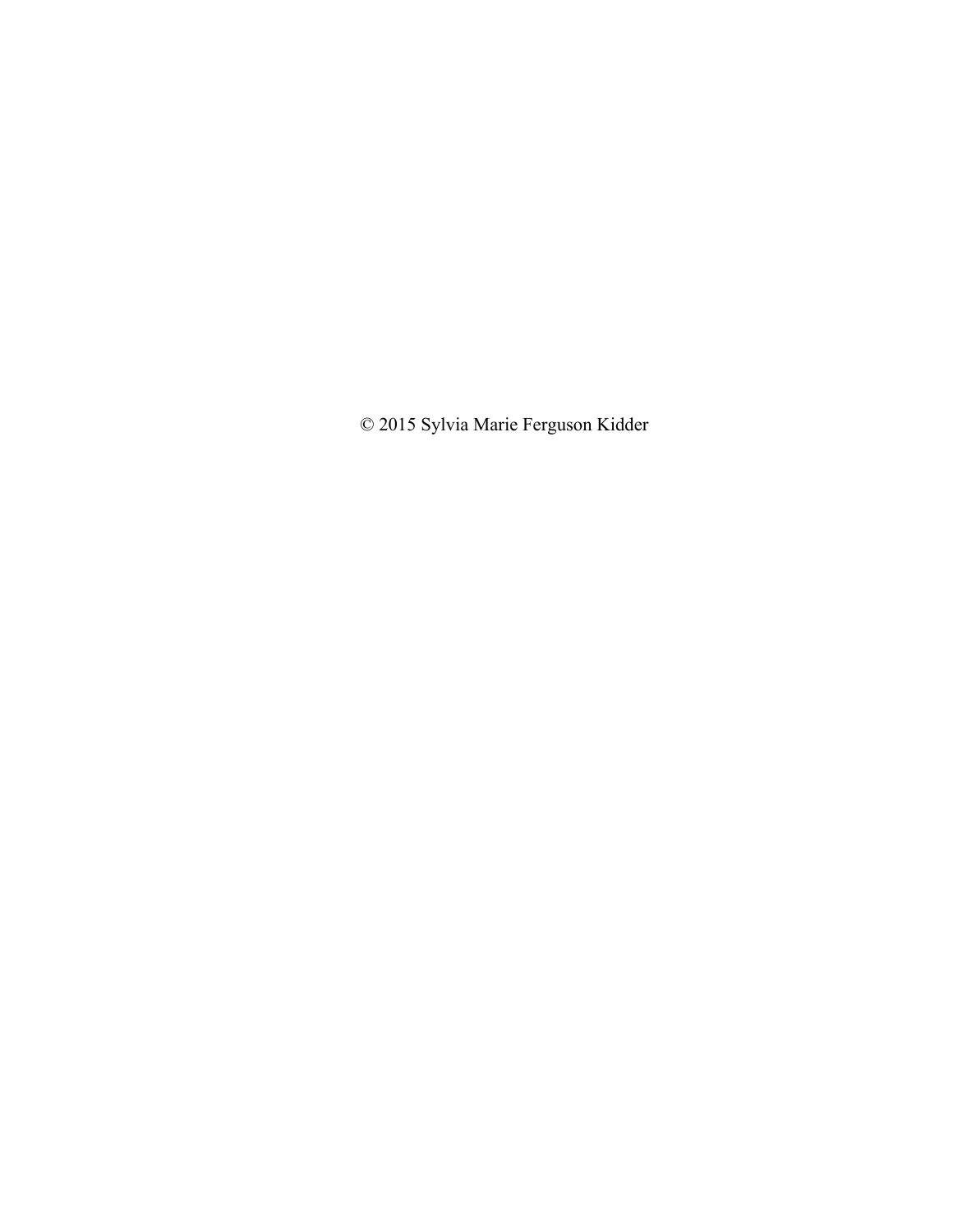### Abstract

Individuals are involved in an ongoing construction of gender ideology from two opposite but intertwined directions: they experience pressure to follow gender role norms, and they also participate in the social construction of these norms. An individual's appraisal, positive or negative, of gender roles is called a "gender role attitude." These lie on a continuum from traditional to progressive. Traditional gender role attitudes have been linked to primarily negative outcomes.

This thesis examines attitudes toward—and beliefs about—male gender in women completing an elective course on the psychology of men and masculinities. Study 1 assessed how these students'  $(N = 32)$  narrative definitions of "man" and "masculinity" changed from the beginning to the end of the class. While there was a significant decrease in the presence of the male role norms of achievement/status and aggression over time, there were no differences in the number of references to men's avoidance of femininity, homophobia, non-relational attitudes toward sex, restrictive emotionality, or self-reliance. Because the coding scheme only measured presence of these male role norms rather than framing or valence, additional characteristics of students' responses are discussed. Study 1 also compared women's  $(N = 20)$  pre- and post-class male role norm attitudes. Endorsement of global male role norms, aggression, self-reliance, and a composite of particular other male role norms (i.e., "Factor 1" of the Male Role Norms Inventory) were all significantly lower at the end of the class than at the beginning.

Study 2 examined potential selection effects in the male role attitudes of women choosing to complete the psychology of men and masculinities course  $(n = 20)$  by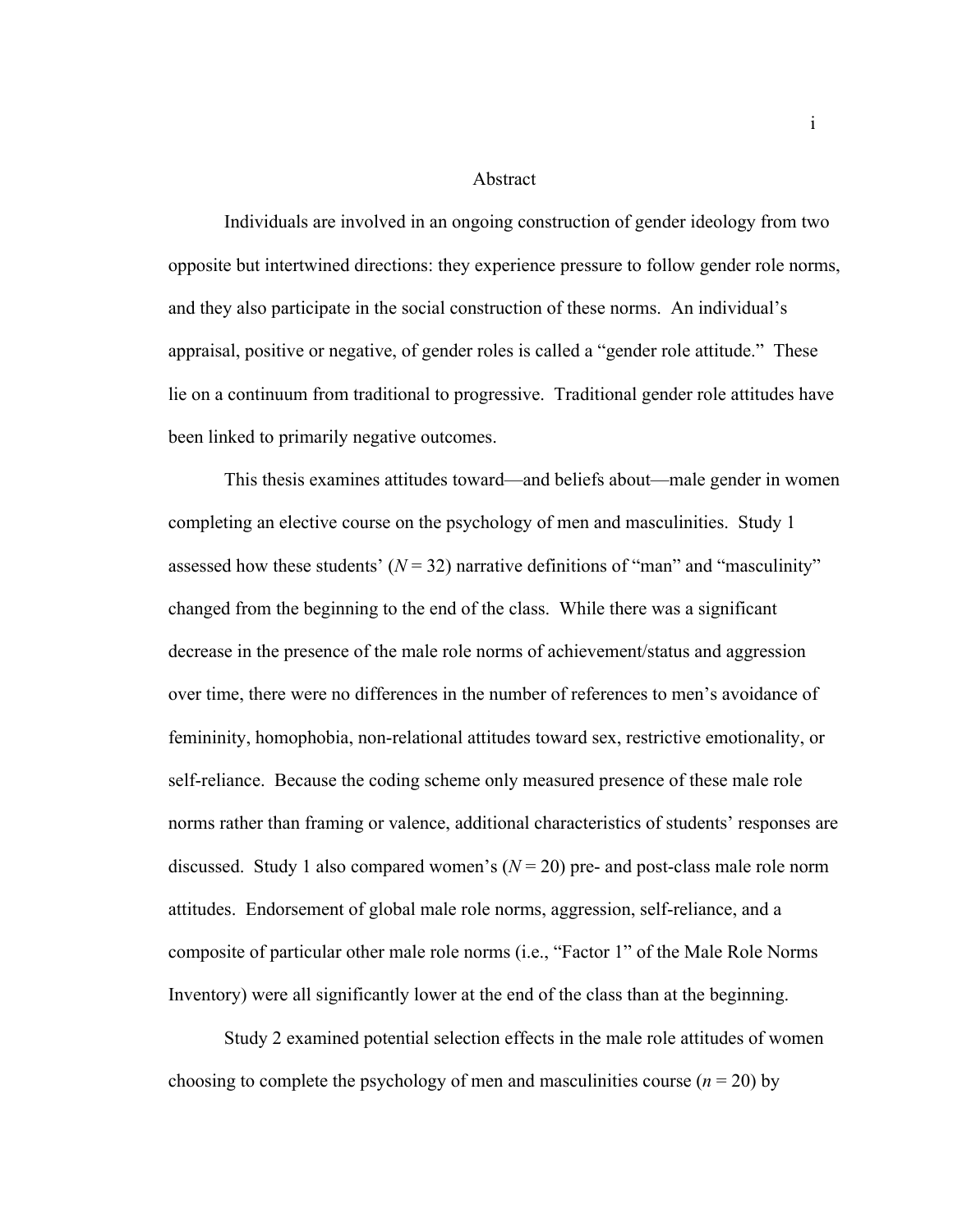comparing them to those of women in a psychology research methods course required for the academic major  $(n = 19)$ . It was determined that pre-class male role attitudes did not differ significantly between the two classes. However, small sample sizes severely limited the statistical power to detect such a difference, and other possible explanations for the lack of difference are considered.

Study 3 explored the relationship between women's gender role stress (GRS), which describes stress from coping with restrictive feminine expectations, and attitudes toward male gender roles  $(N = 32)$ . Results showed that women's GRS did not significantly correlate with overall male role attitudes or with specific subcomponents of these role norms (i.e., self-reliance, aggression, and Factor 1). Thus, there was no evidence that gender role pressures experienced by women relate to their gender expectations for men.

While many studies have examined change in attitudes toward women's gender roles, particularly in the context of women's and gender studies courses, there is a lack of research on women's attitudes toward *men's* roles and the impact on those attitudes of gender coursework focused on masculinity. This research is the first to provide evidence regarding: 1) changes in women's attitudes toward male role norms, and 2) changes in gender role attitudes among students taking a course on the psychology of men and masculinities. Because both men's and women's attitudes toward male role norms are linked to a number of measures of well-being, this research suggests gender-focused education as a potential strategy for improving students' health and relationship quality.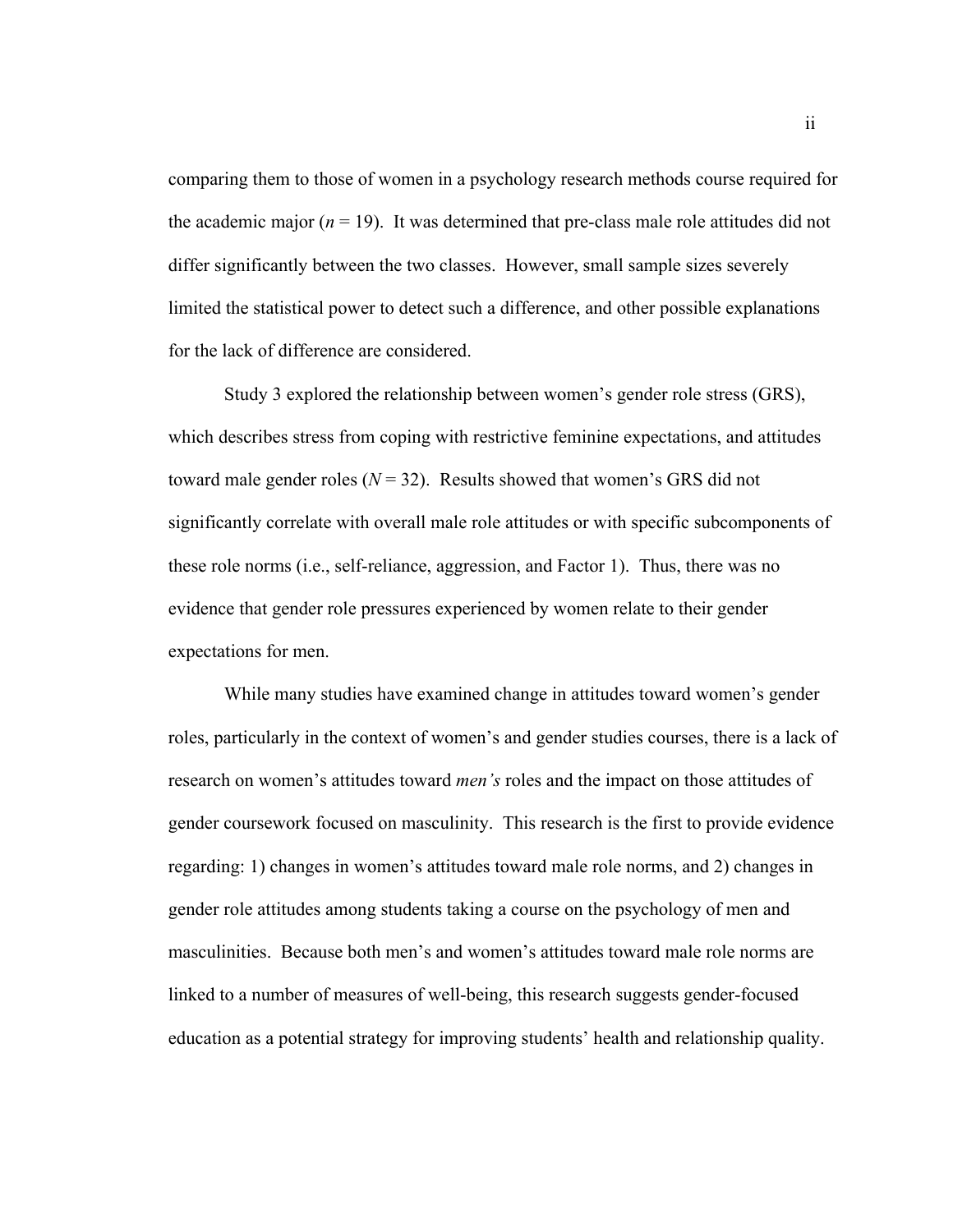Dedication

In loving memory of my father, who inspired my passion for learning and made sure I never wanted for books.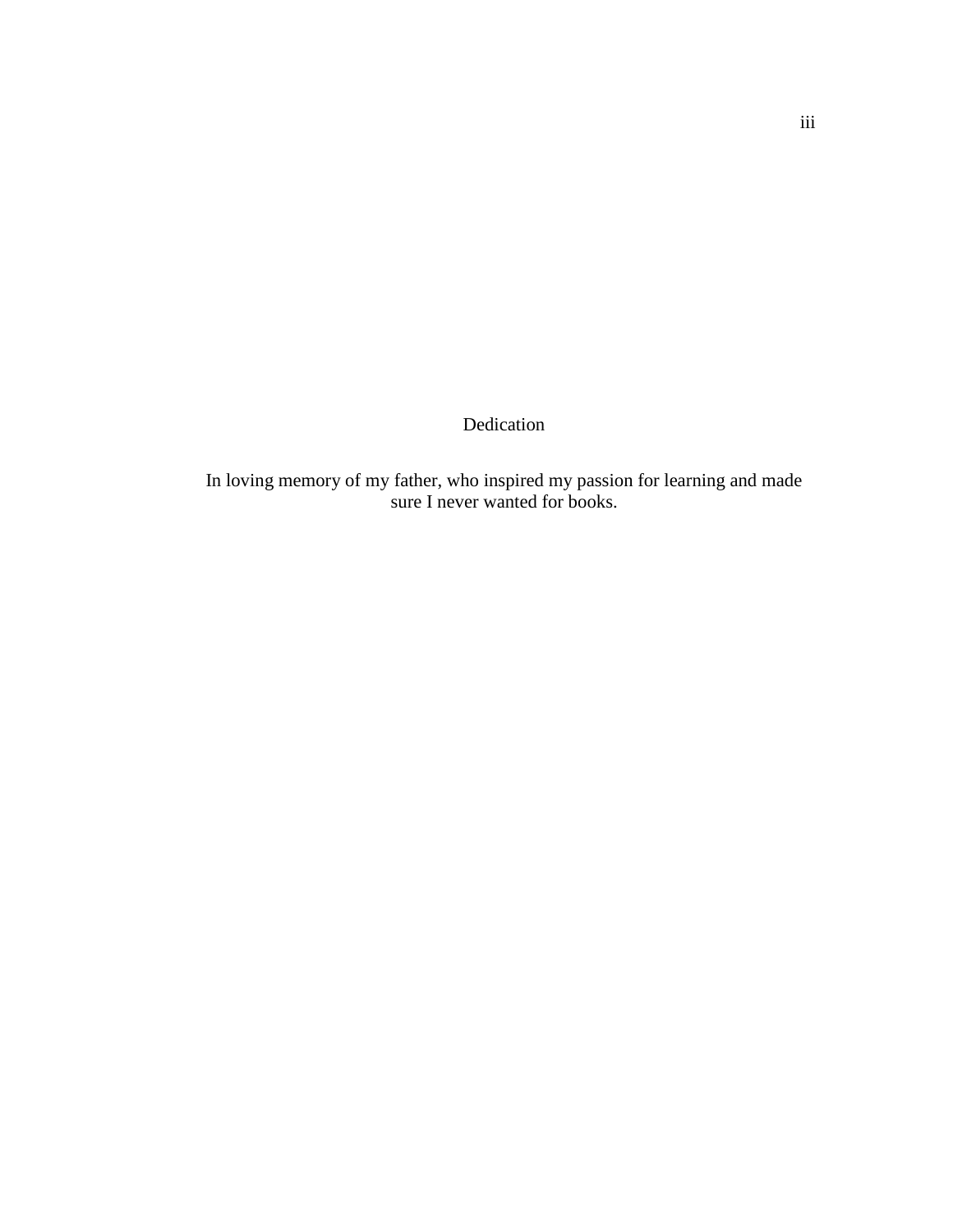### Acknowledgements

Ultimately, this thesis owes its completion to my adviser and committee chair, Dr. Eric Mankowski. He challenged me to think in new ways, and I have learned so much from the process of writing this. Moreover, his research continues to inspire me.

I am also very grateful for the support of my committee members, Dr. Kerth O'Brien and Dr. Kimberly Kahn. Their insights and knowledge rounded out this project.

Two research assistants deserve credit for their work coding the qualitative data: Aunna Morkert and Cam Tu Tran. I know they will both go far in whatever careers they choose.

Lastly, many thanks to my patient husband, Samuel Kidder, who was my cheerleader through many long nights and minor crises. I couldn't have done it without you.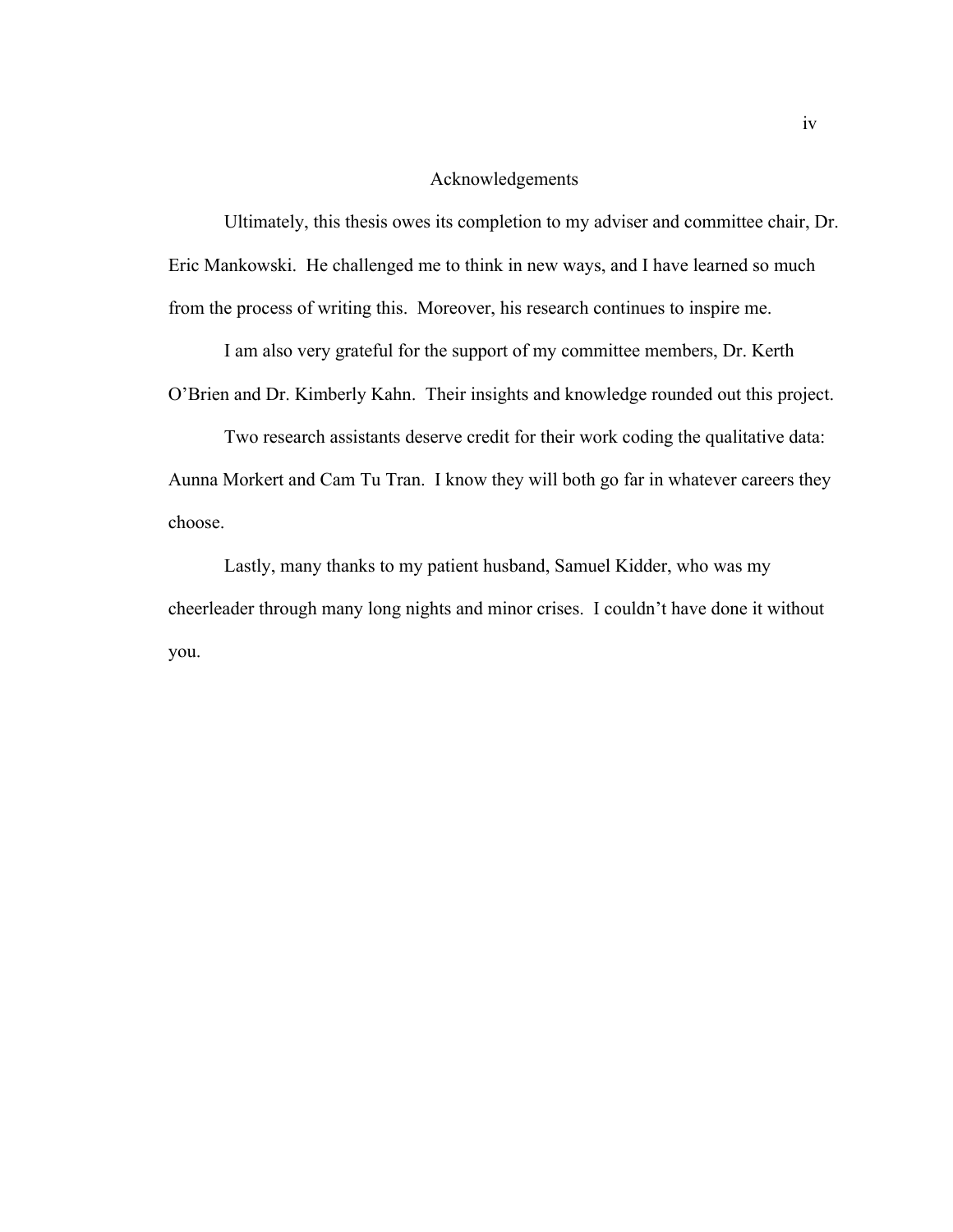### Table of Contents

|                                                               | $\mathbf{1}$ |
|---------------------------------------------------------------|--------------|
|                                                               | 111          |
|                                                               | 1V           |
|                                                               | 1            |
|                                                               | 5            |
|                                                               | 7            |
|                                                               | 9            |
|                                                               | 17           |
| Effects of women's and gender studies coursework on attitudes | 22           |
|                                                               | 29           |
| Anticipated change in students' gender role attitudes         | 30           |
|                                                               | 37           |
|                                                               | 39           |
|                                                               | 40           |
|                                                               | 49           |
|                                                               | 53           |
|                                                               | 62           |
|                                                               | 63           |
|                                                               | 65           |
|                                                               | 66           |
|                                                               |              |
|                                                               | 70           |
|                                                               | 75           |
|                                                               | 75           |
|                                                               |              |
|                                                               | 90           |
|                                                               | 97           |
|                                                               | 100          |
|                                                               | 114          |
|                                                               |              |
|                                                               | 129          |
|                                                               | 130          |
|                                                               | 132          |
|                                                               | 133          |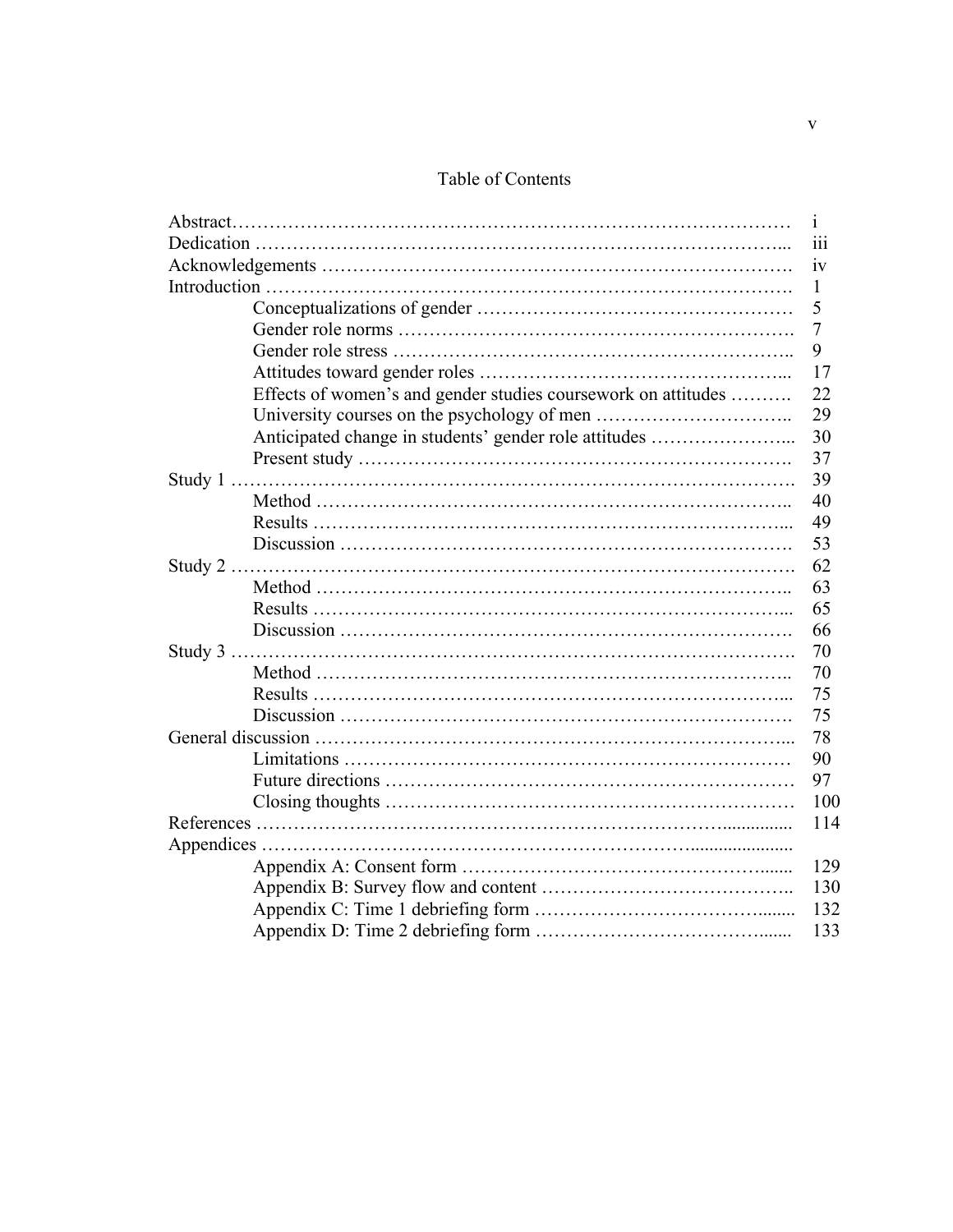## List of Tables

|                                                                                   | 102 |
|-----------------------------------------------------------------------------------|-----|
|                                                                                   | 103 |
| Table 3: Internal consistency (Cronbach's alpha) of the MRNI and FGRS             | 105 |
| Table 4: Hypothesis 1a: <i>t</i> -tests comparing pre- and post-class MRNI scores | 106 |
| Table 5: Hypothesis 1b: Presence of MRNI dimensions in qualitative responses      |     |
| from Psychology of Men and Masculinities students                                 | 107 |
| Table 6: Hypothesis 2: t-tests comparing MRNI scores across classes               | 108 |
|                                                                                   | 109 |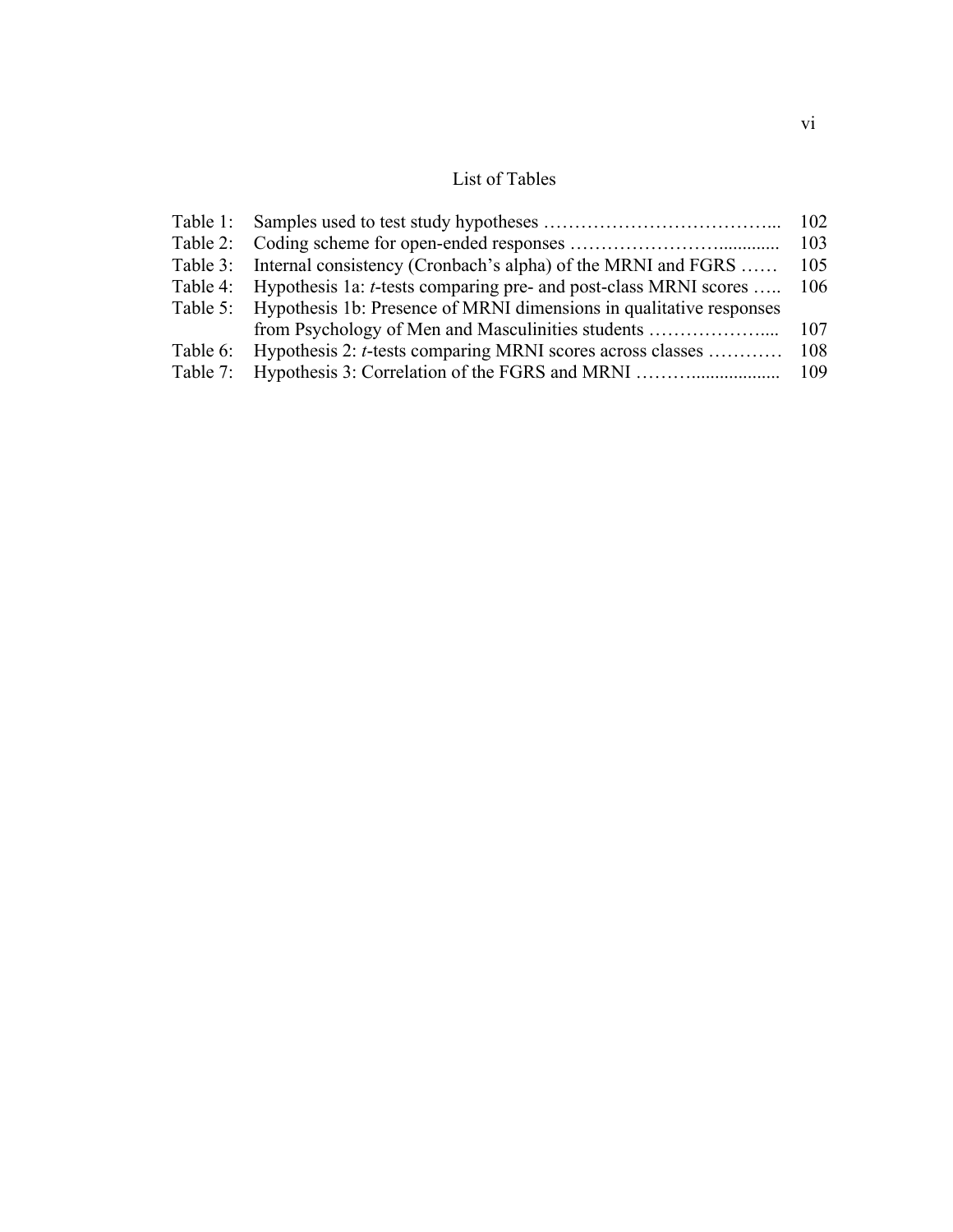# List of Figures

| Figure 2: Pre-class mean endorsement of male role norms in the Men and     |                                                                             |
|----------------------------------------------------------------------------|-----------------------------------------------------------------------------|
|                                                                            |                                                                             |
| Figure 3: Percent of responses to "What is a man/masculinity?" referencing |                                                                             |
|                                                                            |                                                                             |
| Figure 4: Number of male role norms referenced in open-ended responses to  |                                                                             |
|                                                                            |                                                                             |
|                                                                            | Figure 1: Change in male role norm endorsement in the Psychology of Men and |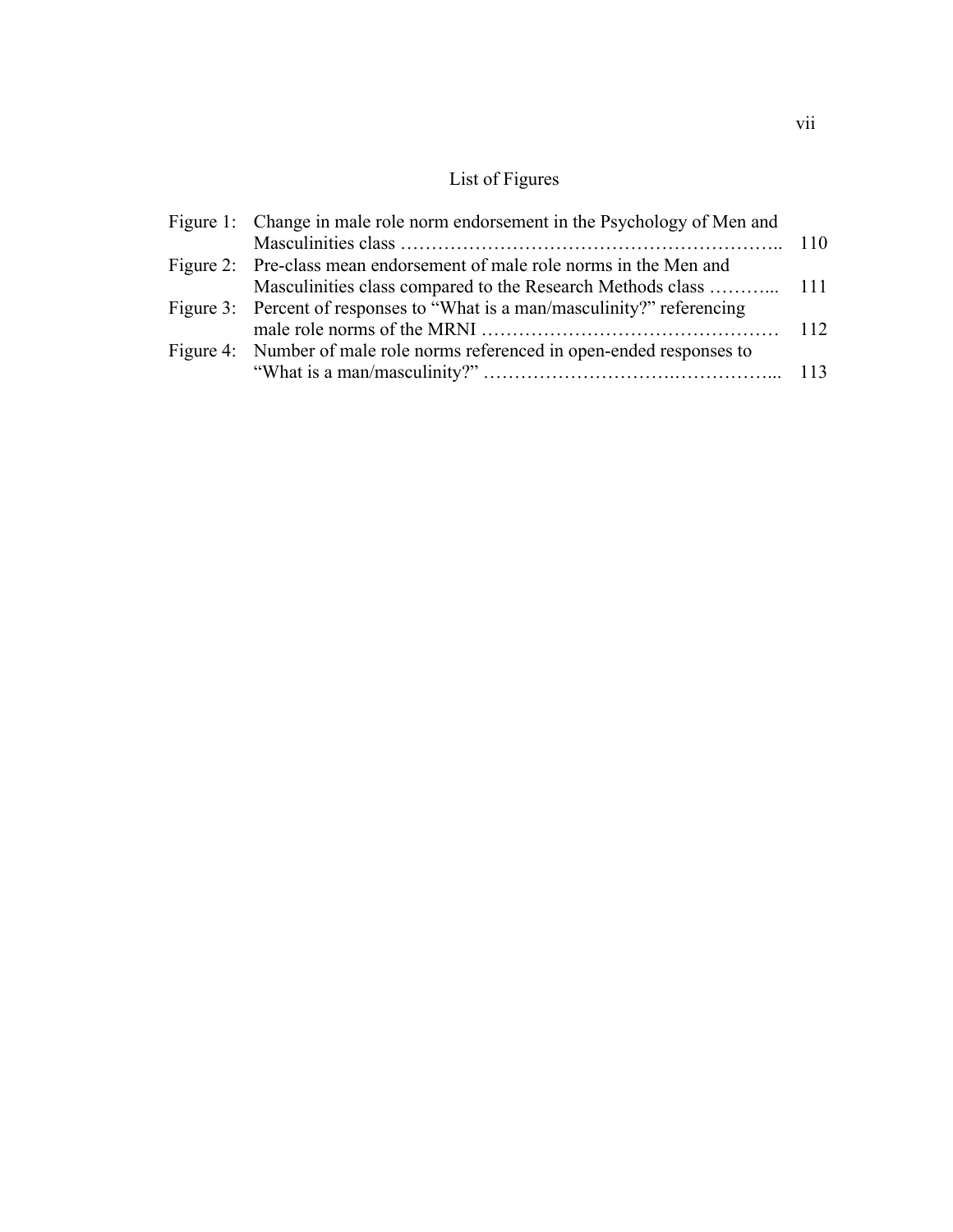### **Introduction**

Gendered characteristics and roles are commonly perceived as innate and immutable facts of human existence. This phenomenon is evidenced by the interchangeability of the terms "sex" and "gender" in the vernacular. Sex, which distinguishes between females and males of any species, is biologically based and challenging to alter even among those who desire it. While differences between the sexes certainly exist, many of the most visible differences between the sexes, such as appearance and demeanor, are more accurately characterized as *gender* differences. Gender describes "the behaviors and attitudes that relate to (but are not entirely congruent with) biological sex" (Brannon, 2011). In other words, gender is a *social* creation, and thus it may vary across time, culture, and social context.

As a social creation, gender exists within and between people. People learn the meaning of gender through their culture while simultaneously forming an identity based on this understanding (Wood & Eagly, 2012). As a part of identity, gender provides a context for all thoughts and experiences, influencing our behavior, interpretations of ourselves, and perceptions of others (Deaux & Major, 1987). The social "performance" of gender is an idea popularized by Judith Butler in her 1990 book *Gender Trouble*. She argued that gender traits and role norms are selfperpetuating and largely arbitrary in origin. In other words, they are socially determined rather than biologically pre-determined. When people act in accordance with the culturally agreed-upon conception of their gender, the resulting performance in turn contributes to the apparent validity of fundamental gender differences.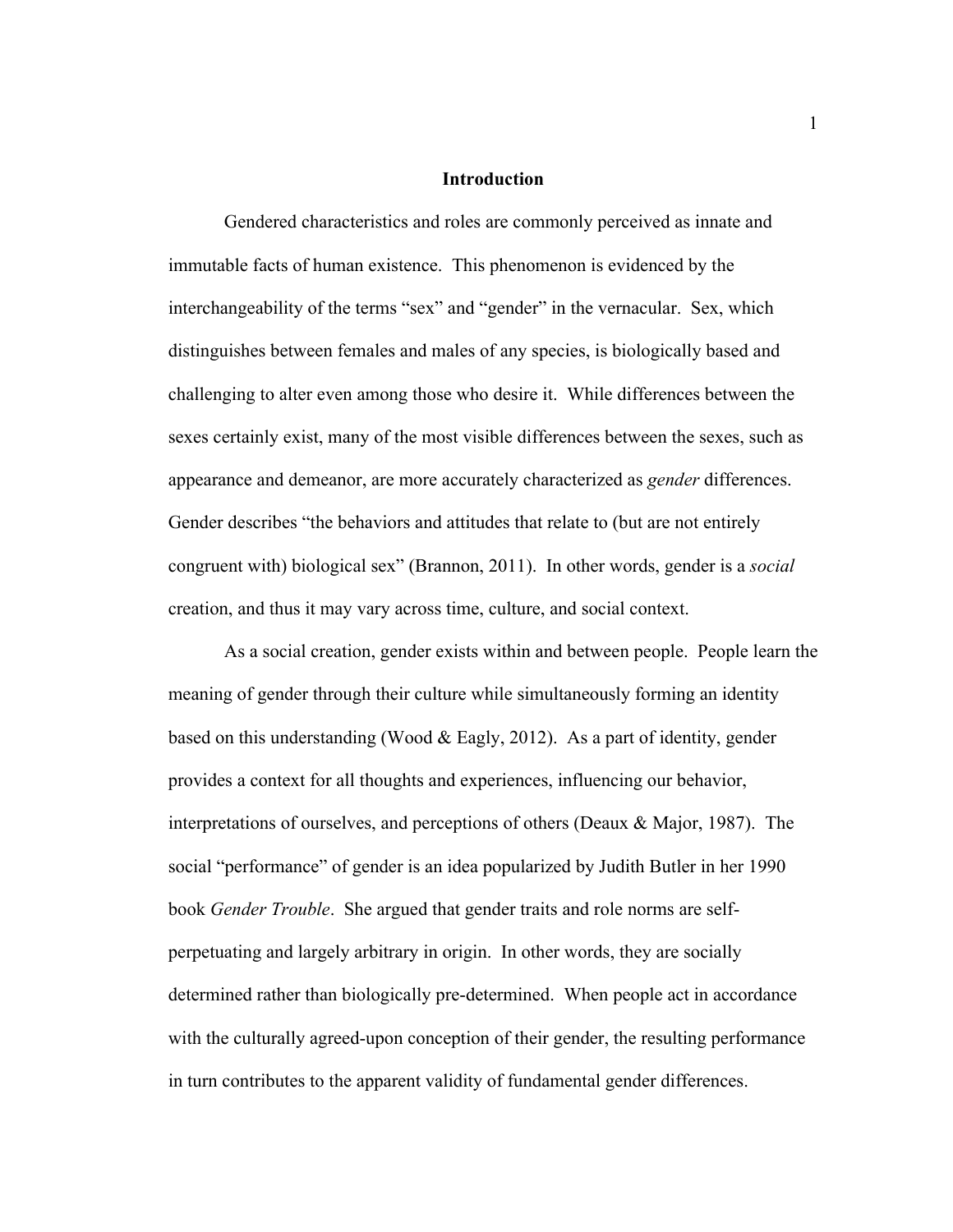The ongoing internalization and performance of gender exerts small influences on individuals' opportunities and experiences that eventually lead to large differences in important life outcomes. Gender role beliefs and expression are linked to differential outcomes in regards to mental health and substance use (e.g., Barrett  $\&$ White, 2002; DiDonato & Berenbaum, 2011; Kazmierczak, 2010; O'Neil, 2008; Rice, Fallon, & Bamblin, 2011; Sanchez-Lopez, Cuellar-Flores, & Dresch, 2012; Vandello & Bosson, 2013), physical health (e.g., Sanchez-Lopez et al., 2012), interpersonal behavior (e.g., Burn & Ward, 2005; Cohn & Zeichner, 2006; Kazmierczak, 2010; O'Neil, 2008), and life choices (e.g., Vandello & Bosson, 2013). Because gender expectations are qualitatively different for women and men, following gender norms may dissimilarly impact outcomes. Masculinity and femininity are not opposites; thus, they are not necessarily associated with divergent outcomes. This principle is illustrated by the tendency for unrealistic body ideals, which exist for both genders, to produce different problems in men and women. Whereas men commonly pursue increased muscularity to fulfill masculine ideals (McCreary, Saucier, & Courtenay, 2005), women feel substantial social pressure to reduce their weight (Forbes, Adams-Curtis, Rade, & Jaberg, 2001). When taken to the extreme, both types of behavior can result in serious health consequences.

Thanks in a large part to second and third-wave feminism, the negative impacts of traditional female role norms are now widely recognized. Mainstream American media seems to devote increasing attention to the challenges modern women face in balancing career and family life, striving to maintain strict control over their body and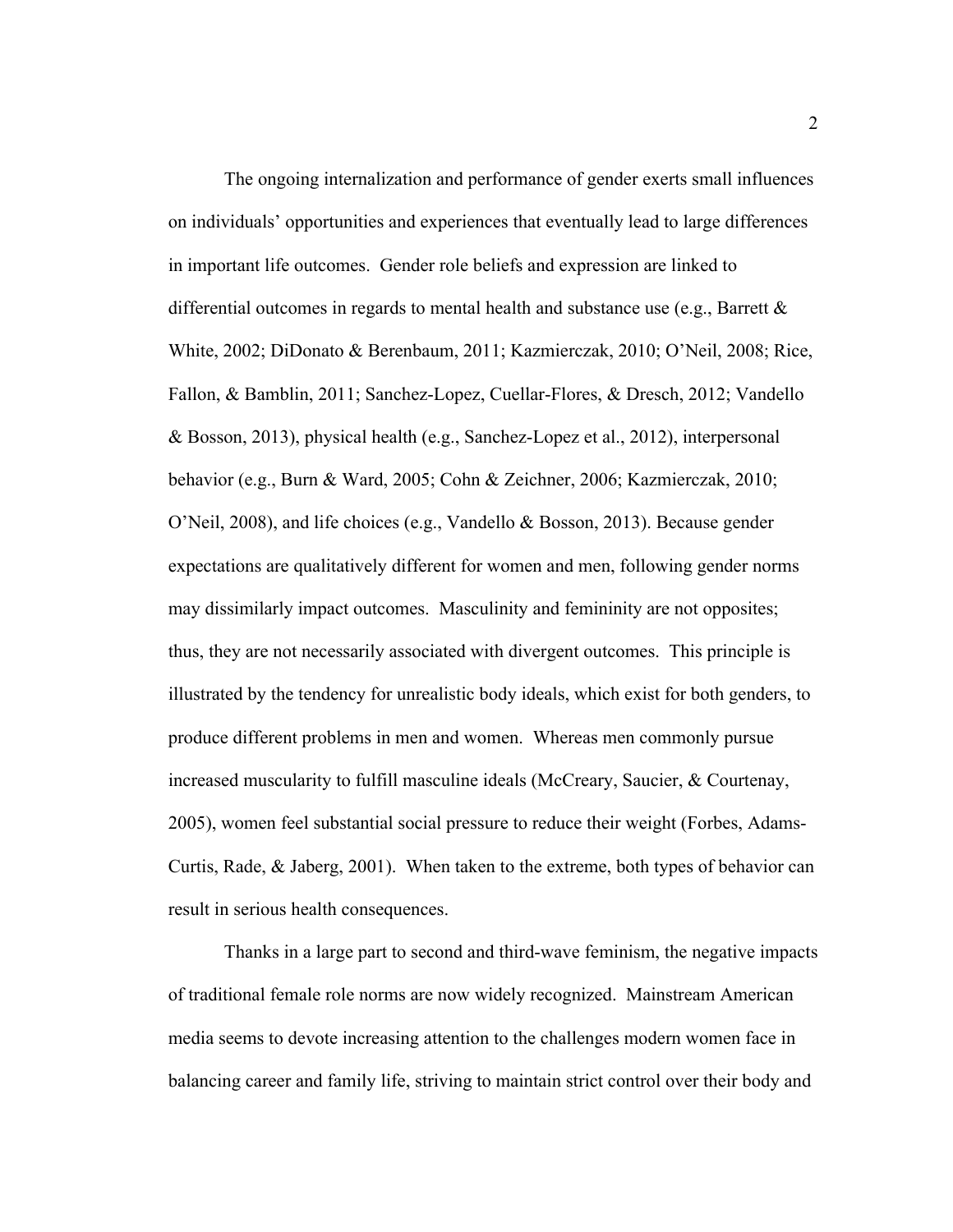appearance, and dealing with the threat of violence. While these are undoubtedly important issues, and it is deeply encouraging that American society is slowly gaining consciousness of the limitations and harms of traditional expectations for women, we must simultaneously deconstruct traditional masculinity. Men, too, suffer the consequences of restrictive gender role norms. However, too often the popular discourse reflects, which simultaneously reinforces, masculine norms. Fewer people seem motivated to challenge traditional masculinity than femininity. Perhaps this is because critical analyses of masculinity are relatively new compared to those of femininity. While many contemporary feminists are also aware of men's issues, feminism was obviously established with a focus on women. Or, perhaps this reluctance stems from an implicit desire to uphold the power dynamic of the patriarchy. Regardless, the plights of these two genders (among others) are complementary rather than contradictory. While the expectations are different, the negative consequences of both sets of expectations have been well documented. The complete effects of gender role expectations are unknown. Past research has linked them to such outcomes as psychopathology (e.g., Bekker & Boselie, 2002; Gillespie & Eisler, 1992; Kazmierczak, 2010; Shepard, 2002), interpersonal problems (e.g., Blazina & Watkins, 2000; Cohn & Zeichner, 2006; Mahalik et al., 2001; Moore & Stuart, 2005), and positive attitudes toward particular harmful behaviors (e.g., Glomb & Espelage, 2005; Kassing, Beesley, & Frey, 2005; Wade & Brittan-Powell, 2001). In contrast, past theoretical work and empirical research (some of which are discussed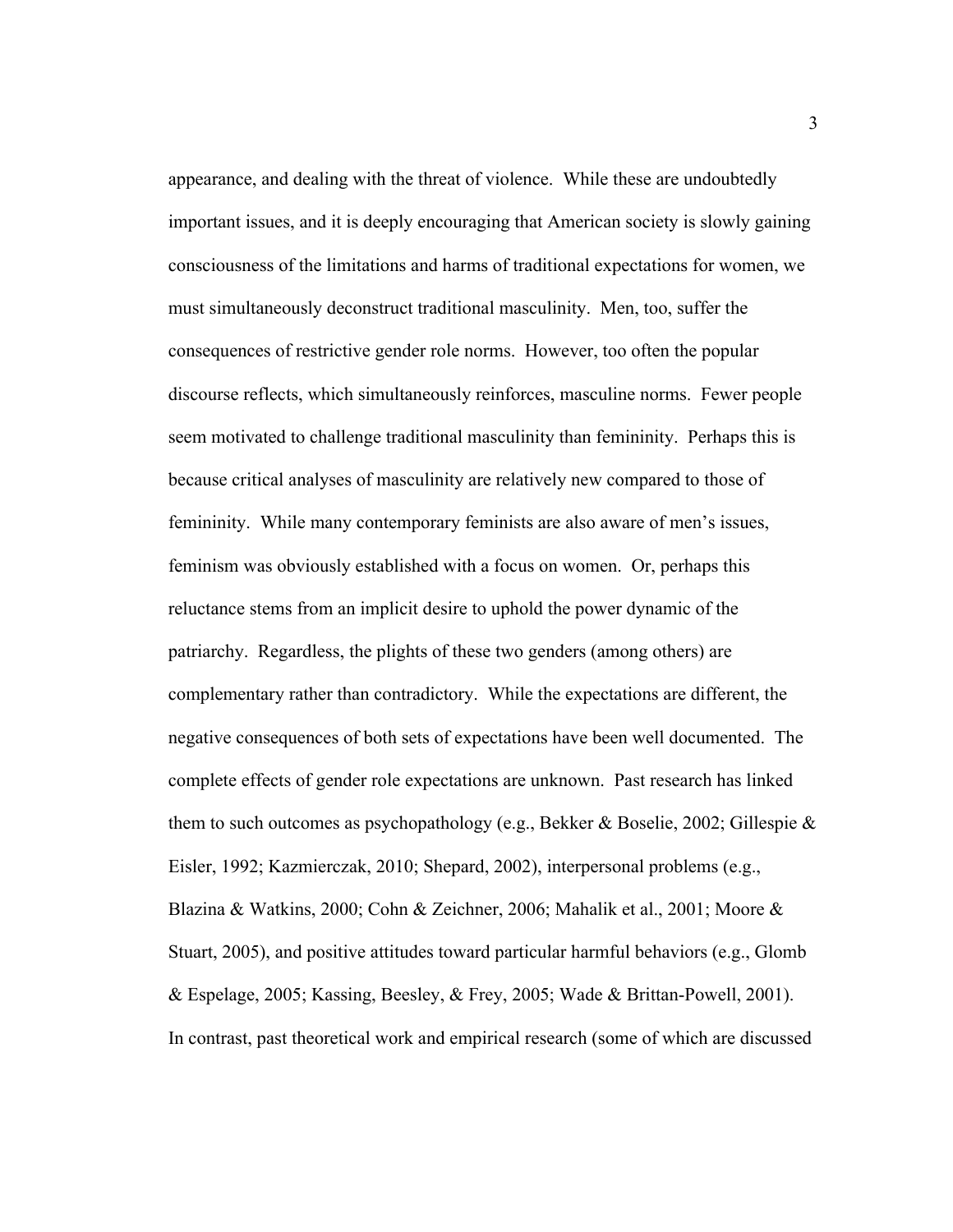throughout this paper) have shown that progressive gender role attitudes can benefit both men and women.

As elaborated upon later, undergraduate classes focusing on gender are one form of intervention that has been consistently shown to impact gender role attitudes (e.g., Stake & Rose, 1994; Stake et al., 1994). While the research on gender coursework is robust, these studies tend to examine classes geared specifically toward women and women's issues (e.g., Women's Studies, Psychology of Women).

Far less work has been conducted to evaluate the impact of participation in gender classes centered on men and masculinity. Undergraduate coursework on masculinities, which is one possible avenue for changing attitudes toward male role norms, is the focus of this study. Of course, the specialized nature of these courses, and the fact that they are generally offered as electives, means that students enrolling in them are likely to have an existing interest in the topic. Thus, selection effects that result from systematic differences between people who choose and do not choose to take the course are one of the potential explanations of observed changes in attitudes among students in elective courses. Selection effects also must be considered when determining the potential generalizability of changes within individuals in a single group, non-experimental research design. For this study, selection effects are examined by comparing baseline scores among students in both elective and nonelective courses. This facilitates a more accurate interpretation of possible changes in male gender role attitudes from the beginning to the end of an elective class on the psychology of men and masculinities.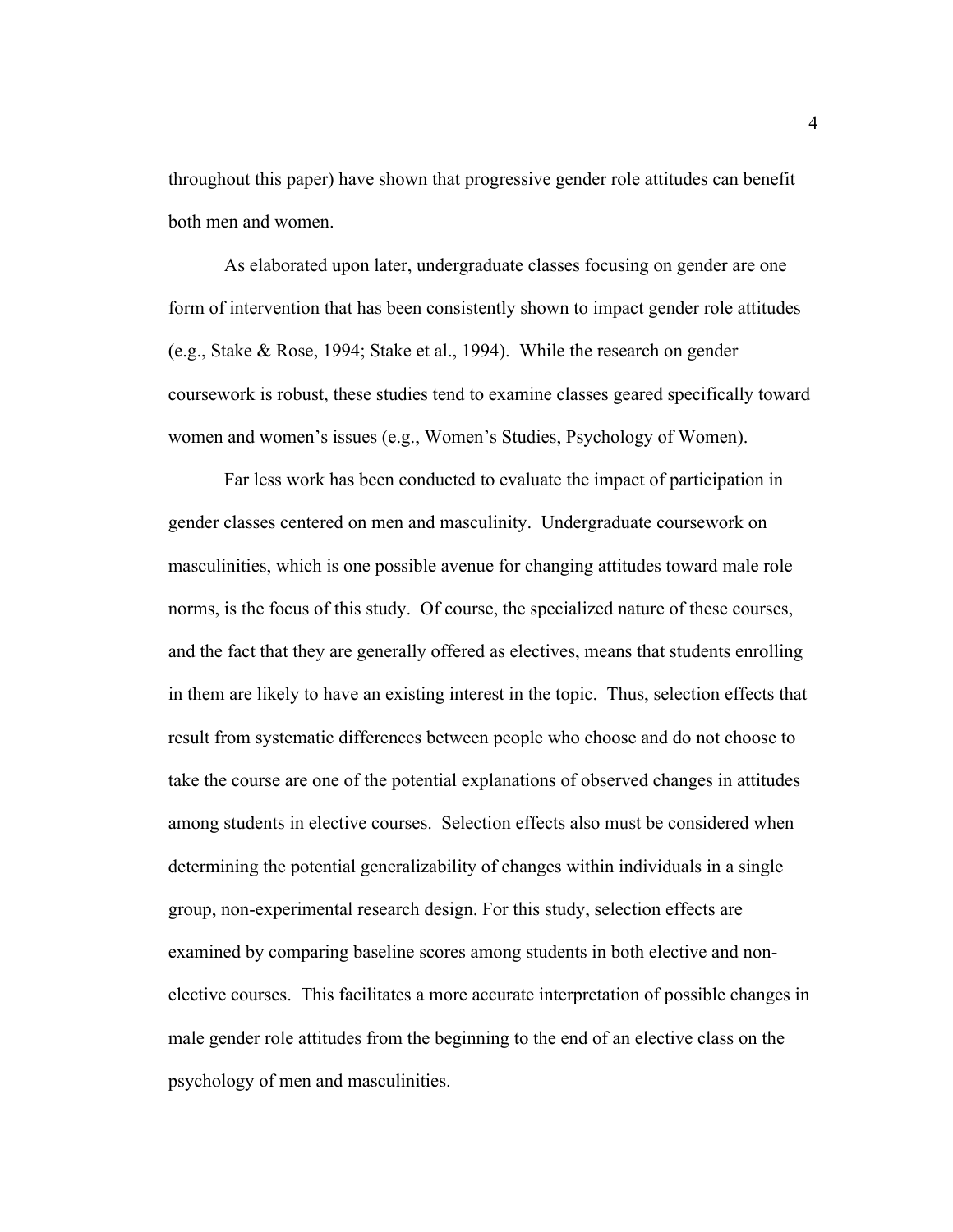### **Conceptualizations of gender**

Psychological research supports the hypotheses that cultural understandings of gender are not static and that American conceptualizations have changed rapidly over the last century. Research has found evidence of cohort effects on gender role attitudes in the United States (Brooks & Bolzendahl, 2004), suggesting that successive generations experience contexts that foster more egalitarian gender role attitudes than those held by the previous generation. Additionally, ideologies about rights (such as civil liberties and sexual tolerance) indirectly influence views on gender through their differential adoption by new cohorts (Brooks & Bolzendahl, 2004). However, as discussed in further detail later, social contexts such as gender-focused college courses can also impact individuals' gender attitudes within a relatively short period of time.

It is important to understand historic theoretical perspectives of gender because they linger in the popular imagination and continue to influence people's perceptions of themselves and others. One of the earliest views of gender was a binary model, in which there were only two sexes: male and female. This perspective is exemplified by Sigmund Freud's theory of psychosexual development (1905). Gender and sex are not only confounded but also assumed to be intimately related to sexuality. Implicit in his theories are the complete separation of the masculine and the feminine. Sexual desire is described as masculine, and a sexual partner is literally the "object" of desire, echoing the traditional conceptualization of women's sexuality as passive. The idea of masculine sexuality, specifically heterosexuality, as an innate and nearly irrepressible force remains today. Within Freud's framework, children are believed to develop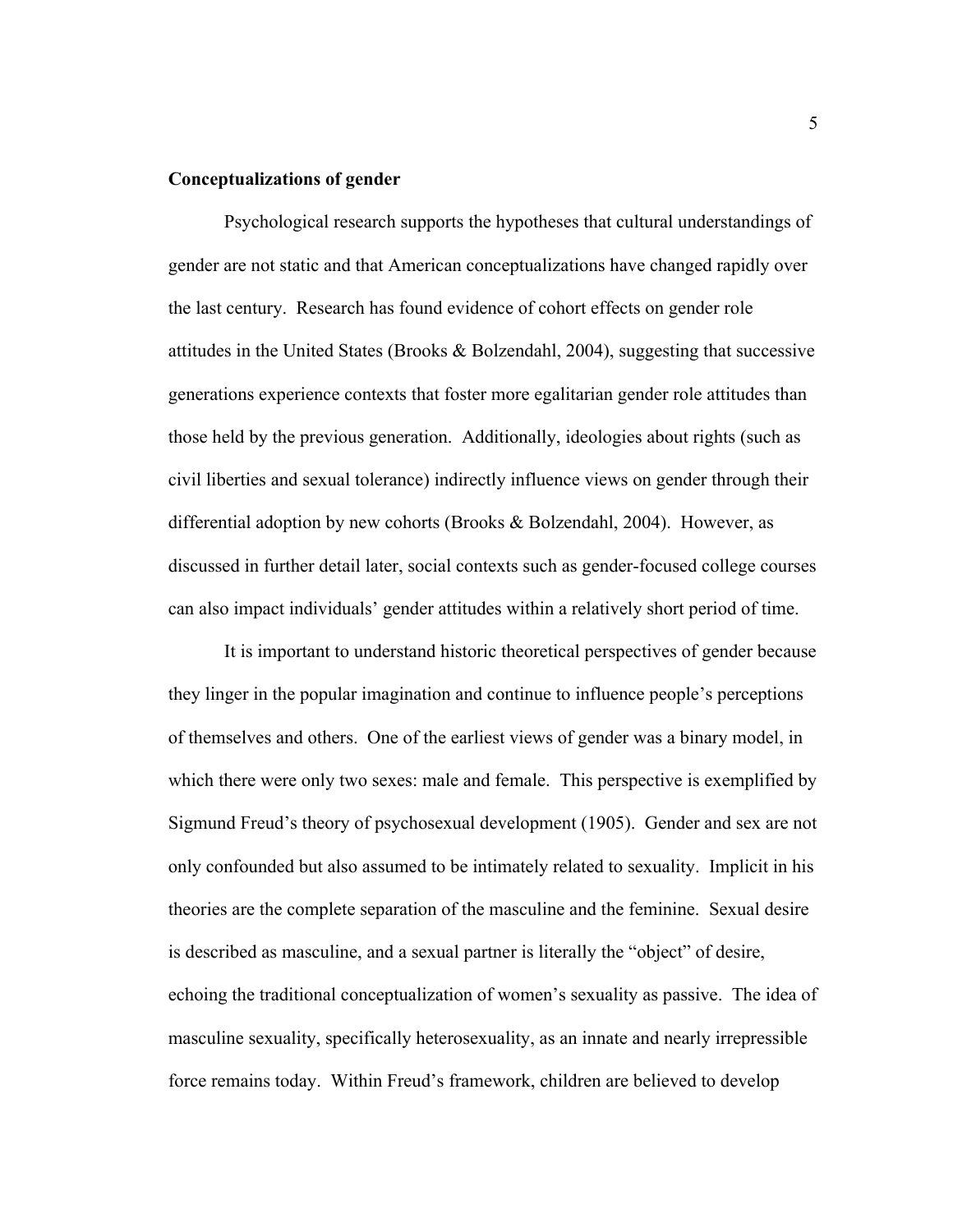gendered characteristics by mimicking their same-sex parent in competition for the attention of their opposite-sex parent; alternatively, spending too much time with individuals of one's own sex was believed to cause homosexuality or bisexuality (1905). Thus, the dichotomous nature of gender was both self-perpetuating and instrumental in the normal development of sexuality.

From this foundation grew the gender identity model, originally named the "sex role identity model," which maintained a psychodynamic perspective. According to Pleck's (1981) later critique of the model, it valued the development of a gender role identity congruent with one's biological sex as essential for psychological wellbeing. Issues of identification were believed to cause negative outcomes ranging from behavioral problems to homosexuality, which was classified as a mental illness (Pleck, 1981). Gender identity was also believed to be malleable in childhood. Thus, interference with the acquisition of appropriately sex-typed behavior, such as femaledominated environments which could encourage feminine traits in boys, was condemned. As in earlier models, there were believed to be exactly two natural, and usually opposing, genders.

In the 1970s, Sandra Bem introduced Bem Sex Role Inventory, which problematized the view of masculinity and femininity as opposing ends of the same spectrum (Bem, 1974). Her model of gender took an innovative approach by conceptualizing masculinity and femininity as separate, intersecting continuums. Thus, psychological androgyny was redefined from being neither very masculine nor feminine, or at the midpoint of the single gender continuum, to being high in both

6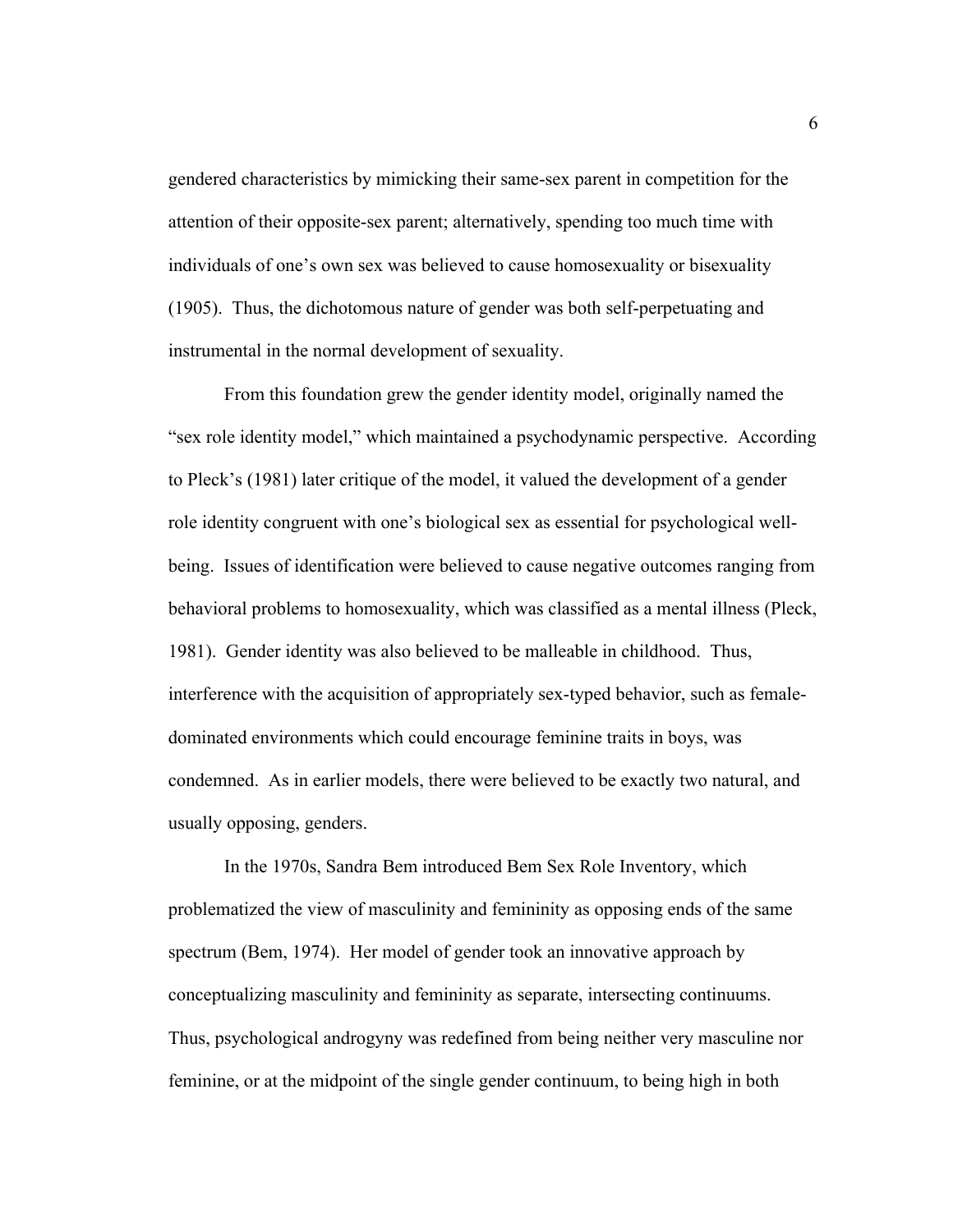masculine *and* feminine traits. The dimensional model also included the new possibility of being undifferentiated, which described being low in both masculine and feminine characteristics. The existence of a multidirectional spectrum of gendered characteristics has since gained endorsement and become more measurable (e.g., Davidson, 2007; Factor & Rothblum, 2008; Siebler, 2012). Wider recognition of the variation of possible genders is reflected in terms such as *cisgender* (a person whose biological sex matches their gender identity) and *genderqueer* (a person who identifies as neither male nor female), which are slowly beginning to enter the vernacular. However, the popular discourse surrounding gender still tends to characterize it as bipolar or even binary.

### **Gender role norms**

Within the gender binary, gender role norms dictate how people should act. *Gender role norms* thus describe the different patterns of behavior expected of women and men. Domains in which these divisions are immediately apparent include career paths, the distribution of household labor and childrearing duties, and expectations for appearance.

Joseph Pleck's (1981) model of sex role strain was a response to both the gender identity and androgyny frameworks of gender. It problematized the assumption that a gender-congruent identity is necessarily positive, and it has provided the foundation for a model examining the measurable negative impacts of gender role expectations (Pleck, 1981). Sex role strain and its relationship with attitudes toward the gender roles of the other sex is one of the focuses of this research study.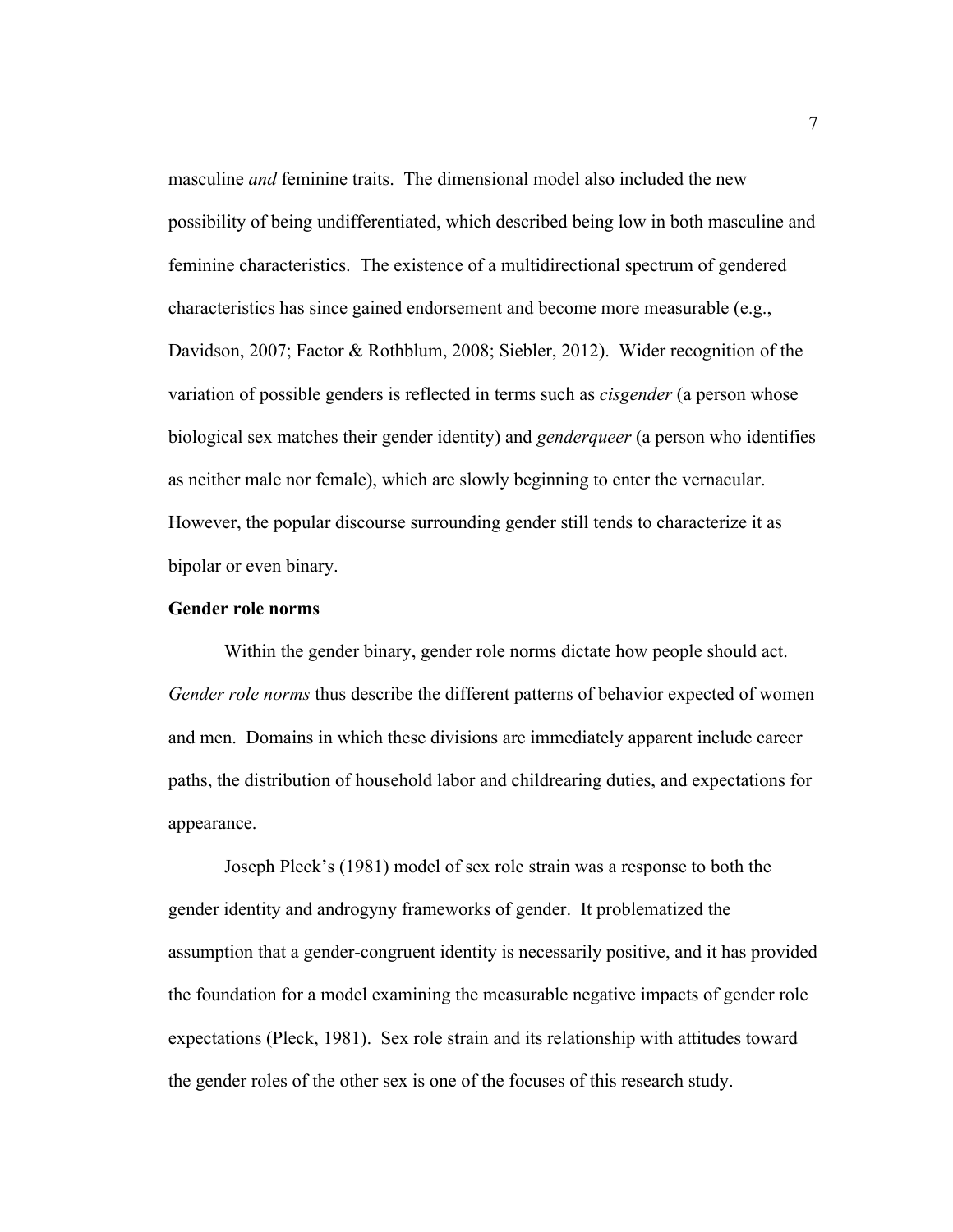The sex role strain paradigm describes how sex roles are defined based on sex stereotypes and norms; how sex roles are contradictory, inconsistent, and sometimes psychologically dysfunctional, such as aggression in men; and the consequences of violating sex roles (Pleck, 1981). Violating gender norms is described as gender nonconformity/incongruency, whereas gender conformity/congruency is the state of being or behaving in a manner consistent with the expectations for one's gender. Pleck (1981) proposed that while few people completely conform to their gender's prescribed roles, violating norms has negative social and psychological consequences that often cause people to over-conform.

Pleck's (1981) theories about following gender roles have been largely supported by the scientific literature. Many people base their gendered behavior on the reactions they expect to get from others (Good  $&$  Sanchez, 2010). They have good reason for doing so; violating stereotypes is a social transgression that can lead to negative social and economic consequences (Rudman, 1998; Rudman & Fairchild, 2004). The term *backlash effect* describes this phenomenon (Rudman, 1998). By inhibiting and marginalizing gender-incongruent actors, the backlash effect also reinforces the apparent validity of gender stereotypes (Rudman & Fairchild, 2004). There could be many possible motivations for engaging in backlash behavior ranging from those as broad as perceived threat to one's gender ideology to those as specific as maintaining one's own status, but it stands to reason that backlash behaviors would be facilitated by holding traditional gender role attitudes. In other words, endorsement of traditional gender role attitudes could lead people to harm others psychologically,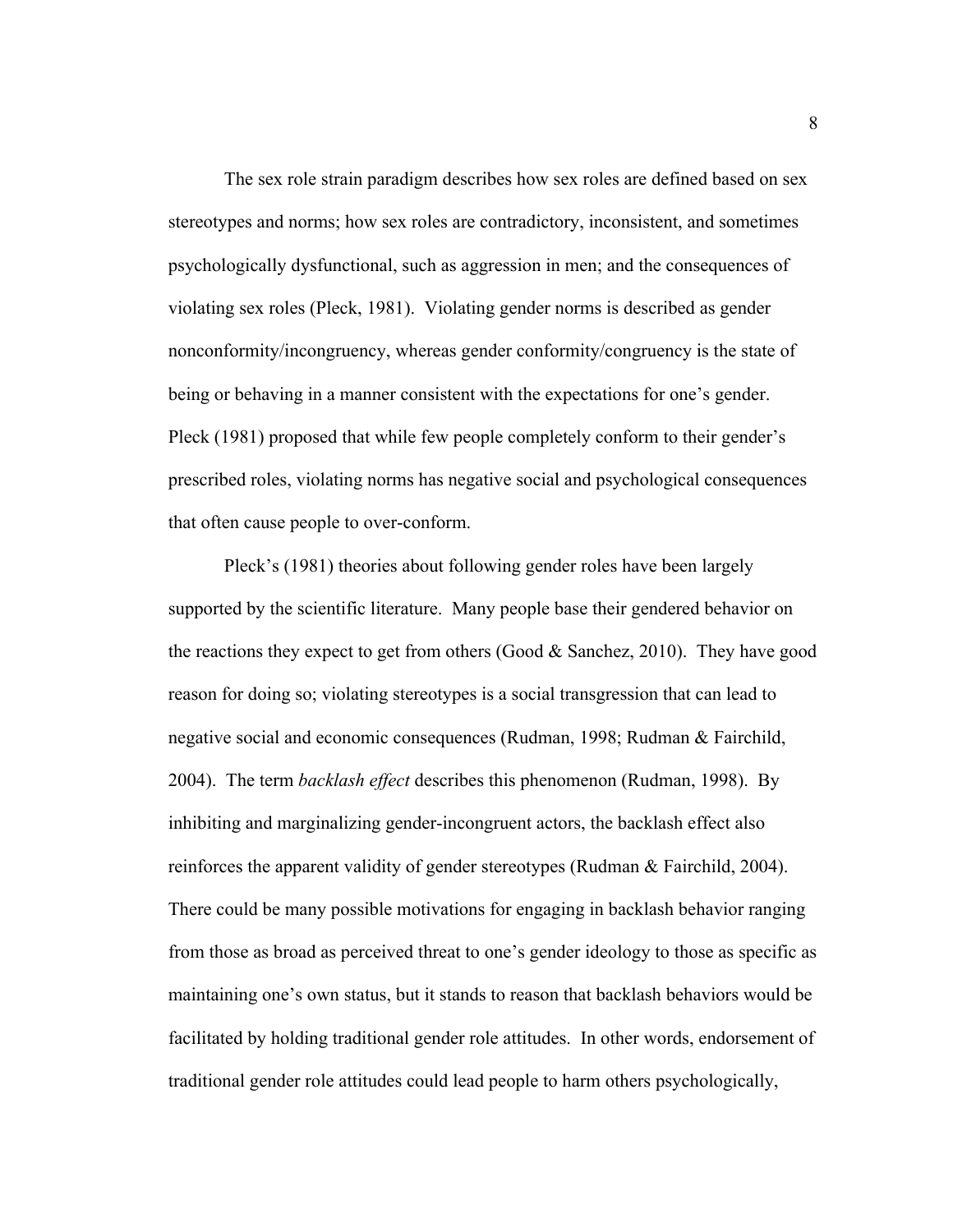materially (e.g., denying a leadership position to an agentic woman), or otherwise through the enforcement of role norms.

Not only are there sanctions for deviating from gender norms, but there can also be benefits to conformity. Research suggests that many people, depending on their motivations and gender values, do in fact experience short-term rewards for conforming to gender expectations. Among college students who value gender normative traits within themselves (i.e., communality for women and dominance for men), responding to situations in gender-congruent ways leads to immediate positive affect and a boost in self-esteem (Witt & Wood, 2010; Wood, Christensen, Hebl, & Rothberger, 1997). From a motivational perspective, people to whom embodying the ideal man or woman is important are likely to be motivated to conform to gender norms by extrinsic factors (Good & Sanchez, 2010). This extrinsic motivation is itself related to lower self-esteem. Thus, the type of motivation, and not gender ideals per se, influences self-esteem; gender conformity is reinforced through positive affect only in those people concerned with external expectations (Good  $\&$  Sanchez, 2010).

### **Gender role stress**

As described by the sex role strain model, expectations and attempts to conform to gender expectations have negative outcomes. Causes and outcomes vary by gender and can be physical or psychological (O'Neil, 2008). Examples include a woman restricting her caloric intake because she worries she is not skinny enough or a man stopping himself from crying to avoid appearing weak. The pattern of negative outcomes resulting from sex role strain in men is referred to as *gender role conflict*

9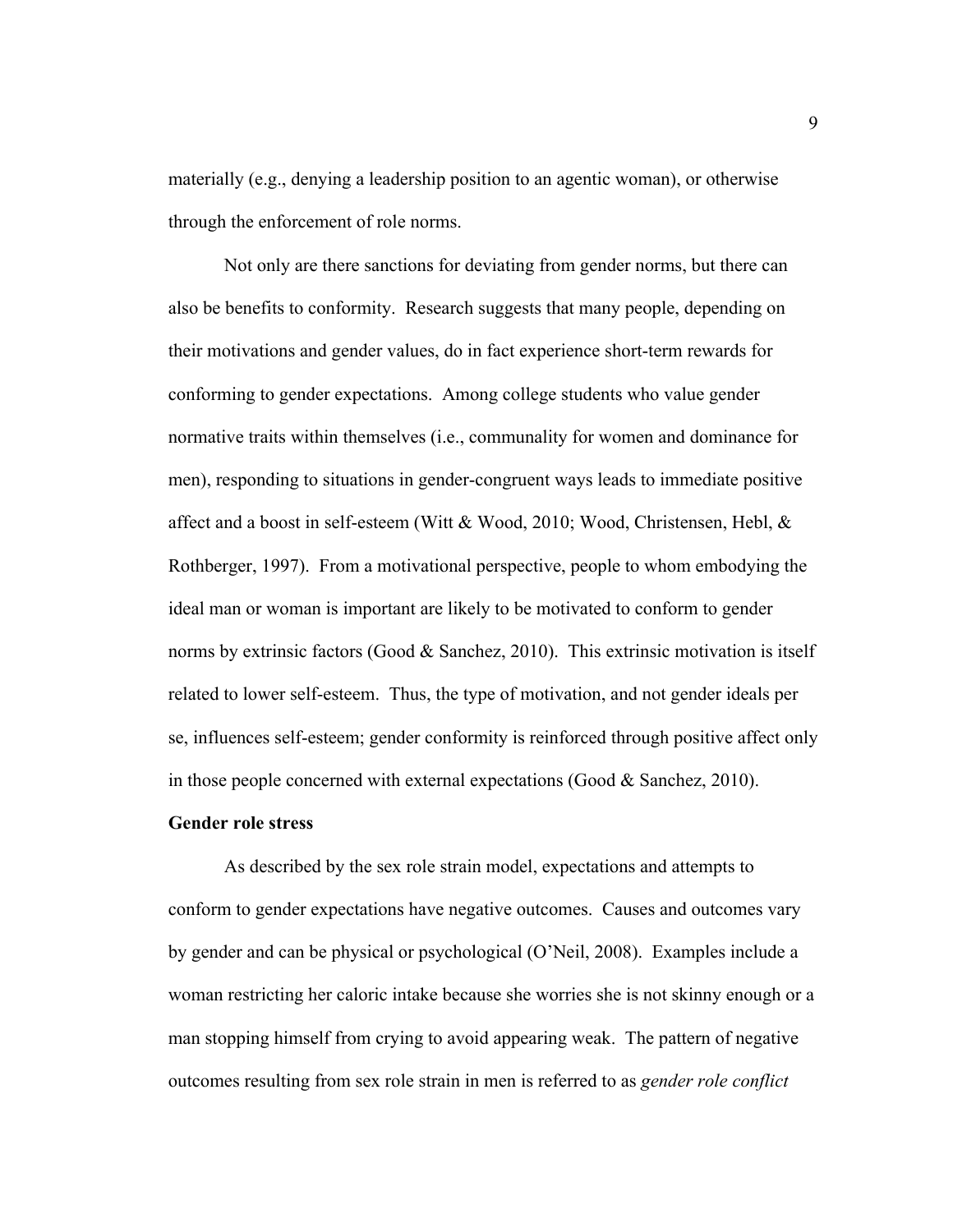(GRC). As "the psychological state in which socialized gender roles have negative consequences for the person or others," gender role conflict is manifested in four different ways: self-directed, expressed toward others, from others to the self, or caused by gender role transitions such as entering puberty or becoming a parent (O'Neil, 2008, p. 362).

Interestingly, there is no measure for gender role conflict in women. The most closely related concept is *gender role stress* (GRS), which describes stress from coping with restrictive feminine stereotypes. Whereas GRC incorporates external outcomes such as interference with family life resulting from excessive dedication to work, GRS focuses only on internal outcomes such as fear and anxiety. Both, however, include self-directed and other-to-self aspects. Importantly, all measures of GRC and GRS in men and women rely on self-report. One could argue that because men's assessment of the external manifestations of gender role conflict (e.g., the degree to which a focus on work negatively impacts home life) is subjective, in a practical sense it is not very different than women's gender role stress. GRS is measured based on the subjective stress a hypothetical situation would be expected to cause. While the Gender Role Conflict Scale (O'Neil et al., 1986) does not refer explicitly to stress, it primarily consists of items that would necessarily relate to stress, for example, social discomfort (e.g., "Being very personal with other men makes me feel uncomfortable") or pressure from goals or expectations (e.g., "I worry about failing and how it affects my doing well as a man"). In other words, from this perspective, stress is only experienced in response to events perceived to be stressful.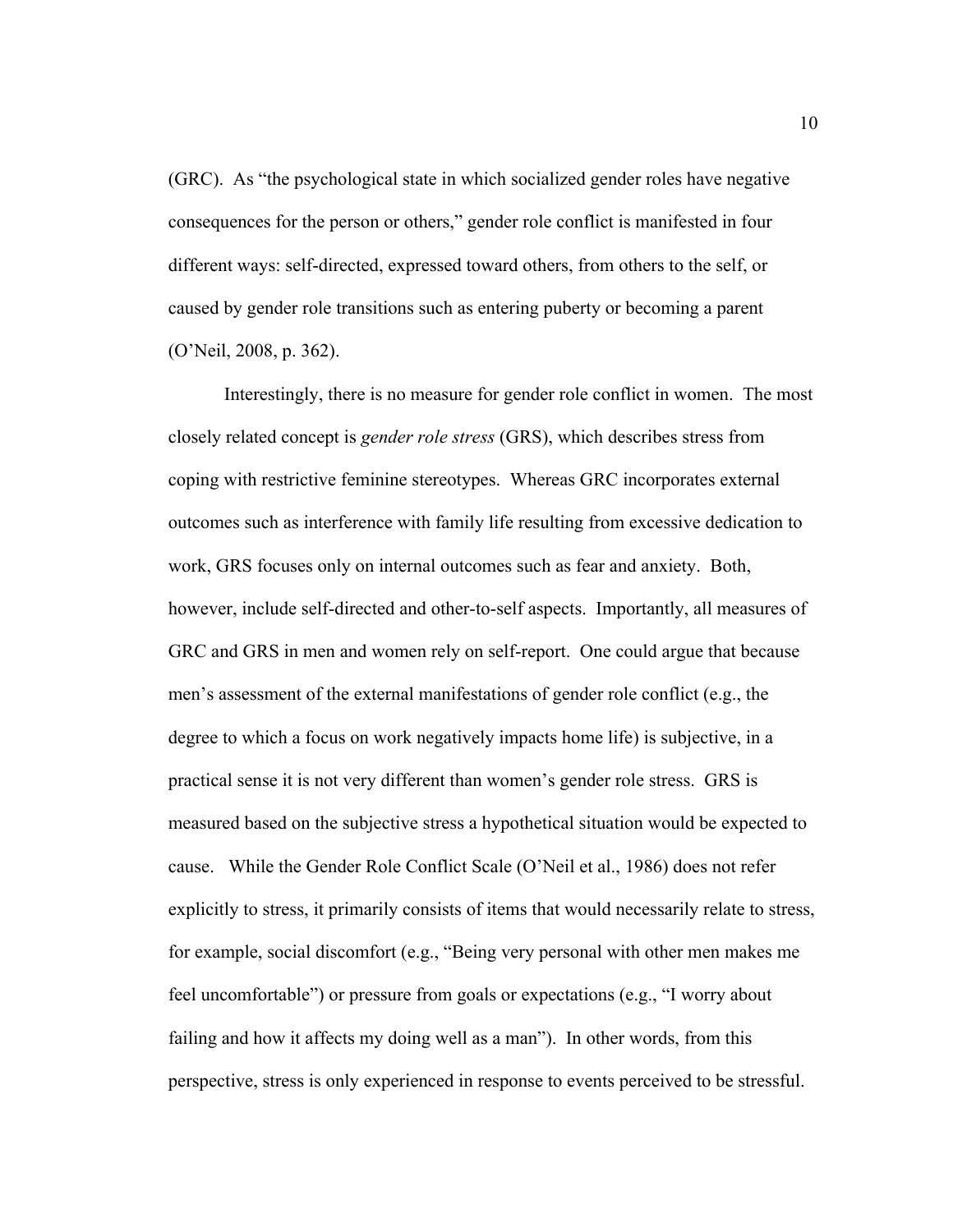While gender role conflict and gender role stress are not identical concepts, and are not a direct measure of the social expectations faced by a given individual, they both tap into negative consequences of restrictive gender role expectations. Men's gender role conflict, while not the focus of the present study, is nevertheless important to understand because it is closely tied to women's gender role stress on a conceptual level. Additionally, the body of research on GRC is both deeper and broader than that on GRS. While qualitative differences between gender role expectations make it unreasonable to assume that the relationships found between GRC and other variables would similarly exist with GRS, the research on GRC points to the relevance of gender role strain in varied domains.

The Gender Role Conflict Scale (GRCS), designed to measure the degree to which a male individual is experiencing gender role conflict, focuses on GRC within the respondent and between the respondent and others (O'Neil, 2008). It is theorized that this conflict is comprised of four different dysfunctional components of masculine ideology: the need for success, power, and competition; restrictive emotionality; restrictive affectionate behavior between men; and conflicts between work and family relationships (O'Neil et al., 1986). This factor structure has been validated in nonclinical samples of male students (O'Neil et al., 1986), students receiving counseling (Good et al., 1995), men of color (Wester, 2008), and lesbian women and gay men (Herdman, Choi, Fuqua, & Newman, 2012), among others (O'Neil, 2008). Unsurprisingly, these factors are similar to those of a measure of attitudes toward male role norms, the Male Role Norms Inventory (MRNI; Levant et al., 1992). The scope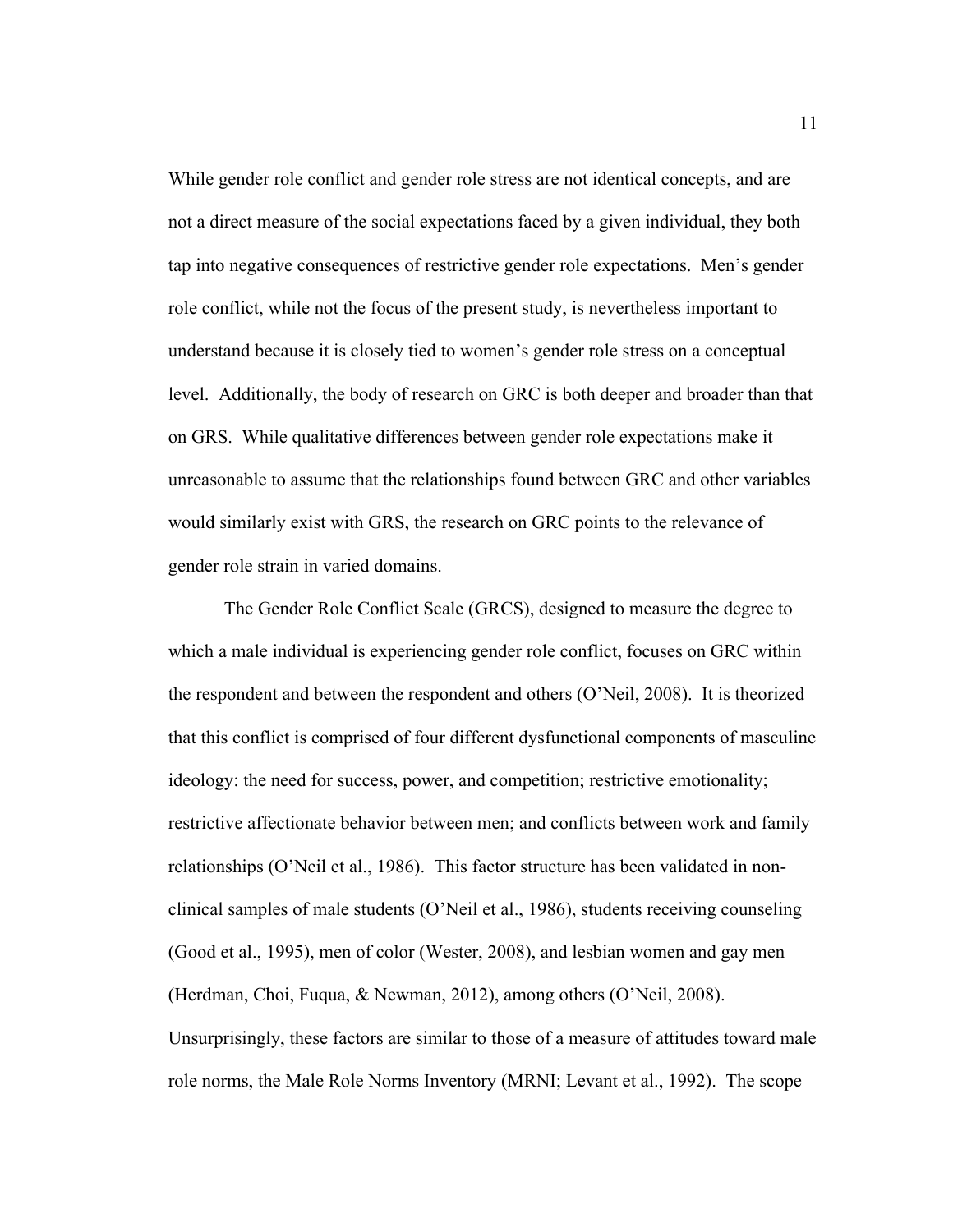of the MRNI extends beyond that of the GRCS but includes the similar constructs of self-reliance, aggression, achievement/status, and restrictive emotionality. One dimension of the MRNI, fear and hatred toward homosexuals, is also referred to as "homophobia." The MRNI is discussed in greater detail later in this paper, but for now it is important to simply note the similarities between the MRNI and the GRCS.

Unlike attitudes toward women's roles, there is very little research on change in attitudes toward men's roles. However, the similarities between the MRNI and GRCS suggest that the GRCS's assessment of the pressures experienced by men would give it some utility as a proxy for others' gender role attitudes. In support of this idea, the GRCS has been shown to relate to gender role attitudes *within* men.

Firstly, gender role conflict predicts men's attitudes toward other men. Given the early and enduring concept of the male gender as incompatible with homosexuality, as in the gender identity model, it is unsurprising that gender role conflict positively relates to homophobic attitudes (Kilianski, 2003; Walker, Tokar, & Fischer, 2000). Another study found that gender role conflict is related to male antigay attitudes through men's fear of appearing feminine, possibly because of a mental association between male homosexuality and femininity (Wilkinson, 2004).

Secondly, gender role conflict predicts men's attitudes toward women's roles. All subscales of the GRCS have been shown to negatively correlate with progressive attitudes toward women's roles, and this relationship is particularly dramatic for the Restrictive Affectionate Behavior Toward Men subscale (Robinson & Schwartz, 2004). While it is unclear why this subscale is an especially strong predictor, men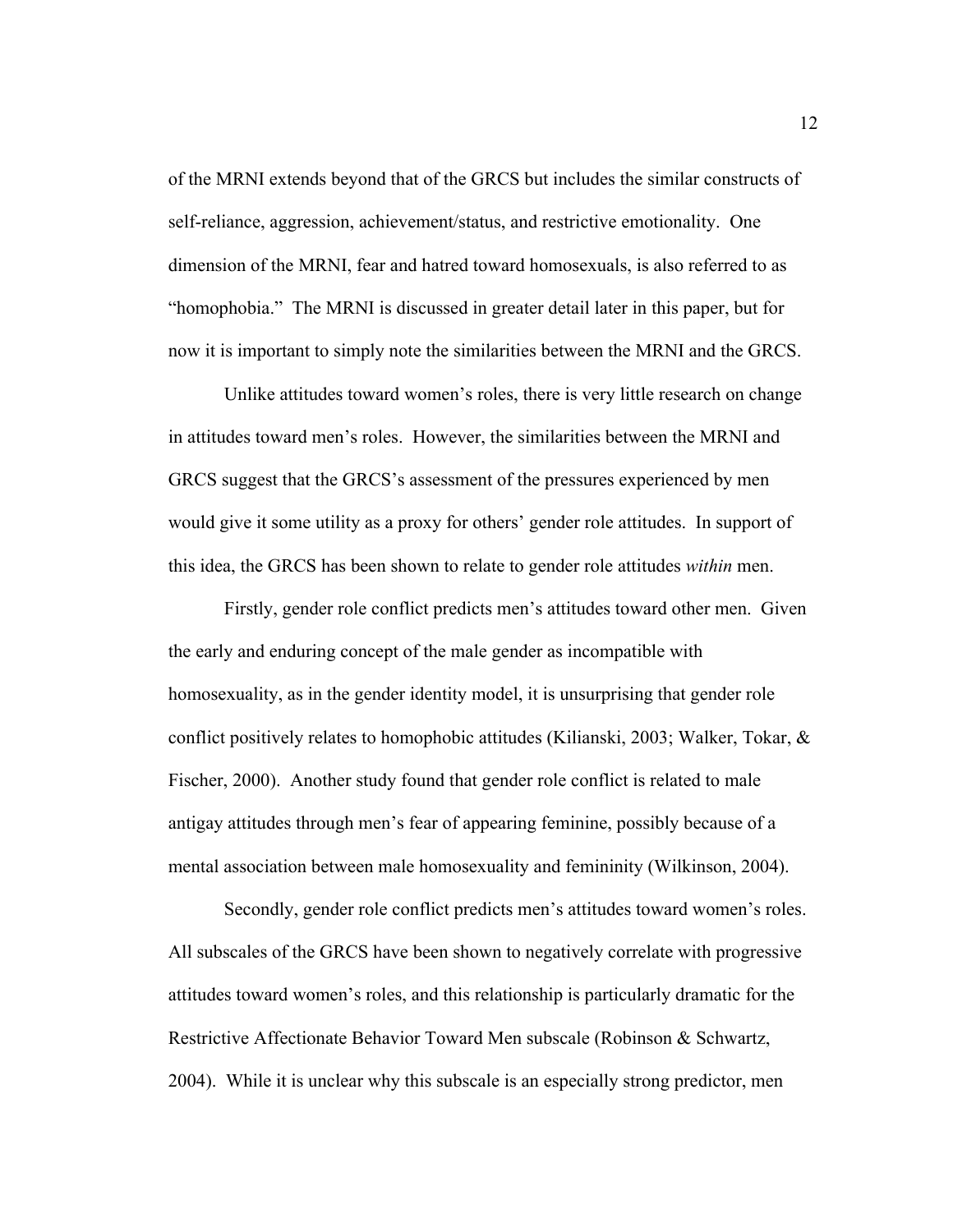high in this dimension also tend to exhibit increased homophobia, suggesting that they are threatened by feminine characteristics in general.

In addition to its relationship with gender role attitudes, gender role conflict has been shown to predict a variety of negative intrapersonal and interpersonal outcomes. Not only is it correlated with the relatively common problems of depressive symptoms (Shepard, 2002), anxiety (Blazina & Watkins, 1996; Hayes & Mahalik, 2000), and negative self-esteem (Mahalik, Locke, Theodore, Cournoyer, & Lloyd, 2001), but it is also associated with anger and substance use (Blazina  $\&$ Watkins, 1996), the inability to describe one's own emotions (Berger, Levant, McMillan, Kelleher, & Sellers, 2005), and an increased likelihood of suicide (Houle, Mishara, & Chagnon, 2008). In one study, men's scores on the GRCS explained 50% of the variability between those who did and did not attempt suicide, even after controlling for income and the presence of mental illness in the past year (Houle et al., 2008).

Negative interpersonal problems include increased aggression (Cohn & Zeichner, 2006); attachment, separation, and intimacy problems (Blazina  $\&$  Watkins, 2000; Mahalik et al., 2001); and marital dissatisfaction (Campbell  $\&$  Snow, 1992). The links between GRC and the domains of interpersonal and sexual violence are especially alarming. High GRC is a risk factor for the perpetration of intimate partner violence (Moore & Stuart, 2005; Schwartz, Waldo, & Daniel, 2005), sexual aggression (Rando, Rogers, & Brittan-Powell, 1998), and positive attitudes toward sexual harassment (Glomb & Espelage, 2005). One study of men in a domestic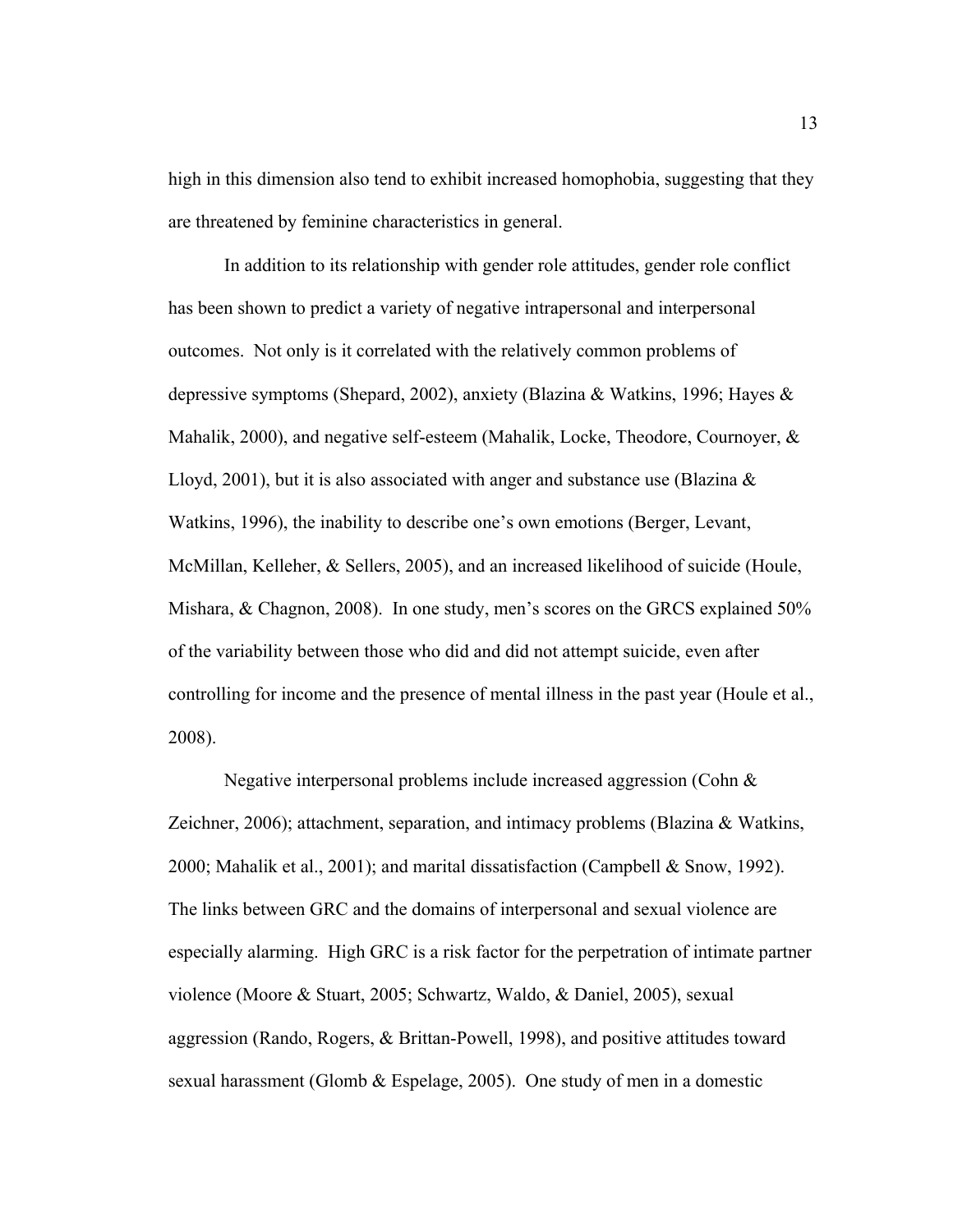violence treatment program found that elements of GRC explained 14% of the variability in physical abuse perpetration and 21% of the variability in isolating one's intimate partner (Schwartz et al., 2005). In another study, GRC relating to success, power, and competition also explained 35% of the variance in men's acceptance of rape myths (Kassing et al., 2005). Thus, substantial evidence supports the assertion that gender role conflict, a kind of gender role strain, has serious impacts on interpersonal and behavioral outcomes.

As would be expected given O'Neil's (2008) theory regarding role transitions, GRC appears to vary based on age or stage of life; college-age men suffer from higher conflict in the area of success, power, and competition as compared to middle-aged men, who have relatively greater conflict between work and family (Cournoyer & Mahalik, 1995). This same pattern of differences has been found in a sample of Australian college- and middle-aged men (Theodore & Lloyd, 2000). These results suggest that expectations of men are changing through their lifespan. For example, the common life transitions from college (and presumably academic competition) to career would parallel the changes in stress observed in different domains.

Women's gender stress appears to be qualitatively distinct from men's gender role conflict and stress. The sources of women's gender role stress are based on female gender role ideals (e.g., nurturance, passivity) rather than the male role ideals (e.g., dominance, success, stoicism). The Feminine Gender Role Stress Scale (FGRS; Gillespie  $\&$  Eisler, 1992) was developed with undergraduate student samples to assess women's individual responses to gender role stressors. Items ask participants to rate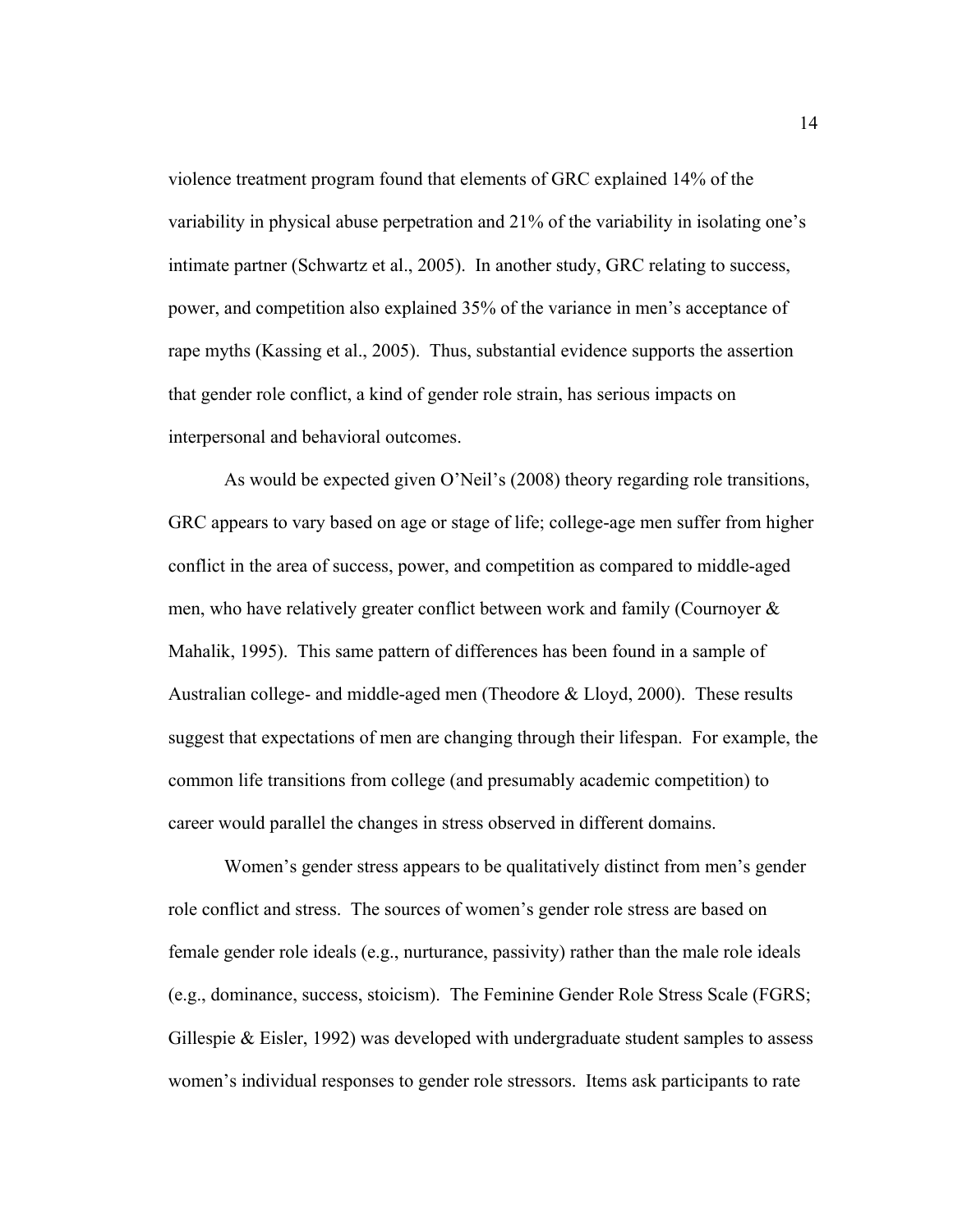the stressfulness of different hypothetical situations (e.g., "being considered promiscuous"; "finding out that you gained 10 pounds"). Factor analysis indicated that stress was caused by five main fears: unemotional relationships, physical unattractiveness, victimization, behaving assertively, and not being nurturant. Fear of victimization can be seen as an internalization of helplessness, another "feminine" characteristic. All of these stressors, save victimization, reflect qualities Western society values or expects in a woman: emotional connectivity, beauty, passivity, and nurturing tendencies. Interestingly, women's FGRS scores do *not* correlate significantly with their scores of expressed femininity (assessed using the Personal Attributes Questionnaire; Gillespie & Eisler, 1992). Thus, gender role stress is distinct from the embodiment of gender role ideals; rather, it is the perceived failure to achieve these ideals.

Feminine gender role stress has been linked to several different types of disorders. Not only has FGRS been found to correlate positively with depressive symptoms, explaining around 10% of the variance in depression symptoms in one study (Gillespie & Eisler, 1992), but a study of GRS in Polish women also found that those high in GRS (based on a median-split) were between .4 and .8 standard deviations above the mean on non-pathological symptoms of borderline, histrionic, narcissistic, avoidant, and dependent personality disorders than women with low GRS (Kazmierczak, 2010).

Given the societal expectation of thinness within women, it is unsurprising that FGRS also relates to eating disorders (Bekker & Boselie, 2002). Indeed, most of the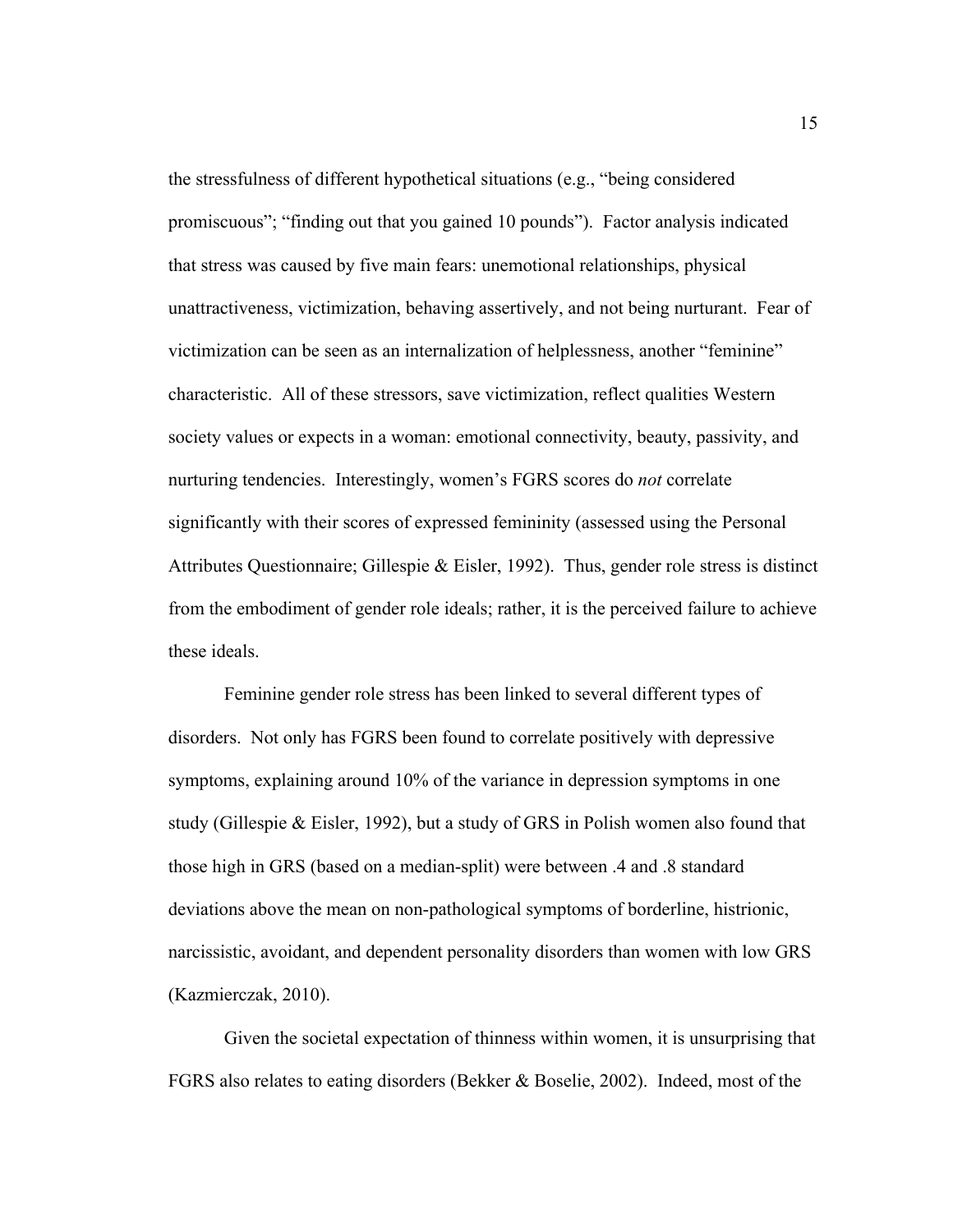literature on FGRS has examined its relationship to eating and body image, perhaps because of the particular salience of physical ideals for women. One study discovered that female inpatients with eating disorders, compared to those with other kinds of psychiatric disorders, suffer from more gender role stress (Martz, Handley, & Eisler, 1995). Another study found that—mediated by body dissatisfaction and overcontrol—the fear of unattractiveness subscale of the FGRS relates to dietary restraint, eating concern, and bingeing/purging, whereas the fear of assertiveness subscale predicts eating concern (Mussap, 2007). GRS also has a relationship with a different body-perception issue: somatic symptoms. GRS, but not femininity, predicted somatic symptoms (i.e., unexplained physical problems such as dizziness, stomach pain, blurred vision) in a sample of female undergraduate students (Perry, 2010). Thus, GRS, like GRC, correlates with a variety of negative outcomes. However, perhaps because of its origins in the counseling psychology literature and relatively recent measurability, the research on the role of GRS lacks the breadth of research on men's gender role conflict. Even a rare study examining GRS and romantic relationships measured only intrapersonal expectations (Lopez, Fons-Scheyd, Bush-King,  $\&$  McDermott, 2011). Without further research, it is impossible to know how similarly these two phenomena operate.

The present study expands upon the GRS literature by examining its relationship with attitudes toward male role norms. It is hypothesized that, like GRC in men, women's GRS negatively predicts progressive other-sex role attitudes. Should the data support this hypothesis, it would suggest that there could be a common factor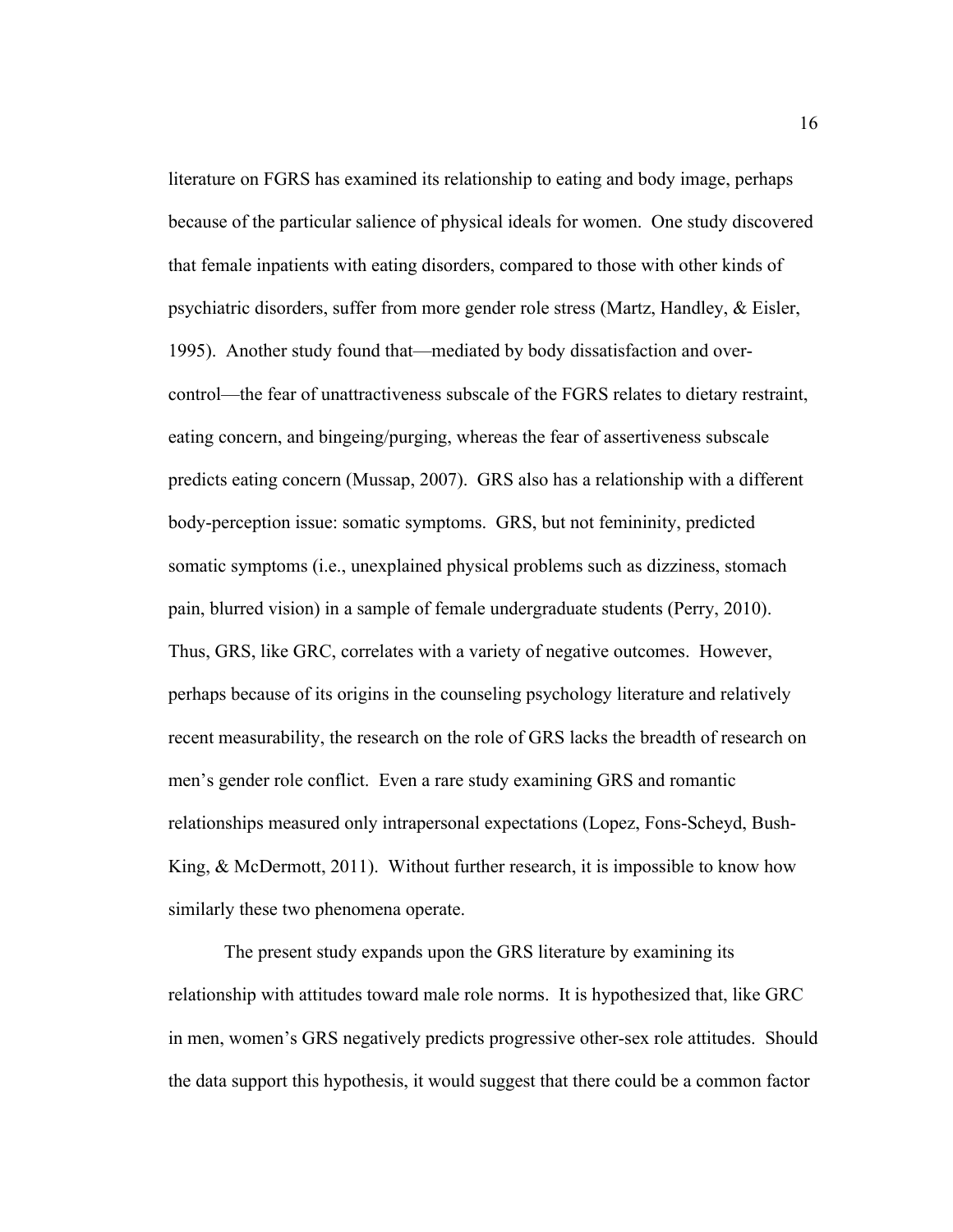underlying strain from own-gender expectations and role expectations for other-sex individuals. For example, perhaps endorsement of traditional gender roles causes one to hold oneself to similarly traditional ideals and experience strain when those prove unattainable. Or, perhaps a hyperawareness of the strain caused by the expectations for one's own gender provides motivation to enforce the aspects of other-sex expectations with the potential to benefit oneself. As an extreme illustration, consider a woman who devotes herself to being conventionally attractive and feminine. If she supports traditional gender roles, she may expect her husband to provide for her financially in a kind of economic exchange.

### **Attitudes toward gender roles**

Gender role conflict and stress describe the negative consequences of rigid gender roles for both females and males. However, individuals are not only *subject* to the role norms of their society; they are also *actors* who challenge or perpetuate these standards based on their attitudes and associated behavior. Thus, it is important to understand people's attitudes toward the gender roles of the other sex.

Attitudes have often been characterized as evaluations that have both affective and cognitive components (Banaji & Heiphetz, 2010). For this study, gender role attitudes are defined as an individual's appraisal, positive or negative, of traditional and progressive gender roles. Traditional gender roles dictate appropriate behavior for men and women in aspects of their lives including social situations, romantic relationships, careers, and even grooming habits. The actual content of men's and women's roles varies with time and culture, but their practical effects are primarily the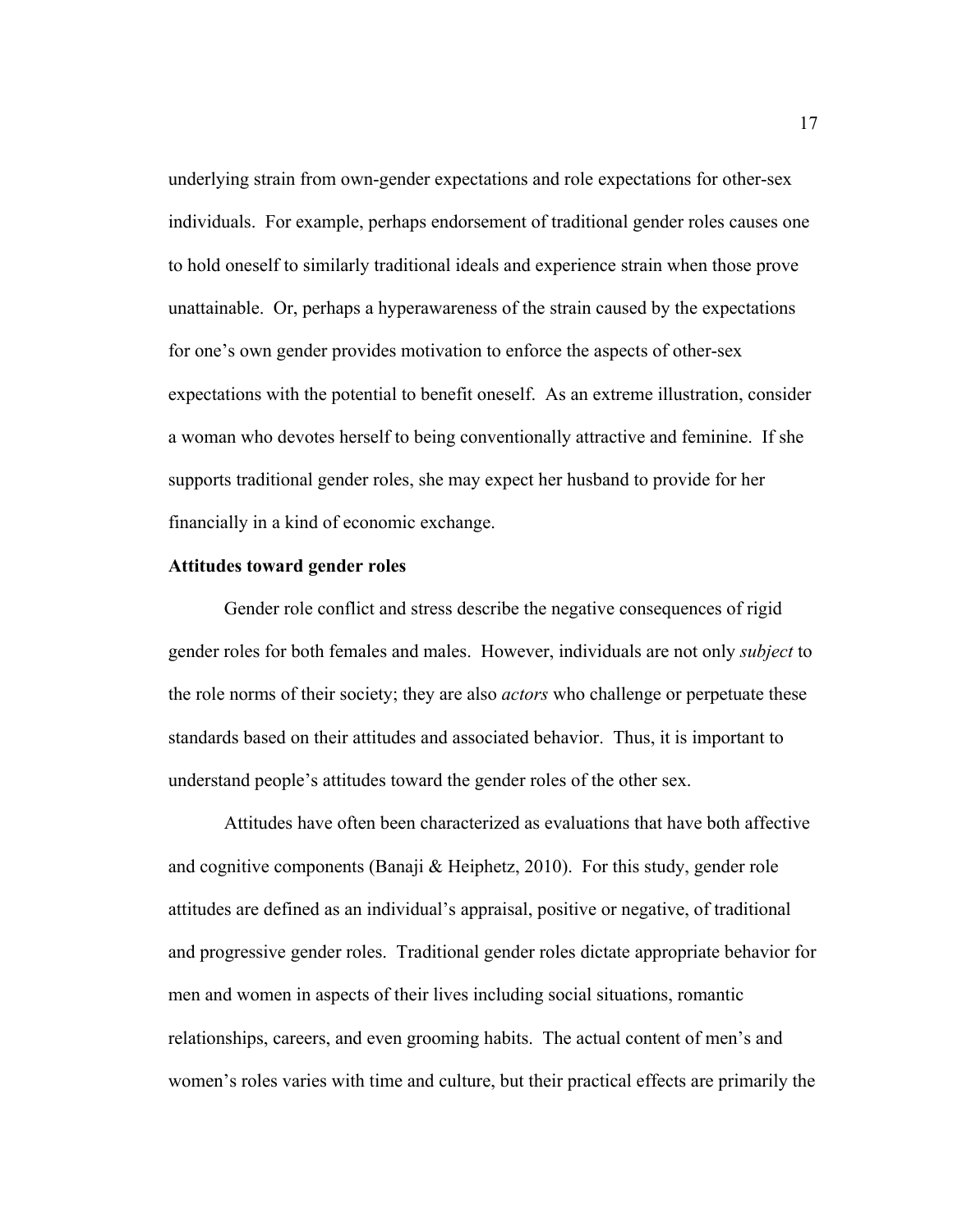restriction of personal freedom and the maintenance of power dynamics (Kilmartin, 2009). Progressive gender role attitudes can be understood as the absence of these restrictions; they acknowledge that traditional gender roles can be harmful to individuals and society as a whole. It is important to note that this perspective is not necessarily opposed to gender normative behavior. Instead, it emphasizes individual choice above societal prescription.

Like racial attitudes, gender role attitudes lie on a continuum from traditional to progressive (Glick et al., 2004). For example, while an individual might believe that men should be allowed to express their emotions, they could simultaneously believe that men are naturally better-suited than women for traditionally masculine jobs. "Egalitarian" is often used interchangeably with "progressive" when describing gender role attitudes, but these terms are not synonymous. Egalitarianism has been defined as including "both beliefs or judgments about the role behaviors of women and beliefs about the role behaviors of men" (King & King, 1997, p. 72). Thus, it includes comparative attitudes toward men's and women's roles. At its heart, egalitarianism is about gender equality. In contrast, "progressivism" does not necessarily have a comparative component. Rather than balancing the relative roles of men and women, it implies acceptance of a range of genders and questions the validity of prescribed roles for each individual gender. The present research uses the term "progressive" because it focuses on attitudes toward the unique expectations imposed on each gender.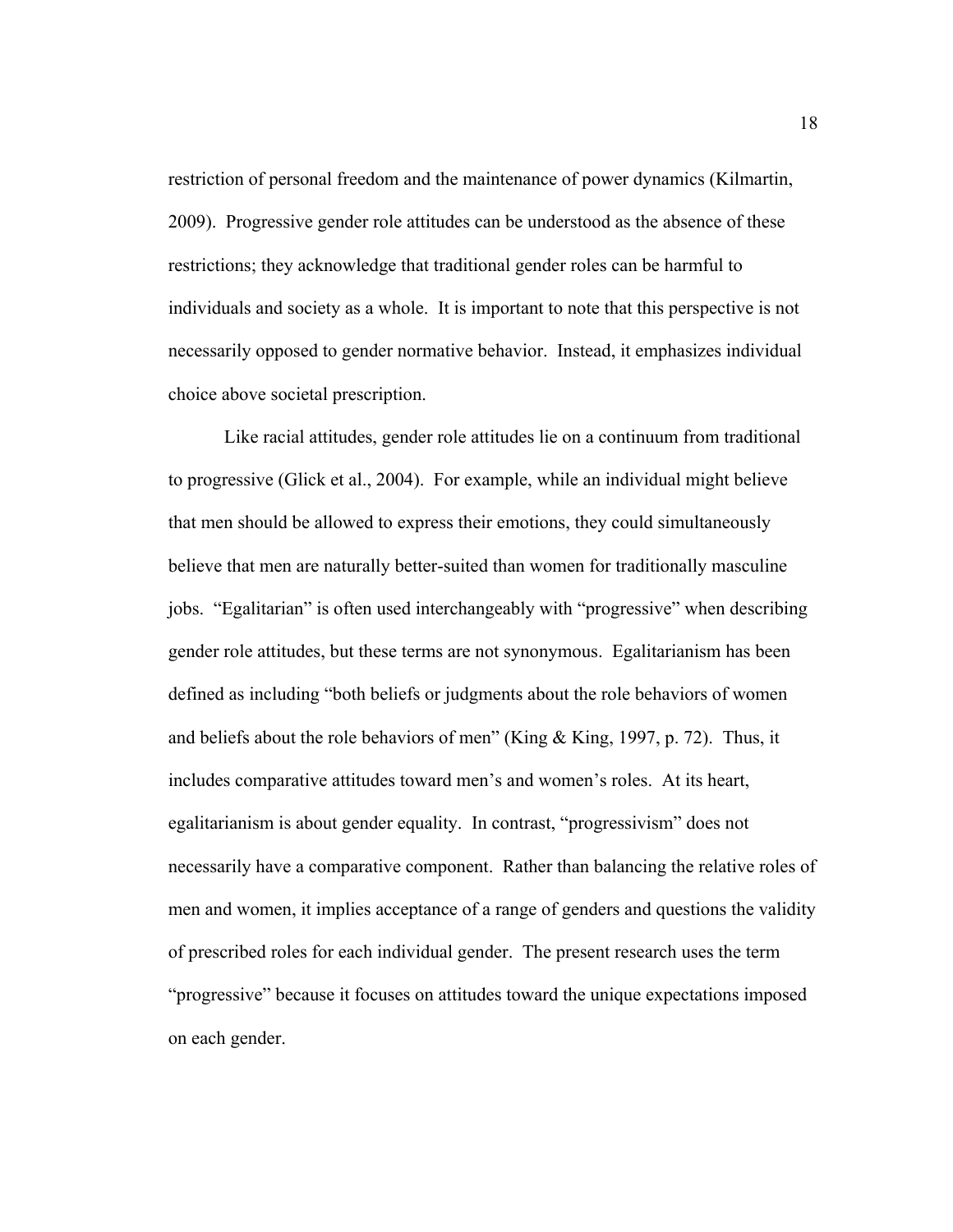Previous research has explored the link between masculine ideology—the acceptance of traditional expectations of men—and other-sex gender role attitudes. One early study of male college students found a positive correlation between conservative expectations for women and the masculine norms of status and antifemininity (Thompson & Pleck, 1986). Opposition to the Equal Rights Amendment was, unsurprisingly, positively related to toughness and antifemininity. Both sets of relationships remained significant after controlling for age, both parents' levels of education, religion, and race, suggesting the validity of these findings across diverse sample characteristics. A more recent study of heterosexual male college students found that endorsement of traditional male role norms, as well as an exclusive masculinity of the ideal self (i.e., the combination of a highly masculine ideal self and highly feminine undesired self) are correlated with traditional views of women's roles (Kilianski, 2003). A related study also found that men's positive attitudes toward traditional male roles negatively correlate with attitudes toward women's equality but positively relate to attitudes conducive of perpetrating sexual harassment toward women (Wade & Brittan-Powell, 2001). Masculine ideology also predicts sexist beliefs about women (Glick et al., 2004) and negative attitudes toward women's equality (Wade & Brittan-Powell, 2001).

Women's gender role attitudes are also important to examine. As half the population, women's attitudes toward men's roles undoubtedly influence social expectations and men's experiences. Unfortunately, there are only a few relatively recent studies on this topic, and much of it has been conducted on heterosexual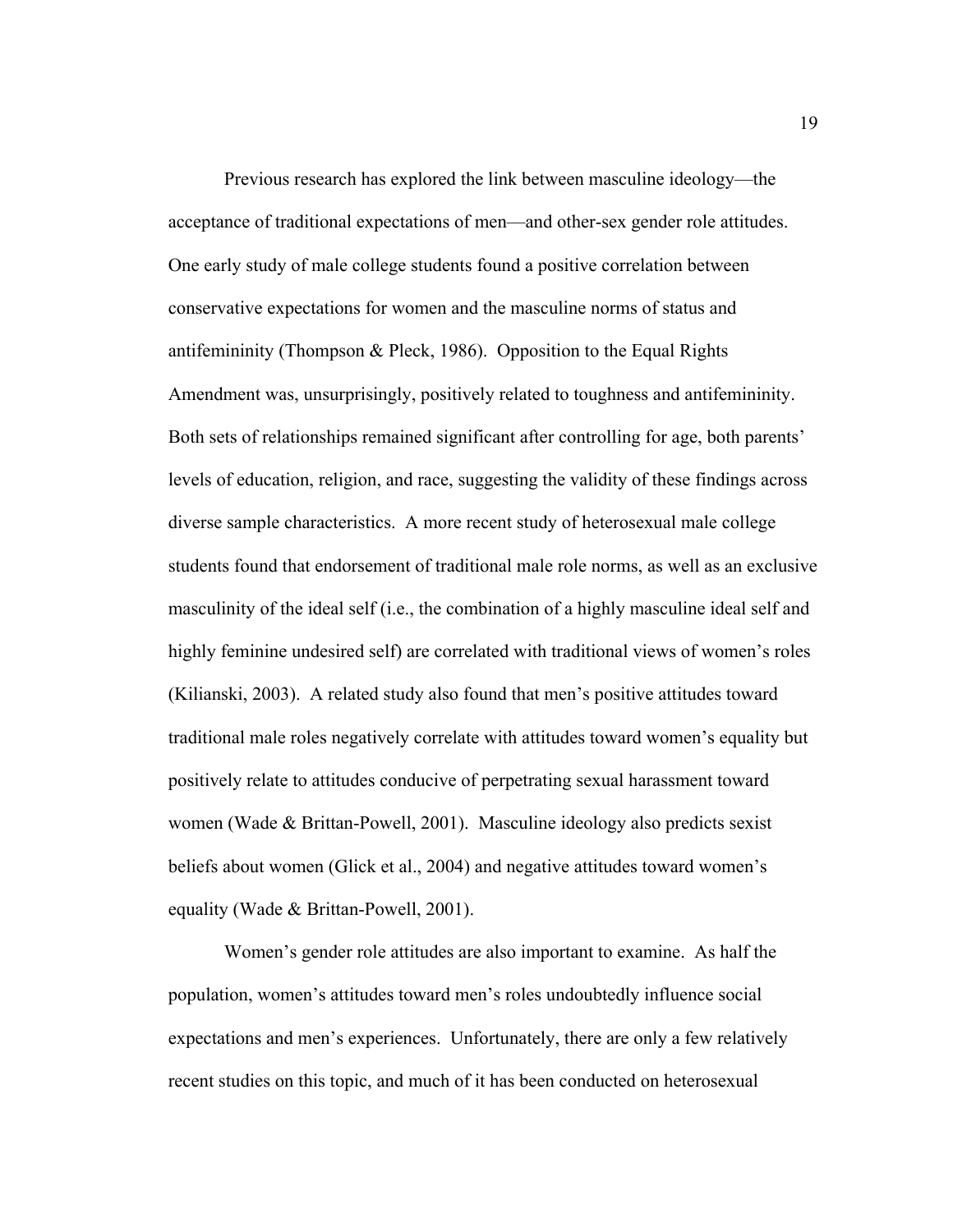romantic couples, limiting the generalizability and theoretical scope. There is a need for research on non-romantic heterosexual relationships. Women and men have many non-romantic interactions in areas of life including work, education, commerce, and recreation. Because people tend to be knowledgeable about and emotionally invested in their romantic partners, romantic relationships represent a unique context. Factors important in that context might behave differently in other kinds of relationships. With the existing knowledge based on few empirical studies and overly distinct participant samples, it is difficult to confidently name the factors influencing women's attitudes toward men's roles.

The literature on the relationship between women's attitudes toward male roles and GRS is even more limited. While there is a large body of research examining how men's GRC relates to their attitudes toward women's roles, there appear to be no published studies examining the equivalent relationship in women: that of GRS and attitudes toward male role norms. As mentioned before, the literature on GRS is largely restricted to symptomology and body image. Even the rare study examining GRS and romantic relationships measures only intrapersonal expectations (Lopez et al., 2011). Assessing the relationship of GRS and attitudes toward male role norms would not only clarify the construct of GRS but could also suggest points of intervention for changing gender related attitudes that are associated with negative health and interpersonal relationship outcomes.

The relationship between GRS and other-sex role attitudes is still unclear. However, neither of these phenomena is necessarily static. Understanding the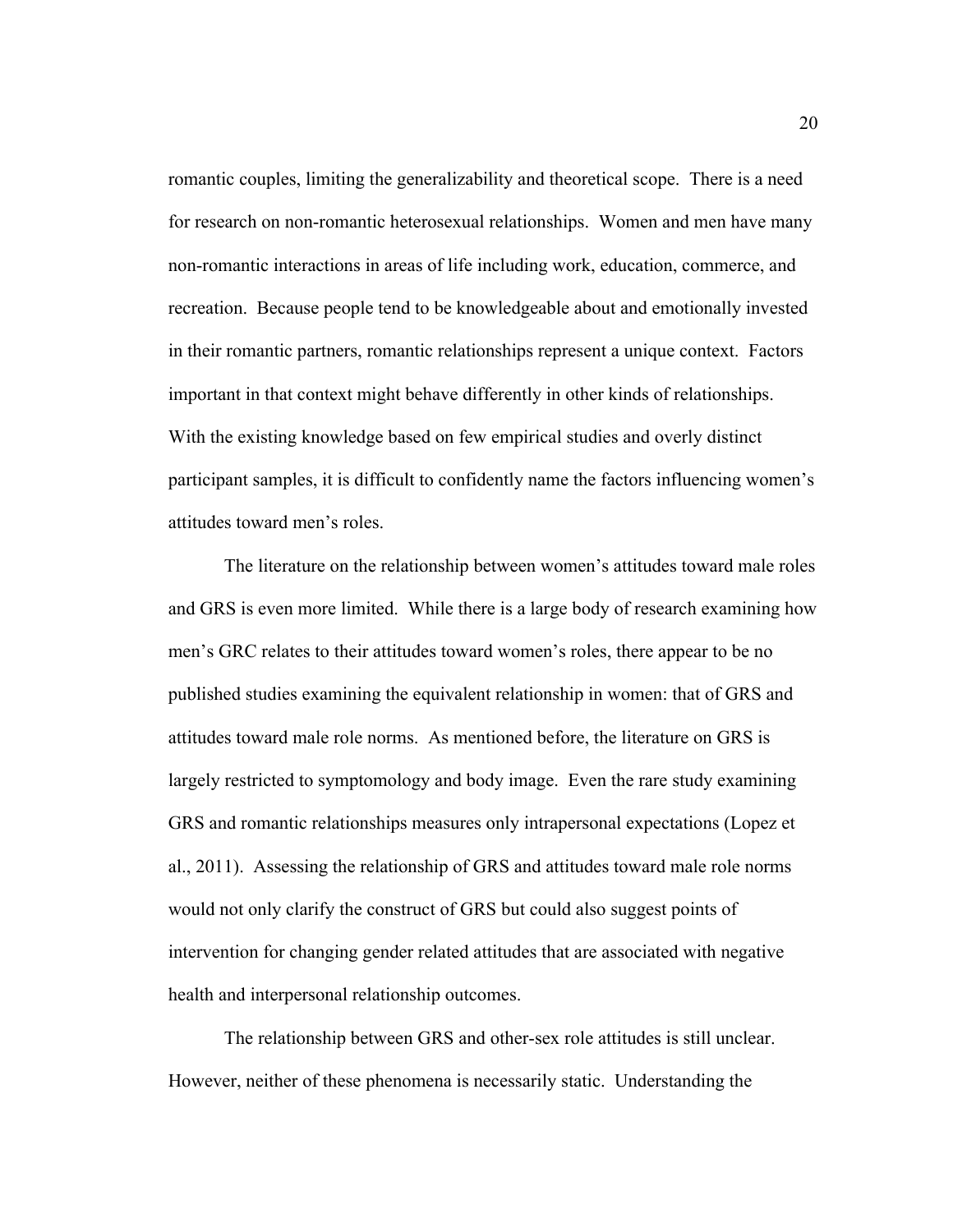conditions in which they change is a first step toward intentional interventions. Unsurprisingly, the literature on change in GRS is lacking. There is, however, a fair amount of literature on how sex role attitudes change. Several previous studies indicate that traditional gender roles attitudes can change over time and in certain situations. For example, although gender role attitudes have generally become more egalitarian over time (Brooks & Bolzendahl, 2004; Thornton, Alwin, & Camburn, 1983) -- even in same-age people from different generations (Fan & Marini, 2000) - they also change over the course of the lifespan. An eight-year U.S. longitudinal study of youth aged fourteen to 22 showed that women were generally more egalitarian than men, although this gap narrowed as the participants aged (Fan & Marini, 2000). Participants' education, their mother's employment, and their parents' educational attainment were all positively related to egalitarian attitudes. Within the sample, only women became more egalitarian after entering the labor force and less egalitarian after getting married, although parenthood increased conservatism in both sexes. Combined, these results suggest that people's attitudes change in accordance with their social environments, although particular life events have differential impacts on women and men.

Situational variables, such as the salience of gender, can also influence attitudes toward male gender roles. One study of dating couples found that both men and women who had a conversation about the intimacy in their relationship (as compared to a discussion of everyday things or no discussion) endorsed more traditional own-gender role attitudes, regardless of participants' own masculinity or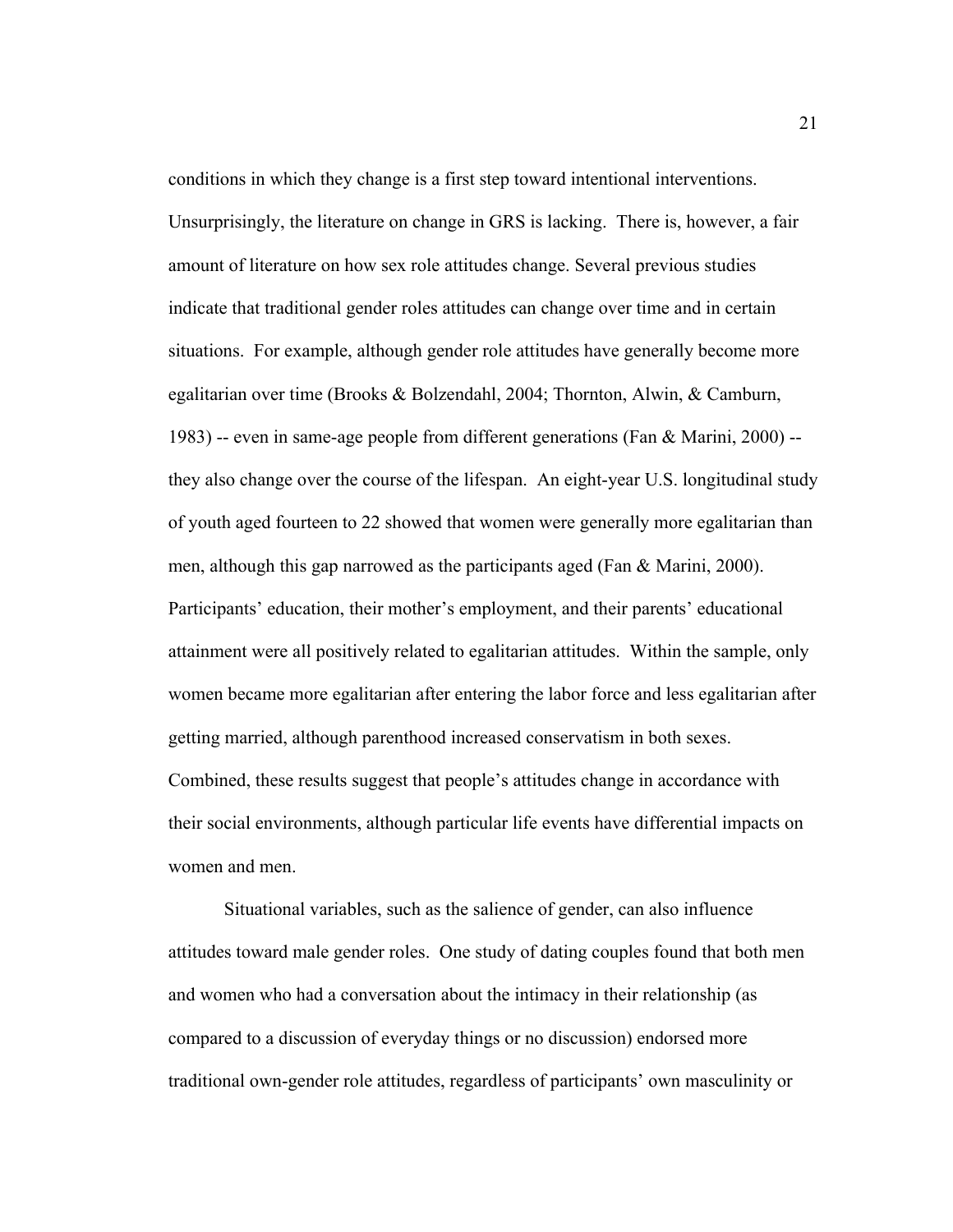femininity (Vogel, Tucker, Wester, & Heesacker, 1999). However, there were no differences in other-sex role attitudes between conditions, and no data were collected on long-term outcomes for participants of either gender. Thus, there is evidence to suggest that priming gender fails to foster short-term change in other-sex role attitudes.

While the causal pathway is unclear, it has also been found that heterosexual women's feminist identity predicts their preferences about the gender role conformity of potential male romantic partners. In contrast to women who identify as feminists, women who reject feminism hold an ideal male partner to the traditional male role norms of emotional control, risk-taking, power over women, dominance, self-reliance, and disdain for homosexuals (Backus & Mahalik, 2011). This preference could suggest that non-feminist women either seek out men with these traits or encourage them in current romantic partners. If the latter case were true, such women's traditional expectations of men would be fostering in their partners a factor related to such negative outcomes as psychological distress (Mahalik et al., 2003), violence (Courtenay, 2000), and substance abuse (Blazina & Watkins, 1996). This is not to suggest that women are responsible for the behaviors of their romantic partners; rather, *general* societal expectations of men often allow negative behaviors such as abuse to continue without serious consequence.

### **Effects of women's and gender studies coursework on attitudes**

Education is one factor that has been consistently implicated in the increasingly egalitarian gender role attitudes observed during the transition to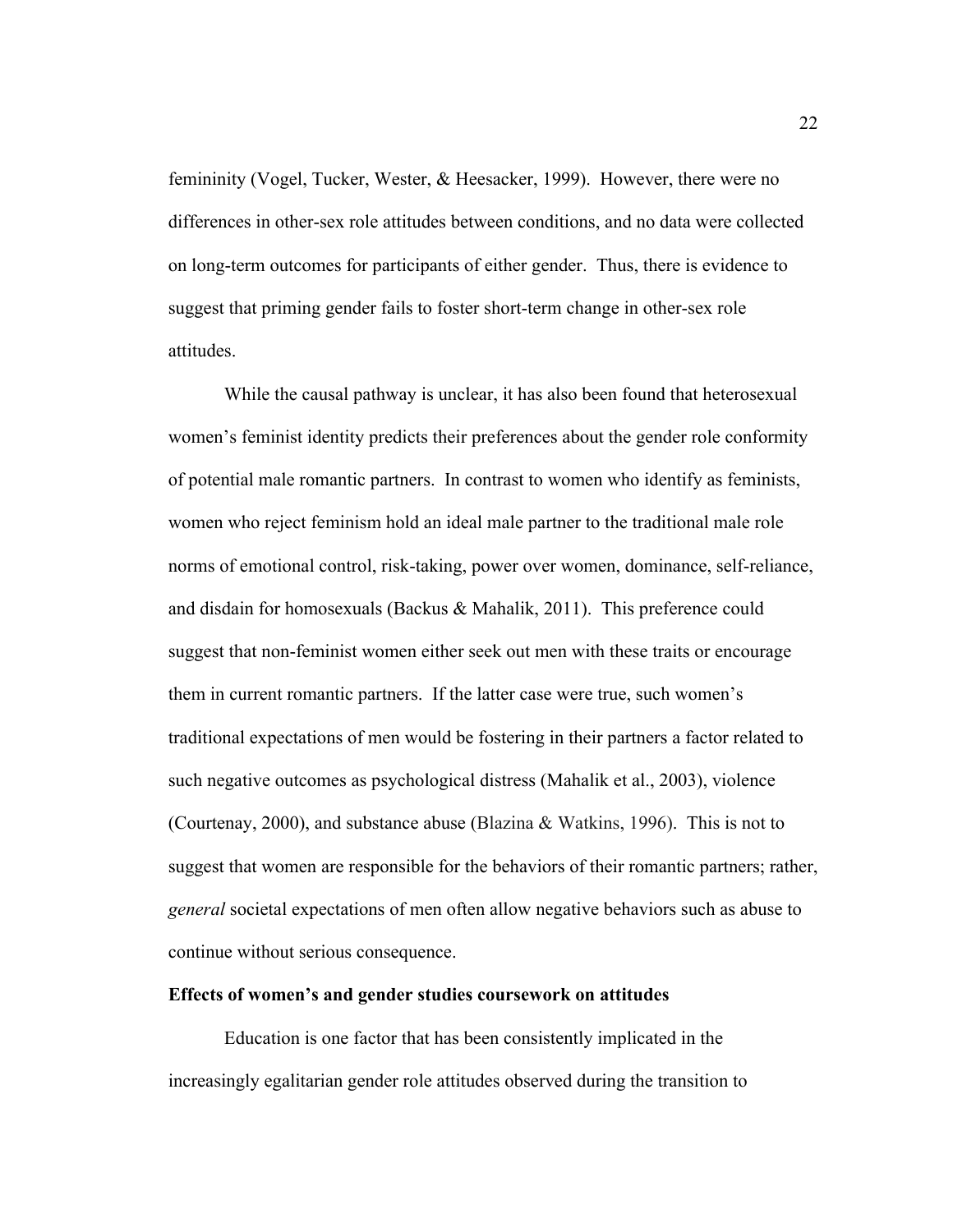adulthood (Blee & Tickamyer, 1995; Fan & Marini, 2000; Tallichet & Willits, 1986). The present study draws upon previous work in the area of prejudice reduction and attitude change through the completion of undergraduate coursework. Previous research has found that students electing to take women and gender studies (WGS) classes have more egalitarian attitudes (both in general and toward women in particular) and a greater awareness of sexism/discrimination than other students even *before* completing the course (Stake & Hoffmann, 2001). One might wonder whether the impact of WGS classes is dependent upon the preexisting attitudes of students choosing to take these classes, since they have been found to be different than those of general student populations. However, the data do not support this hypothesis; WGS course completion predicts a reduction in sexist and gender-stereotyped attitudes even after correcting for initial attitudes (Stake  $& Rose, 1994$ ). Additionally, these effects appear to be relatively long-lasting; research has shown that female WGS students' ratings of personal change (including themes such as awareness of discrimination, increased tolerance of others, and adoption of non-traditional behaviors) and feminist activism are sustained at least nine months following course completion (Stake & Rose, 1994). Thus, past findings on the impact of gender coursework cannot be completely dismissed as the result of situationally specific explicit or subtle demands or expectancies for change placed on the students by course instructors who have power over their grades. In other words, evidence suggests that students' responses are not merely an attempt to please their instructor by answering in alignment with the instructor's perceived desire for them to hold progressive attitudes. Neither does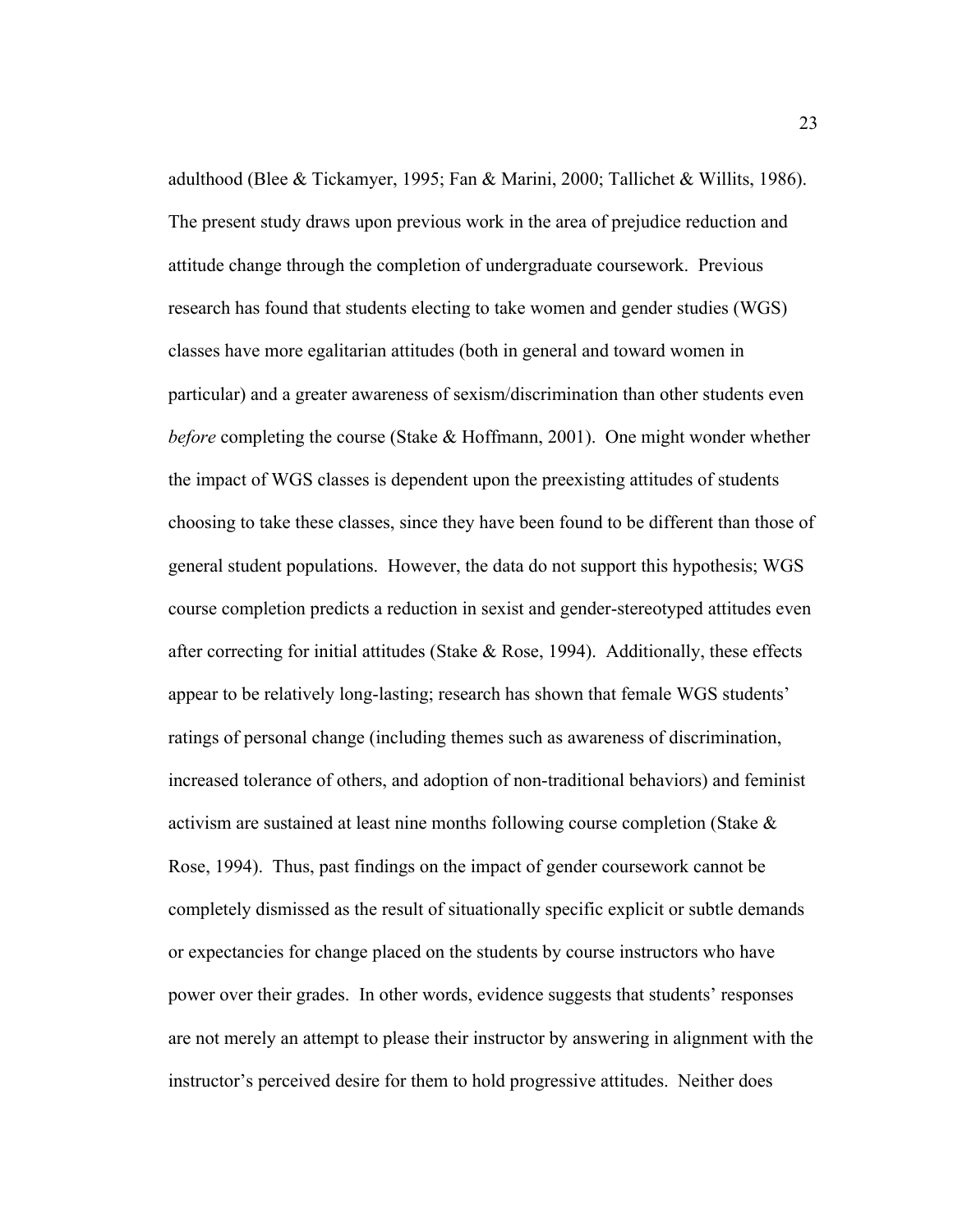change appear to be a result of participating students' fleeting or short-term enthusiasm.

Improved study designs have allowed researchers to show that WGS classes increase egalitarian attitudes and awareness of sexism and other kinds of discrimination relative to non-WGS classes. One study asked university students in WGS and non-WGS classes to describe aspects related to the courses (i.e., perceived pedagogy, relevance to social issues, and student openness to taking WGS classes) as well as their own attitudes (i.e., gender egalitarianism, awareness of sex and general discrimination, current activism, and intentions for activism) and confidence in their performance abilities (Stake  $\&$  Hoffmann, 2001). Students also provided qualitative feedback on course effects. Results showed stronger egalitarian attitudes and higher activism scores (but not performance ability) in the WGS classes than the non-WGS classes even after adjusting for initial scores. Taking class composition and relevance of course social issues into account, WGS students still reported stronger course effects than non-WGS students on egalitarian attitudes, awareness of discrimination, and ways of thinking or acting. This study also provided some insight into the impacts of course methods. Validation of personal experience predicted increased general class impact and confidence in abilities. Critical thinking/open-mindedness and political/social understanding and activism related to increases in general class impact, egalitarian attitudes, awareness of discrimination, and confidence in abilities. Participatory learning, however, was negatively related to awareness of discrimination and general class impact (but did not predict subjective measures). Also, the effects of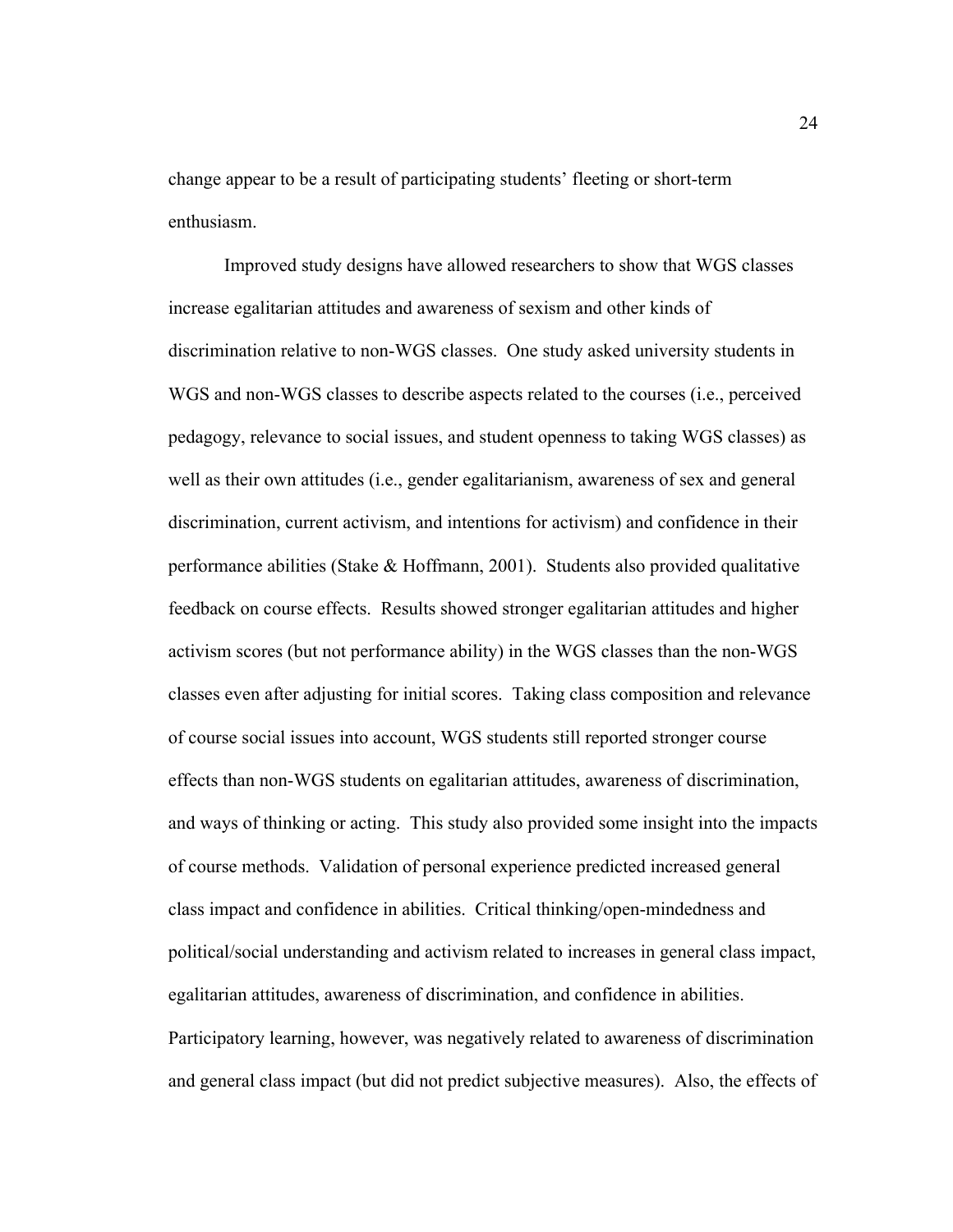class type (WGS or other) remained significant after taking pedagogy into account. Thus, course content might be more important than particular course methods in accounting for possible changes in students' gender role attitudes.

While the aforementioned study found differences in outcomes based on participant variables such as activism and open-mindedness to WGS (Stake & Hoffmann, 2001), it is likely that other traits also influence the impact of WGS classes on attitudinal change. One participant characteristic that is of particular importance in studies of WGS classes is student gender. Previous studies demonstrating the effects of gender-related courses on attitudes have not found differences in the outcome by sex (Bryant, 2003; Stake et al., 1994; Stake & Hoffman, 2001; Stake & Rose, 1994), suggesting that change occurs in both sexes. However, men and women could have qualitatively different responses to WGS classes. Researchers in one study conducted semi-structured and unstructured interviews with eight men in university WGS classes over the course of a semester to determine how they understood feminism (Pleasants, 2011). Early on, men were often sympathetic toward feminism while simultaneously resisting or struggling with the idea. The types of resistance used to preserve male privilege were broadly categorized into "appeals to self," "appeals to progress," and "appeals to authority." Appeals to self included expressions of guilt, taking offense, claiming victimhood, and focusing on intentions rather than actual effects. These reactions were characterized by focusing on oneself to the exclusion of the social context. Guilt in particular became problematic when it failed to pair with perceived opportunities for self-improvement; with no outlet for change, it often turned to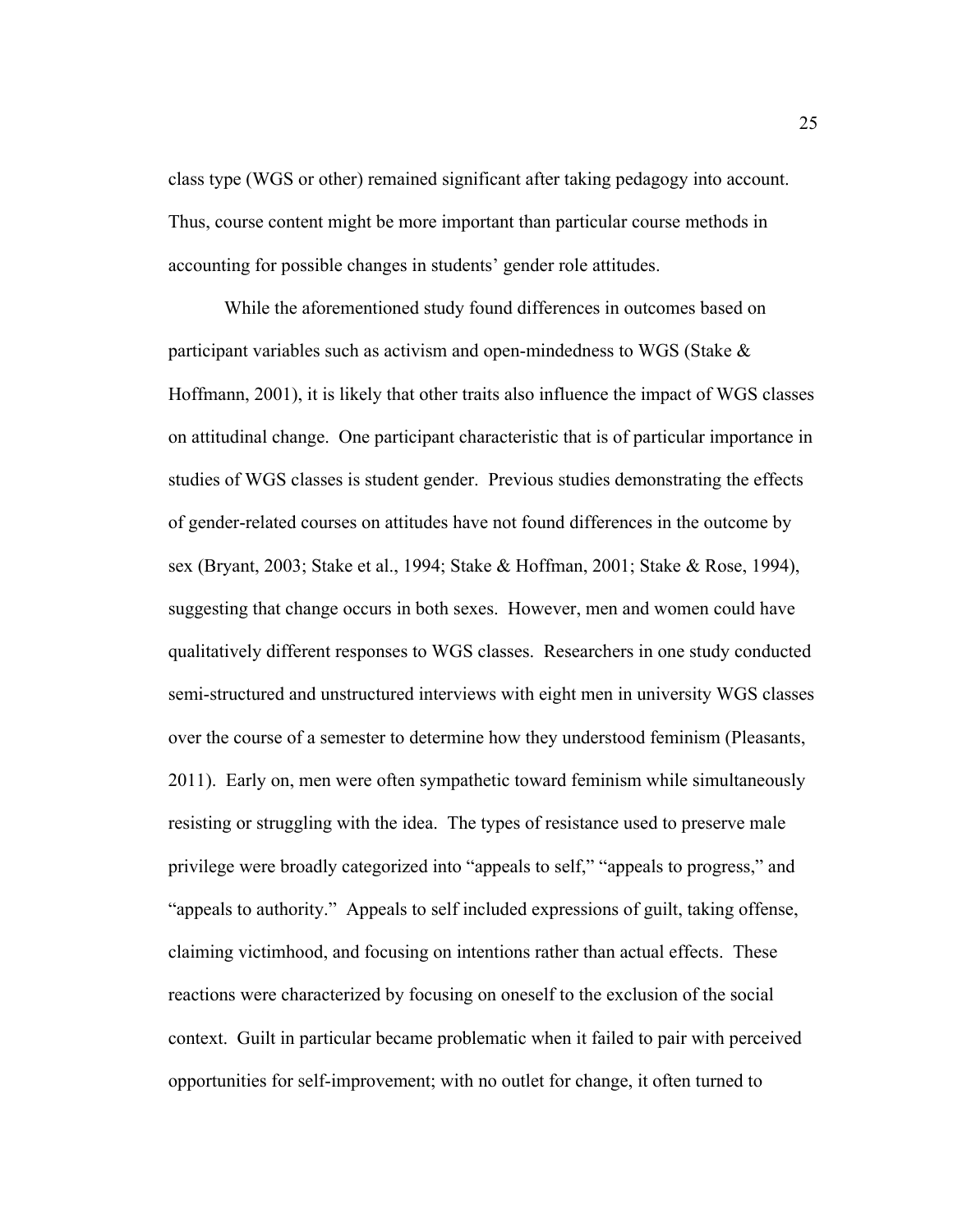defensiveness. Appeals to progress involved both over-emphasizing markers of change and believing in the inevitability of inequality. Lastly, appeals to authority included dismissing the validity of women's subjective experiences and leaning on men's supposed objectivity in criticizing feminist strategies (or a lack thereof). These three main patterns of response formed the basis for suggestions to help men understand feminism: bringing the factors that reinforce inequality into the sphere of consciousness, reflecting on one's location within a system of power (including which kinds of discourses are valued or dismissed), and supporting attempts at contributing to change (Pleasants, 2011). Although resistance is frustrating, it is preferable to disengagement.

The methodology used by Pleasants (2011) also offers certain advantages; qualitative data was used to "capture the complexity of participants' experiences and feelings. . ." (p. 232). While most studies on the impact of WGS classes use quantitative dependent measures, these measures may not adequately capture the nuances of students' knowledge and beliefs about gender role norms. Mixed-method designs, such as those described by Morgan (2007), can serve as complementary sources of data. Disagreement between the qualitative and quantitative data could indicate that participants were providing disingenuous responses, perhaps to please the professor or to follow the perceived social norms of the situation. Qualitative responses are more complex than most quantitative response options. Not only must they be generated spontaneously, but participants must also understand the perspectives they describe to be able to elaborate upon them successfully.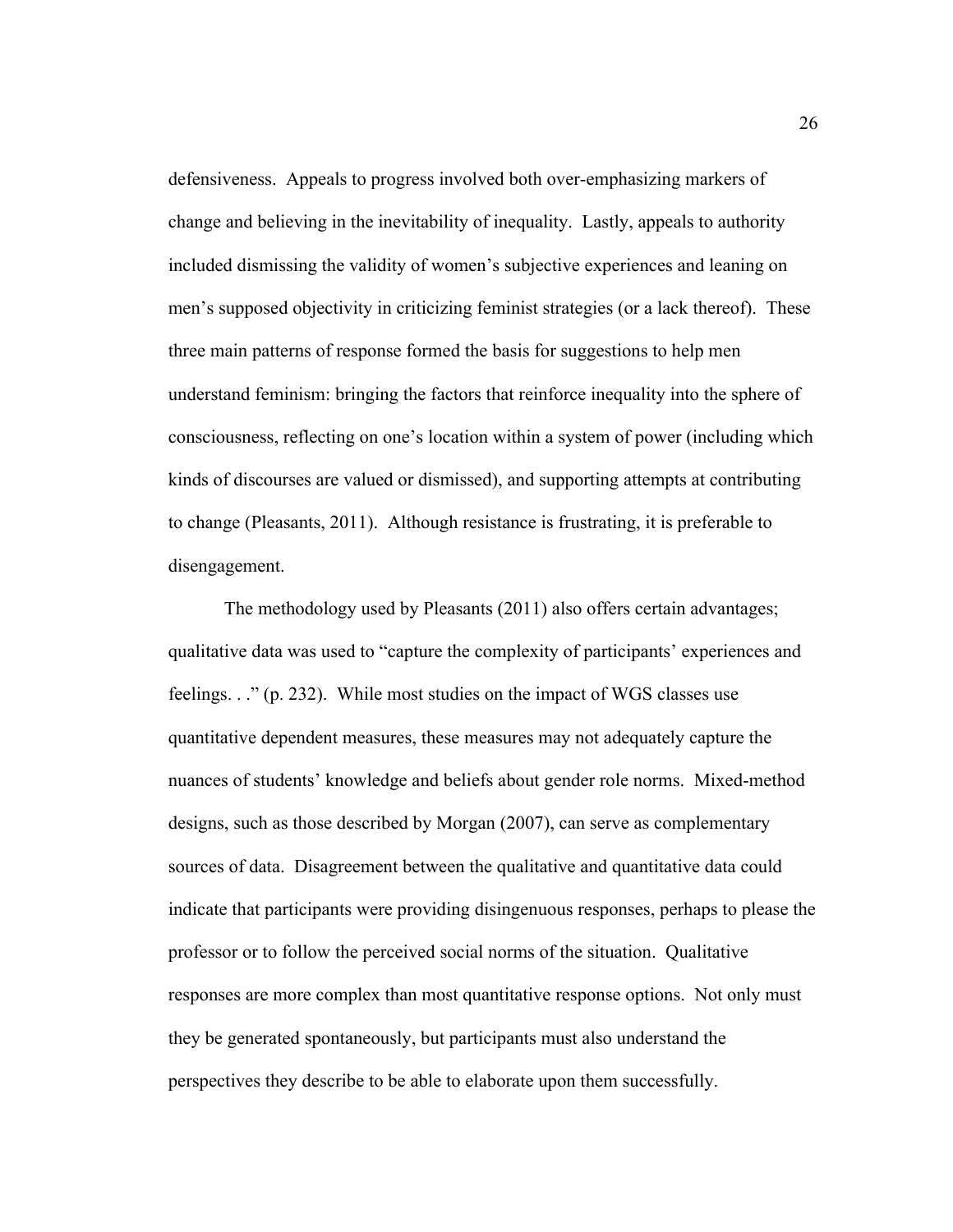Additionally, the answers potentially desired by the researcher or course professor are unobvious. This advantage stands in contrast to the commonly used Likert response scale, on which it is relatively easy for participants to intentionally push answers farther in one direction or the other.

The present study primarily utilizes quantitative data and includes supplementary qualitative data (i.e., narrative responses to the questions "What is a man?" and "What is masculinity?") to better contextualize the quantitative results and provide a more accurate interpretation of the quantitative findings. For example, it is possible that course completion could decrease female students' endorsement of traditional male role norms (which would be evident in the quantitative data) while simultaneously increasing the salience of the different dimensions of traditional masculinity. While the quantitative data is limited to prescriptive ideology, the openended qualitative format used in the present study facilitates an evaluation of the schematicity of traditional male roles. This distinction is important because the undergraduate course being studied could alter or reinforce students' gender schemas through discussions of traditional masculinity's characteristics and negative impacts.

When using education to challenge culturally-ingrained attitudes, it is important to ensure that students' self-reported beliefs are truly their own. Not only do ethical standards oblige professors to create opportunities for students to challenge positions advanced in class, but conducting research in an atmosphere of indoctrination would also invite demand characteristics. Gender studies courses are an easy target for criticism because of the subject's political relevance, and one might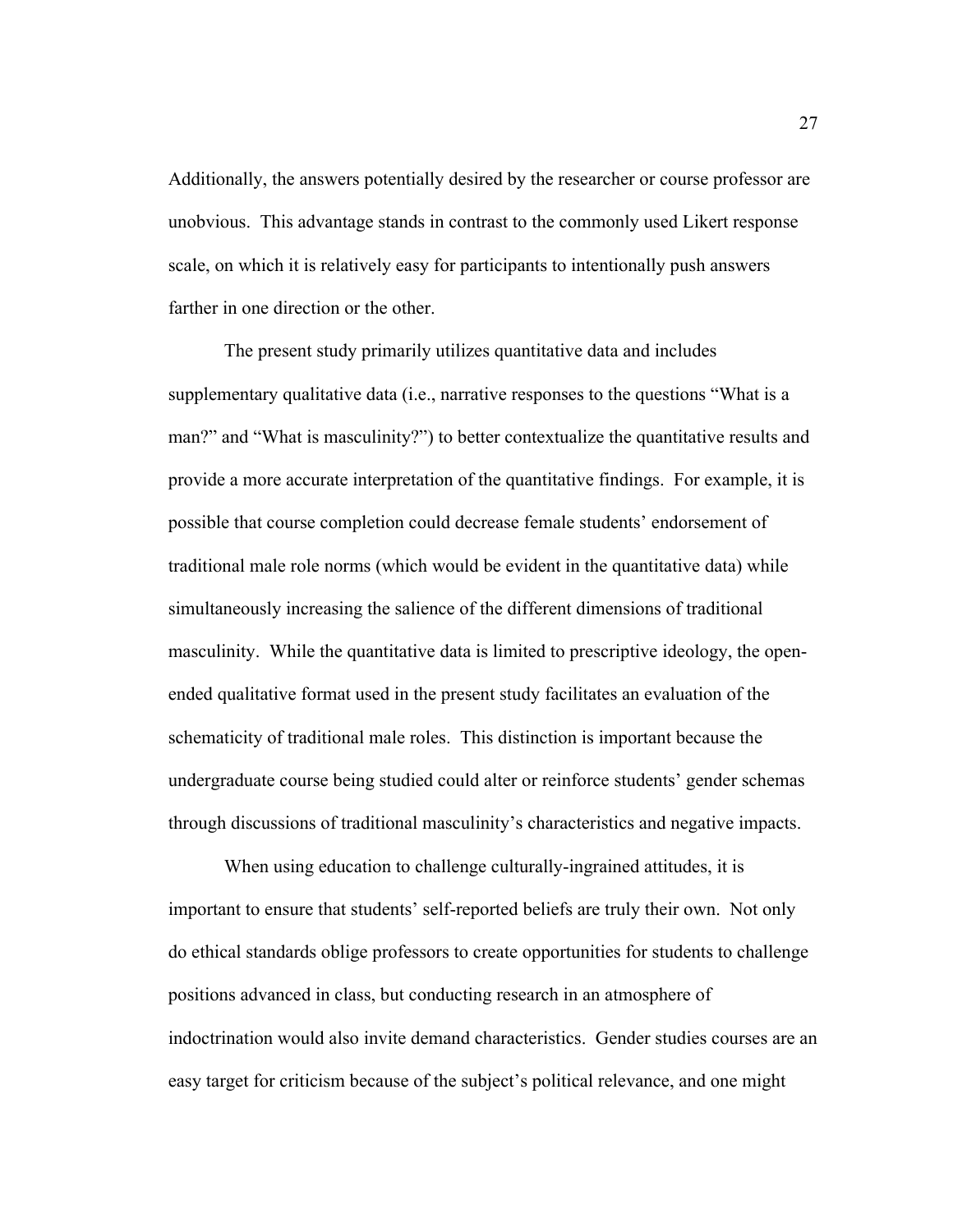assume that research in this area is especially prone to validity issues for the same reason. However, a large, geographically diverse study found that both faculty and students perceive women's studies courses as emphasizing critical thinking and openmindedness more than non-women's studies courses (Stake & Hoffmann, 2000). Women's studies courses are also widely believed to use a participatory learning style (Stake & Hoffmann, 2000). These characteristics provide some reassurance that WGS classes are not actively encouraging students simply to regurgitate the "right" or socially desirable attitudes on self-report measures.

While WGS classes might emphasize critical thinking and open-mindedness, strong pre-existing attitudes can provide an obstacle to attitude change. For example, non-egalitarian students who rate their WGS class as highly relevant to their own personal issues or to current political issues exhibit less attitude change than nonegalitarian students who find the course less relevant (Sevelius & Stake, 2003). Interestingly, the same study found that course relevance does not influence attitude change in average- or highly-egalitarian people. Thus, rather than course relevance mediating change, it might instead be moderated by existing attitudes. However, egalitarian attitudes in this study's sample were negatively skewed, creating the possibility that ceiling effects simply made change non-detectable in these students.

Another possible hindrance to the effectiveness of WGS classes is their apparent difficulty attracting men. Among the studies detailed in this section, samples ranged from 88%-91% female (save Pleasants' (2011) study, which was restricted to male students). Even assuming some volunteer bias, it is clear that there is a gender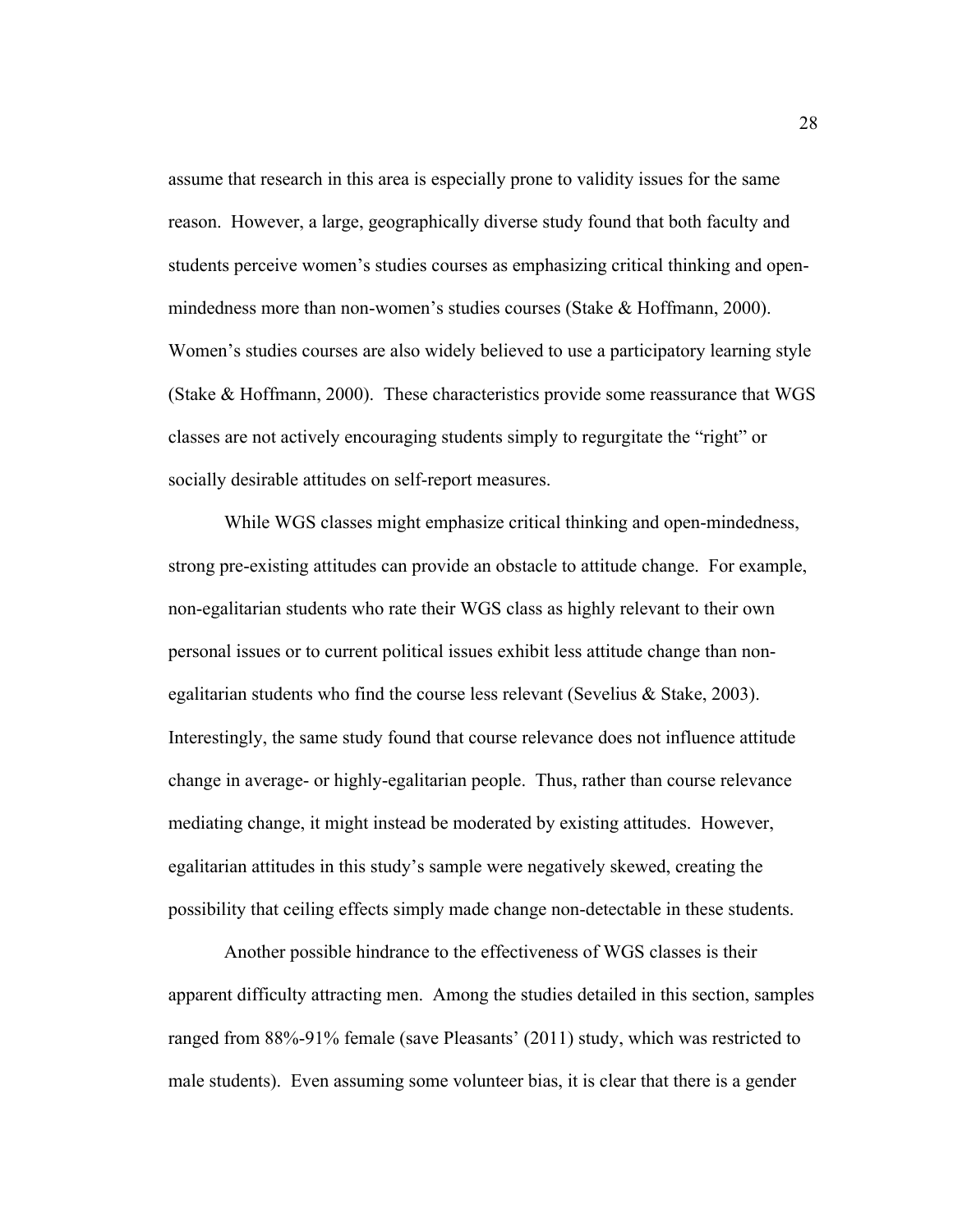imbalance in WGS classes. Whether men are resistant to the perspectives advanced in these classes, as suggested by Pleasants (2011), or decline to enroll in them for some other reason is unclear. Instructors who teach gender-related courses and who seek to attract more male students should be particularly thoughtful in their presentation of material that is directly threatening to men, such as the topics of male privilege and gendered violence. This strategy could involve a related increase in content that addresses the impact of gender role norms on men (such as GRC) and on the development of healthy or positive masculinities. Classes specifically on the psychology of men and/or masculinity, which fall under the WGS umbrella, would be an excellent place to do this work. However, it remains to be seen whether these courses are effective in changing students' gender role attitudes.

#### **University courses on the psychology of men**

While less studied than WGS classes focused on women, classes on men and masculinity have received some attention in the psychological literature. Much of the work has been descriptive, which in future research will be useful for identifying differences and similarities between women's and men's studies courses. Readers unfamiliar with men's studies courses may be surprised at the ideological perspectives of many instructors. Specifically, deconstructing masculinity has been described as a feminist endeavor (O'Neil & Renzulli, 2013a); rather than the wearisome patriarchal pedagogy one might expect from a class focused explicitly on men, instructors of the psychology of men are using the opportunity to explain sexism and the cost of restrictive gender roles. A complex interplay of factors has limited the prevalence of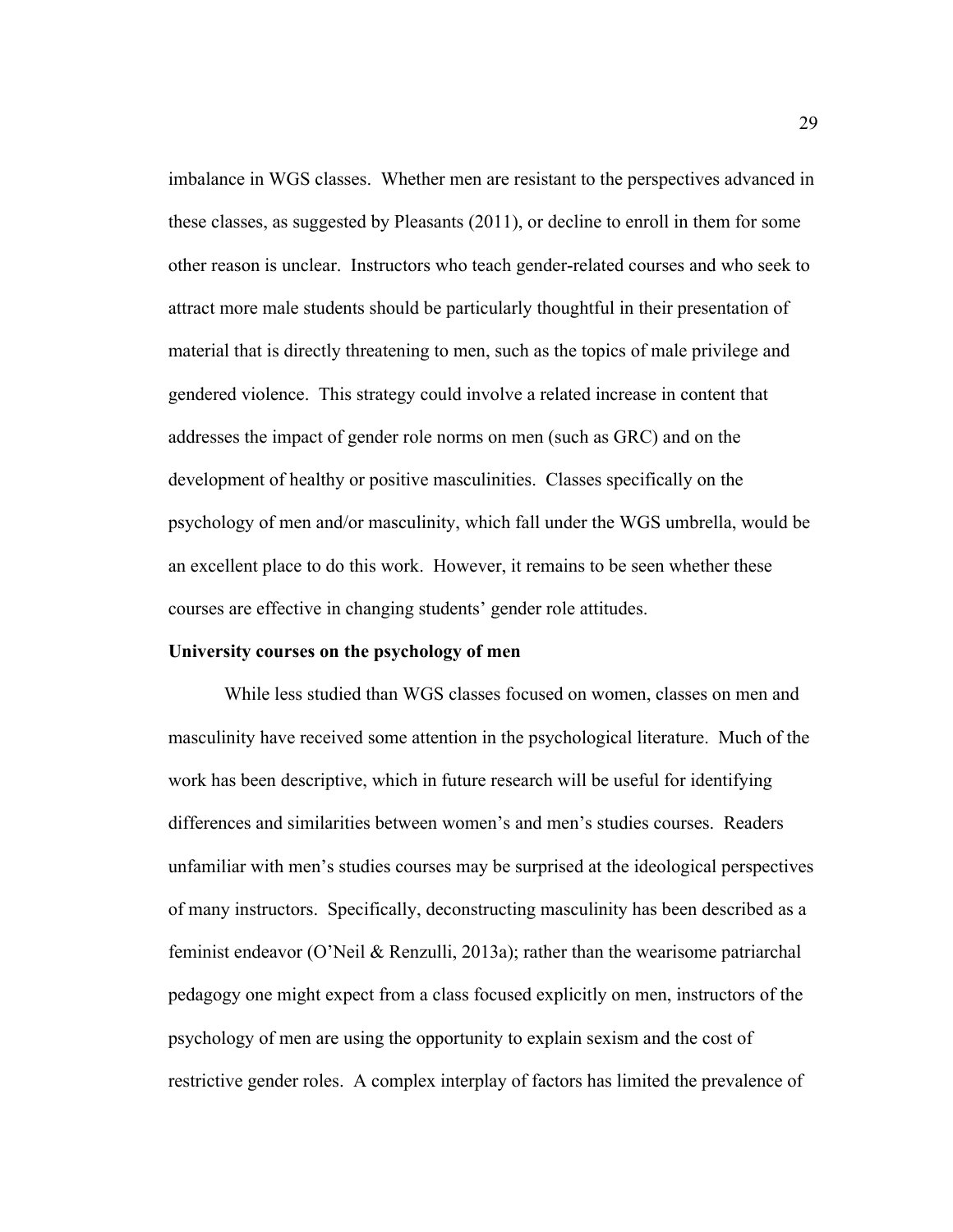psychology of men classes and their popularity relative to psychology of women courses (O'Neil & Renzulli, 2013a). However, these courses offer a unique perspective from which to disrupt the status quo. One study (which included the professor of the course examined in this paper in its sample of 44 professors) has documented that the vast majority of courses on the psychology of men include discussions of multiculturalism and diversity, inclusion of sexual minorities, oppression in men's lives, positive aspects of masculinity, and negative aspects of masculinity (O'Neil & Renzulli, 2013b). These are challenging topics, and it is unsurprising that the professors of these courses commonly reported difficult classroom dynamics and defensiveness in some of their students.

At the same time, professors of these courses often witness students' excitement and personal development (Mahalik, Addik, Kilmartin, & O'Neil, 2013). Women in psychology of men courses have been described as learning to empathize "…with the men in their lives as they come to see both men and women as enduring similar experiences that shape them and often silence them," and male students connect with the material based on their personal experiences (Mahalik et al., 2013, p. 248). However, it is difficult to make claims about the impact of these courses without empirical research. One of the main purposes of the present study is to determine whether female students in a psychology of men and masculinities course experience changes in their attitudes toward male role norms.

### **Anticipated change in students' gender role attitudes**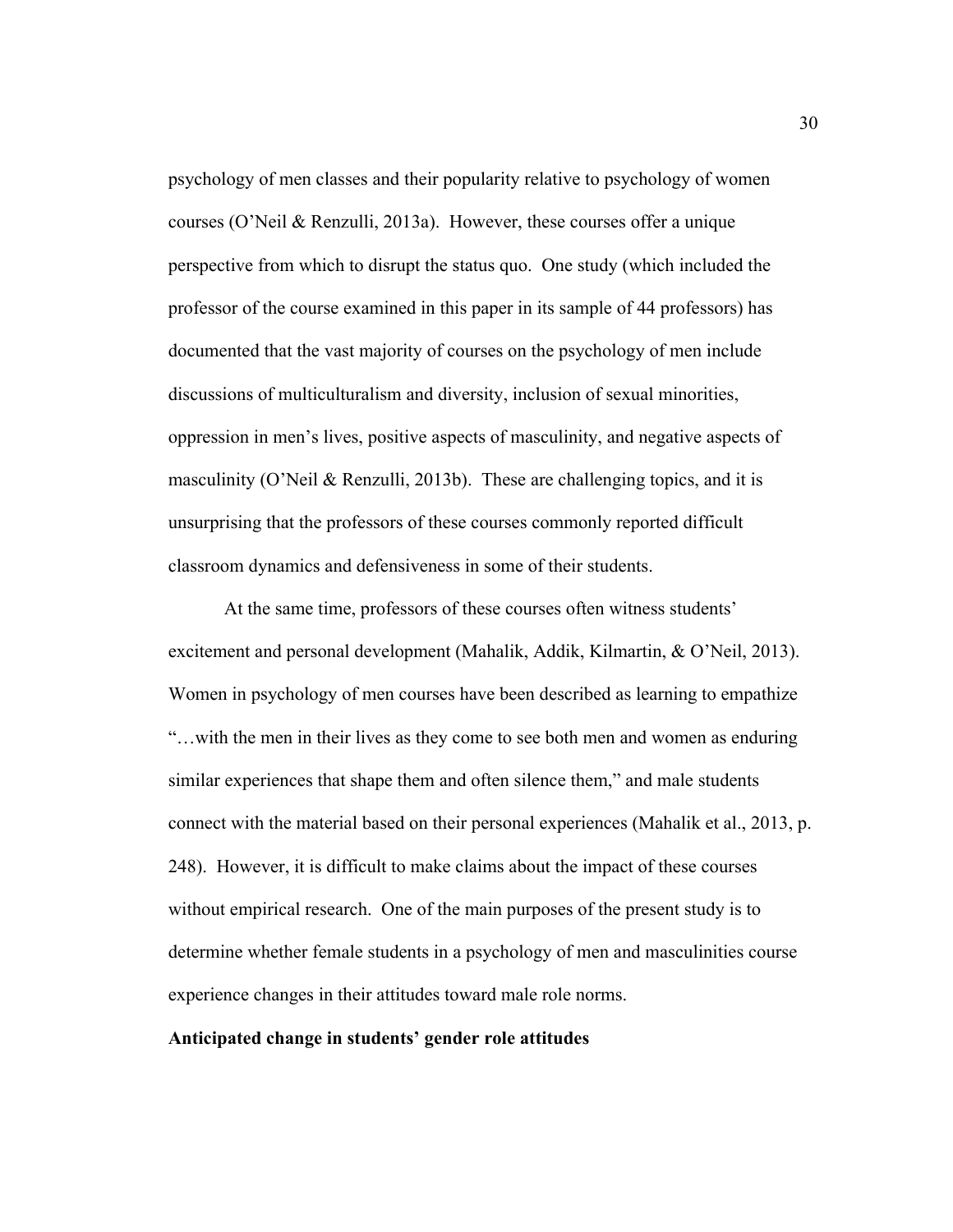The Psychology of Men and Masculinities course being studied had been taught in a manner close to its current format by the same male professor for over a decade, and the syllabus stayed the same across both samples examined in this study. Students' gender role attitudes and definitions of men and masculinity are expected to change from the beginning to the end of the class for several reasons. These reasons include the course content, the social atmosphere of the class, and certain elements of the course process. One excellent review of the literature on attitude change and resistance posited that these are driven by three primary motivations: a desire to validly understand reality, concerns with the positivity and consistency of the self, and concerns with others and their reactions to oneself (Wood, 2000). The concept of backlash effect (Rudman, 1998), which has been previously discussed, exemplifies the second of these motivations; people may adjust their gendered behaviors in order to avoid negative repercussions from others.

The first possible cause of change in students' male role attitudes is the course content. This factor is related to the motivation to hold a valid understanding of reality. In other words, if the perspectives advanced in the course are persuasive, a student is likely to change their attitudes to align with their new understanding of reality. Course content involved a variety of sources, regarding both authorship and presentation, and it covered a range of topics relevant to men's daily lives. Students primarily read *The Masculine Self* (Kilmartin, 2009) and selected articles from the *Men's Lives* reader (Kimmel & Messner, 2012), although supplemental materials were also presented. The course material was divided into three main units. The first was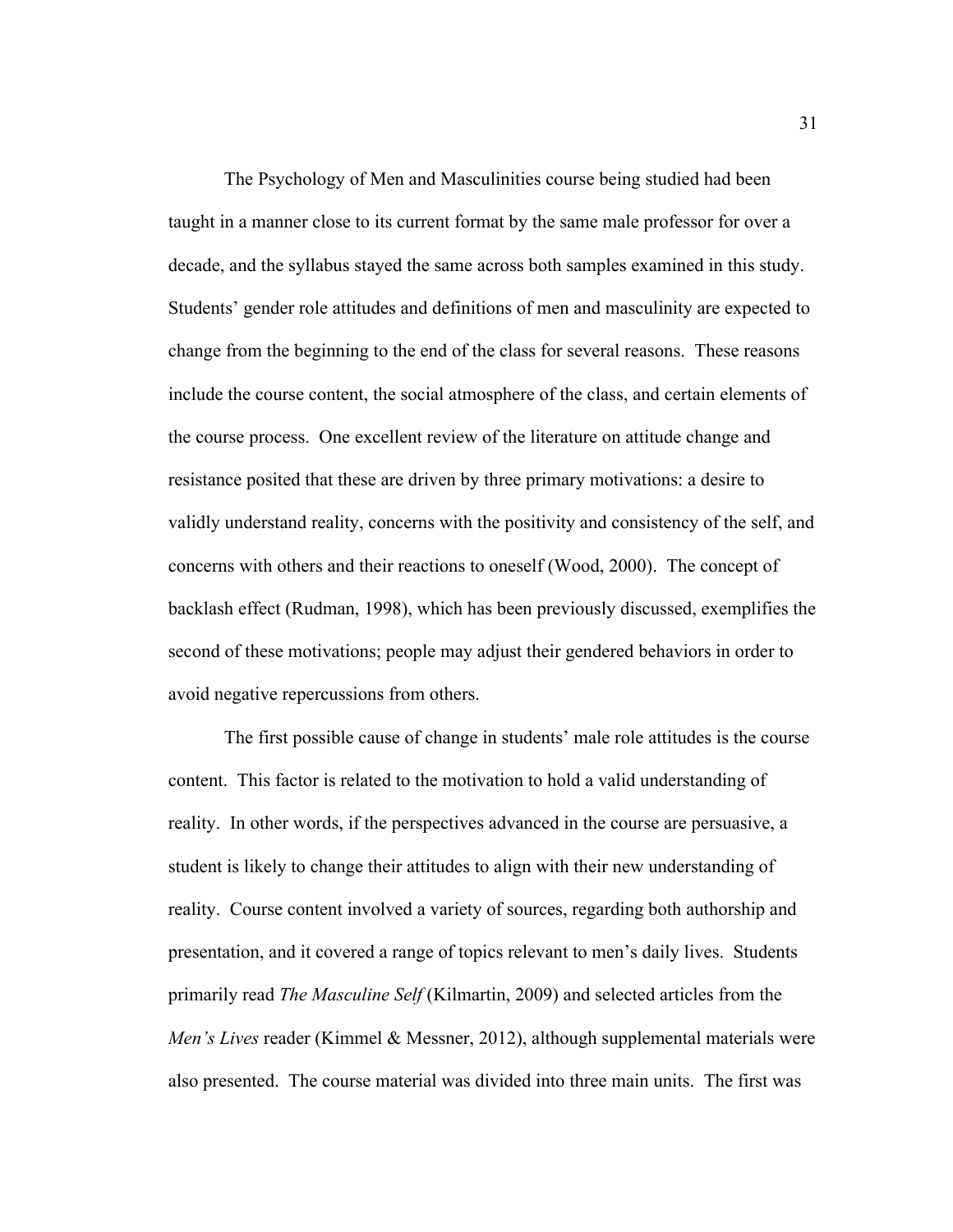psychological and sociobiological theories of masculinity. Topics included various lenses of masculinity (e.g., biological, social, psychoanalytic), gender role conflict, theories of masculine development, and diversities of masculinity (i.e., race, class, and sexual orientation). The second unit focused on masculinity and relationships. Material focused on men's sexuality and pornography, including the expectations that men are heterosexual and innately hyper-sexual; friendships between men and homophobia; parenting and partnering; and violence and emotions. The last unit was on men and society, with material on work (e.g., dangerous male-dominated careers, pressure to fulfill the role of breadwinner), sports and competition (with particular emphasis on aggression), physical and mental health, and men's movements and politics. Restrictive emotionality was discussed in regards to its negative impact on relationships and health behavior. Throughout the course, students were encouraged to engage with the material critically and apply their scientific knowledge to consider how they might test certain ideas being presented. Not only were students exposed to a variety of concepts, but they also practiced applying these concepts to their own experiences (making the material more personally relevant).

One point that was revisited throughout the course was the negative impact of restrictive conceptualizations of masculinity. In every unit, students explored the negative outcomes associated with behaviors in a particular domain. For example, students learned how the masculine role norms of aggression and dominance facilitate risky behavior and exposure to, as well as perpetration of, violence. Similarly, the link between restrictive emotionality and negative psychological outcomes was illustrated.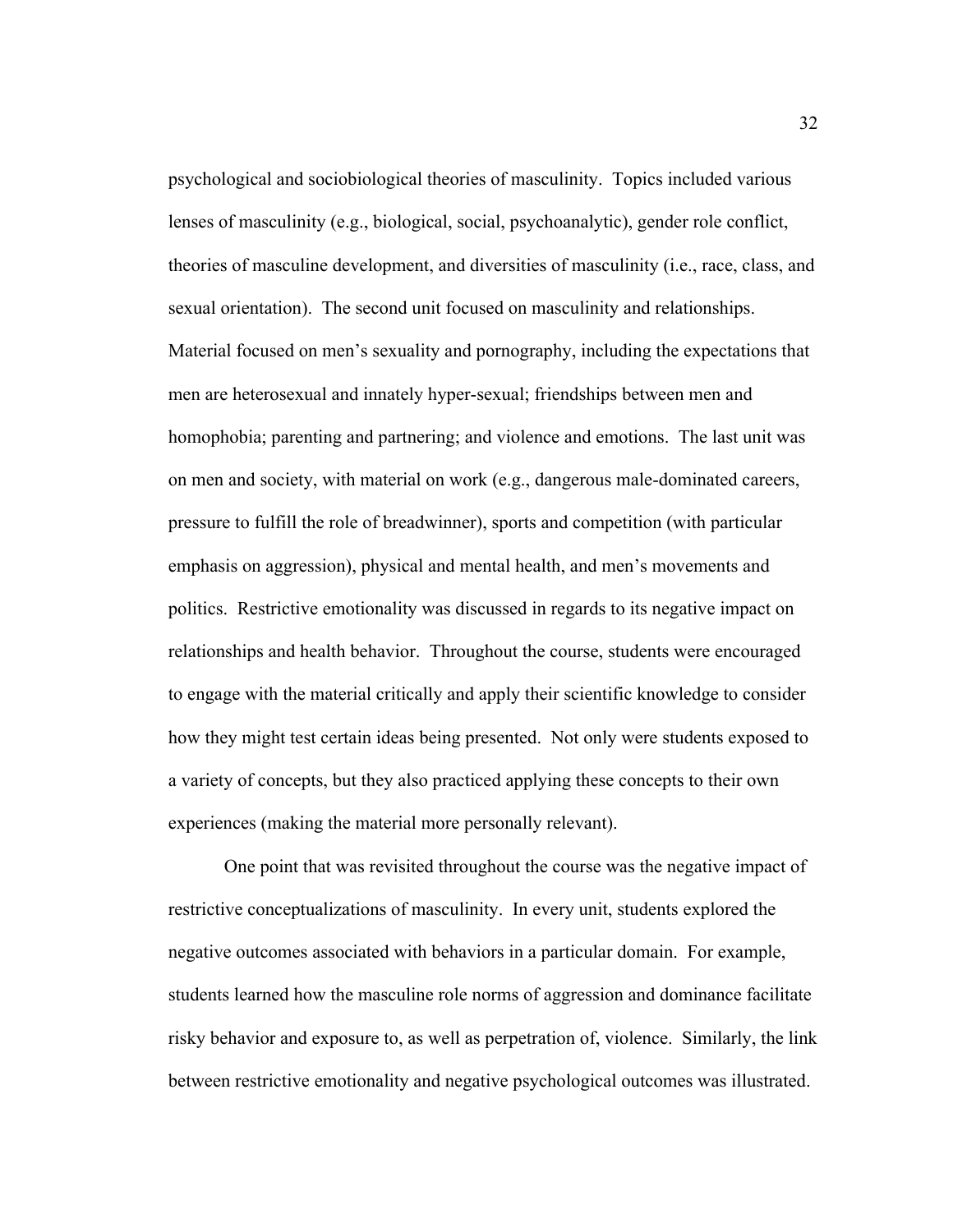This focus on harmful consequences is one major facet of the course that could decrease students' endorsement of traditional male norms. Related research has shown that providing men and women with information on the harmful consequences of benevolent sexism, an ideology that patronizingly advocates women's inherent goodness but lack of agency (see Glick and Fiske, 1996 for a full definition), successfully reduces their endorsement of such attitudes (Becker  $\&$  Swim, 2012). This effect remained significant even after controlling for measures of social desirability. While long-term impacts on attitudes were not assessed in the aforementioned study, it is also important to note that exposure to the experimental manipulation was brief. This stands in contrast to an undergraduate class, where information on the harmful effects of particular gender attitudes is both in-depth and regularly reinforced through reflection and examples in many different domains.

The structure of the course being studied, which encourages deep intellectual involvement with the material, is especially conducive to attitude change. In both samples examined in this paper, the course lasted ten weeks with two 110 minute classes per week. While attendance was not mandatory, students were required to attend the first class meeting of the week to receive credit for their weekly reaction papers based on the readings. These papers were discussed in small groups of three to five peers for about half an hour weekly. The rest of the course time was divided between lectures, discussions involving the entire class, and presentation of relevant outside media. In addition to weekly papers, students were responsible for completing a midterm exam, a final project (interview, observation, or literature review), and a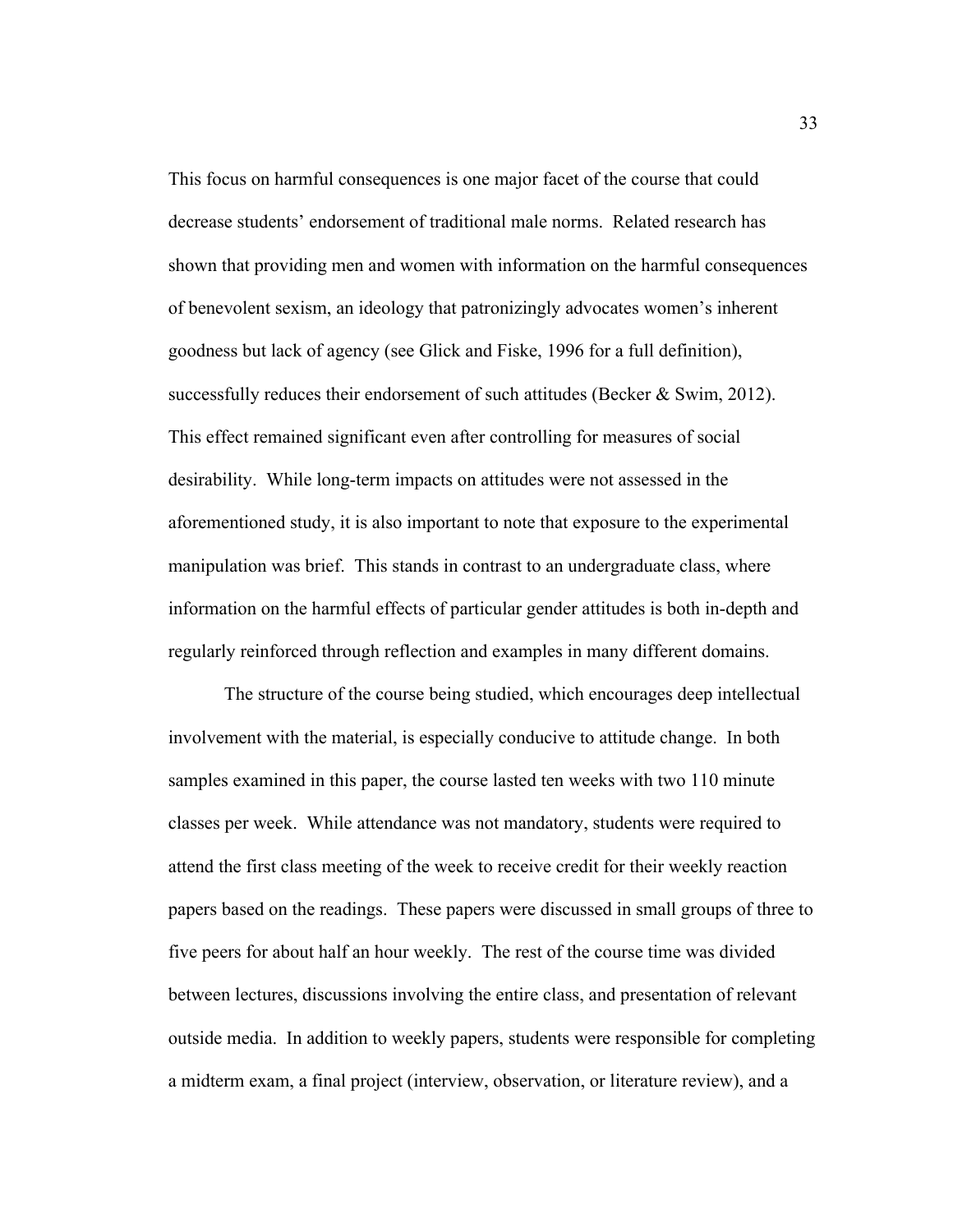final exam. Thus, engagement with the material was intense and involved multiple modes. In addition to absorbing the material through lecture and independent reading, students had opportunity to reflect individually on the material through the writing assignments and in conversation with their peers. While students were encouraged to examine the material with appropriate scientific skepticism, it seems plausible that by participating in the course, students develop a deeper understanding of masculinity and the social normative pressures underlying its socialization, and that this knowledge influences them to adopt more progressive gender role attitudes.

Social processes are the third main factor expected to encourage students' attitude change. Many of these relate to the desire that others hold a favorable impression of the self (Wood, 2000). As students are regularly asked to discuss and write about their opinions and experiences relating to gender, they gain a great deal of exposure to the ideals of their peers. Past research has found that group discussions tend to increase group consensus on both discussed topics and topics related to those discussed (Binder & Bourgeois, 2006). And, it has been found that prototypic group attitudes are particularly influential because they support the image of expertise and validate the views of other group members (Wood, 2000). Of course, such social normative processes could actual *increase* students' traditional male role attitudes if most students tended to agree with them at the beginning of the class. Whether average gender role attitudes are more or less progressive than those found in other studies remains to be seen. However, several factors make it likely that opinions expressed in these group discussions are generally in line with the progressive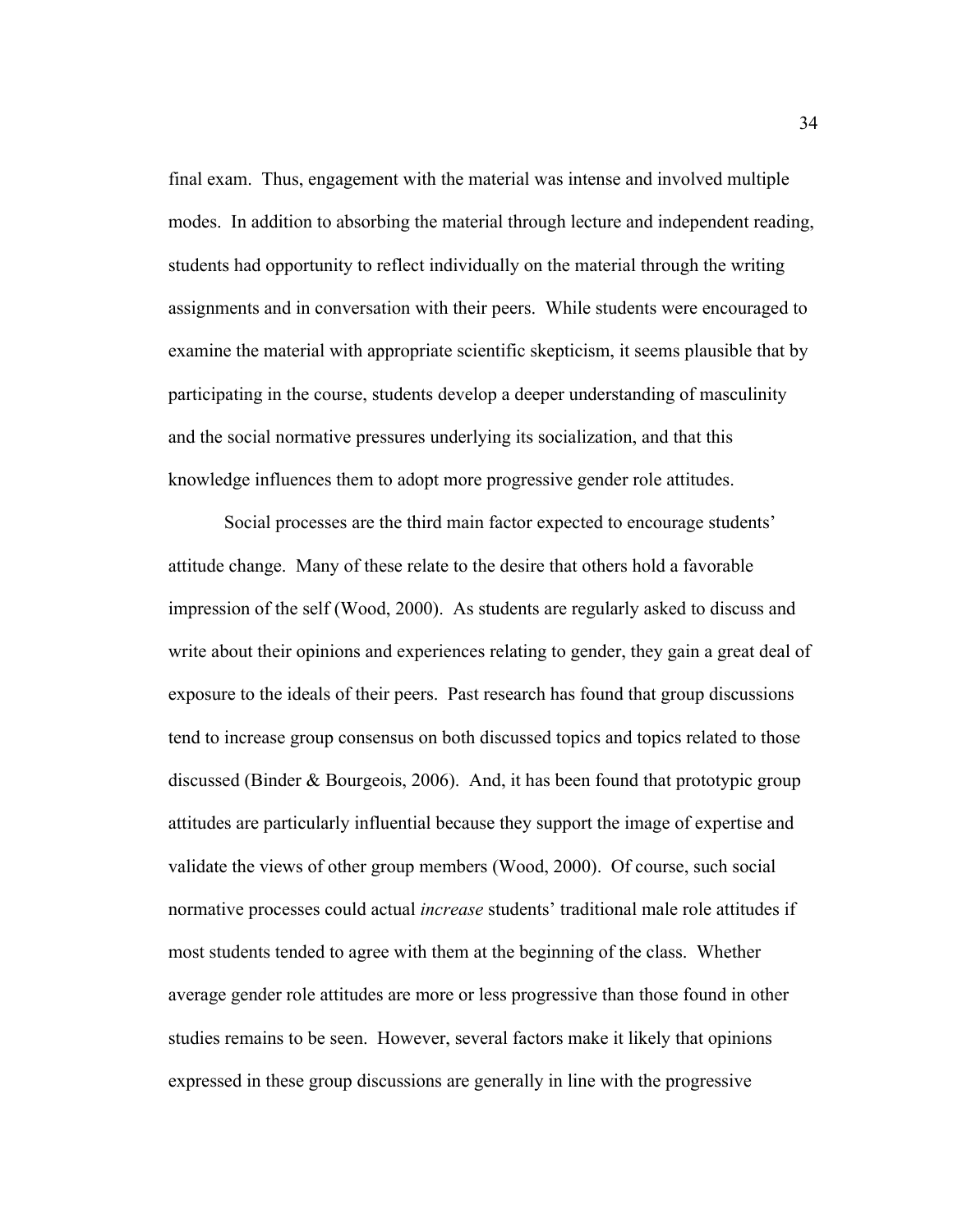perspective presented. Considering that the psychology of men and masculinities class is an elective, students are presumably interested in the topic and could already hold an unusually nuanced understanding of masculinity. Additionally, it seems reasonable to expect that the professor's progressive beliefs about gender create an environment conducive to the expression of similar beliefs among students. Students who agree with the views presented in class are probably more comfortable sharing their views publicly. Then, normative social influence or a desire to please the professor could drive students who hold traditional male role attitudes to express different attitudes than those they actually possess.

One study on the influence of WGS classes examined the impact of both course expectations and interpersonal factors on attitude change. It was found that students' positive expectations about the class and capacity for forming relationships predicted change in egalitarian gender role attitudes, among related measures (Malkin & Stake, 2004). Additionally, this relationship was mediated by perceived alliance with the professor and cohesion with classmates. In other words, both pre-class expectations and social interactions engaged in during the course have important roles in changing students' gender-related attitudes.

Returning to the issue of social desirability, one might argue that social influence in the classroom would fail to impact individuals' enduring attitudes or even cause reactance. However, research has provided evidence that social motives for agreement can extend into the private realm in a number of different ways. Motives from prior settings that have ceased to be salient can influence the judgments or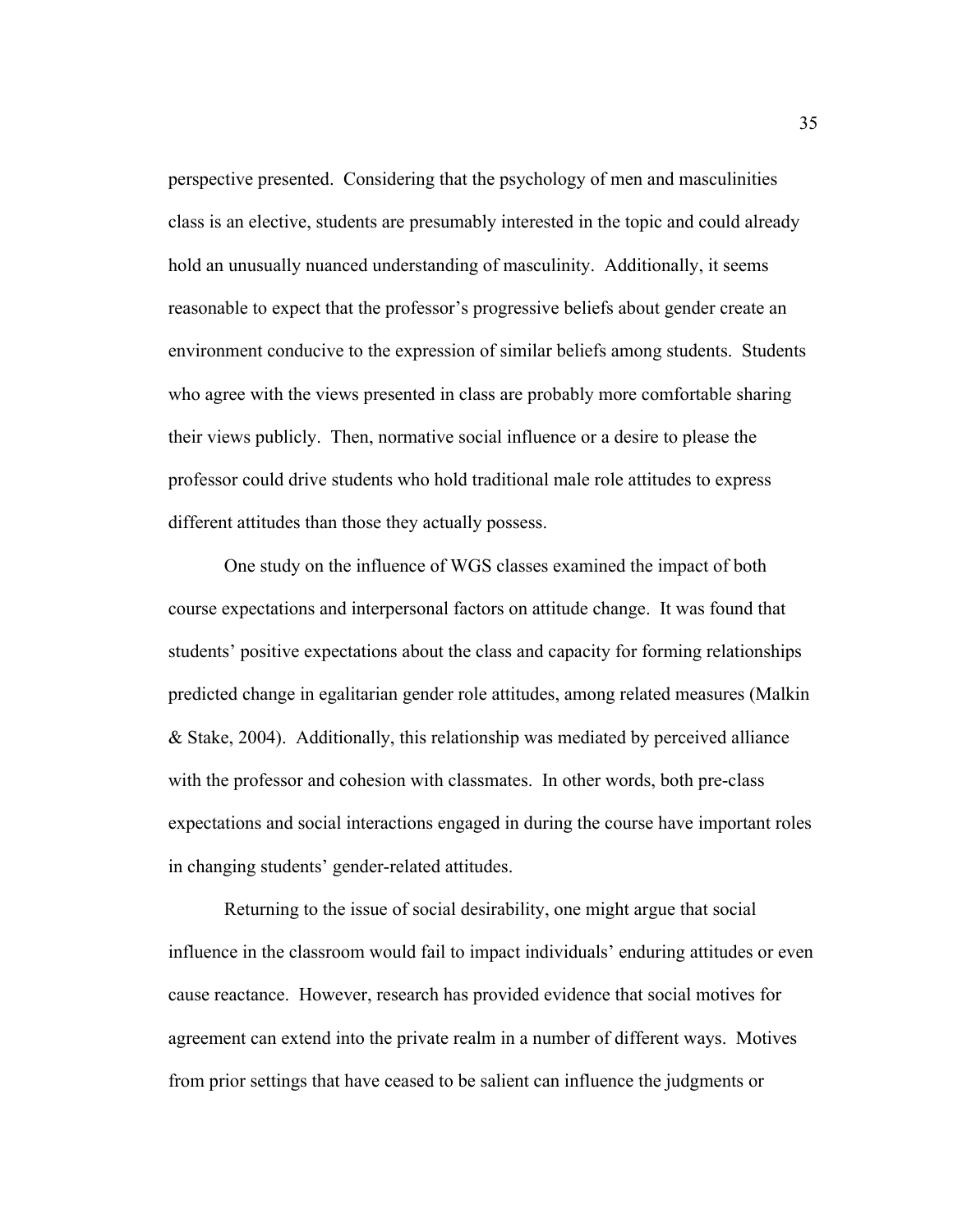information an individual retrieves in a new setting (Wood, 2000). Thus, a class setting, in which students consider particular perspectives both publicly and privately (as during the completion of homework) for an extended period of time, could influence attitudes both through the creation of social norms and the strengthening of cognitive associations in other settings.

Cognitive associations are especially important for the qualitative component of the present study. As previously discussed, responses to the open-ended questions "What is a man?" and "What is masculinity?" are used to bolster the quantitative measure of students' endorsement of different male role norms. Thus, coding themes were determined inductively to correspond to the dimensions of the MRNI. However, the interpretation of these data is complex. Students who decrease their endorsement of masculine role norms could mention fewer such norms, opting instead to focus on different dimensions. Alternatively, the class could have created or enhanced students' schema of traditional masculinity. A student leaving the class with a clearer schema of traditional masculinity might describe the role norms while simultaneously drawing attention to their harmful effects or stating that while these role norms exist broadly in society, the individual students disagrees with them. In this instance, it might be desirable to code responses based on a ratio of traditional or progressive ideas to the total number of ideas presented in order to correct for an increase in the occurrence of traditional dimensions of masculinity simply from their increased salience. As discussed below, the nature of the data prohibits a coding system that differentiates between positive and negative endorsement of any dimension named by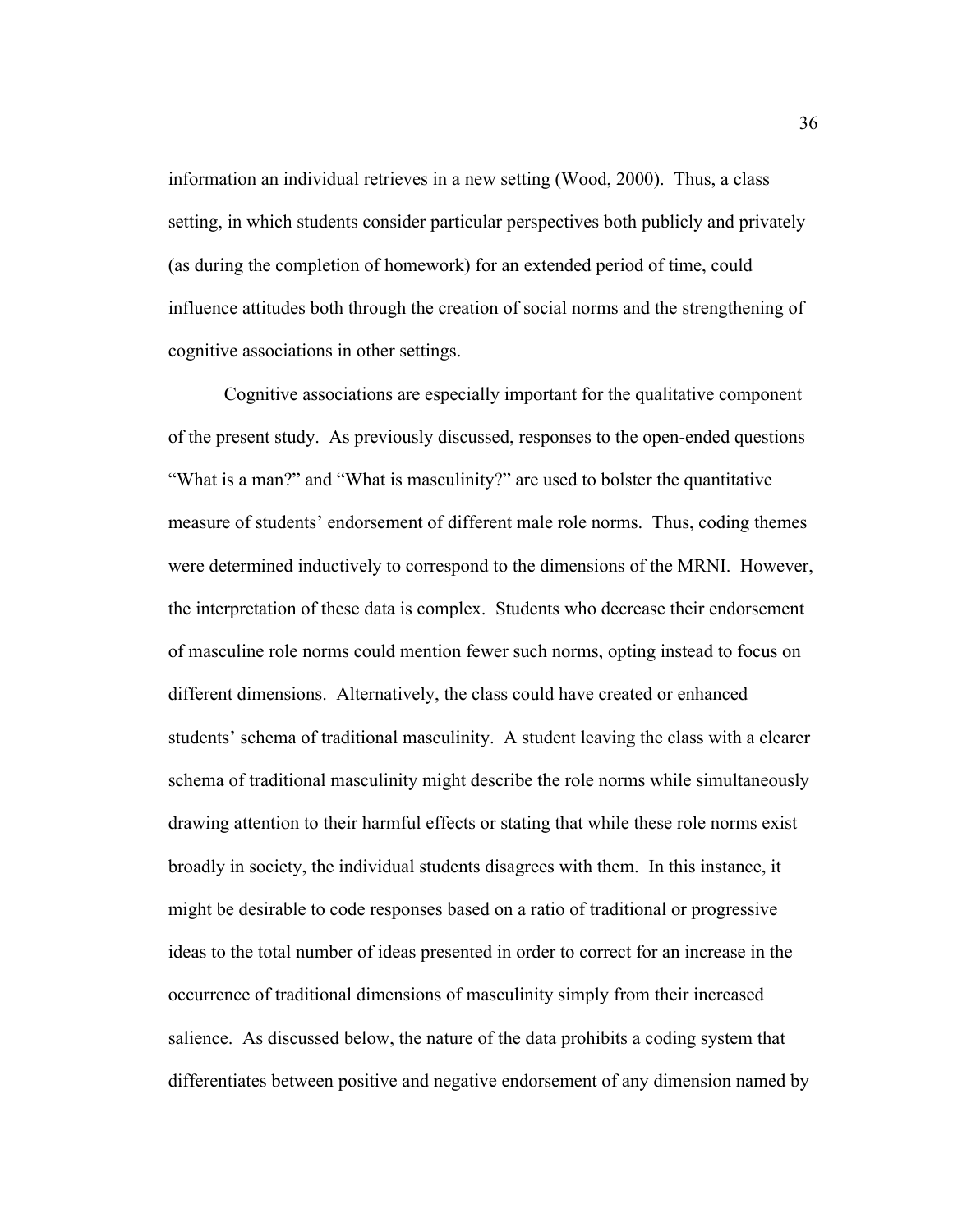participants. Despite these challenges, the qualitative data offers a unique opportunity to understand how students are naturalistically thinking of men and masculinity.

## **Present study**

While courses on the psychology of men have been suggested as a way to empower men, promote healthy masculinity, and educate people about the challenges faced by men (O'Neil & Renzulli, 2013), research on the impact of participating in a course on the psychology of masculinity is lacking. Consequently, this research project has two main purposes. The first purpose is to evaluate female students' attitudes toward male role norms in a course on the psychology of men and masculinities. To address this purpose, data were collected bearing on two specific research questions: 1. Do female students' attitudes change from the beginning to the end of the course? and, 2. Do students' attitudes at the beginning of the course differ from those enrolled in required psychology course that does not address gender? The second purpose of this research project was to determine 3. How do female students' attitudes toward male role norms relate to their feminine gender role stress?

The present research addresses these research questions in three separate studies using samples of students in a psychology of men and masculinities course and, as a control group, a sample of students in a research methods psychology course that does not address gender. Data in all three studies were collected from female undergraduate students at the same large, urban university in the Pacific Northwest. Table 1 shows the samples used to test each hypothesis as well as the effect sizes required to find significance (at power  $= 0.80$ ). These statistics were calculated based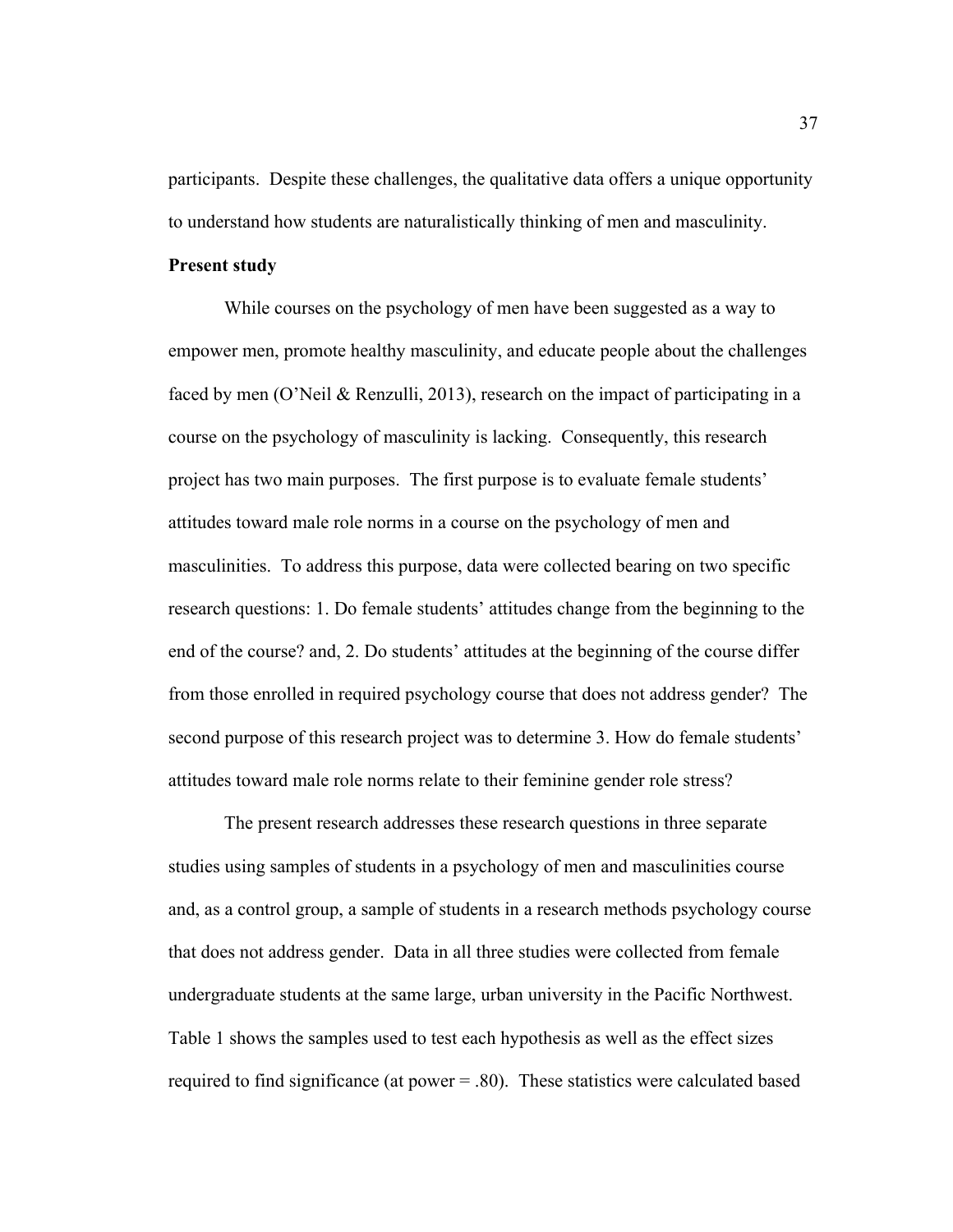on sample size and criterion alphas for significance, applying the Bonferroni method to adjust for multiple tests where applicable, using G\*power software (Faul, Erdfelder, Lang, & Buchner, 2007).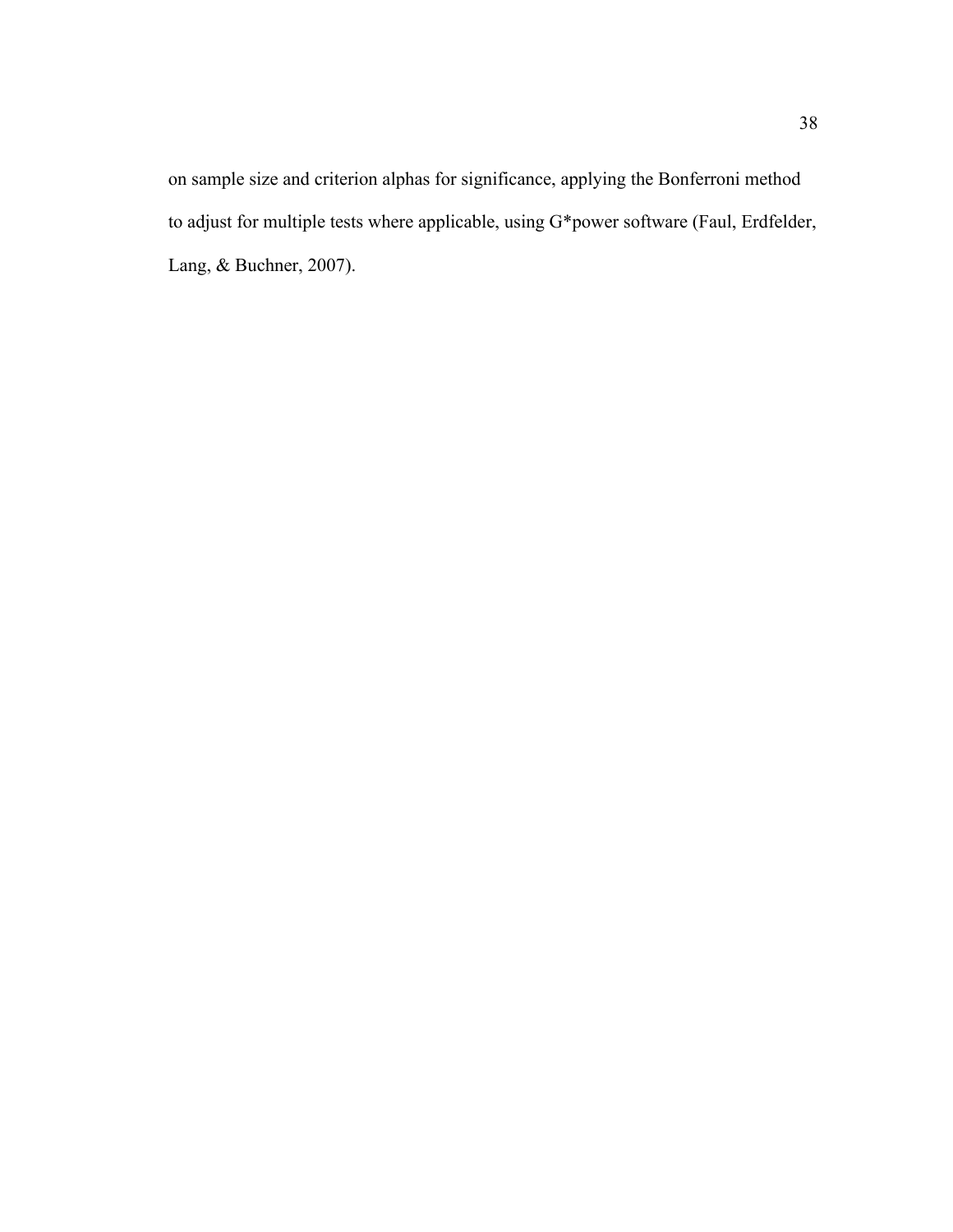#### **Study 1**

The first part of Study 1 assesses change in female students' attitudes toward male roles by comparing pre-class and post-class scores in the 2011 Psychology of Men and Masculinities course. The second part uses an open-ended questionnaire format to assess changes in female students' narrative definitions of "man" and "masculinity" from the beginning to the end of the class. Responses are coded for the seven theorized components of male gender role expectations comprising the MRNI (Levant et al., 1992), which is described in greater detail below.

**Research Question 1.** Do women's attitudes toward male role norms change from the beginning to the end of a class on the psychology of men and masculinities?

**Hypothesis 1a.** As one of the implicit goals of the course is to expose students to broader perspectives of gender, I hypothesize that attitudes about male gender role norms are more progressive at the end of the course than at the beginning. In other words, it is expected that average scores decreased on each of the three factors of the MRNI as well as on the total score.

**Hypothesis 1b.** Students' definitions of the terms "man" and "masculinity" are coded for the presence or absence of the seven theorized dimensions of male role norms used in the MRNI (Levant et al., 1992). These dimensions are: avoidance of femininity, fear and hatred of homosexuals, self-reliance, aggression, achievement/status, non-relational attitudes toward sexuality, and restrictive emotionality. Each subscale is described in greater depth in the Measures section. I hypothesize that these codes have fewer occurrences at the end of the course than at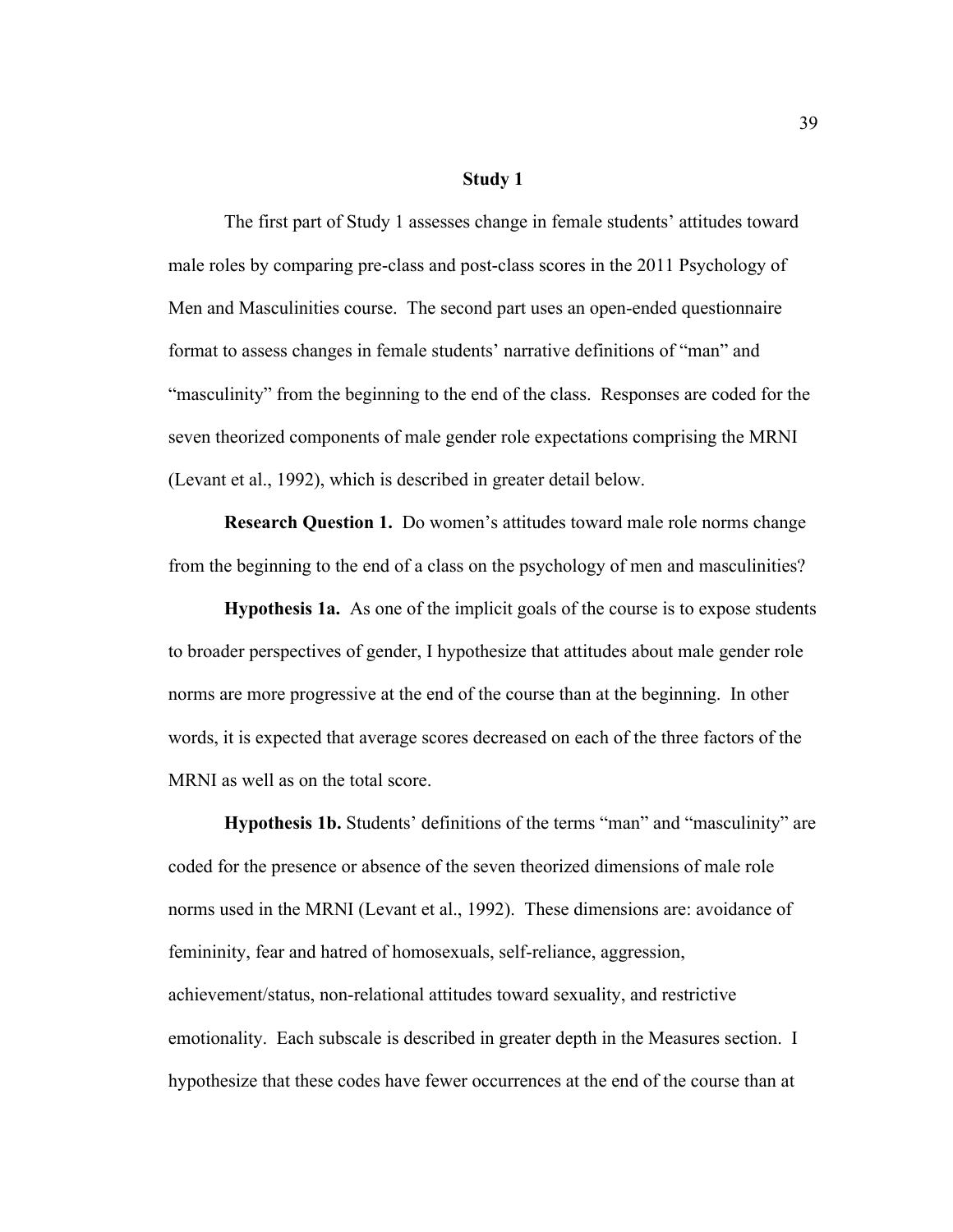the beginning. However, as previously discussed, it is also not unlikely that occurrences increase as their schematicity increases.

### **Method**

## **Participants**

Participants in Study 1 were students enrolled in the 2011 Psychology of Men and Masculinities course, an upper-level elective psychology course. Several students added or dropped the class after the beginning of the academic quarter, but response rates are calculated based on the total number of students who were registered for the course at any time (the only official enrollment information available). Response rates could be impacted by several factors. Data at the first time point are missing from students who declined to participate or who were not yet enrolled in the course. Data at the second time point are missing from students who declined to participate, dropped the course earlier in the term, or chose not to attend the final exam session in which the questionnaire was administered. Of the 41 students in the course who identified as women, 24 (58.5%) responded to the quantitative questionnaire at the beginning and 33 (80.5%) at the end of the course. The final sample consisted of the 19 (46.3%) women who completed the quantitative measure of attitudes toward male roles (MRNI) at both the beginning and the end of course.

The sample of women providing qualitative data was somewhat different. Forty women, or 97.6% of all female students enrolled in the course at any point in the quarter  $(N = 41)$  provided qualitative data at the beginning of the course, and 34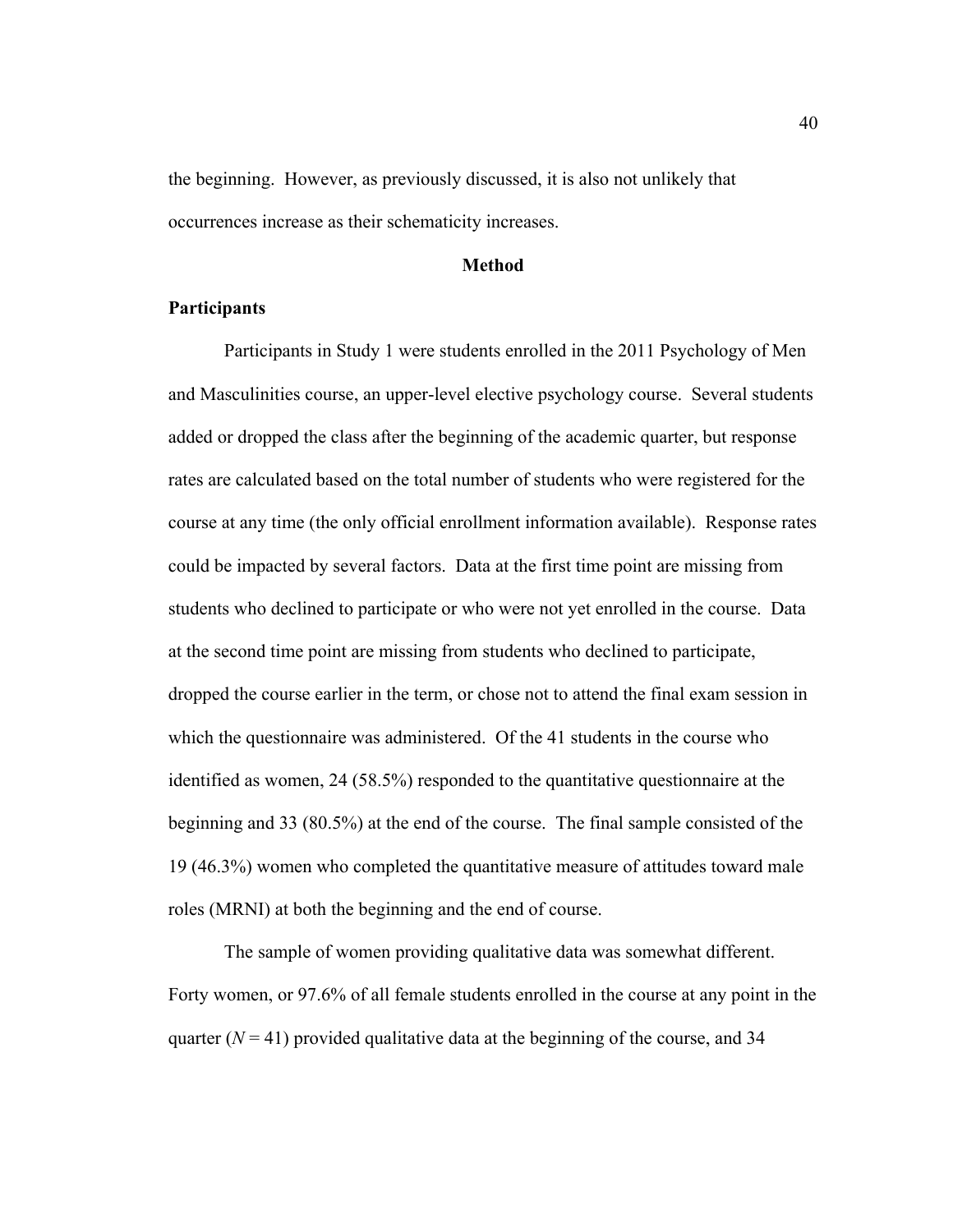(82.9%) provided data only at the end. Thirty-two (78%) provided both pre and post course data, and analysis was restricted to this sample.

# **Measures**

**Women's attitudes toward men's roles.** Students who identified as women were asked to complete the Male Role Norms Inventory (MRNI; Levant et al., 1992), which evaluates attitudes toward male roles. This 58-item scale asks respondents to rate their agreement with items on a scale from 1 = *strongly disagree* to 7 = *strongly agree.* However, the instructor of the Psychology of Men and Masculinities class modified the scale to range from 1 = *strongly disagree* to 6 = *strongly agree* in order to avoid providing a neutral choice. There are seven subscales describing prescriptive characteristics for males: avoidance of femininity (e.g., "A man should prefer football to needlecraft"), homophobia (e.g., "It is disappointing to learn that a famous athlete is gay"), self-reliance (e.g., A man should never count on someone else to get the job done"), aggression (e.g., "When the going gets tough, men should get tough"), achievement/status (e.g., "A man should always be the major provider in his family"), non-relational attitudes toward sexuality (e.g., "A man shouldn't bother with sex unless he can achieve an orgasm"), and restrictive emotionality (e.g., "Nobody likes a man who cries in public"). Due to an error in data collection, one item from the achievement and status scale (i.e., "Men should have goals and be determined to achieve them") was excluded. The original validation sample was similar to the one examined here, consisting of primarily undergraduate women and men. While the MRNI has been revised several times in recent years (e.g., Levant et al., 2007b), the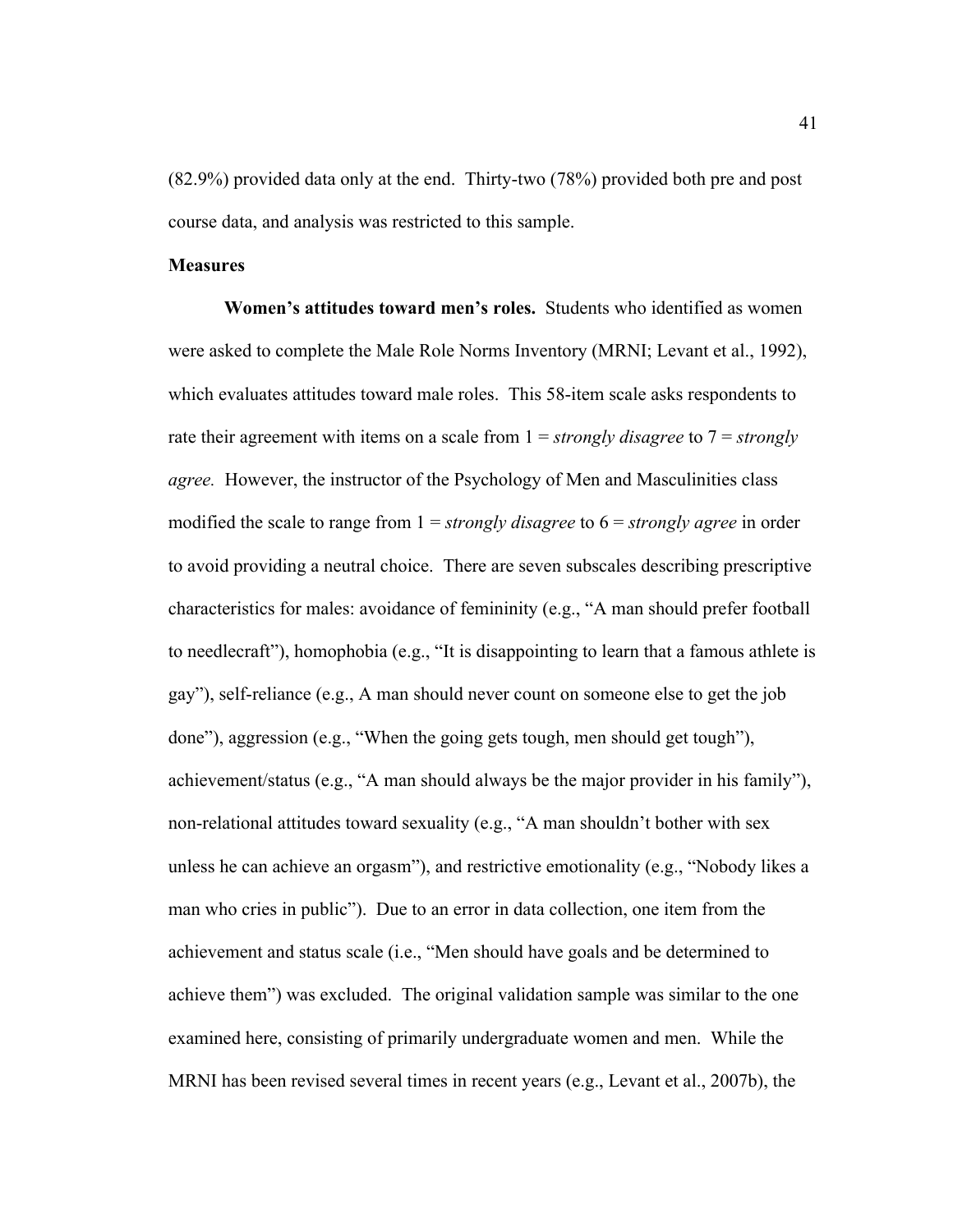professor of the masculinities course had selected the original version more than a decade prior to the present study because it mapped well onto the content of the course. For consistency, the same version has been used in data collection over the years. Changes in later versions of the scale and corresponding improvements in reliability are considered in the discussion.

While the seven subscales were derived from theory, factor analysis in the original scale validation only supported a three-factor model (Levant et al., 1992). Two of the factors are the self-reliance and aggression subscales, respectively, and the third is a combination of the remaining five theorized sub-dimensions (i.e., avoidance of femininity, homophobia, achievement/status, non-relational attitudes toward sexuality, and restrictive emotionality). Some of the subscales have had poor to moderate internal reliabilities in previous research (Levant et al., 2007b), but a study similar to the present one—with female and male university students—had high reliability ( $\alpha$  = .93; Levant et al., 1992). In Study 1, Cronbach's alpha for the total scale was .88 at both pre- and post-class.

The MRNI has shown good discriminant and convergent validity. While it is not related to the Personal Attributes Scale (a measure of gendered personality traits) in either men or women, it is moderately correlated with men's gender role conflict (Levant et al., 2007b). The majority of studies using the MRNI have administered the measure to male populations, in which it has been shown to relate to negative attitudes about women's equality (Wade & Brittan-Powell, 2001), attitudes about sexual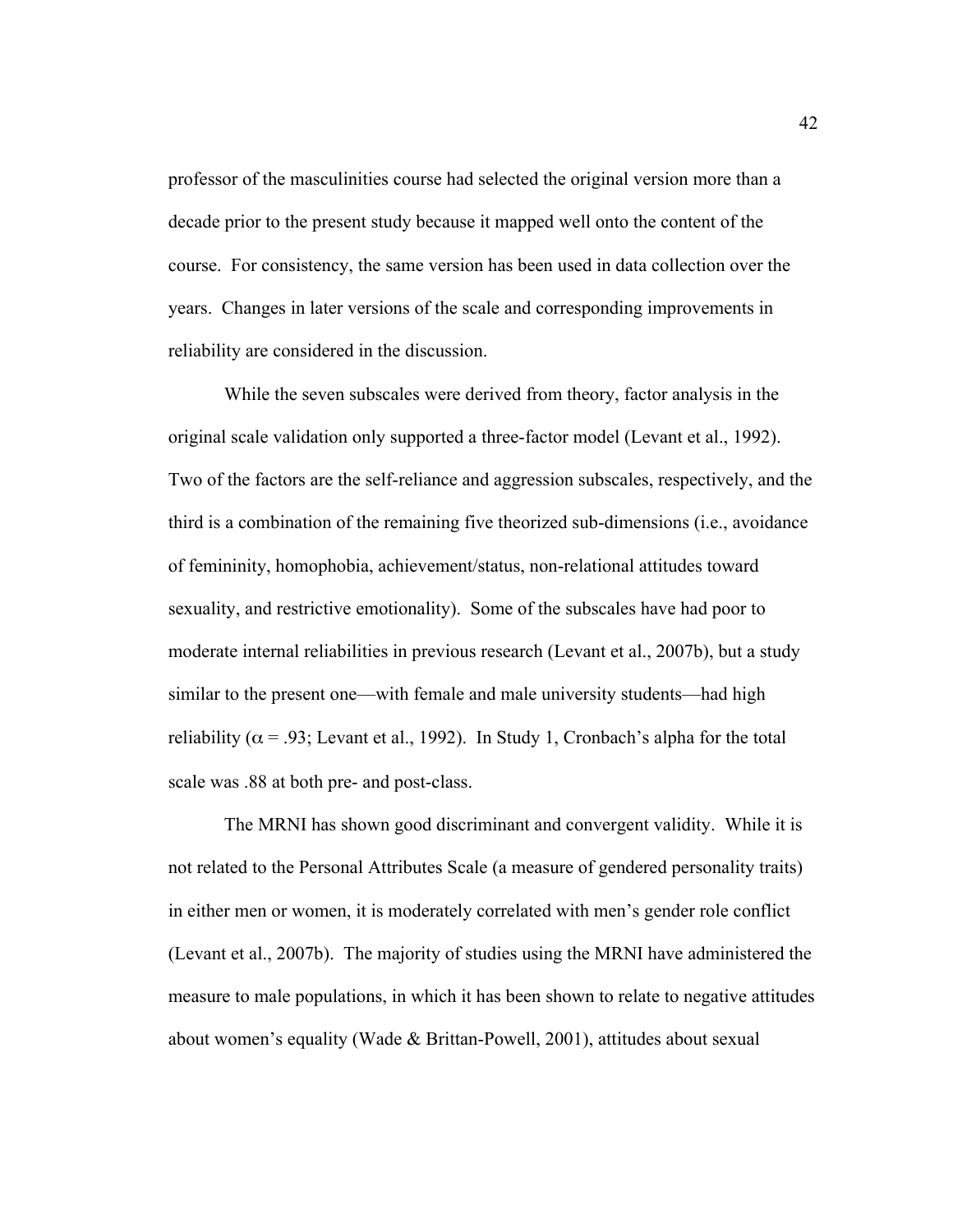harassment toward women (Wade & Brittan-Powell, 2001), and relationship violence (Levant et al., 2007b), among others.

**Qualitative definitions of men and masculinity.** Students' definitions of men and masculinity were collected through open-ended, written responses to two questions: "What is a man?" and "What is masculinity?" The questions were not elaborated upon, and students answered them individually. Gender of students was determined by linking the name written on the questionnaires to the students' selfpresentation in class and by verifying this subjective judgment against the quantitative questionnaire they chose to complete (female-identified students were asked to complete the Male Role Norms Inventory, and male-identified students were requested to complete the Gender Role Conflict Scale during in-class assessments).

Definitions and examples of each coding theme are given in Table 2. Responses were coded for the dimensions of male role norms described in the MRNI: avoidance of femininity, restrictive emotionality, aggression, achievement/status, selfreliance, fear and hatred of homosexuals (homophobia), and non-relational attitudes toward sex. The masculinities course referenced these themes explicitly in lecture and in the readings. Students were encouraged to interpret various aspects of male behavior by mapping them onto these norms; for example, men's sexual scripts could be related to aggression and achievement/status in addition to the more obvious nonrelational attitudes toward sex.

# **Procedure**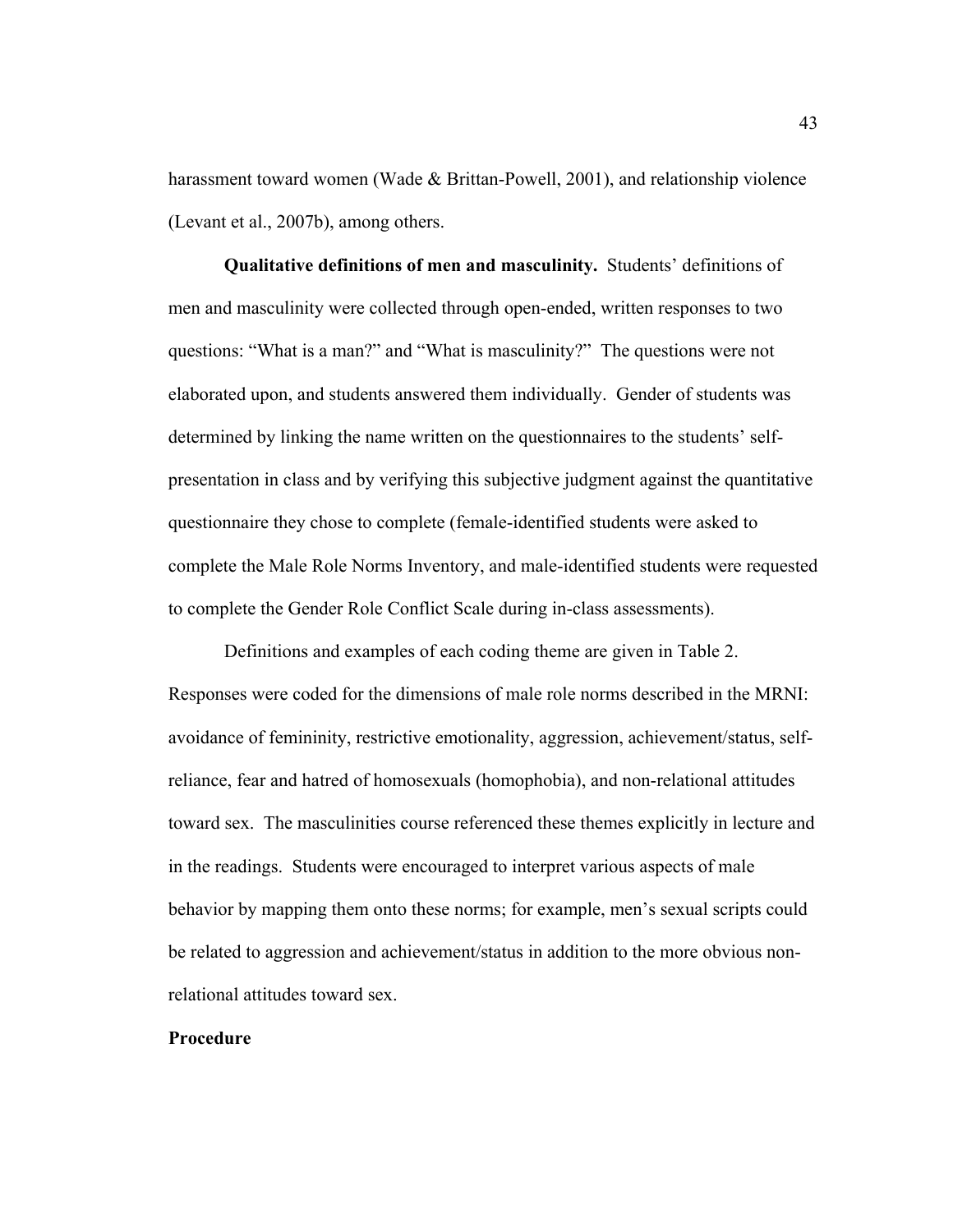On the first day of class, the professor of the psychology of men and masculinities class introduced the questionnaires as an educational experience relating to students' gender role attitudes. To avoid priming the particular subscales of the MRNI, qualitative data were collected first. Students were handed a sheet with the questions "What is a man?" and "What is masculinity?" and asked to write a response in class. Students also wrote their first and last names on these papers and returned them to the instructor when they were finished. Next, the quantitative questionnaires were distributed. Female-identified students were instructed to complete the paper questionnaires containing the MRNI, and male-identified students completed a paper questionnaire with a measure of male gender role conflict. Students were asked to write the last four digits of their student ID numbers on the top of the questionnaires, but not their names, before handing them in to the instructor.

 Post-class data were collected directly prior to the final exam session. First, students were given fresh papers with the questions "What is a man?" and "What is masculinity?" and asked to write their name at the top and provide their definitions. After students were finished writing, the instructor passed back each students' preclass responses for them to compare their answer at each time point. Quantitative questionnaires were then distributed, with female-identified students again completing the MRNI and male-identified students completing a measure of male gender role conflict. Students were asked to write the last four numbers of their student ID at the top, and this information was used to match pre- and post-class responses. Responses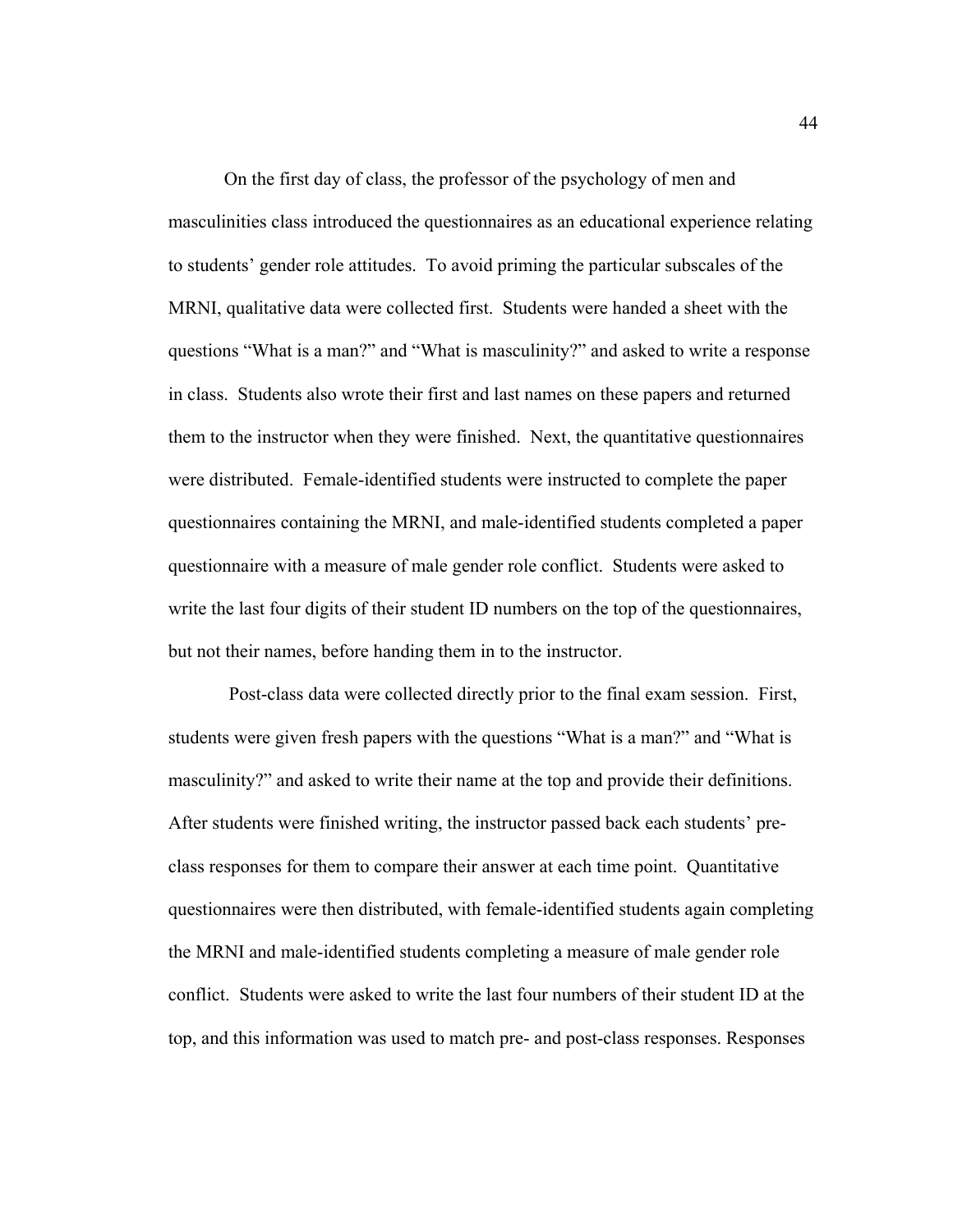to the qualitative data were matched using students' first names, which were subsequently removed from the data.

# **Analysis**

**Hypothesis 1a.** After reverse-scoring the appropriate items as described by Levant et al. (1992), total and subscale means on the MRNI were calculated for each participant who provided data on at least 80% of the items comprising each subscale.

Next, the internal consistency of each subscale of the MRNI was examined by calculating Cronbach's alpha (see Table 3), and some were found to be concerning. In the social sciences, Cronbach's alphas above .70 are generally considered acceptable, although problems with this convention have been noted (e.g., Cortina, 1993). Factor 1 had generally high alphas across all samples examined in this study, with the lowest at .77. However, the internal reliabilities of the aggression subscale ranged from .65 and .69, and the self-reliance subscale had reliabilities from .07 to .68. Inspection of the inter-item correlation matrices and item-total statistics revealed that reliability of the self-reliance subscale would be moderately improved in three samples by deleting MRNI item 21 ("A man who takes a long time and has difficulty making decisions will usually not be respected"). To maintain consistency across samples and studies, this item was deleted from all the samples examined in this paper.

It is important to note that while deletion of item 21 improved reliability in most samples, it reduced Cronbach's alpha in the Research Methods sample (examined in Study 2) to  $-10$ . A negative Cronbach's alpha means that the average inter-item covariances are negative (Nichols, 1999), demonstrating that these items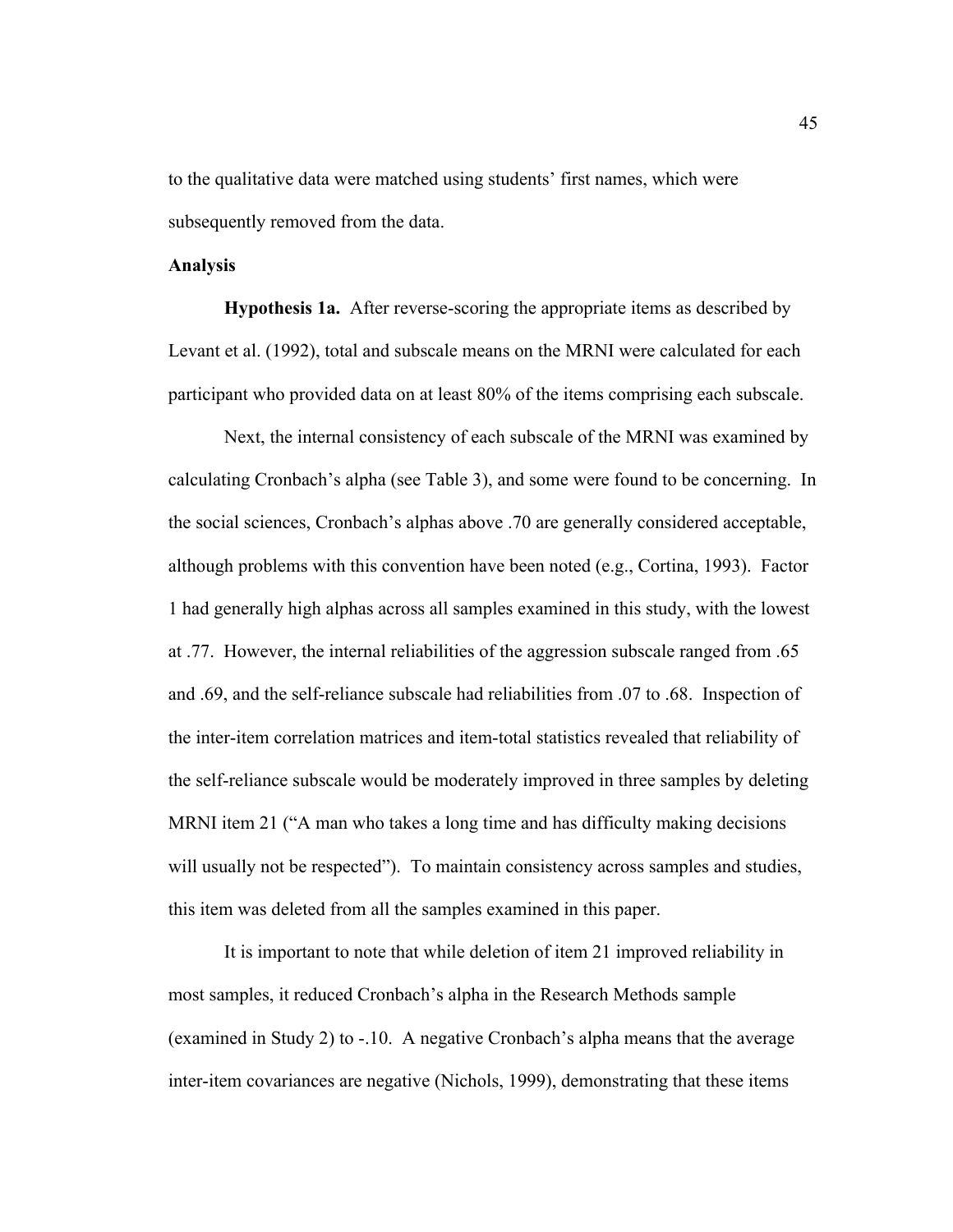likely do not represent a single construct in this population. While removal of MRNI item 10 ("A man must be able to make his own way in the world") would increase this reliability to .40 (the maximum possible with removal of only one item), this action would also severely decrease the reliabilities of this subscale in the other samples. Examination of the data showed no extreme outliers, defined as three standard deviations or more from the mean, in this sample. Having ruled out unusual data or poorly-fitting items as the cause of this reliability issue, further improvement in this sample was not attempted. Results utilizing this subscale in the Research Methods sample must be interpreted with extreme caution. In all other cases, adjusted selfreliance alphas ranged from .52 to .74 across samples and time points.

**Hypothesis 1b.** It is hypothesized that female students' narrative definitions of "man" and "masculinity" change from the beginning to the end of the Psychology of Men and Masculinities course such that they include fewer mentions of the traditional male gender role norm components described in the MRNI. Levant et al. (1992) does not explicitly define each dimension, so brief definitions were devised by summarizing the prescriptive ideals behind the items in each theorized dimension. Examples illustrating each concept were pulled from the data. This initial coding scheme and a copy of the original MRNI were provided to an undergraduate research assistant (RA1) who had previously completed the Psychology of Men and Masculinities class. The primary researcher reviewed the coding scheme with RA1 and trained her in the qualitative data analysis software NVivo Version 8 (QSR International), which was used for the coding and analysis. Next, the coding scheme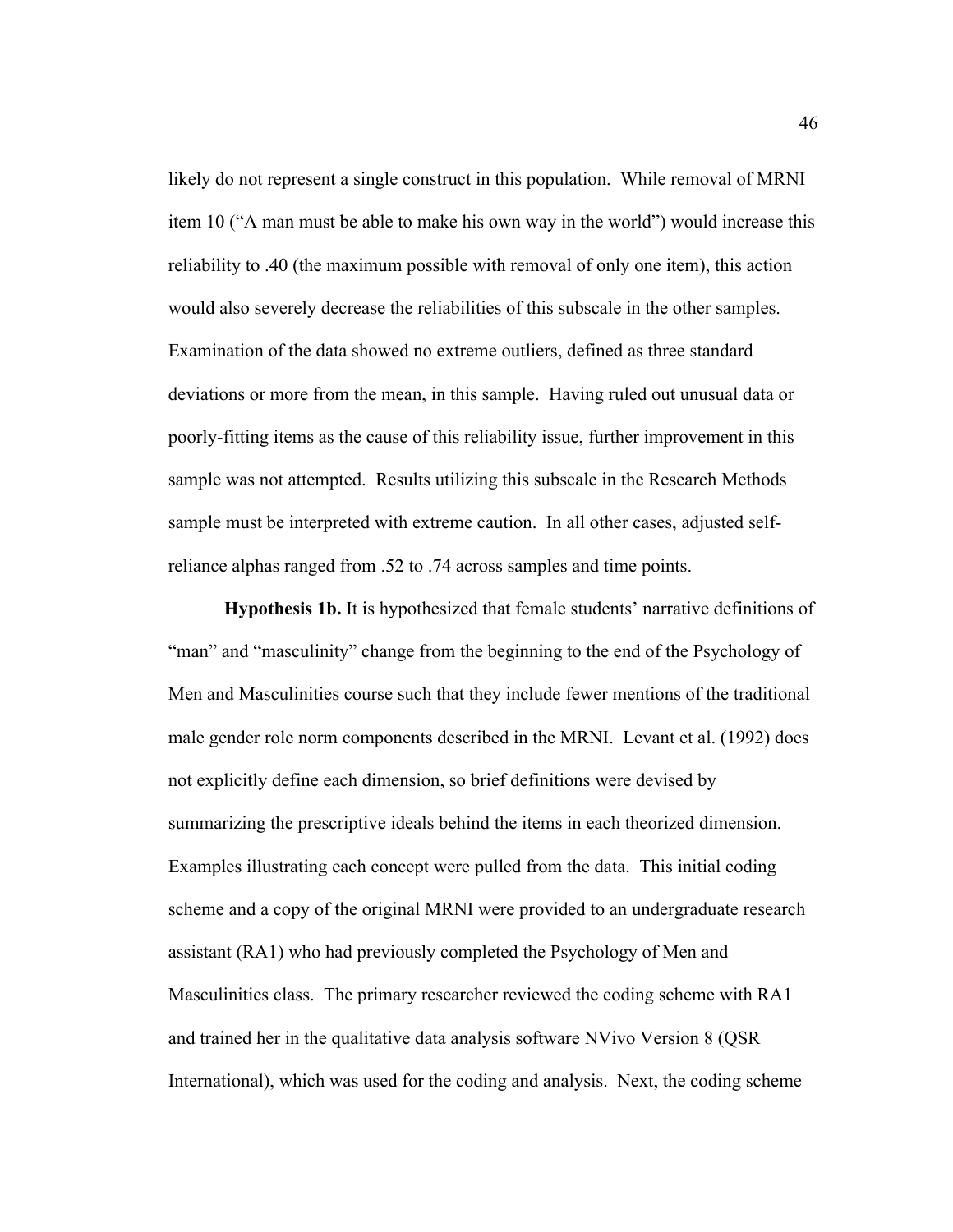was piloted in equivalent data from a different class year. The scope of each code was refined through discussion between the primary researcher and RA1 as they independently coded the data. The items of the original MRNI subscale were consulted in determining the scope of each code to attempt to maintain consistency in interpretation. After this process, the coding scheme was finalized (see Table 2).

Because most responses were short, usually a phrase to a few sentences, it was decided that cases (combining responses to both questions) would be the unit of analysis. Combining responses to the two questions answered by each participant, pre-class responses ranged from 21 to 134 words  $(M = 63.0, SD = 28.9)$ , and postclass responses ranged from six to 154 words and were only very slightly longer and somewhat more variable in length  $(M = 70.1, SD = 35.2)$ .

Coding of these themes was completed in three stages: data blinding, coder training, and coding. Firstly, the primary investigator assigned a random, unique identification number to each response, defined as a participant's combined answers to both questions (i.e., "What is a man/masculinity?") at either the beginning or end of the class, so that an individual participant's pre-class and post-class responses could be matched. Thus, coders were blind to the time point at which a response was given.

Next, the primary investigator trained a second undergraduate research assistant (RA2), who had also completed the Psychology of Men and Masculinities class, to understand the finalized coding scheme and to code responses using the NVivo software. Both coders, RA1 and RA2, were instructed to code for the mere *presence* of a theme in a response regardless of explicit or implicit participant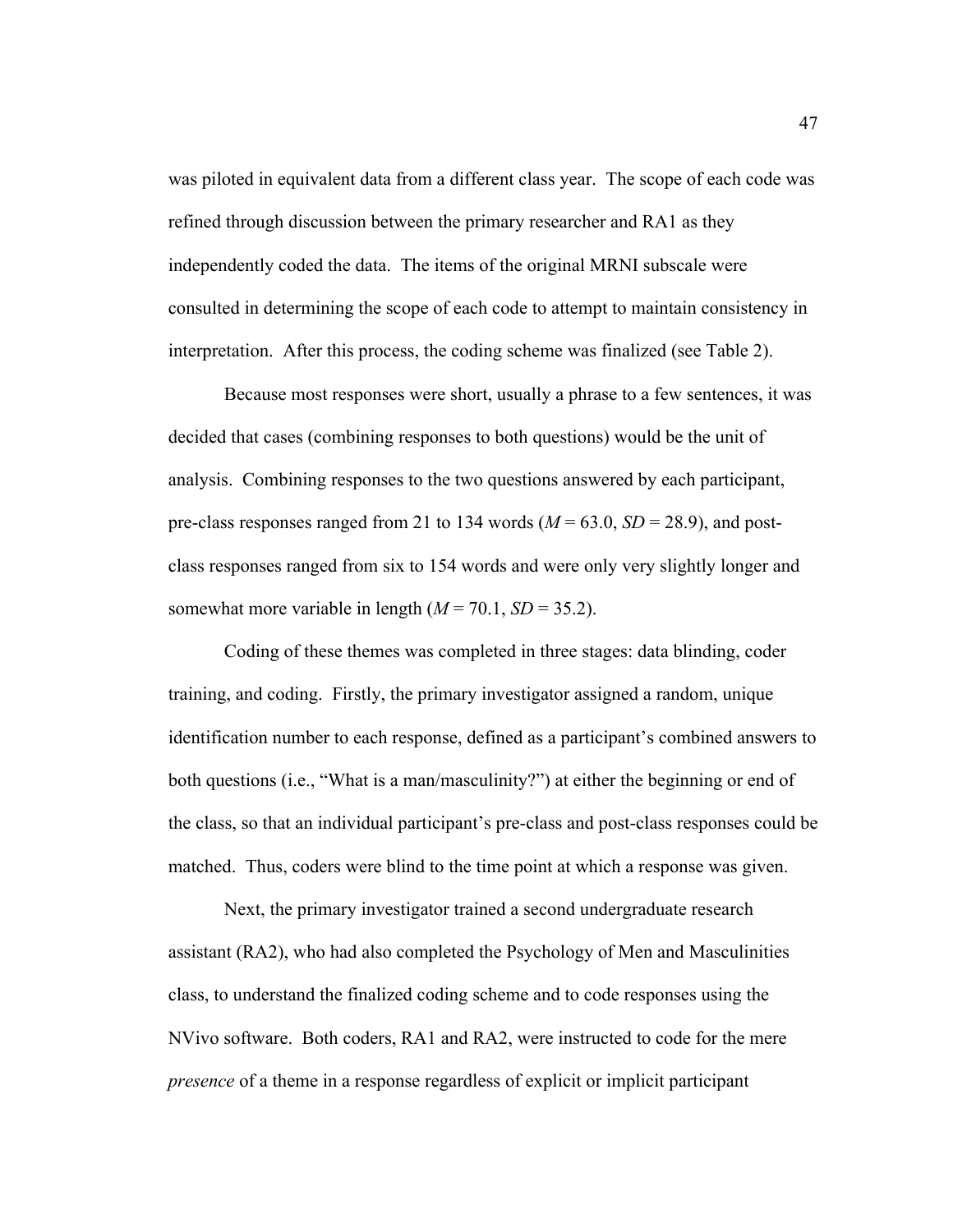endorsement. In other words, a code was applied each time any of the seven male role norms was referenced regardless of the context. Because of the variety in responses, which is discussed later, it was not feasible to code for participant agreement or disagreement with each norm referenced. Implications of this decision are considered in the discussion.

 After being familiarized with the coding scheme, RA1 and RA2 independently coded the pre- and post-class responses from a different year of the class than the one being examined in the present study, a total of 76 responses. An interrater reliability analysis using the kappa statistic was performed to determine rater consistency. According to the commonly accepted guidelines in psychology, values of Cohen's kappa ranging from .41-.60 are considered moderate, .61-.80 substantial, and .81-1.00 almost perfect (Landis & Koch, 1977). Because researchers often use .60 or .70 as cutoffs of acceptability, the present study conservatively deemed  $\kappa \geq 0.70$  acceptable. High interrater reliability was achieved in the pilot sample. The average kappa across codes was .86. Also high in interrater reliability were the individual codes of achievement/status ( $\kappa = .86$ ), aggression ( $\kappa = .79$ ), antifemininity ( $\kappa = .82$ ), homophobia ( $\kappa$  = 1), self-reliance ( $\kappa$  = .78), restrictive emotionality ( $\kappa$  = .94), and attitudes toward sex ( $\kappa = 1$ ). It is important to note that the perfect interrater agreement on the codes for homophobia and attitudes toward sex was due to a complete absence of these themes in the pilot sample. There was no reason to expect that they would be more common in the study sample, so rather than code responses from another class unrelated to the present study in the hopes of capturing the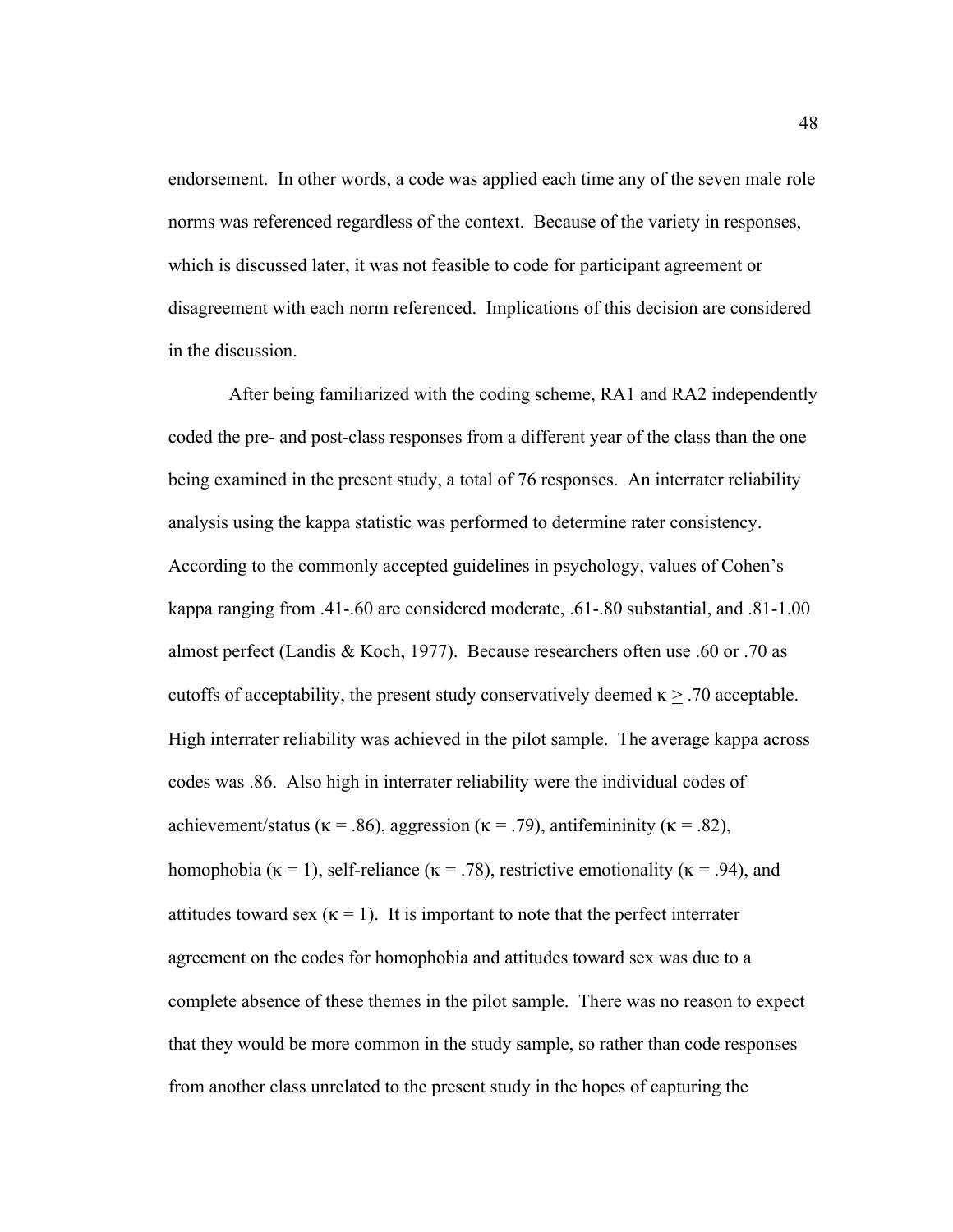presence of these two themes, the researcher decided to proceed to coding the study sample.

After it was determined that kappas in the pilot sample were acceptable, RA1 and RA2 then independently coded the study data itself. The coding scheme and kappas for each code are shown in Table 2. The overall coding scheme had a kappa of .89, which is considered excellent. Interrater reliabilities were also high for achievement/status ( $\kappa$  = .86), sex attitudes ( $\kappa$  = 1), restrictive emotionality ( $\kappa$  = .84), aggression ( $\kappa = .97$ ), and homophobia ( $\kappa = 1$ ). As in the pilot coding, the perfect agreement for the homophobia code ( $\kappa = 1$ ) was due to a total absence of the theme in the data. However, the theme of nonrelational sex attitudes, which also had perfect agreement  $(\kappa = 1)$ , *was* present in this data set. The interrater reliabilities for antifemininity ( $\kappa = .65$ ) and self-reliance ( $\kappa = .68$ ) were just below the predetermined cutoff. As it was decided before any coding was begun, the remaining coding discrepancies were resolved by a new independent coder, the professor who taught the Psychology of Men and Masculinities course. Lastly, responses were sorted back into pre- and post-class data based on their identification numbers.

# **Results**

**Hypothesis 1a.** The data consisted of total and MRNI subscale scores for female students in the Psychology of Men and Masculinities class who provided data at both the beginning and the end of the course. The total MRNI mean was higher pre-class ( $M_1$  = 2.39, *SD<sub>1</sub>* = .35) than post-class ( $M_2$  = 2.11, *SD<sub>2</sub>* = .36). This decrease from pre- to post-class was also exhibited by the means for Self-reliance  $(M_1 = 3.57)$ ,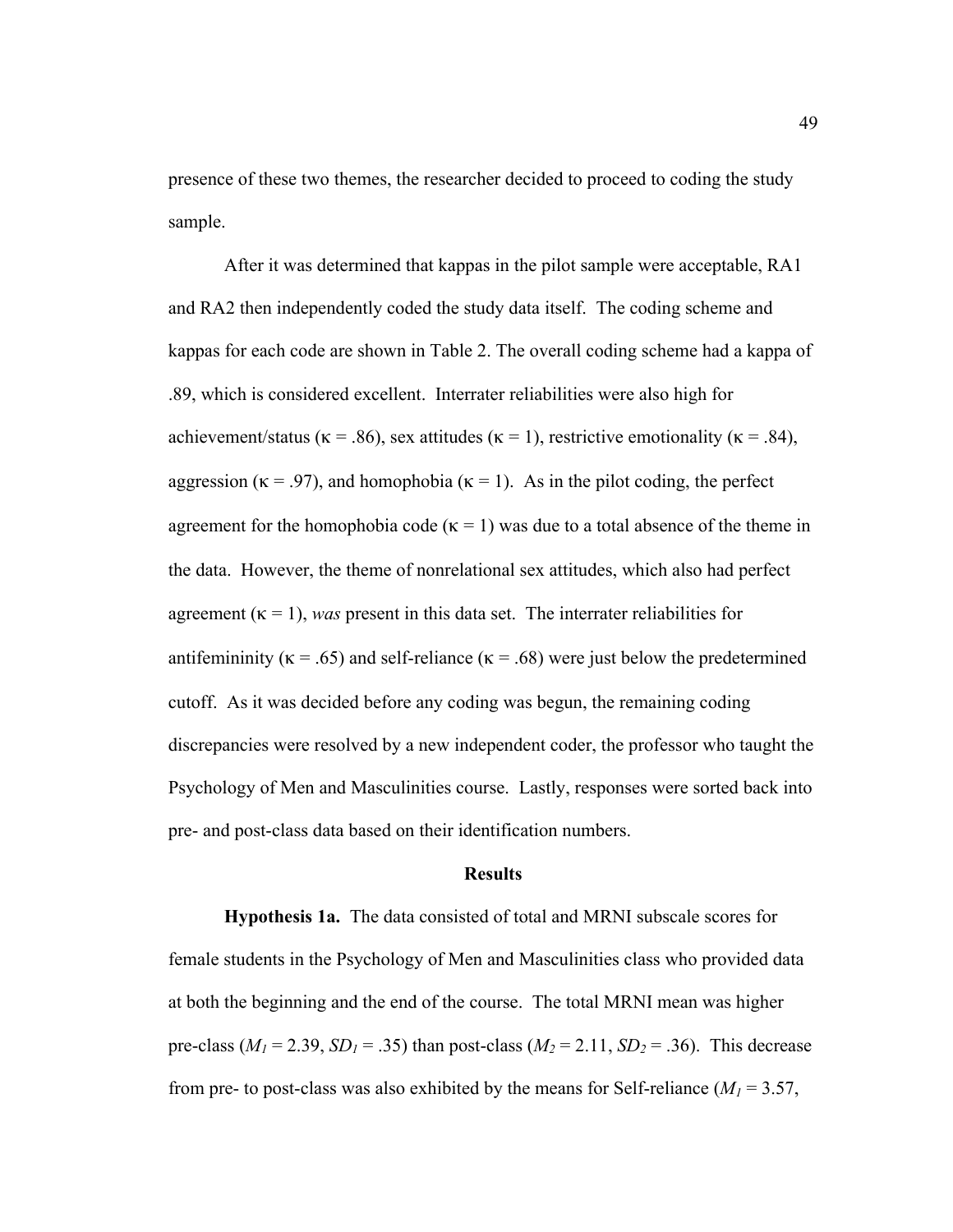$SD_1 = .61$ ;  $M_2 = 3.14$ ,  $SD_2 = .76$ ), Aggression ( $M_1 = 3.15$ ,  $SD_1 = .61$ ;  $M_2 = 2.72$ ,  $SD_2 =$ .72), and Factor 1 ( $M_1 = 2.07$ ,  $SD_1 = .34$ ;  $M_2 = 1.85$ ,  $SD_2 = .31$ ). See Figure 1 for a visual representation of this change.

To determine whether women's attitudes toward male role norms changed from the beginning to the end of the Psychology of Men and Masculinities class, paired-samples *t*-tests were conducted for total MRNI scores as well as for the three subscales (see Table 4). Adjusting for the number of tests using the Bonferroni method, the critical *p* value was 0.0125. Total MRNI scores significantly decreased from the beginning to the end of the class,  $t(18) = 4.31$ ,  $p < .000$ ,  $d = .79$ . Scores on Factor 1 also significantly dropped,  $t(18) = 3.50$ ,  $p = .003$ ,  $d = .68$ , as did Aggression scores,  $t(17) = 3.24$ ,  $p = .005$ ,  $d = .645$ . Lastly, scores in the self-reliance subscale decreased,  $t(18) = 2.79$ ,  $p = .012$ ,  $d = .62$ . Achieved power, assuming equivalence between sample and population values, ranged from .72 to .90 (see Table 4). All of these tests were significant regardless of whether or not item 21 was deleted from the measure.

Post-hoc analyses were conducted to improve the interpretability of the change in Factor 1 scores. The factor structure of the original MRNI does not support the interpretation of the individual dimensions of achievement/status, antifemininity, homophobia, restrictive emotionality, or nonrelational sex attitudes (Levant et al., 1992). However, the combination of these different norms into one factor obscures its meaning. Testing pre- to post-class change in these dimensions individually, it was discovered that they did not all display the same pattern of change. The largest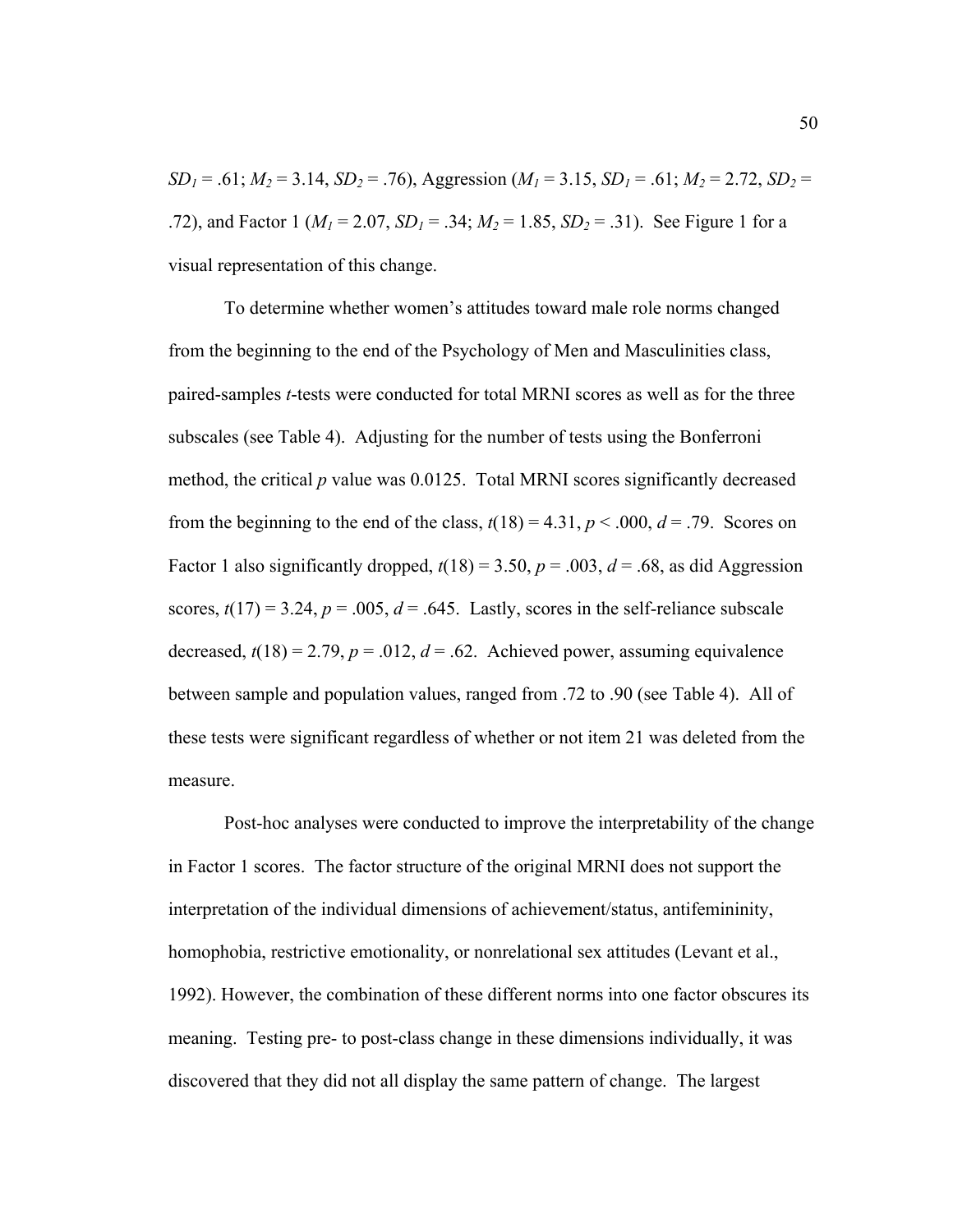decreases in endorsement were shown for the norms of achievement/status  $(M_1 = 2.26,$ *SD<sub>1</sub>* = .46;  $M_2$  = 1.95, *SD<sub>2</sub>* = .42),  $t(18)$  = 4.60,  $p < .000$ ,  $d = .70$ , and antifemininity  $(M_1 = 1.92, SD_1 = .67; M_2 = 1.57, SD_2 = .52), t(18) = 4.69, p < .000, d = .58.$ Nonrelational sex attitudes also decreased  $(M_1 = 2.22, SD_1 = .41; M_2 = 1.99, SD_2 =$ .42),  $t(18) = 2.85$ ,  $p = .01$ ,  $d = .55$ . However, both restrictive emotionality ( $M_1 = 1.98$ , *SD<sub>1</sub>* = .34; *M<sub>2</sub>* = 1.85, *SD<sub>2</sub>* = .45) and homophobia (*M<sub>1</sub>* = 1.85, *SD<sub>1</sub>* = .39; *M<sub>2</sub>* = 1.82,  $SD_2 = .56$ , which had the lowest endorsements at the beginning of the class out of all the components of Factor 1, barely and nonsignificantly decreased,  $t(18) = 1.11$ ,  $p =$ .28,  $d = .33$ ;  $t(18) = .20$ ,  $p = .84$ ,  $d = .06$ .

**Hypothesis 1b.** Thirty-two female students in the Psychology of Men and Masculinities class provided responses to the questions "What is a man?" and "What is masculinity?" at both the beginning and the end of the class. Descriptive statistics for each code at both time points are reported in Table 5. A graphic display of the relative presence of each theme, reported as a number of respondents mentioning the theme in response to either question at the beginning and at the end of the class, is provided in Figure 3. The theme of aggression was the most commonly referenced male role norm both at the beginning ( $n_1 = 18$ , 56.3%) and the end of the class ( $n_2 = 8$ , 25.0%), as well as across both time points  $(n_{total} = 26, 40.6\%)$ . Achievement/status was the next most commonly discussed theme at the beginning of the class ( $n_1 = 15$ , 46.9%;  $n_2 = 7$ , 21.9%;  $n_{total} = 22$ , 34.4%). Following in prevalence were restrictive emotionality ( $n_1 = 8$ , 25.0%;  $n_2 = 4$ , 12.5%), self-reliance ( $n_1 = 4$ , 12.5%;  $n_2 = 3$ , 9.4%), and non-relational attitudes toward sex ( $n_1 = 2$ , 6.3%;  $n_2 = 2$ , 6.3%). The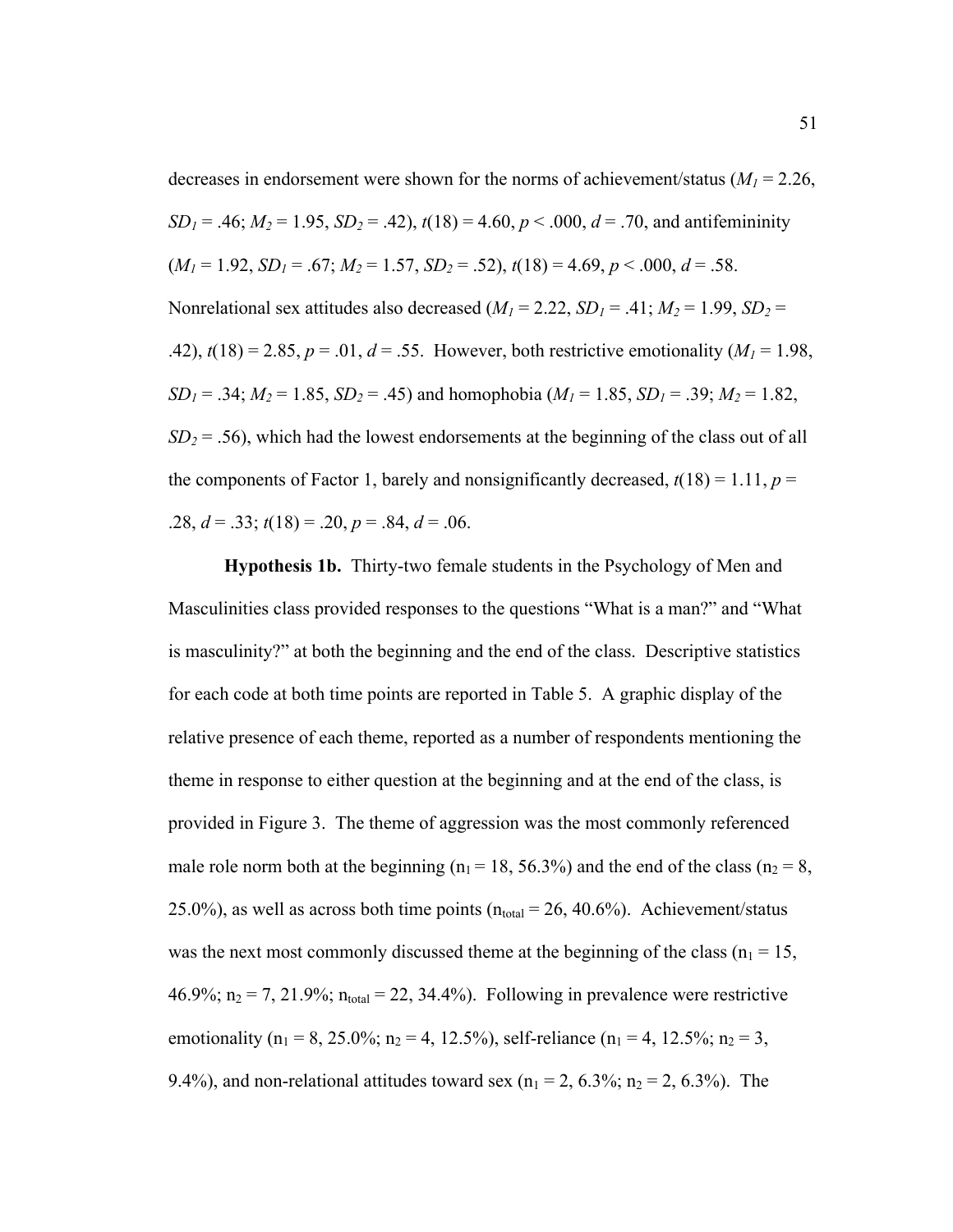theme of avoidance of femininity ( $n_1 = 0$ ;  $n_2 = 4$ , 12.5%), while completely absent in the pre-class responses, was the fourth most common theme at the post-class. As mentioned earlier, fear and hatred of homosexuals/homophobia was entirely absent at both time points.

To determine whether the prevalence of male role norms in these responses was different at the end of the class than it was at the beginning, a series of exact McNemar's tests were conducted (see Table 5). There were significantly fewer mentions of the norms of achievement/status,  $p = .02$ , and aggression,  $p = .01$ , at the end of the class than at the beginning. The presence of avoidance of femininity,  $p =$ .13, non-relational attitudes toward sex,  $p = 1$ , restrictive emotionality,  $p = 0.34$ , and self-reliance,  $p = 1$ , did not differ between the time points. However, an analysis of achieved power indicated that only the first two tests had sufficient power (generally defined as > .80) to detect true differences. Thus, while the prevalence of homophobia and non-relational sex attitudes did not change over time, it is possible that this study was underpowered to detect true decreases in the prevalence of avoidance of femininity, restrictive emotionality, and self-reliance.

It is also important to note that many responses did not mention *any* of the male role norms included of the MRNI (see Figure 4). At the beginning of the class, 13 (41%) of responses did not mention a single male role norm, a number that rose to 21 (66%) at the end of the class. Seventeen (53%) referenced between one and three role norms at pre-class, and eight (25%) did at post-class. Two people (6%) at pre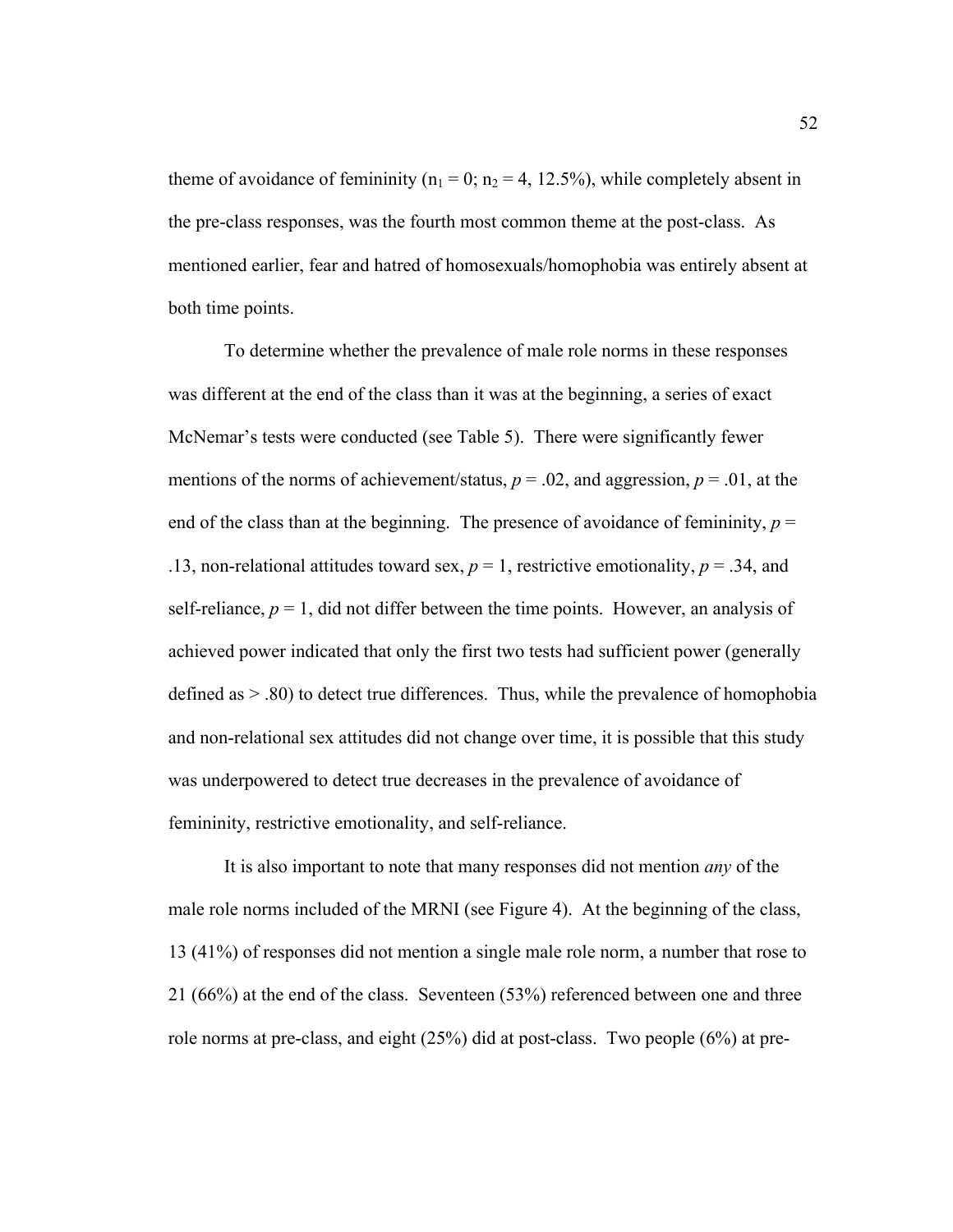class and three people (9%) at post-class referenced four role norms, the most observed.

### **Discussion**

**Hypothesis 1a.** Generally, women in the Psychology of Men and Masculinities class disagreed or slightly disagreed with the male role norms assessed by the MRNI. Subscale means and standard deviations across all samples included in this study were slightly lower than those reported for females in Levant et al. (1992) and Levant, Majors, and Kelley (1998), two of a handful of published articles that administered the original MRNI to women in the United States, even after adjusting for the decision to use a 6-point rather than a 7-point scale in the present study. In the two studies mentioned above, women's scores for the total scale and Factor 1 leaned toward "slightly disagree," while they were closer to "disagree" in the present sample. Similarly, the previous research found women to generally respond between "neutral" and "slightly agree" to the aggression items, whereas the women in this sample ranged between "slightly disagree" and "slightly agree," which could be interpreted as neutral endorsement. Self-reliance scores in this study were comparable to those in previous studies, ranging between "neutral" and "slightly agree." Some of the minor differences could be a result of the discrepancy in the range of the Likert scales, namely that participants in this study were not afforded an explicitly "neutral" response option. However, it could also be a result of increasingly progressive attitudes over time or the fact that the university is located in a mostly White and politically liberal city, as past research has found that MRNI endorsement tends to be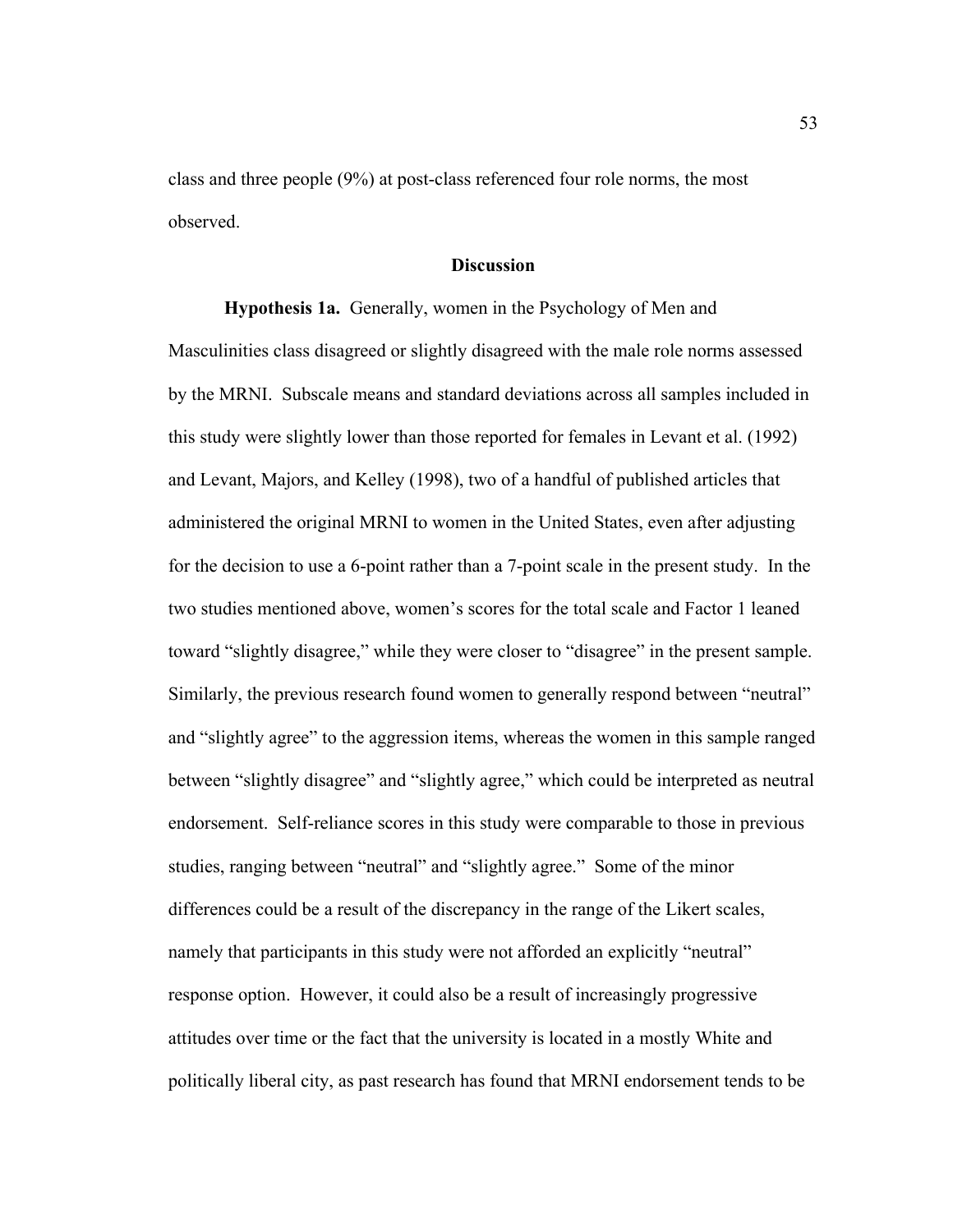lower in European American and Northern populations in the U.S. (Levant & Richmond, 2007).

The hypothesis that the total and subscale means of the MRNI would be lower at the end of the class than at the beginning was supported. Female students' endorsement of the total set of male norms, the norms of aggression and self-reliance, and Factor 1 all significantly decreased with medium effect sizes (all scores were between 65% and 79% of a standard deviation lower post-class). These data are consistent with an interpretation that these female students' involvement in the Psychology of Men and Masculinities course reduced their endorsement of male role norms in general as well as the specific norms of aggression, self-reliance, and the components of the MRNIs Factor 1. However, unfortunately, given the quasiexperimental design of the study, it is not possible to rule out other possible interpretations. The changes may have resulted from demand characteristics placed on the students by the instructor or other peers in the course, or by external sociohistorical factors. In regard to demand characteristics, students could have been motivated to respond in accordance with the perceived social norms of the class, or they could have felt pressure to be a "good participant" after inferring, based on the course material, that the professor held progressive gender ideals. This second possibility is particularly concerning given that the professor who taught the course also administered the measures. In regard to sociohistorical factors, to the author's knowledge, there were no major historical events during the duration of the class that would have been likely to influence these attitudes. A search of the university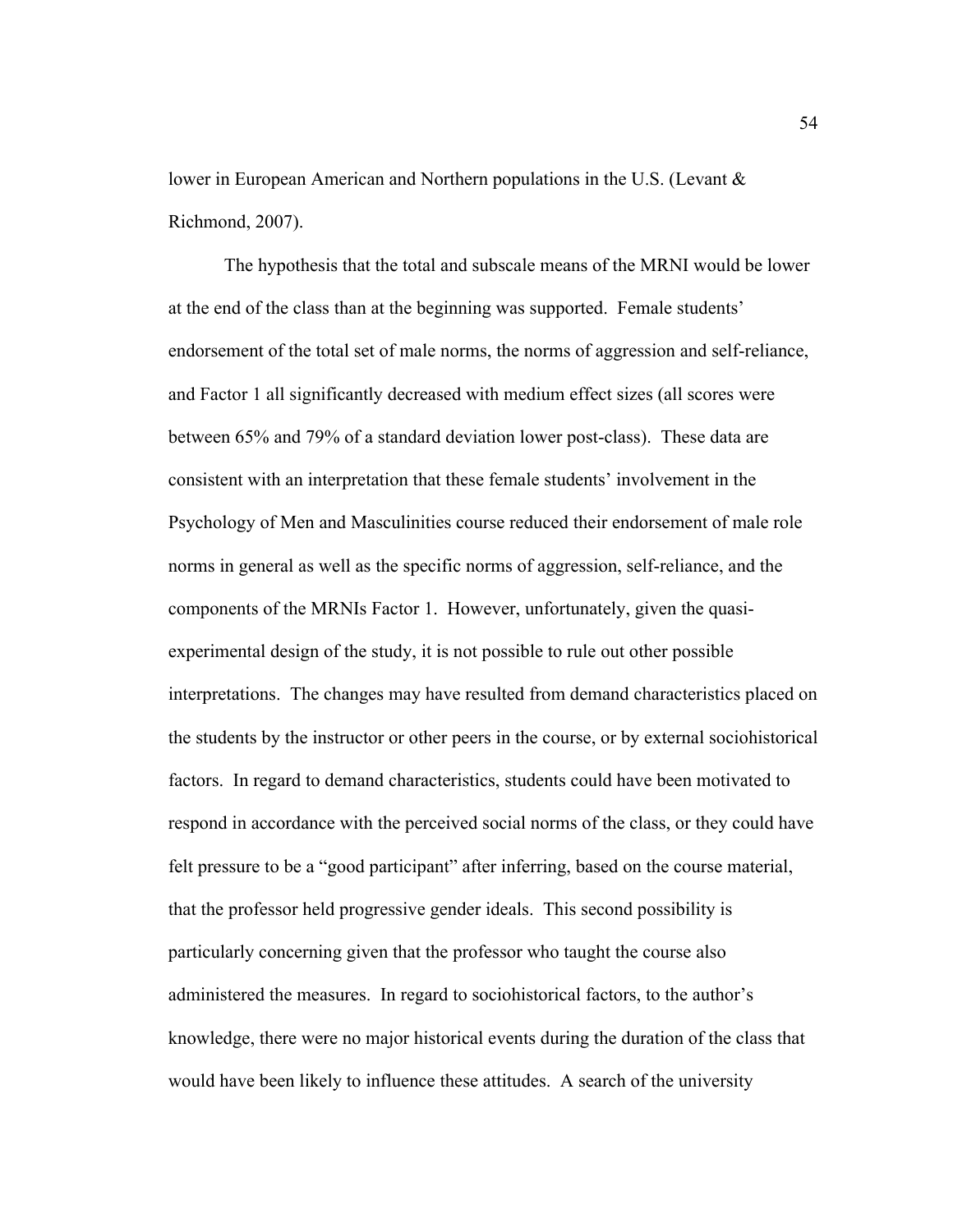newspaper archives for the relevant time period returned no results for "masculinity," "masculine," or "gender." Additionally, of four results for the search term "man" in the online university newspaper archives, none were focused on gender. Were there major events of relevance to all of the students at the university, is it likely that they would have been mentioned in this paper.

Given the possibility of reactance to gender-focused education, it is also interesting to consider possible alternative response patterns within the larger dataset. Specifically, the significant decreases in the MRNI total, aggression, and Factor 1 scores were not uniformly present in every individual participant's response. Of the 19 women in this sample, all but three (15.8%) had lower MRNI scores at the end of the class than at the beginning. Closer examination was given to the scores of these three participants for exploratory purposes. Specifically, I was interested to see whether evidence of reactance to the progressive course material would emerge. The participants who did not display decreased endorsement of male role norms over time had total scores that were an average of .15 points higher at the end of the class. On the MRNI's Likert scale of one to six, this mean score increase is essentially negligible. Within these participants, there was no clear pattern of change across the three subscales of the MRNI. Neither did they have particularly high scores at the beginning of the class ( $M = 2.17$ ), which could have suggested reactance to the progressive course material; if they had held strongly traditional attitudes, perceived pressure from the course to adopt more progressive attitudes could have further *strengthened* their existing beliefs. Thus, it is unclear whether these participants were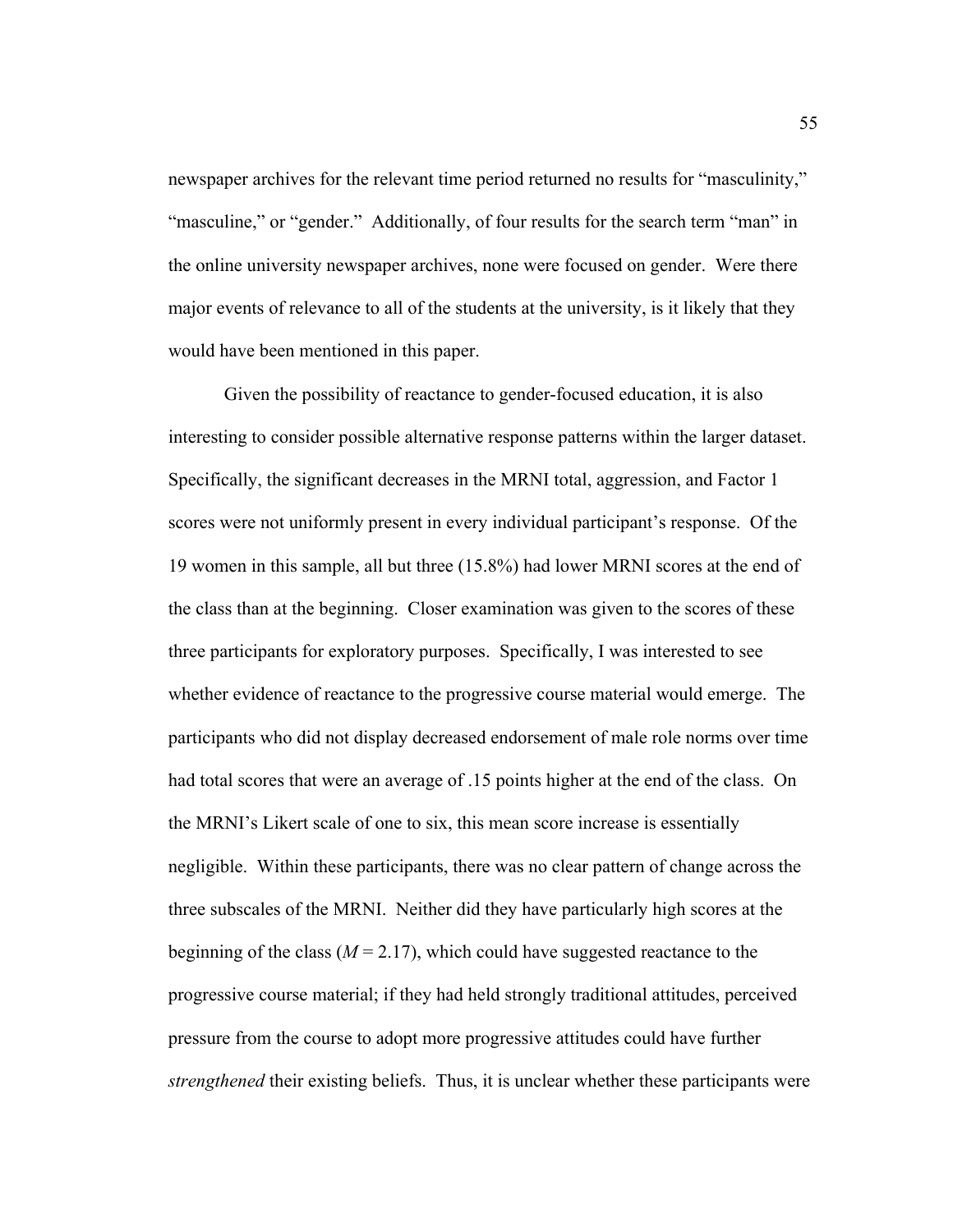meaningfully different than the others in the sample. Future research could examine different response patterns in students taking WGS courses to determine whether students with certain characteristics respond particularly well or poorly to the experience. In addition to reactance, there is also the possibility of students with extreme change toward more progressive attitudes. In other words, perhaps some students entering the class with highly traditional gender role attitudes are deeply impacted by the course and display a greater shift toward progressive attitudes than other students.

**Hypothesis 1b.** Analysis of the open-ended responses to "What is a man/masculinity?" revealed that there were significantly fewer references to the male role norms of aggression and achievement/status at the end of the class than at the beginning. The norms of avoidance of femininity, non-relational attitudes toward sex, restrictive emotionality, and self-reliance did not significantly differ across time. Additionally, the norm of homophobia was not referenced by participants at either time point. This absence of homophobic norms could result from the socially liberal culture of the university, or it could simply indicate that sexuality is less salient than the other norms. Supporting this interpretation is the corresponding lack of attention to heterosex in the dataset (which would correspond to the norm of non-relational sex attitudes).

The decreased prevalence over time of the norm of aggression is more complicated than it might sound. At the beginning of the class, the majority of the students referenced this norm casually by defining men/masculinity as "strong" or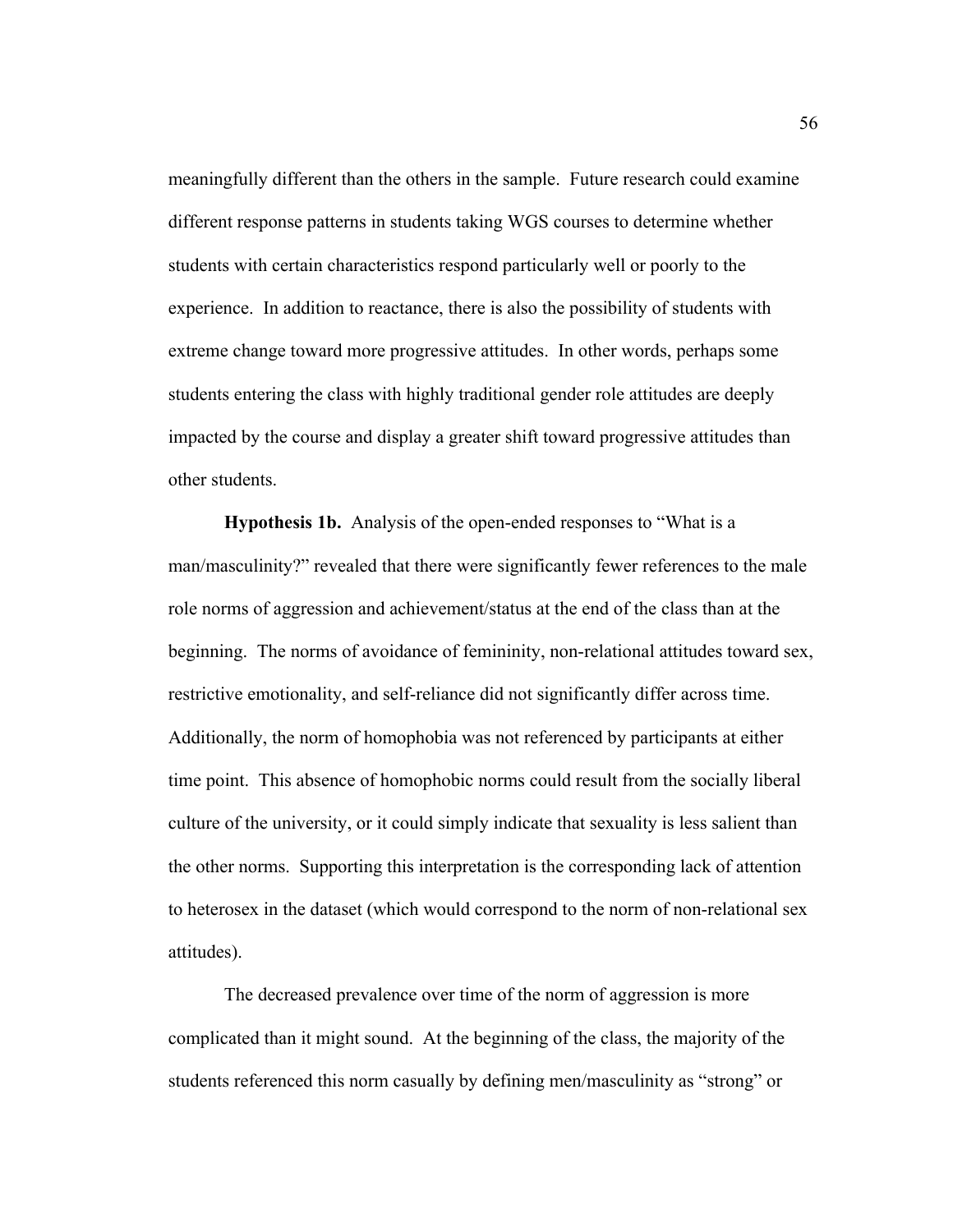"tough." For example, "I believe masculinity to be Personality traits; tough, testosterone, confidence in ability, etc. . . ." (Effort was made to differentiate between the uses of "strong" as athletic versus resilient, but this was occasionally difficult to determine.) There was somewhat more diversity in how this norm was described postclass. It was rarely presented as being wholeheartedly endorsed at either time point; it was normally framed in terms of societal expectations. Interestingly, six people referenced this norm at both the beginning and the end of class. These respondents seemed aware of the constructed nature of this norm, referencing stereotypes and social scripts. At the beginning of the class, one participant wrote, "Masculinity, to me, is a real but socially constructed performance given by humans who want to express themselves like as [*sic*] a "man." [S]ome examples for me are: strong . . . ." This example shows that a simple decrease in the presence of this theme does not necessarily equate to a decrease in endorsement, since many participants qualified their views on the norm at both time points. It appears that at least some students are referencing these commonly-held norms specifically to explain that they disagree with them. In line with this hypothesis, the two explicitly negative mentions of aggression were both provided at the end of the class. Aggressive behaviors were identified as "risky" and "unnatural to being human, such as violence."

The other statistically significant change from the beginning to the end of the class involved a decrease in the presence of the norm of achievement/status. At the beginning of the class, men were defined as providers and protectors. An example of a typical response capturing this theme was: "Traditionally, I think of masculinity as . .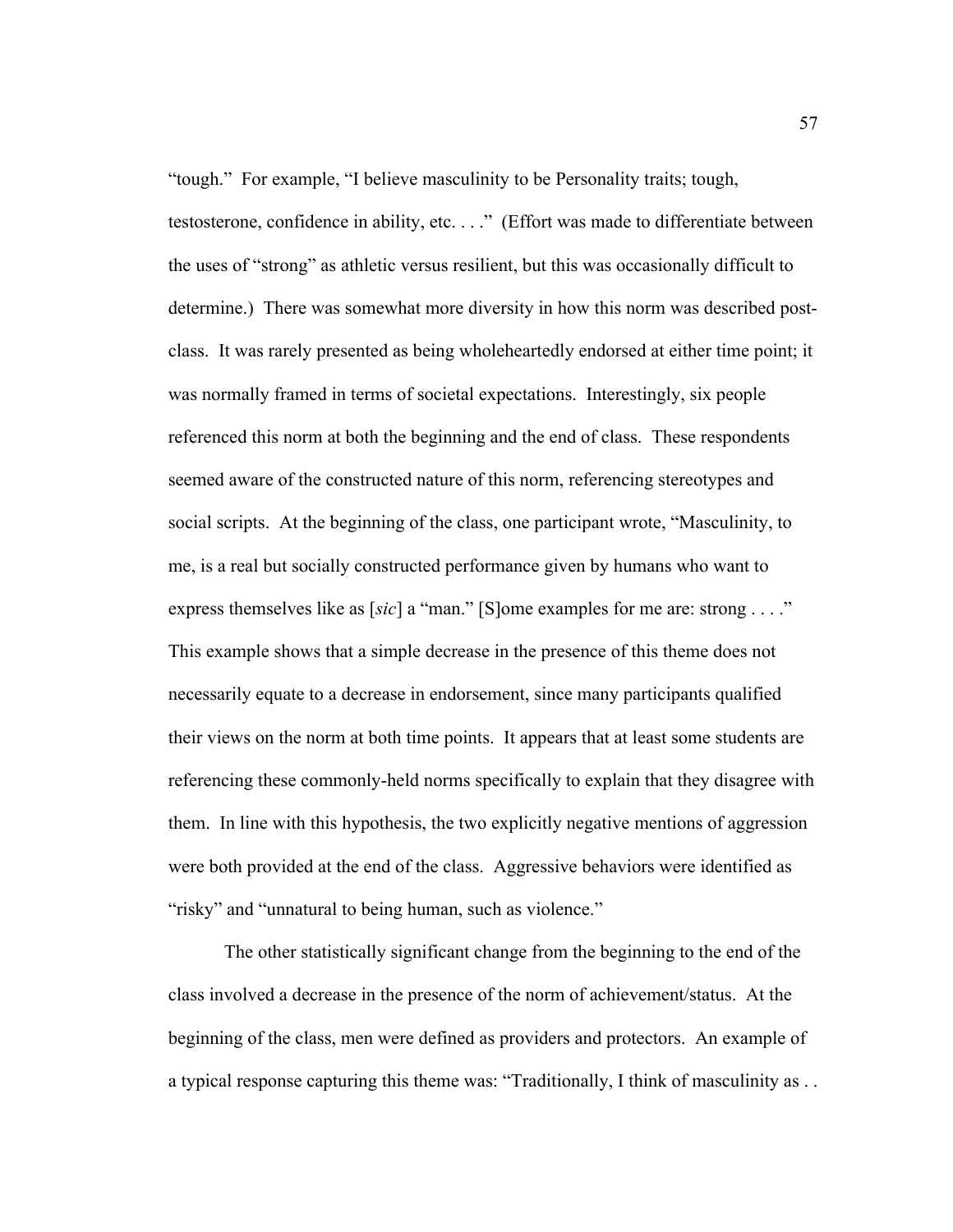. a preference for being the protector & provider in a family." The majority of students presented this norm without qualification, implicitly suggesting that they endorsed it, while a minority framed this idea as being drawn from societal norms rather than their personal attitudes (e.g., "[Masculinity is] a script that contains the rules/roles by which a man must act. These rules traditionally consisted of . . . great expectations of achievment [*sic*] and independance [*sic*]."). A handful of students also noted that men are expected to achieve career success or act as leaders. Post-class responses relating to achievement/status centered on power, and every participant framed it as a stereotype, role, or unattainable ideal. In other words, they acknowledged the norms while declining to endorse it. Thus, it appears that participants may have changed their attitudes toward the norm of achievement/status over the academic quarter. However, it is also possible that the class simply helped them articulate where these norms originate.

Two additional trends became evident while reviewing the data. The first of these was the idea that traditional masculinity is harmful, either to men or to everyone. While a few participants wrote responses to this effect at the beginning of the class, by the author's count about eleven referenced it at the end of the class. In response to the prompt "What is masculinity?" at post-class, one participant simply wrote "Bad for your health." Others echoed this sentiment. Apart from an explicit focus on health, traditional masculine norms were also called debilitating, limiting, and dysfunctional. Given that the class emphasized both physical and emotional harm associated with masculine role norms, particularly aggression and restrictive emotionality, it would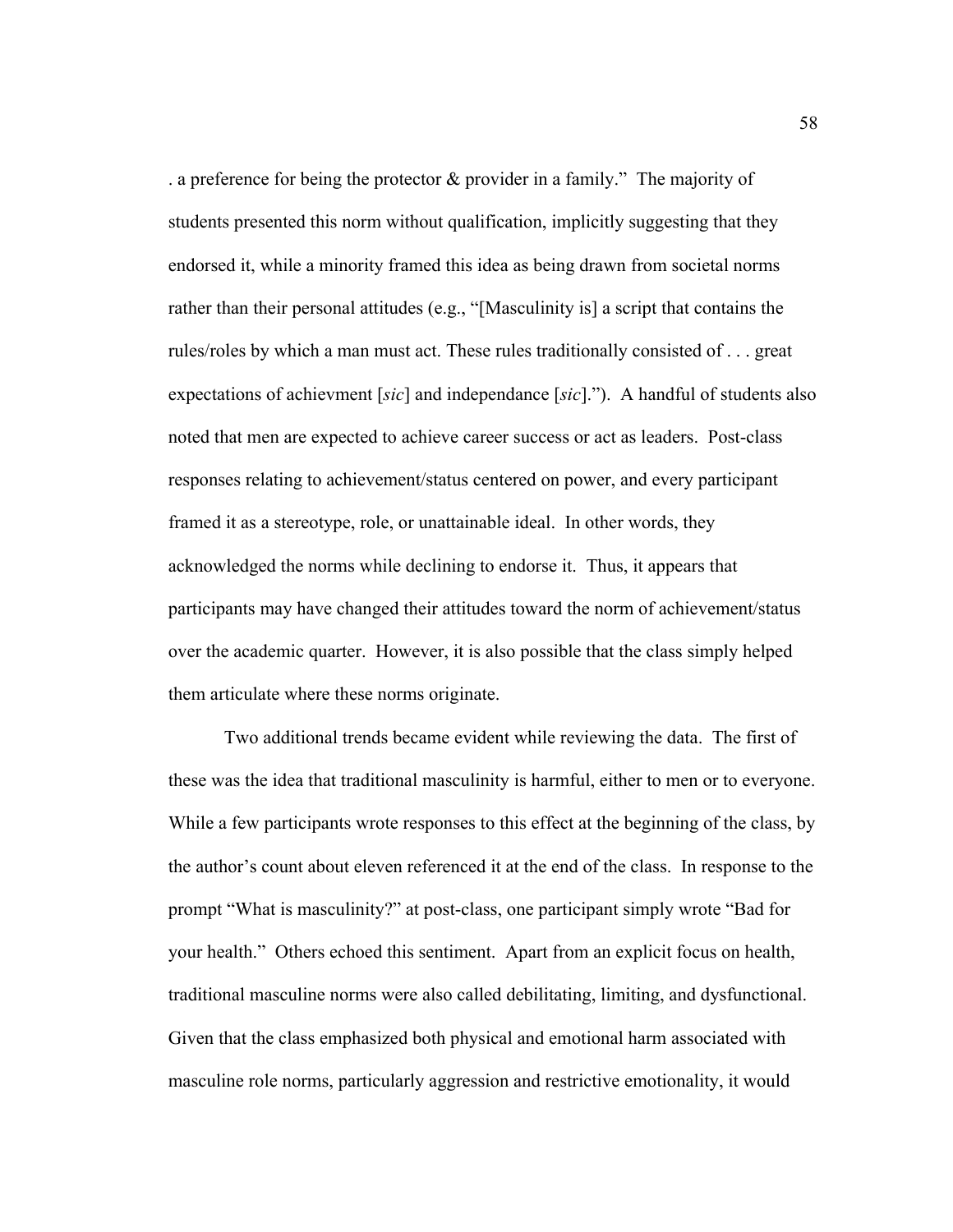seem that this concept became a salient aspect of respondents' beliefs about masculinity.

The other trend, which was present in roughly one fifth of the responses at each time point, was defining man or masculinity counter-normatively, either alone or in combination with more traditional norms. For several participants, this description took the form of noting that men can, or even should, be both masculine and feminine. Interestingly, this interpretation implies an acceptance of the idea that masculinity and femininity are accurate characterizations of behavior. In other words, masculinity and femininity are inherently different and probably binary. Thus, perhaps these students were interpreting the question in terms of what an ideal man is to them; one student included in her definition of "man" that "there is a man out there perfect for each of us." A few participants noted that norms were also becoming more progressive in society: "I also think that masculinity is changing- in 2005, media sources being [*sic*] to revere the "metrosexual" man. I think masculinity is beginning to encompass more and more characteristics."

Another interesting way participants described men/masculinity counternormatively was in regards to emotional expressiveness and being "loving" or secure in oneself. This idea was mentioned by about one third of respondents and was similarly prevalent at the beginning and end of the course. Often security took the form of freely expressing emotion, suggesting that participants are aware of and reject the male norm of restrictive emotionality: "To be strong and secure in yourself to be able to show tenderness and cry, without fear of others judging you, is a much stronger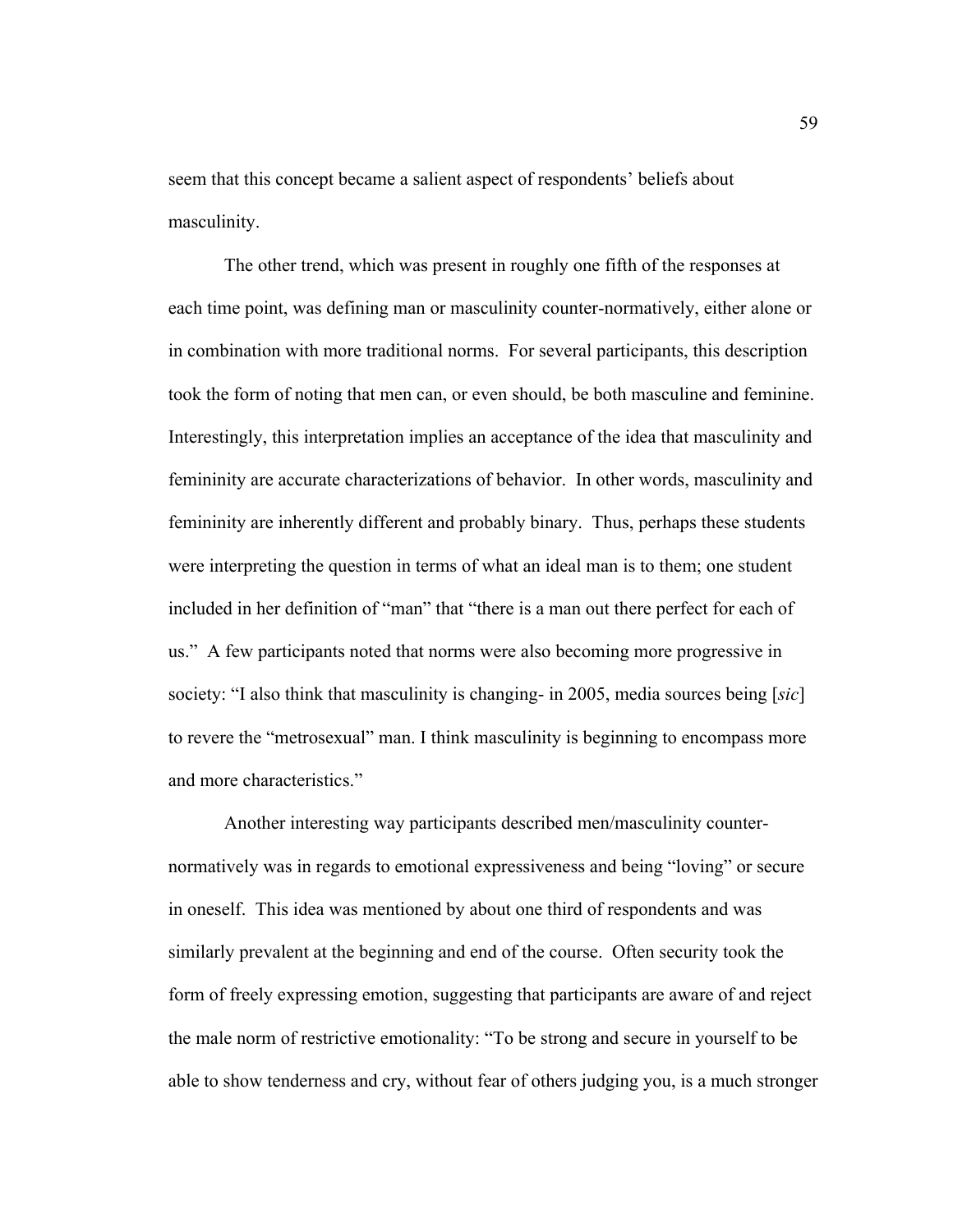man than the "tough" guy who is masking their true self in order to fit societal expectations of a man." This decision to reject the norm could explain why there were no differences in the presence of restrictive emotionality over time; presence of the norm does not necessarily indicate endorsement. These counter-normative concepts have been described in other examinations of masculine ideology (e.g., Gale, 1999; Hegleson, 1994). Designed to capture a variety of masculinities, including those positive attributes that are commonly neglected in quantitative measures of masculine ideology, one qualitative study discovered that many men value being a caring family man (Gale, 1999). This ideal could be viewed as an extension of the traditional male role of provider and head-of-household or as an acceptance of the traditionally feminine quality of nurturance. However, it cannot be captured by the MRNI and similar measures; the related norm of restrictive emotionality is similar but distinct. More research is needed to determine the nature of positive masculinities as well as the effect of gender education on such ideologies. Qualitative data, such as those collected in the present study, are an ideal format for this exploration.

In the present study, the quantitative and qualitative data offer unique advantages. The MRNI, while somewhat limited in scope, has good broad coverage of male role norms. It also has the advantage of consistently measuring valence; the instructions clearly asked for students' agreement with each statement. In contrast, students rarely mentioned more than one or two role norms in their definitions of "man/masculinity," and it was sometimes difficult to determine whether they intended to present norms as descriptive/societally prescriptive or whether they were personally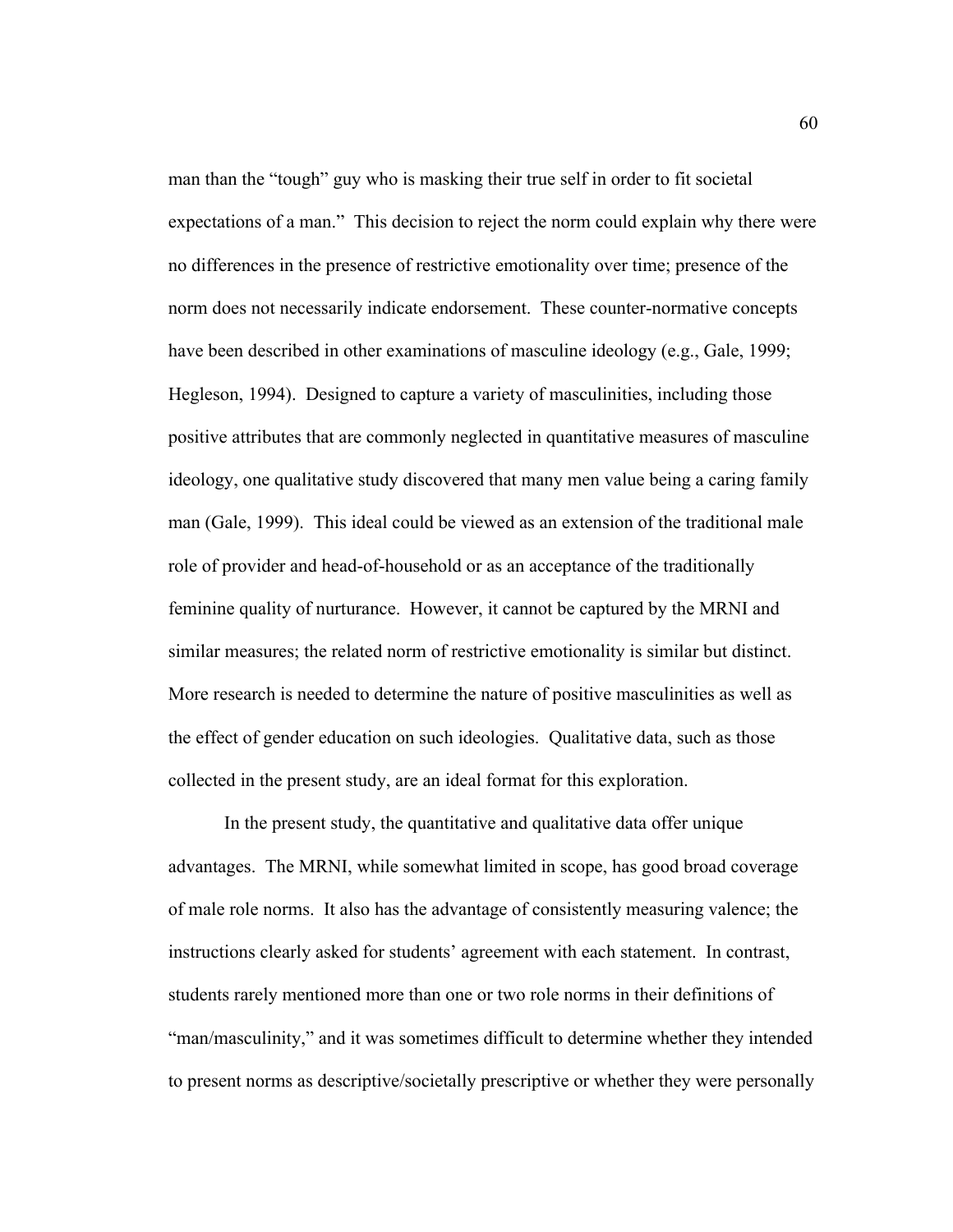endorsed. However, the qualitative format allowed students to comment on aspects of male gender roles beyond those represented in the MRNI. Qualitative data also provides some protection against demand characteristics, as previously discussed.

The findings of the qualitative data analysis in this study mirrored those of the quantitative data, providing converging evidence about the hypotheses. The decreased endorsement of the aggression subscale on the MRNI directly relates to the decreased prevalence of the norm in students' definitions of "man/masculinity." Additionally, the reduced prevalence of achievement/status in students' definitions mirrors the drop in endorsement of Factor 1 (which includes the conceptual dimension of achievement/status). While none of the other norms were significantly less present in responses at the end of the class, perhaps due to a lack of sufficient statistical power to detect change, the raw presence was either stable or decreased over time for homophobia, non-relational sex attitudes, restrictive emotionality, and self-reliance. Only avoidance of femininity was more commonly discussed at the end of the class, and in every instance it was framed in terms of social expectations rather than personal endorsement (e.g., "The level of masculinity is described by how well a man fits into the antifeminine role."). Thus, the qualitative data are largely consistent with the hypothesis that women would have more progressive male gender role attitudes after taking the course.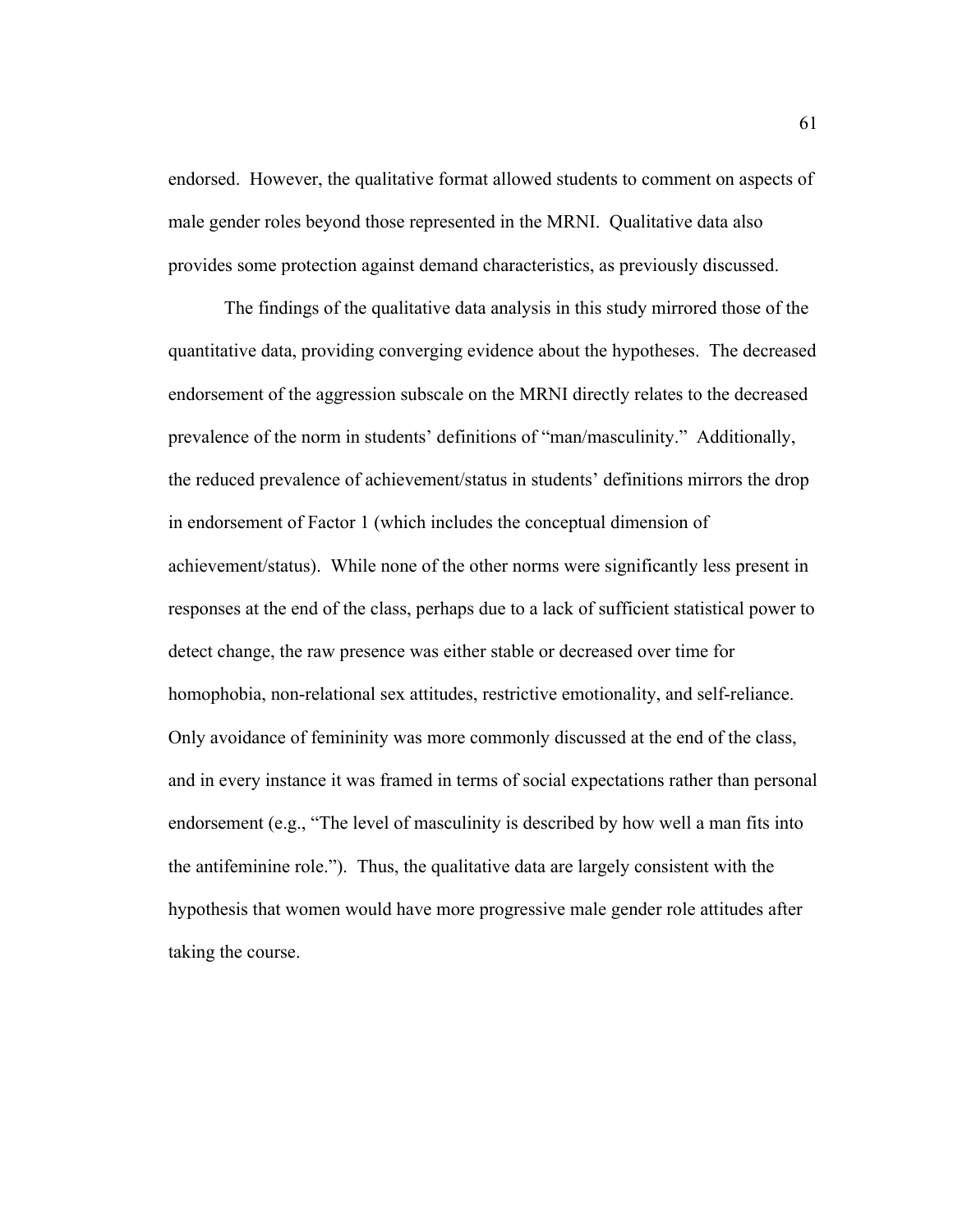#### **Study 2**

Study 2 examines potential selection effects in Study 1 by comparing pre-class attitudes toward male gender role norms from women in the elective masculinities class against those from women in a psychology course unrelated to gender (i.e., Research Methods in Psychology) that is required of all psychology majors at the university. Discovering pre-class differences, or selection effects (which have been found consistently in similar examinations of women's studies students), would suggest limited generalizability of the results. It could also suggest that students enrolling in the gender-related course were already on a different developmental trajectory in terms of their gender role attitudes and thus would be likely to display increasingly progressive attitudes over time regardless of the course content. If students begin the courses with different attitudes, it cannot be assumed that they would all respond similarly to the experience of a gender-focused class. Perhaps willingness or motivation to change is a necessary precursor for students to voluntarily elect to take gender-focused courses. On the one hand, taking a course with similarly motivated students could support personal growth and change. On the other hand, one could argue that students who are *not* attracted to gender-focused courses, perhaps because the class misaligns with their ideologies, would have the most to potentially gain from any attitude-changing effects (i.e., their attitudes would have more room to shift). In either case, awareness of these tendencies could inform academic requirements or the way instructors frame their classes to prospective students.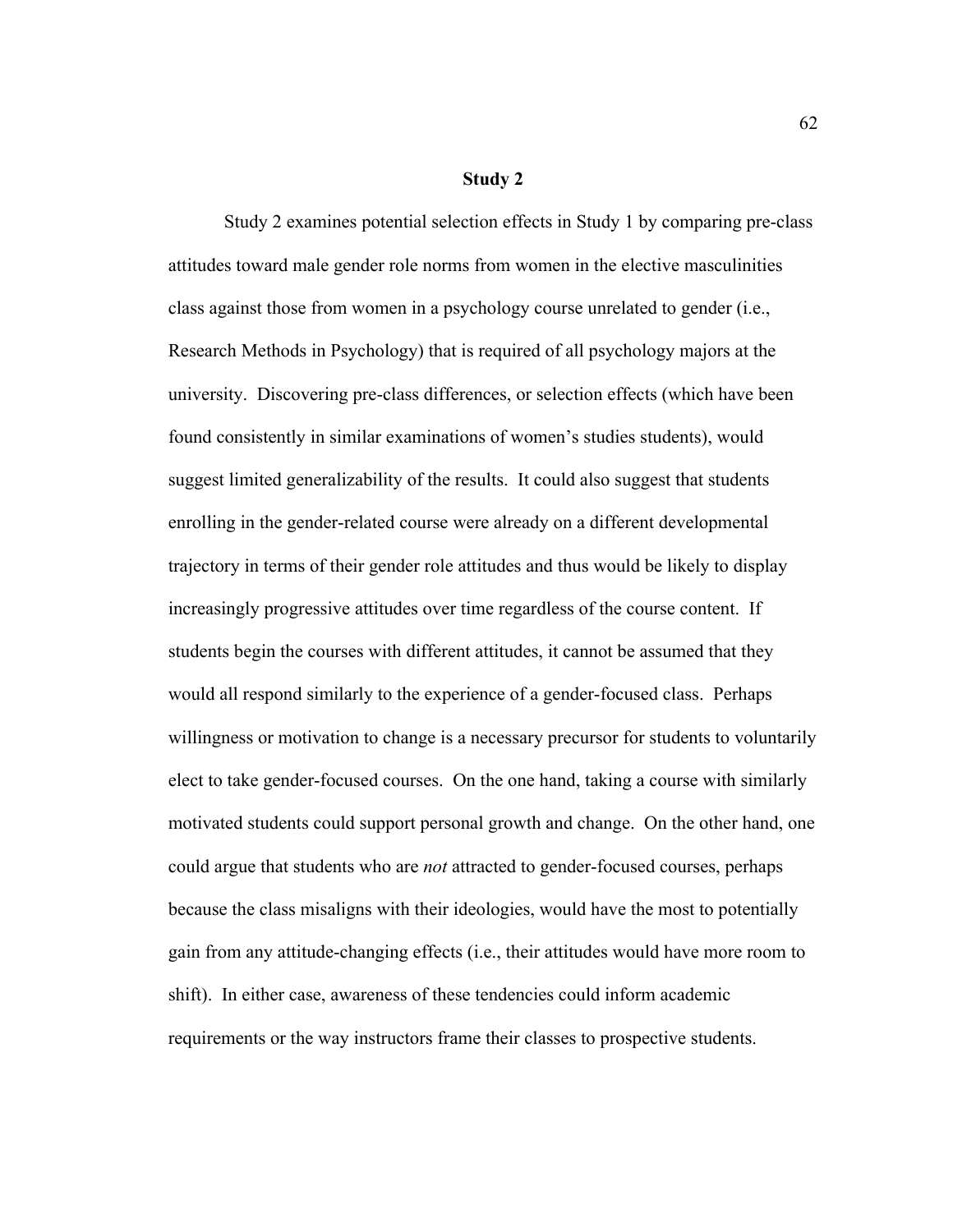**Research Question 2.** How representative are women electing to take a course on the psychology of men and masculinities compared to all female-identified psychology majors? That is, do women electing to take a course on the psychology of men and masculinities and women in a psychology research methods course required for all psychology majors have the same attitudes toward male gender role norms at the beginning of their respective courses?

**Hypothesis 2.** Past research has shown that students electing to complete WGS courses have a greater awareness of sexism and more egalitarian attitudes than other students (Stake & Hoffmann, 2001). Thus, women in an elective psychology of men and masculinities class are expected have more progressive attitudes about male gender role norms than women in a psychology class not related to gender. I hypothesize that the pre-class MRNI subscale and total scores of women taking the psychology of men and masculinities course are lower than the pre-class scores of women in the research methods course.

#### **Method**

### **Participants**

Participants included women in the winter 2011 Psychology of Men and Masculinities course as well as women in the fall 2013 psychology Research Methods course required of all psychology majors. For consistency across Studies 1 and 2, the sample in the masculinities class was restricted to the 19 women who completed both the pre- and post-class questionnaires, which represents 46.3% of all the women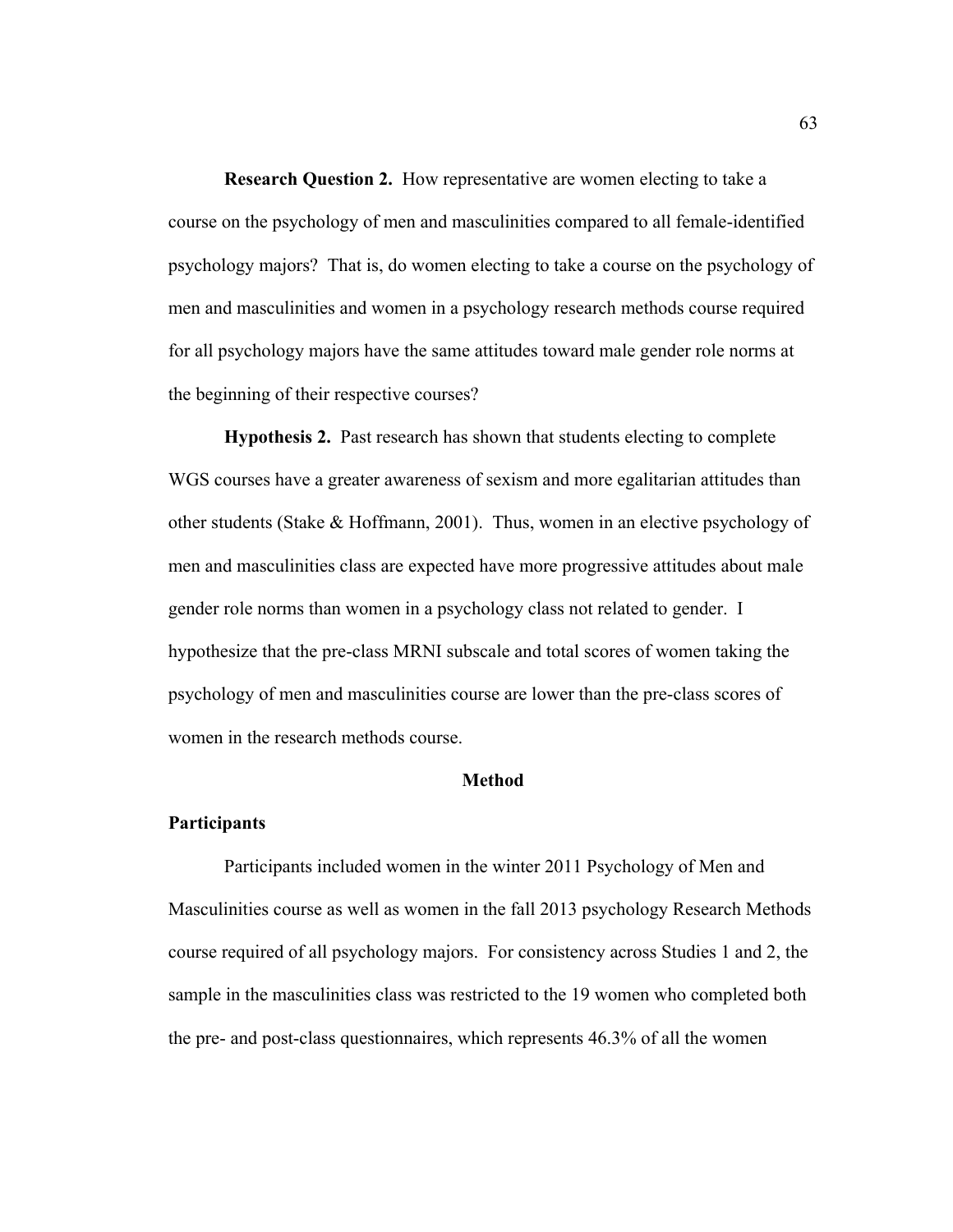enrolled in the class  $(N = 41)$ , although only pre-class data are examined in Study 3. Further demographic data was not collected from women in this class.

In the Research Methods class, questionnaires were completed by nineteen (86.4%) of the women enrolled  $(N = 22)$ . Ages of the women in the Research Methods class ranged from 19-46 ( $M = 27.6$ ,  $SD = 9.5$ ). Fourteen participants reported being White, and the remaining five were bi- or multi-racial. Fifteen were psychology majors, one was a psychology minor and social science major, and one participant each were planning to major in social science, health science, and molecular biology. It is notable that all but two of these women were focusing their studies on social sciences. While nine had previously taken a gender-focused course, none had previously taken the masculinities course also being examined in this study. **Measures**

**Women's attitudes toward men's gender role norms.** Students who identified as women were asked to complete the Male Role Norms Inventory (MRNI; Levant et al., 1992), which evaluates attitudes toward male roles. This measure is described in Study 1.

### **Procedure**

The method of data collection with the women in the winter 2011 Psychology of Men and Masculinities class is described in Study 1. Briefly, female-identified students completed the MRNI in class on the first day of class and again before the final exam.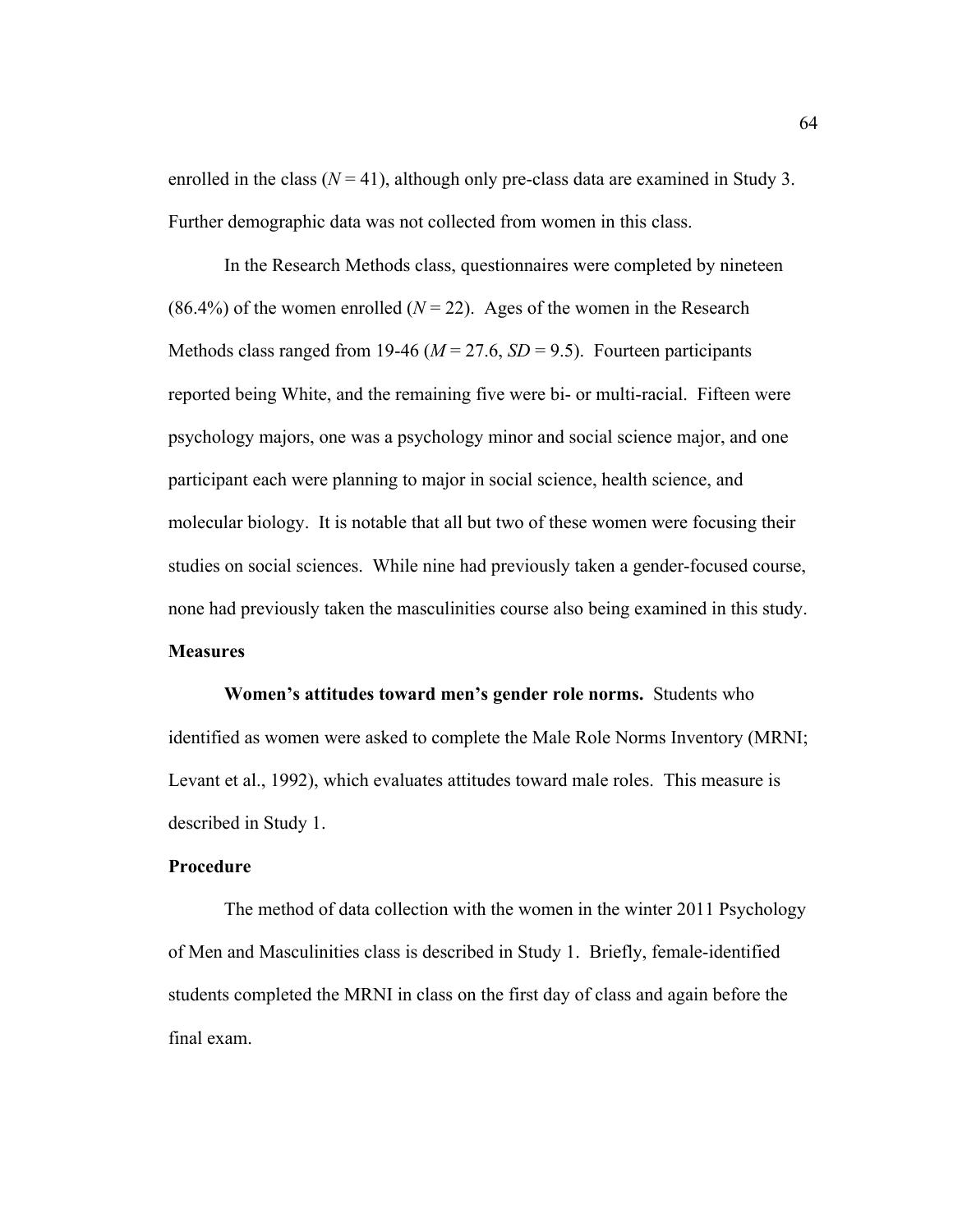Students in the Research Methods course were recruited during the first two weeks of classes in fall 2013. The primary researcher and an undergraduate research assistant visited the classroom to explain the general content of the questionnaire and hand out a packet with the survey questions. Separate versions of the questionnaire were available for female- and male-identified participants. Female-identified students completed the MRNI and demographic questions. Participants were also asked to confirm that they had not previously taken the Psychology of Men and Masculinities course. No participants were excluded based on this criterion.

### **Results**

The data consisted of total and subscale MRNI scores at the beginning of the Psychology of Men and Masculinities class and the Research Methods class, respectively. Means on the total MRNI scores were slightly lower for students in the Research Methods class ( $M = 2.29$ ,  $SD = .36$ ) than in the Masculinities class ( $M =$ 2.39, *SD* = .35). Similarly, Research Methods students showed slightly less endorsement of self-reliance (SR;  $M = 3.53$ ,  $SD = .50$ ), aggression (AG;  $M = 2.99$ , *SD*  $= .82$ ), and the MRNI's Factor 1 (F1;  $M = 2.99$ ,  $SD = .82$ ) than students in the Masculinities class ( $M_{SR} = 3.57$ ,  $SD_{SR} = .61$ ;  $M_{AG} = 3.15$ ,  $SD_{AG} = .61$ ;  $M_{FI} = 2.07$ ,  $SD_{FI}$  $= .34$ ).

To test whether pre-class MRNI scores differed significantly between femaleidentified students in the two different courses, independent-samples *t*-tests were performed comparing pre-class total and subscale MRNI scores across classes (see Table 6). Adjusting for the number of *t*-tests (four total) using the Bonferroni method,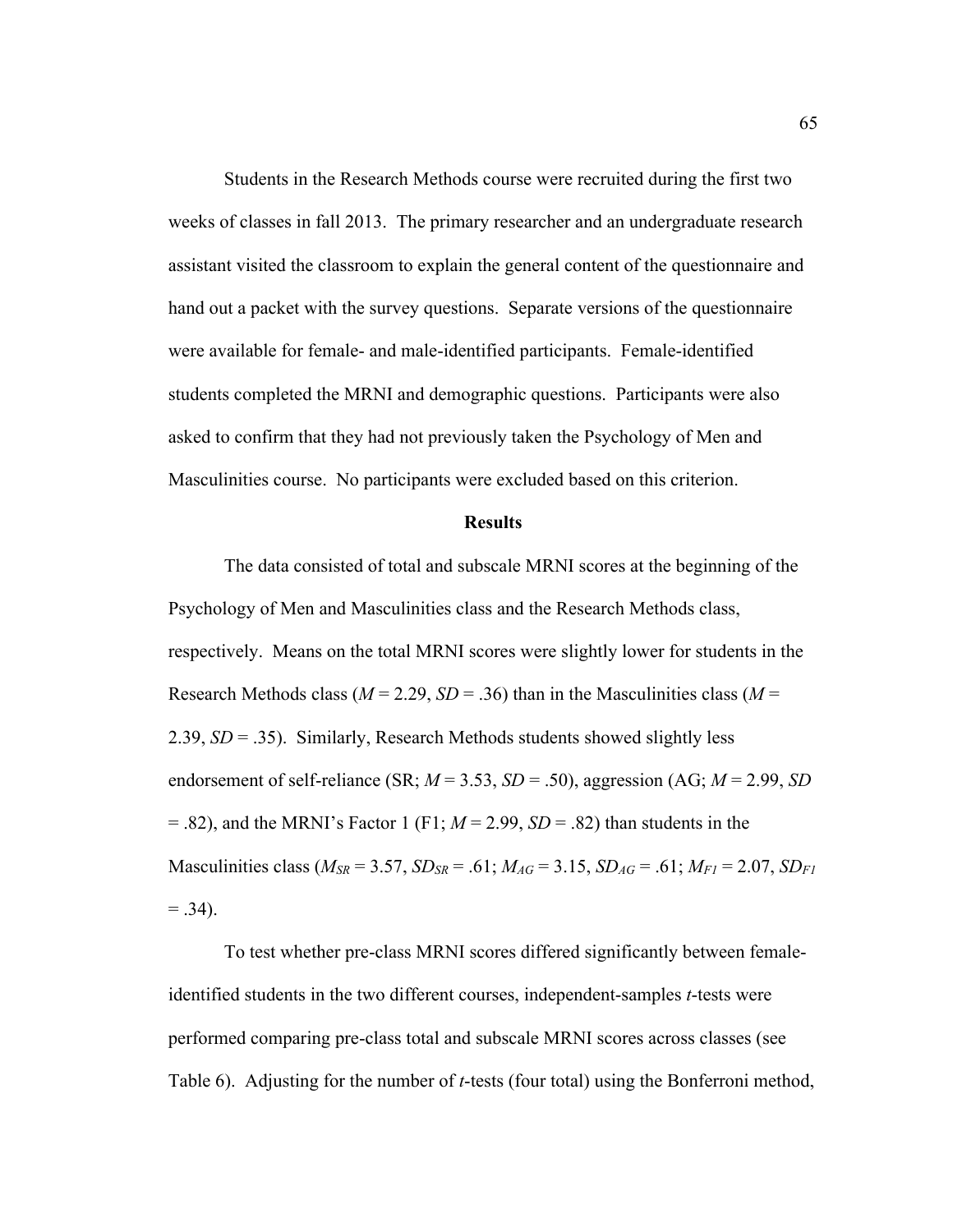critical *p* values were 0.0125. There were no significant differences on any of the dimensions tested. Total MRNI scores did not differ between the Psychology of Men and Masculinities and the Research Methods class,  $t(36) = .83$ ,  $p = .41$ ,  $d = .28$ . Similarly, they did not differ on self-reliance,  $t(33) = .20$ ,  $p = .84$ ,  $d = .07$ , Factor 1,  $t(36) = .64$ ,  $p = .53$ ,  $d = .20$ , or aggression,  $t(35) = .66$ ,  $p = .52$ ,  $d = .22$ . While *p* values for the tests of the total MRNI and self-reliance subscale were slightly lower with the inclusion of item 21, none of these tests were significant even with its inclusion. However, it is important to note that not only was the internal reliability low for the self-reliance subscale, as previously discussed, but achieved power was also unacceptably low for all tests (see Table 6), ranging from .06 to .14.

# **Discussion**

Study 2 was designed to determine whether there were differences in the preclass male role norm endorsement between women completing an elective course on the Psychology of Men and Masculinities and those completing a psychology Research Methods course unrelated to gender. Past research has found that students completing WGS classes have significantly more egalitarian attitudes and a greater awareness of sexism and discrimination before taking the class than do students choosing to take a non-WGS class (Stake & Hoffmann, 2001). Thus, it was hypothesized that women in the Masculinities class would have more progressive attitudes than those in Research Methods. This hypothesis was not supported; there were no significant differences between the classes on either the total MRNI scores or subscale scores.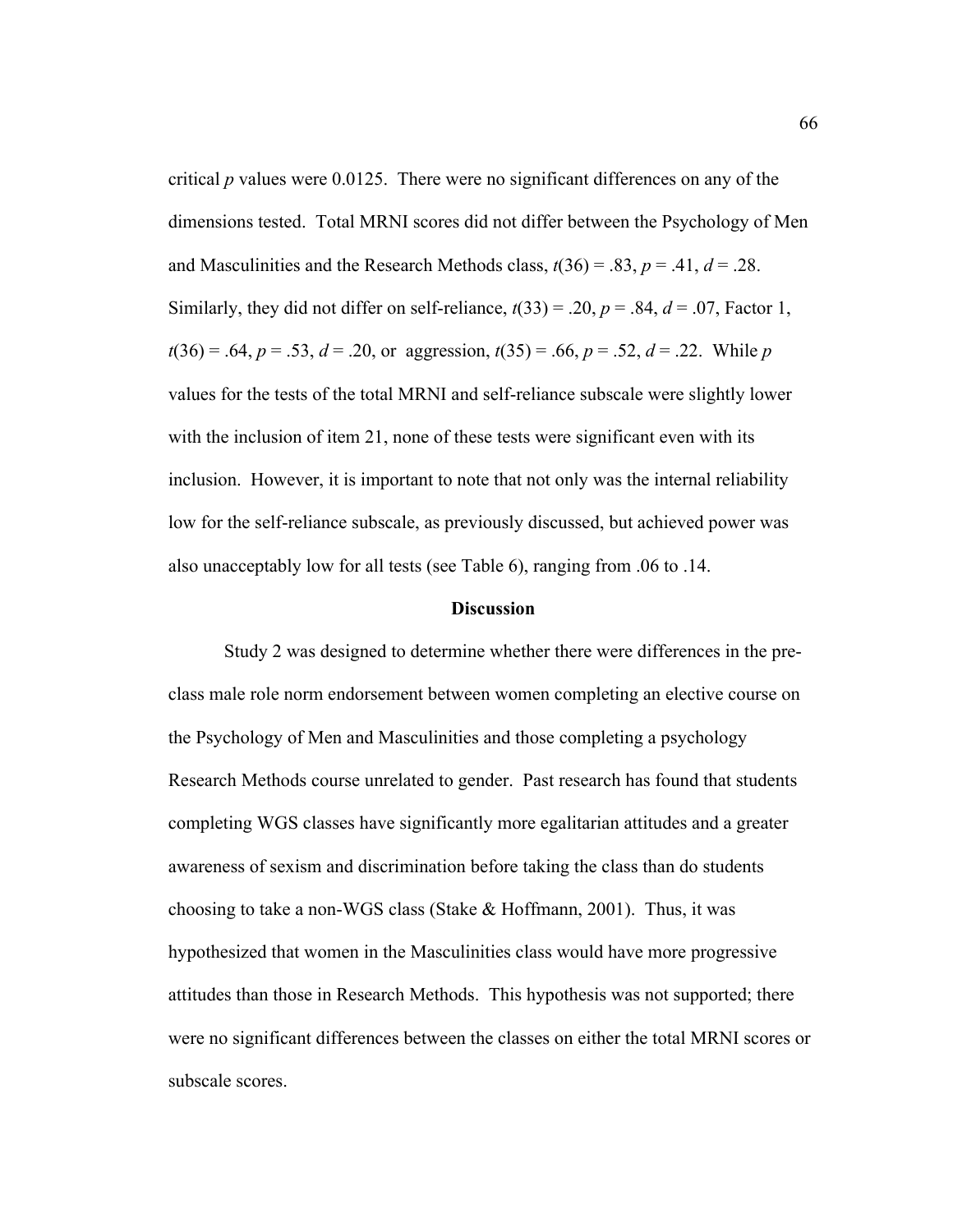The sample size of these tests presents an important concern with the interpretability of the results. Because the tests were underpowered, the chances of detecting a true difference in the mean scores would have been extremely low. It is possible that larger samples would have returned significant differences. An examination of the descriptive statistics of both courses, however, shows that Hypothesis 3 would likely remain unsupported. Students in the Research Methods class actually displayed slightly *less* endorsement of traditional male role norms than those in the Masculinities class.

The low internal reliability of the self-reliance subscale also may have contributed to lack of significant differences between the two classes' endorsement of masculine role norms. Specifically, the subscale Cronbach's alpha was very low in the Research Methods course (-.10) and low in the Masculinities course (.52). Since low reliabilities generally mean higher error variances, which could muddy any differences in true variance between the two samples, it is extremely unlikely that the *t*-test could have been significant. Thus, this particular test would have to be regarded with caution even if the achieved power had been acceptable.

While Hypothesis 2 was not supported, and readers should keep in mind the issues of statistical power in Study 2, the lack of a significant difference between the two classes' endorsement of male role norms could indicate that there were no selection effects for existing male role attitudes in Study 1. Selection issues are of particular concern in this study because of the possibility that students who choose to take the masculinities course are on a different attitudinal trajectory than those who do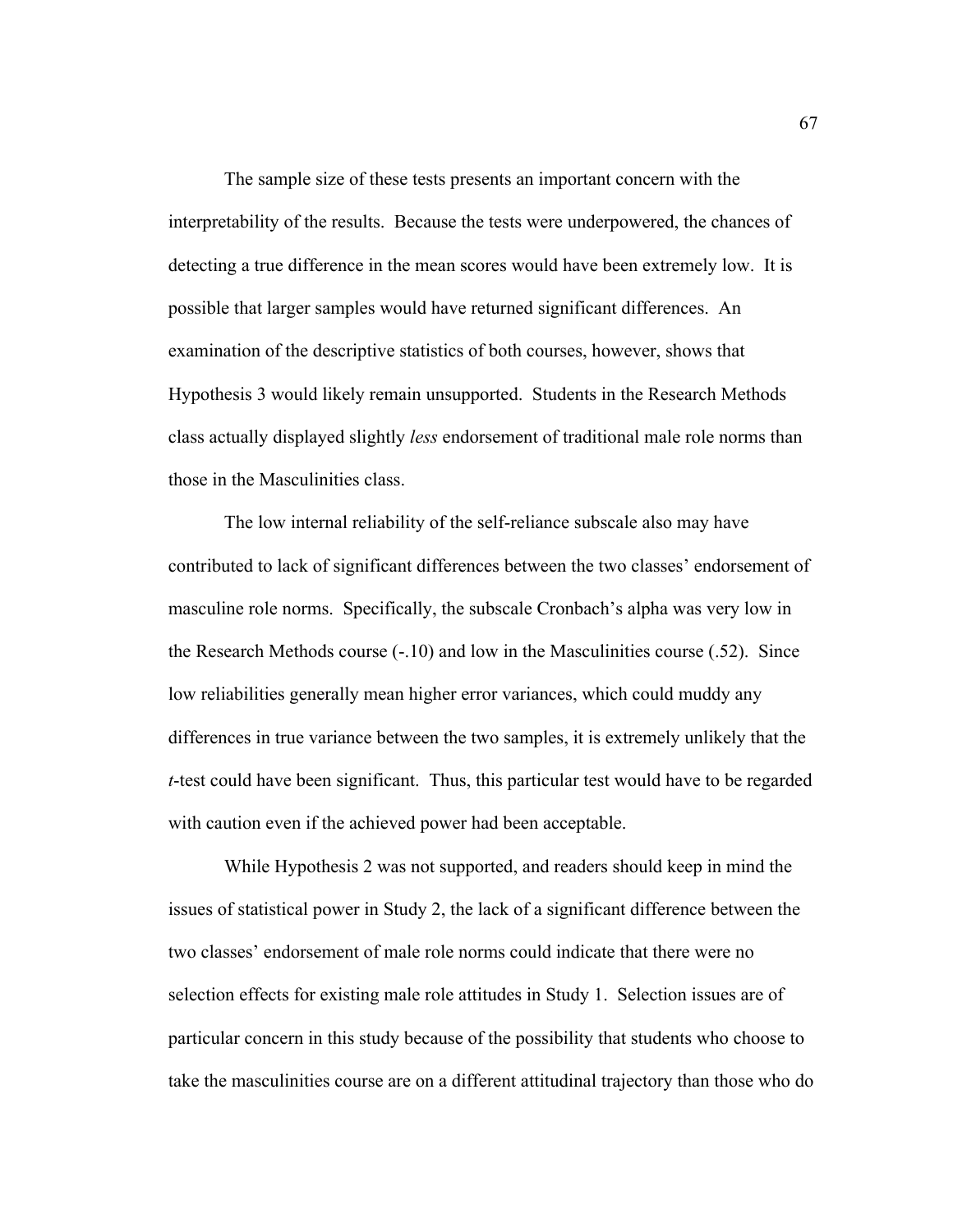not. If students in the masculinities course have a change in attitudes over time, then it is possible that other students (namely, those who are not electing to take such a course) would display the same change in attitudes if they were exposed to the same experience.

Another important consideration involves the time difference between the administrations of the MRNI in each class. The Research Methods course completed the measure in 2013, about two years after the Masculinities class. As described earlier, past research has shown that gender role attitudes generally become more egalitarian with each successive generation (Brooks & Bolzendahl, 2004) as well as over the course of the lifespan (Fan  $\&$  Marini, 2000). Thus, it is possible that students in the Research Methods course would have had more traditional attitudes than were observed in the present study had they been surveyed at the same time as the Masculinities class. This hypothesized impact of time would explain why the results of Study 2 failed to support prior research demonstrating greater egalitarian attitudes among students choosing to complete a WGS class (Stake & Rose, 1994).

However, research has found "considerable stability in gender-role attitudes throughout the period of transition of adulthood" (Fan & Marini, 2000, p. 277), including three- and five-year intervals. The same study concluded that, ". . . genderrole attitude change is not a function of maturation or increased exposure to general societal influences with age but rather a function of specific socializing experiences during the transition to adulthood" (p. 277). While education was found to increase egalitarianism in some populations, this trend did not hold in women progressing from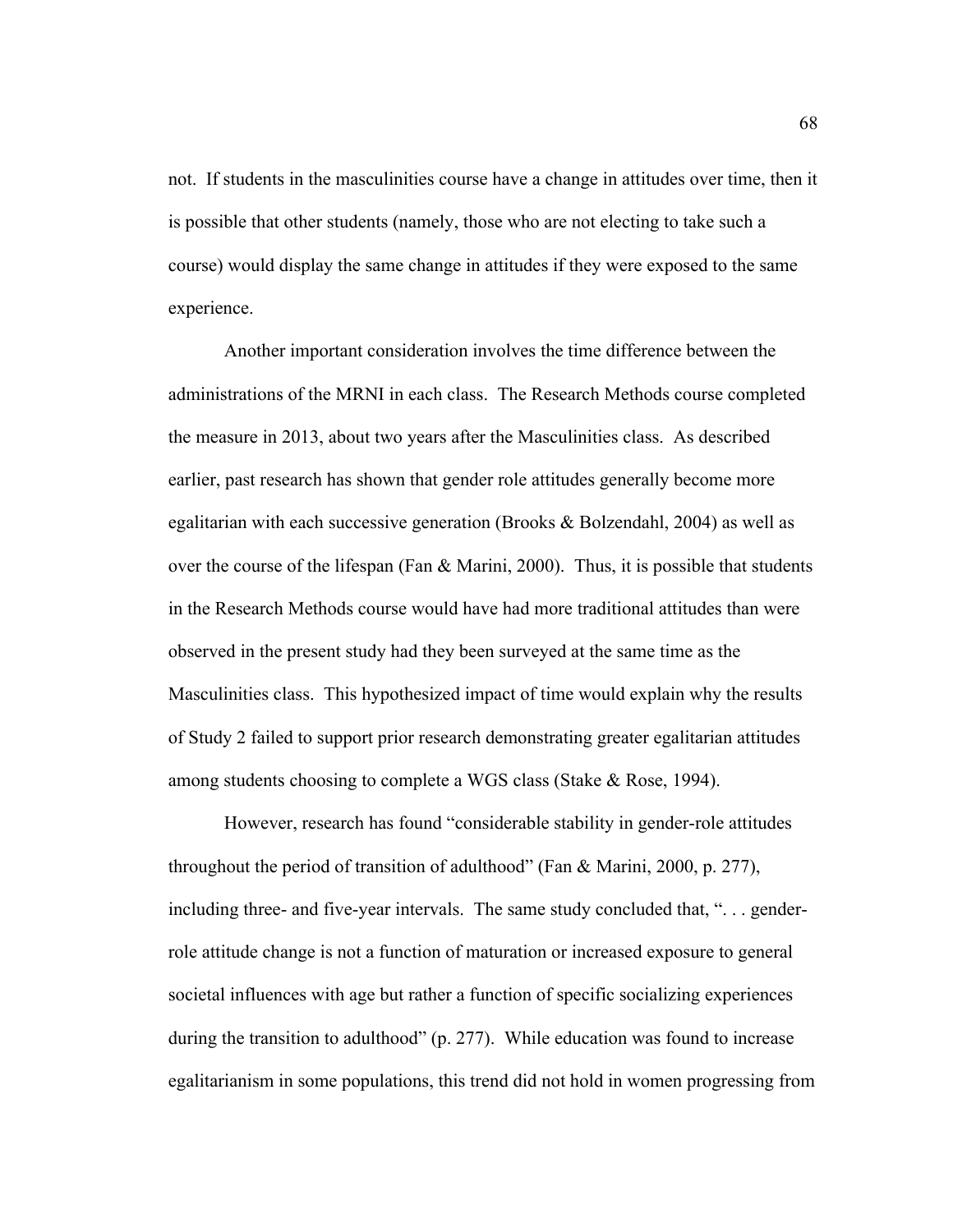ages 22-25 to 27-30, the sample most equivalent to women in the present study. In other words, the trend toward increasingly egalitarian gender role attitudes seems to be mainly observable over a matter of decades rather than a few years (i.e., the difference in data collection between the Masculinities and Research Methods classes). While the non-random sample in the present research could potentially be vulnerable to systematic differences in other characteristics that impact gender role attitudes (e.g., marriage, parenthood, workforce entry), there is no evidence to either support or refute this possibility.

Related to the concept of predisposition or readiness for attitude change is the question of the underlying source of gender role attitudes. Do the gendered expectations imposed upon oneself, for example, in turn influence the expectations one holds for others? Study 3 delves into this relatively unexplored area of research by considering the existence of a common gender attitude system underlying both women's experiences of stress from feminine role norms and their attitudes toward male role norms.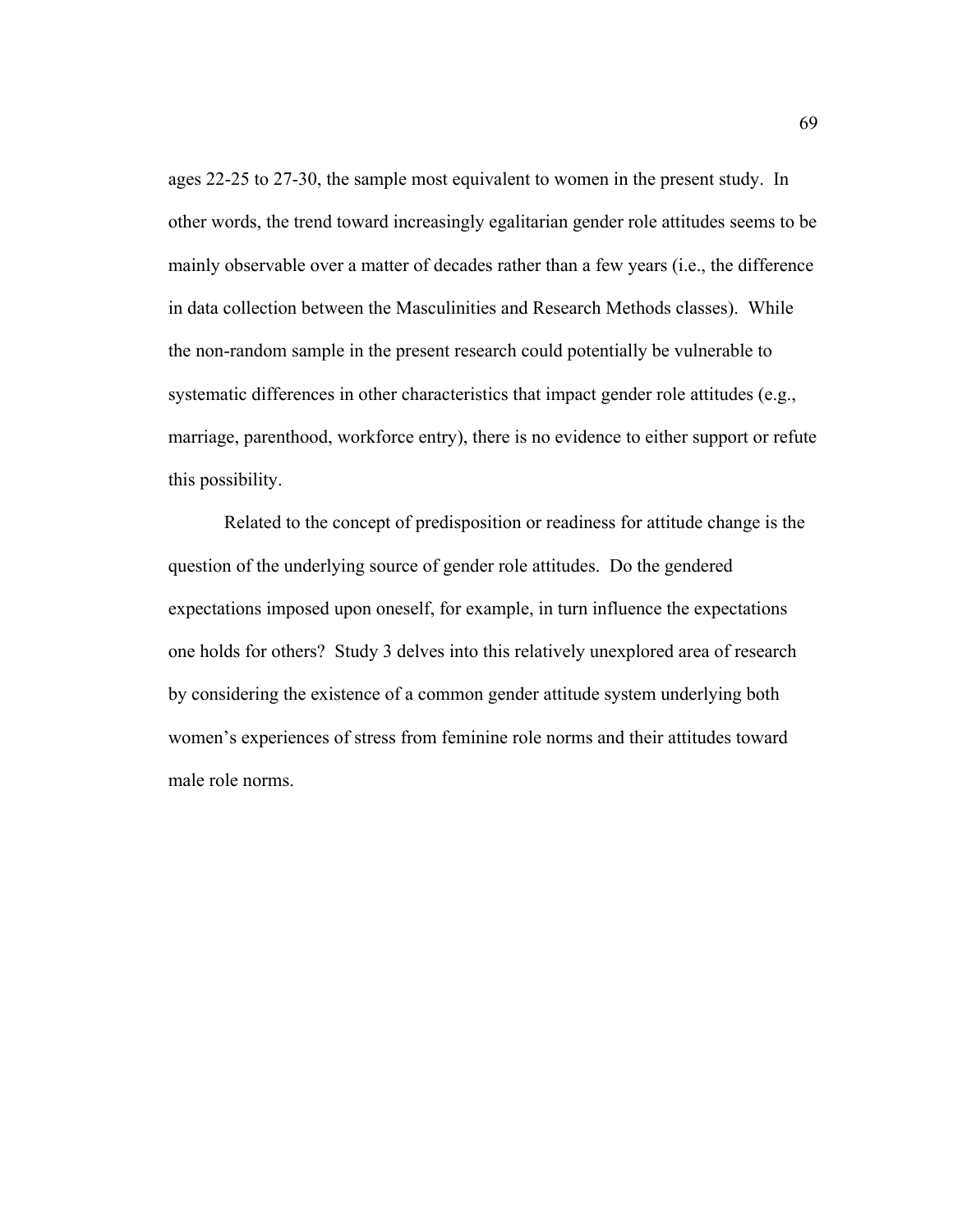#### **Study 3**

Study 3 examines the relationship between attitudes toward male gender role norms and GRS in women completing the Psychology of Men and Masculinities class in the fall of 2012. A significant correlation between these constructs would support the existence of a common factor underlying gender pressures for self and gender expectations of others. For example, a belief in the innateness of gender differences could create pressure to conform to the traditional roles of one's gender while simultaneously holding others to the same kinds of expectations.

**Research Question 3.** What is the relationship between women's gender role stress and attitudes toward male roles?

**Hypothesis 3.** Past research has shown a negative relationship between men's gender role conflict and progressive attitudes toward women's roles. However, the equivalent relationship has never been examined in women. I hypothesize that women's gender role stress, measured using the FGRS, positively correlates with endorsement of traditional male roles, assessed with the MRNI.

# **Method**

### **Participants**

Participants were women taking the Psychology of Men and Masculinities course in the fall of 2012. Thirty-two women, or 91.4% of the 35 women enrolled in the course at any point in the quarter, participated at the beginning of the academic quarter. Fourteen (40%) participated at the end of the quarter, although three women did not attend the final exam session during which the questionnaires were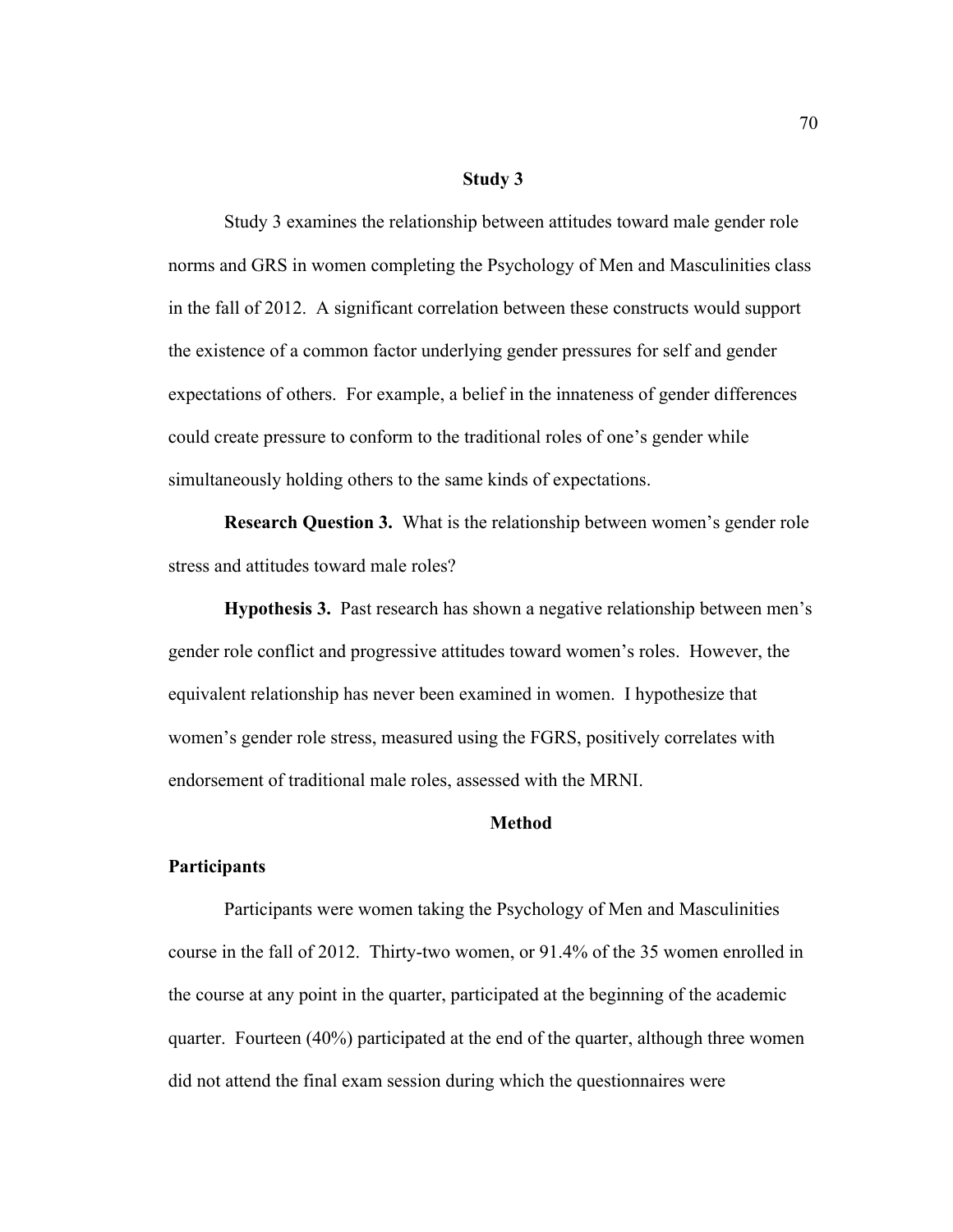administered, and twelve (34.3%) participated at both time points. To avoid capturing any unintentional impact of course completion on either GRS or male role attitudes, this study examines only pre-class data from all 32 women who completed the questionnaire at the beginning of the course.

Of these women, ages ranged from nineteen to 57 ( $M = 25.8$ ,  $SD = 8.8$ ). The majority of participants were White  $(n = 22)$ , but five identified as biracial, two as Black, two as Hispanic/Latino, and one as Asian/Pacific Islander. Most were also heterosexual ( $n = 26$ ), although six participants identified with other sexual orientations. Twenty were majoring in psychology, three in women's studies, and nine in other domains.

# **Measures**

**Women's attitudes toward men's roles.** Students who identified as women were asked to complete the Male Role Norms Inventory (MRNI; Levant et al., 1992), which evaluates attitudes toward male roles. This measure is described in Study 1.

**Women's gender role stress.** Women's gender role stress was measured using Gillespie and Eisler's (1992) Feminine Gender Role Stress (FGRS) scale. The 39-item FGRS scale asks women to imagine a hypothetical situation and rate the extent to which they would find it stressful (from  $0 = not$  *at all stressful* to  $5 =$ *extremely stressful*). Items correspond to one of each of the five theorized components of gender role stress: fear of unemotional relationships (e.g., "Feeling pressured to engage in sexual activity"), fear of physical unattractiveness (e.g., "Being perceived by others as overweight"), fear of victimization (e.g., "Feeling that you are being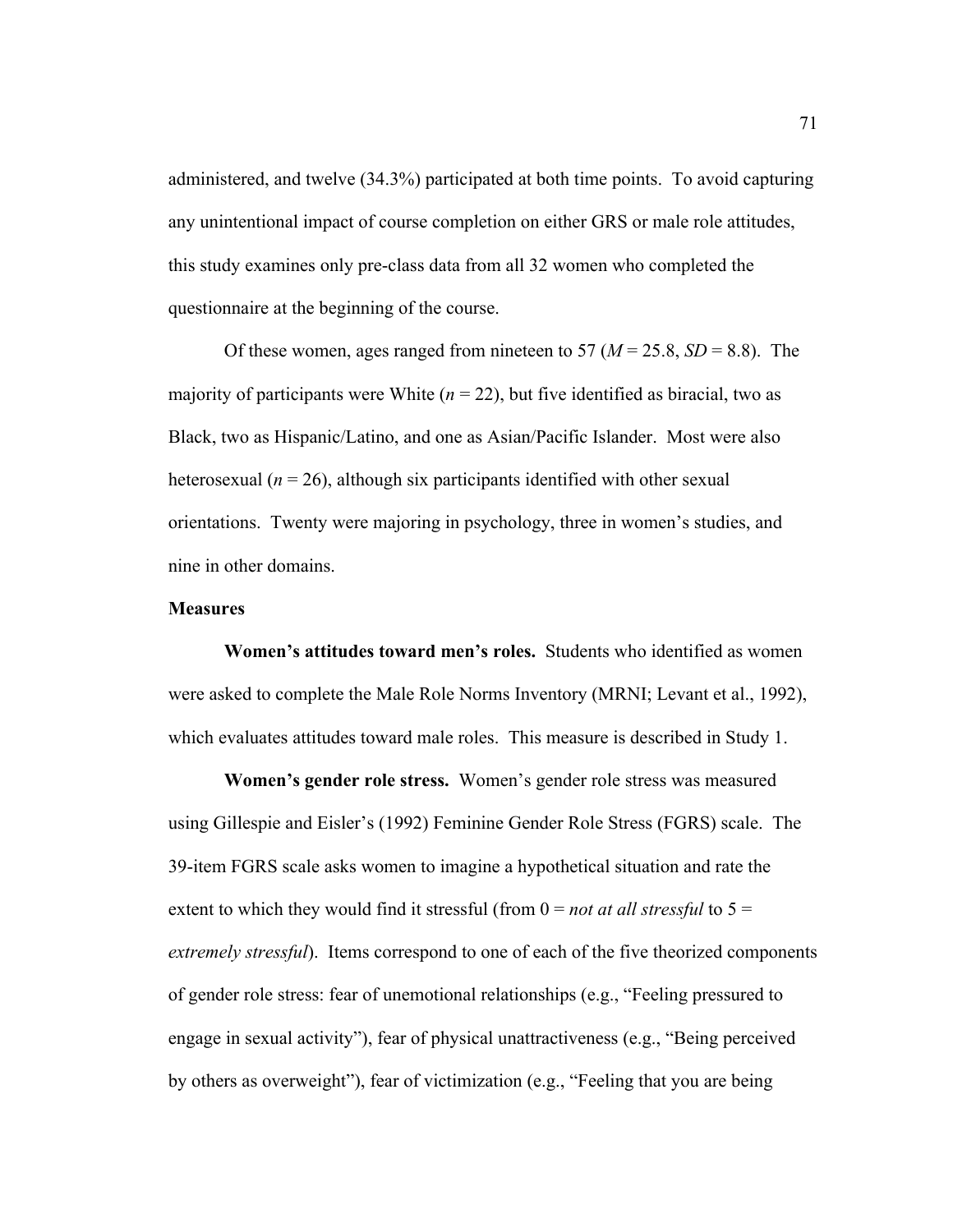followed by someone"), fear of behaving unassertively (e.g., "Negotiating the price of car repairs"), and fear of not being nurturant (e.g., "Having someone else raise your children"). Cronbach's alpha for each subscale in the original sample of undergraduate students ranged from .73 to .83, and two-week test-retest reliability was .82 (Gillespie & Eisler, 1992).

Cronbach's alpha for the total scale was very good in the current sample of women taking Psychology of Men and Masculinities: .93. While the FGRS is not widely used outside of the counseling and clinical literature, there is good preliminary evidence of its convergent and discriminant validity. It has a moderate correlation with a measure of small, daily stressors and small but significant correlations with femininity and depression symptomology (Gillespie & Eisler, 1992).

The generalizability of the FGRS, however, is questionable; the items were generated based on the responses of female undergraduates at an Eastern university in the United States, and no sample characteristics besides age were reported. The FGRS appears to be based on expectations of femininity within White, middle-class American culture and might not be equally valid in all respondents. For example, gaining weight or acting assertively could hold different meanings, and thus cause different levels of stress, in women of different ethnicities or regional cultures. Additionally, certain items, particularly some items in the "fear of unemotional relationships" subscale, appear to have questionable construct validity. While about half the items focus on promiscuity, several others inquire about potentially dangerous sexual situations. Items such as "Feeling pressured to engage in sexual activity" and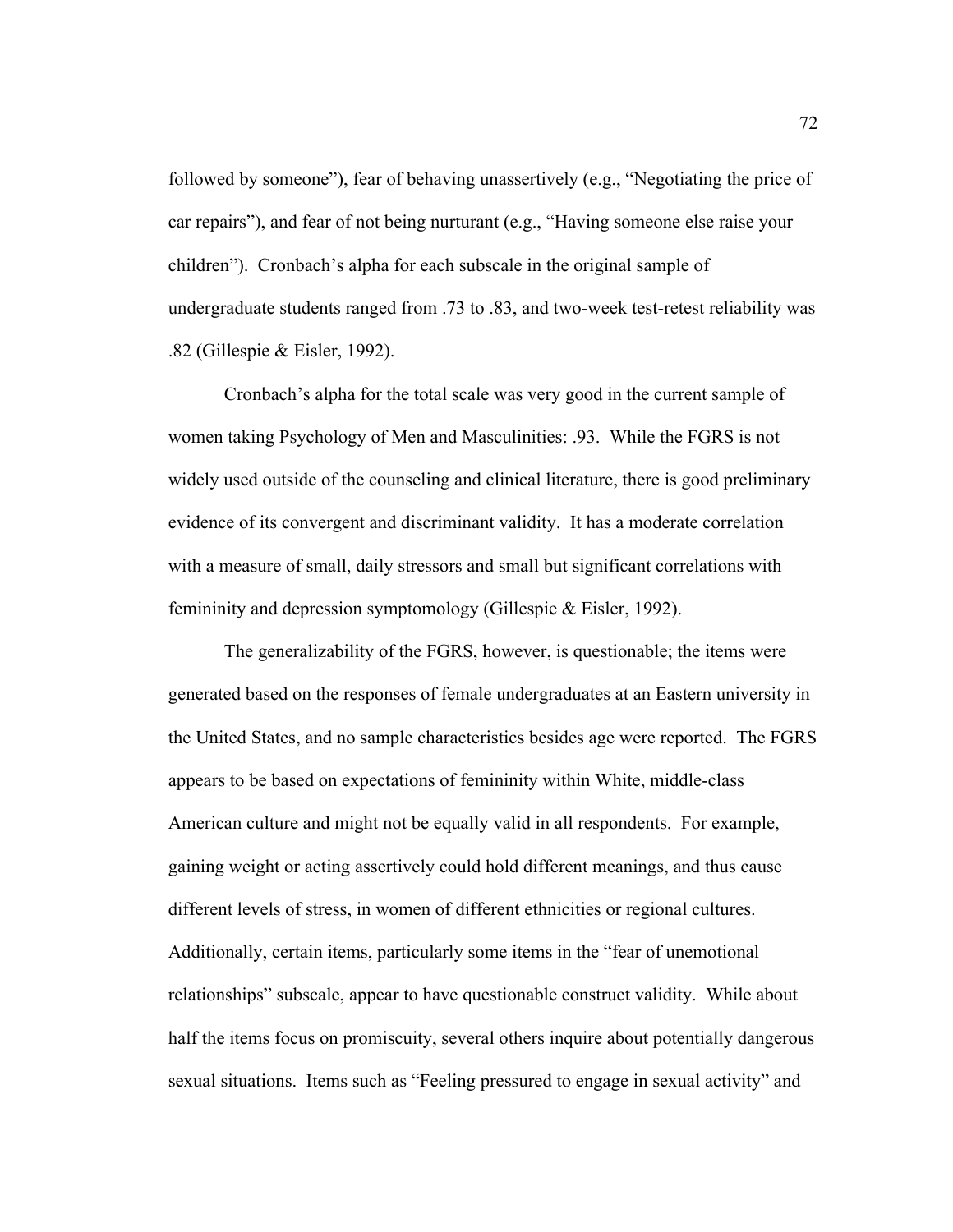"Having to deal with unwanted sexual advances" are qualitatively different than "Being considered promiscuous." The former assesses stress from the very real threat of sexual violence, while the latter measures stress from the expectation of female chastity. Even the most sexually liberated woman can worry about being the target of sexual violence, which has no inherent link to her feelings about relationships. The fact that this subscale includes two distinct constructs (i.e., sexual threat and the expectation of chastity) should subject conclusions based on this subscale to special scrutiny. For example, a participant who fears being sexually assaulted or coerced but enjoys casual sex could have a score suggesting that she finds "unemotional relationships" somewhat stressful when in fact she is not at all stressed by sex outside of an emotionally intimate relationship. It would be difficult to interpret significant findings with this subscale without examining responses to the individual items; what would it really mean if this subscale were correlated with attitudes toward male role norms? Perhaps women who fear sexual assault, for example, believe that men are innately driven to seek sexual gratification without emotional involvement.

# **Procedure**

The 2012 Psychology of Men and Masculinity class studied content almost identical to previous iterations of the course, but data were collected online using Qualtrics survey software rather than with paper questionnaires distributed in class. A few days before the first class session, the professor emailed students a brief description of the study and a link to an online questionnaire. Students were reminded during the first week of classes to complete the questionnaire online if they planned to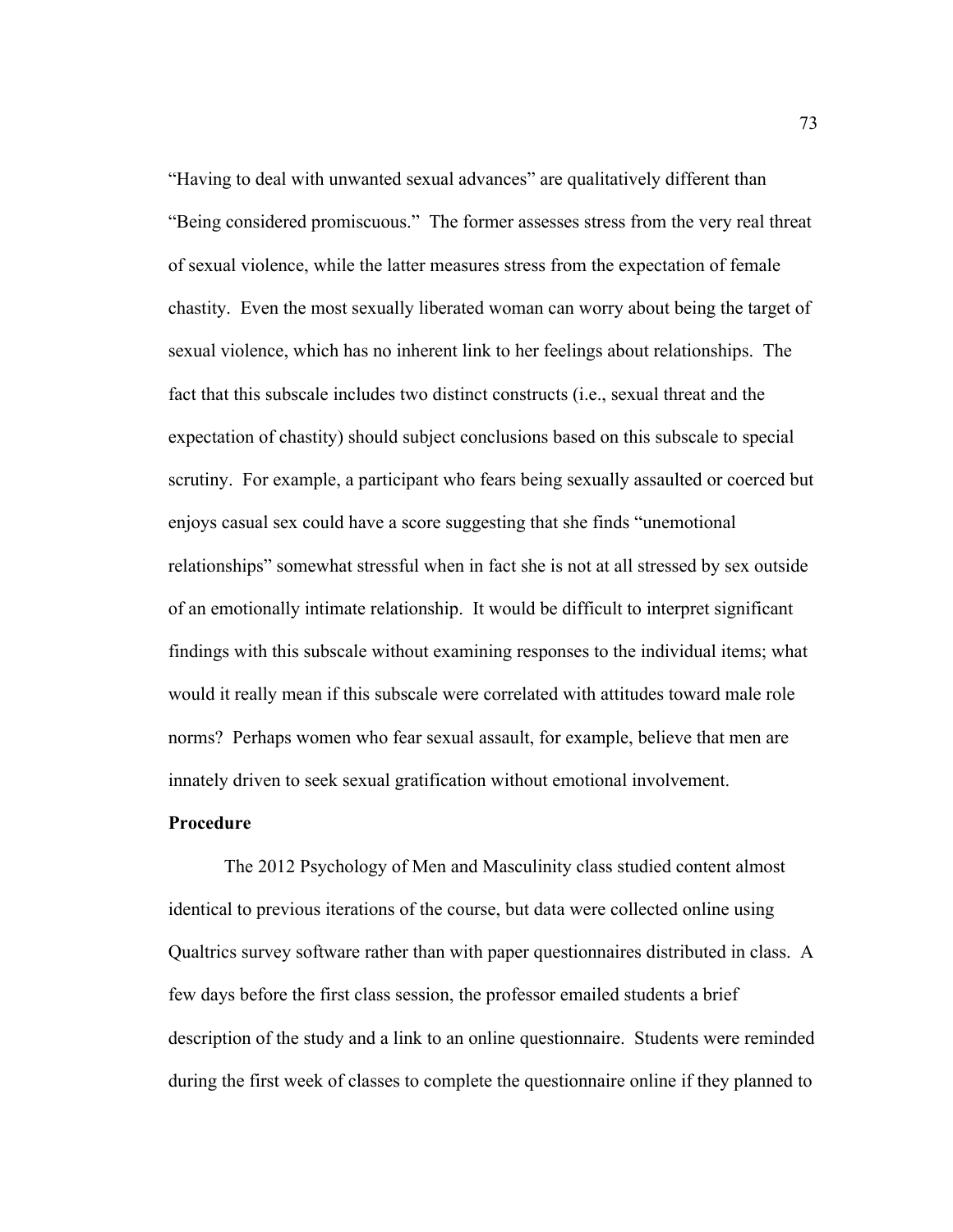participate. The questionnaire began with an informed consent page (see Appendix A) explaining the general purpose of the study. Participants were then asked to provide the name of their favorite pet so that their pre- and post-class responses could be matched while still protecting their personal identity. After identifying their gender, participants were automatically directed to the female or male version of the study. Women completed the Feminine Gender Role Stress Scale (Gillespie & Eisler, 1992) and the revised Male Role Norms Inventory (Levant et al., 1992). Men completed the Gender Role Conflict Scale (GRCS; O'Neil, 1986) and the Attitudes Toward Women Scale (Spence & Helmreich, 1972). Participants who were eighteen or older and who reported some sexual activity in the last ten weeks also filled out the New Sexual Satisfaction Scale (Stulhofer, Busko, & Brouillard, 2010). Lastly, all participants supplied demographic information (e.g., age, year in college, academic major). Participants were thanked for their time and effort, debriefed (see Appendix C), and reminded that they would be contacted through the class roster at the end of the academic quarter to complete the follow-up questionnaire. Pre-class data were collected between September 21 and 29, 2012.

The follow-up questionnaire link was emailed on the last day of class (with several email reminders in the week following). Although follow-up data were collected before final course grades were submitted, participants were reminded in the consent form that the data would be collected anonymously and would not affect their course performance in any way. After confirming their consent to participate, students again provided the name of their favorite pet and completed the questionnaire. The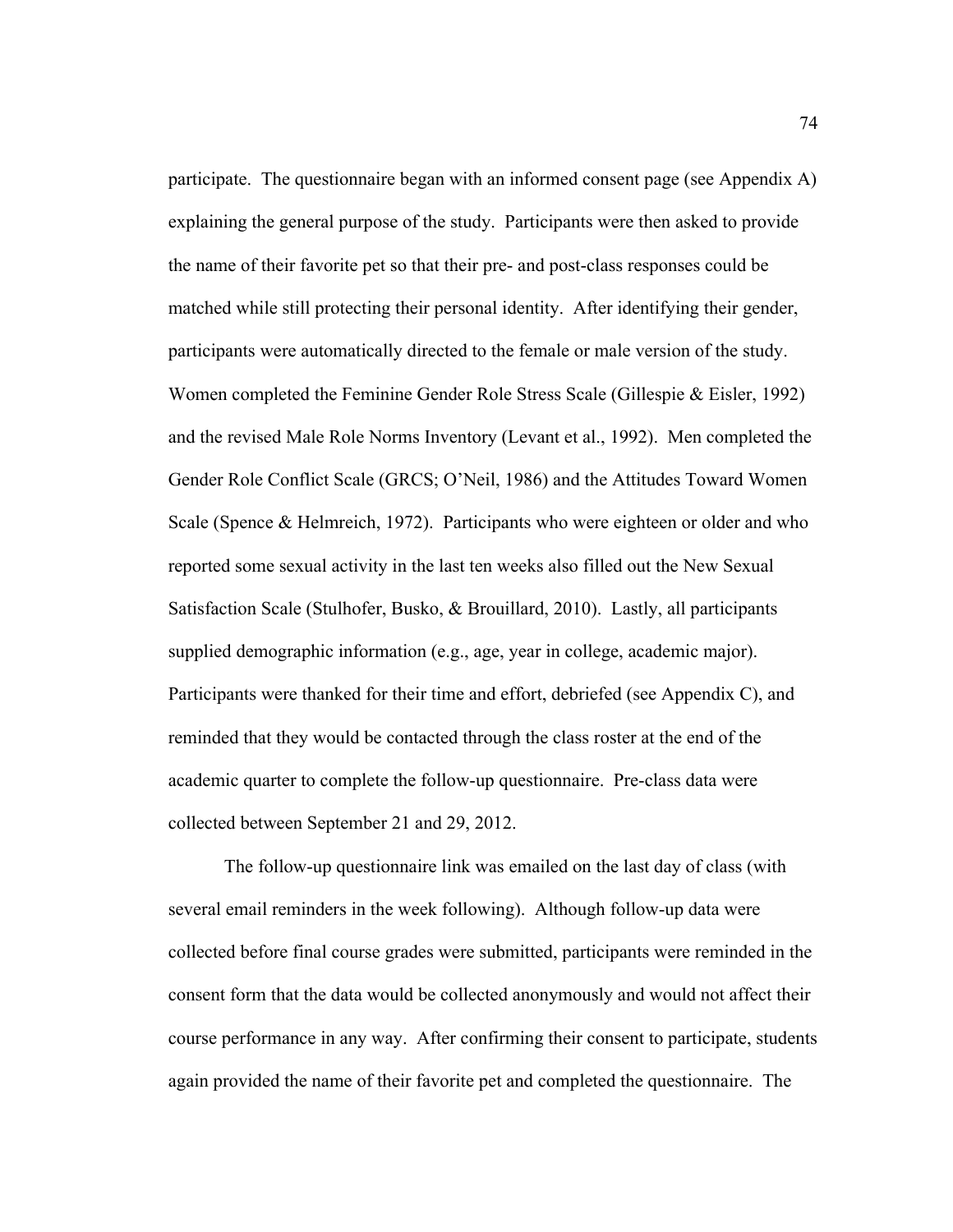content of the questionnaire was the same as the pre-class version except for an additional question about number of absences from class. When the questionnaire was finished, participants were thanked and fully debriefed (see Appendix D). Post-class data were collected between November 28 and December 7, 2012.

### **Results**

To examine the relationship between women's gender role stress and traditional attitudes toward male role norms, Pearson correlation coefficients were computed between mean total scores on the FGRS and the MRNI total and subscale scores (see Table 7). All correlations were small to moderate and nonsignificant. Total FGRS scores correlated weakly with MRNI total scores, *r*(32) = .20, *p* = .27, Factor 1,  $r(32) = .20$ ,  $p = .28$ , the self-reliance subscale,  $r(32) = .08$ ,  $p = .66$ , and the aggression subscale,  $r(32) = 0.30$ ,  $p = 0.09$ . However, achieved power, assuming that the sample parameters accurately represented those in the population, was found to be unacceptably low: .07 for aggression, .20 for both the MRNI total and Factor 1, and .39 for self-reliance. As would be expected, all components of the MRNI (including the total score) were moderately to highly intercorrelated.

### **Discussion**

Study 3 tested the hypothesis that female students' endorsement of traditional male role norms would positively correlate with their feminine gender role stress. This hypothesis was not supported by the data. However, most of the correlations between the MRNI and FGRS were positive and weak to moderate, though not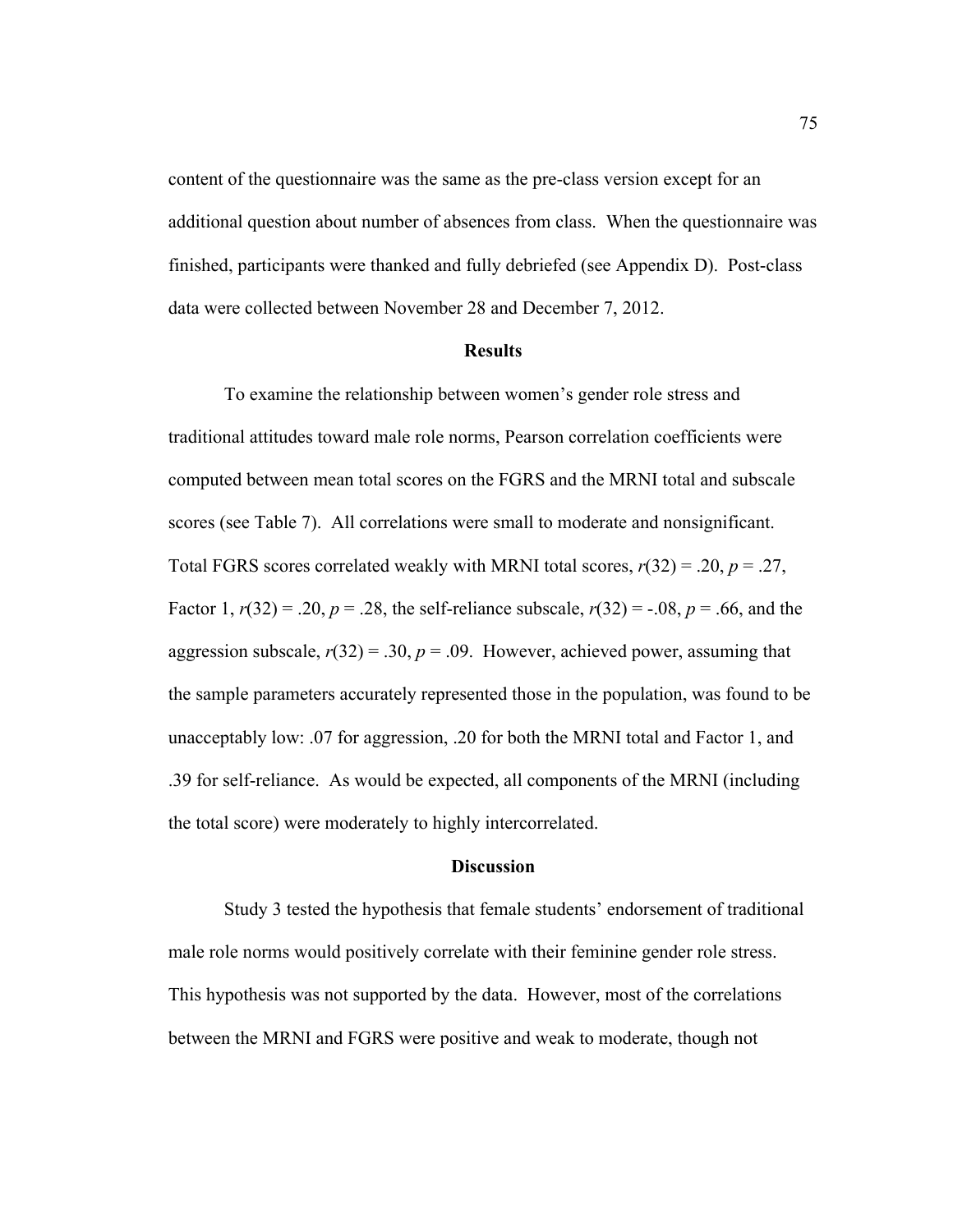significant, and all tests were underpowered. Only one correlation was slightly negative: that between the self-reliance subscale of the MRNI and the FGRS.

While not significant, there was a trending moderate correlation between the FGRS and the MRNI aggression subscale. Some of this relationship could be due to items that are similar across the FGRS and MRNI. For example, the MRNI aggression subscale has the item "Men should get up to investigate if there is a strange noise in the house at night," and the FGRS asks about stress in regards to "hearing a strange noise while you are at home alone." However, this kind of conspicuous similarity between items in the two scales is uncommon. More likely is the possibility that they are tapping into underlying beliefs about the nature of men and women. The FGRS has several items, across various subscales, which reference traditional gender roles within a romantic relationship. While the FGRS does not specify the sex of the romantic partner in question, it is likely that most women were imagining a heterosexual relationship (81.3% of participants who indicated a sexual orientation identified as straight/heterosexual). A potential connection between this theme and the male role norm of aggression would be a woman's stress from "having a weak, incompetent spouse." Valuing the male norm of aggression could tap into a desire or expectation for men to serve as protectors. The fact that aggression had a trending relationship with the FGRS despite the underpowered test suggests that this relationship would be worth exploring in future research.

The surprising absence of even a weak correlation between the FGRS and the self-reliance subscale could be due to insufficient power or the self-reliance scale's

76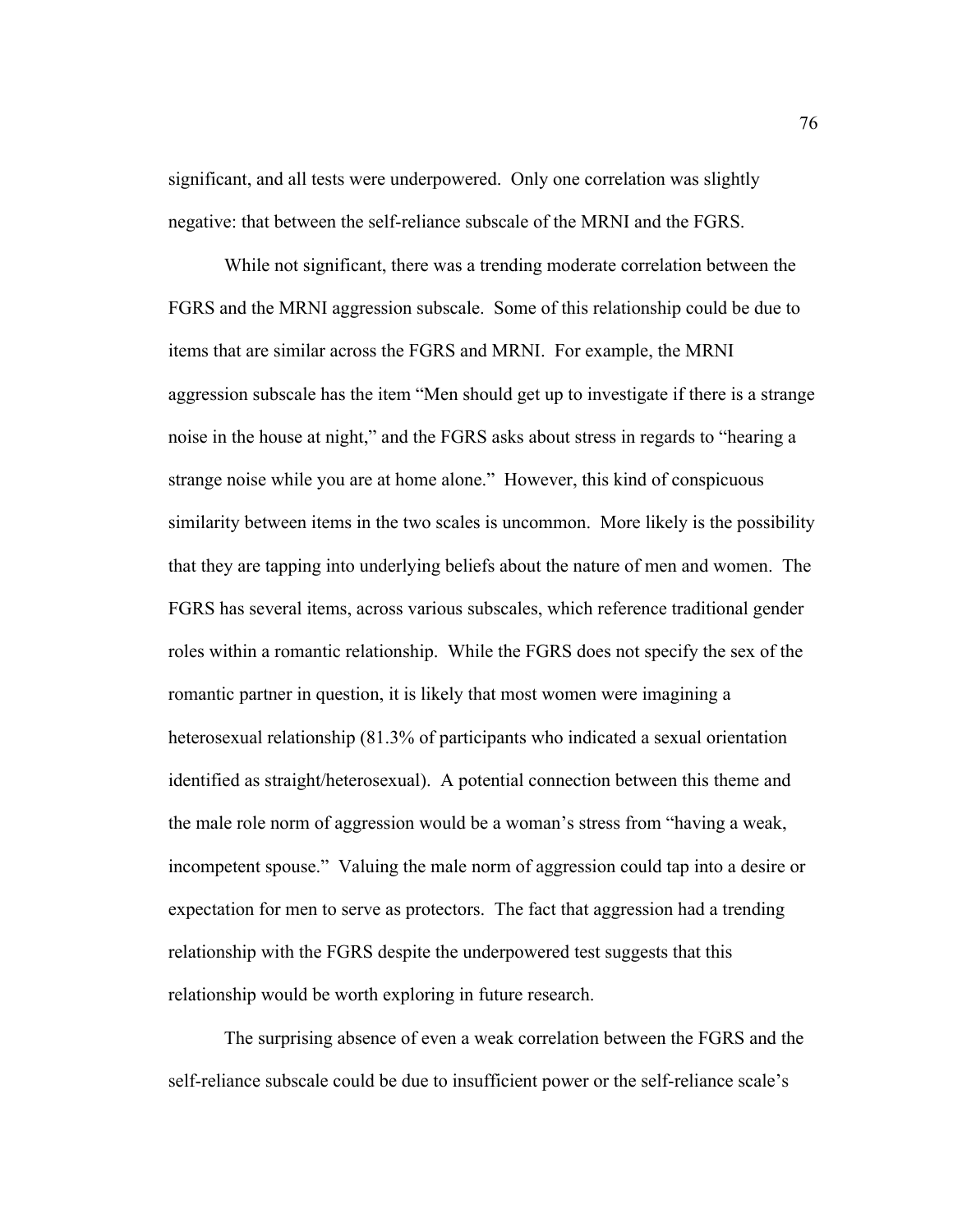somewhat low internal consistency (Cronbach's alpha = .65). Results could be different if the study were conducted using an updated version of the MRNI. Because of both conceptual issues and limited statistical power in the present study, more research is needed to examine and clarify the existence of the potential relationship between women's GRS and their male role attitudes.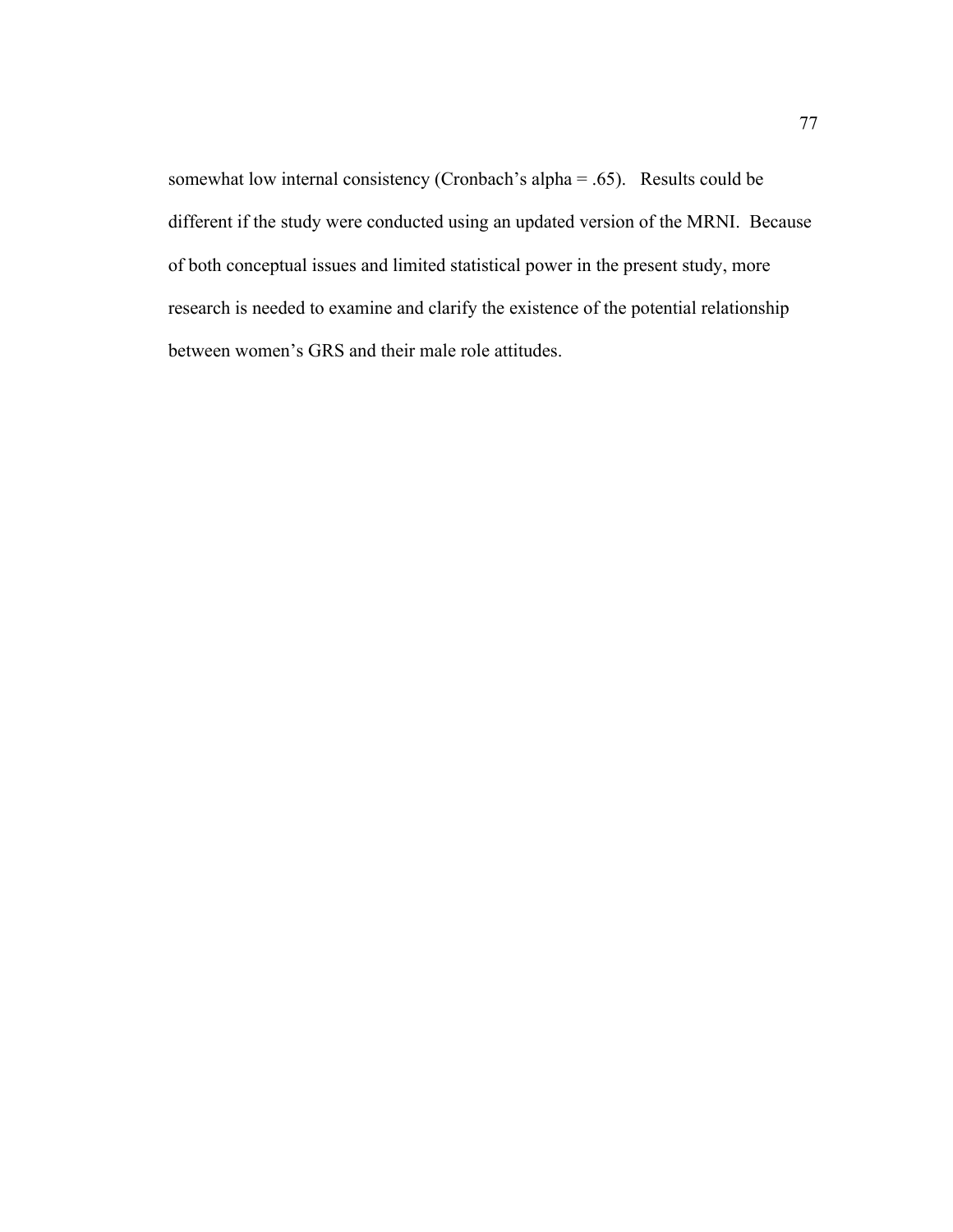### **General Discussion**

The present research was intended to evaluate the possible impact of an undergraduate Psychology of Men and Masculinities class on women's male role attitudes. Specifically, it was expected that students' attitudes toward male role norms would be more progressive at the end of the class than at the beginning, a hypothesis that was largely supported by both the quantitative and qualitative data. One concern is the possibility that students electing to take the masculinities course have more progressive attitudes toward male role norms than the general population of students in psychology courses, even before the class began. Students could be differentially selecting into the course based on their preexisting attitudes about gender role norms. This difference could mean that any effect of the course on gender role attitudes is limited to students already on an attitudinal trajectory of change, suggesting that the course's impact has limited generalizability. The findings of this research provided no evidence that students in the masculinities class have different pre-class male role norm attitudes than students in a psychology research methods course. However, small sample sizes resulted in limited statistical power to detect differences between students in the two classes. Consequently, the lack of evidence for differences should not be viewed as strong evidence that the changes are representative of other students' responses. Another goal of this research was to assess the relationship between female students' endorsement of traditional male role attitudes and their own feminine gender role stress. Somewhat surprisingly, no evidence of a relationship was found. However, this study also suffered from underpowered statistical tests, which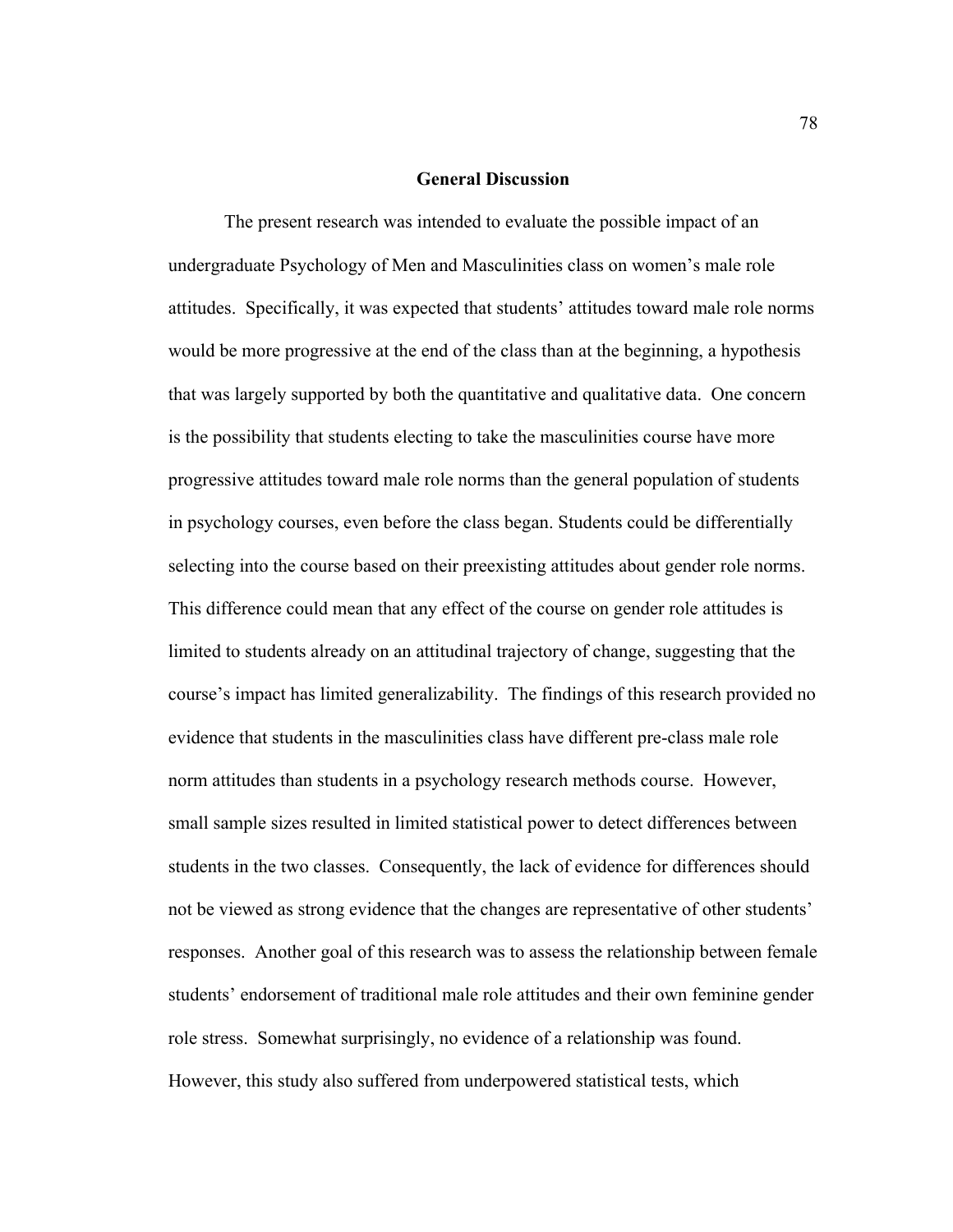considerably limits confidence in the implications of this finding. Larger samples would provide a more reasonable ability to detect a relationship among these constructs and differences between the groups of students.

The finding that women displayed increasingly progressive attitudes toward male role norms after completing the masculinities class is in line with past research, which has demonstrated the ability of women's studies courses to impact gender attitudes (e.g., Stake & Hoffman, 2001; Stake & Rose, 1994). Past research has shown that students completing WGS classes, specifically those focused on women, tend to have increased egalitarian attitudes, awareness of sexism and other kinds of discrimination, and increased participation in social activism (Stake & Hoffman, 2001). Some of these changes have also been demonstrated to last at least nine months from the completion of the course (Stake & Rose, 1994). However, to the author's best knowledge, this is the first study to demonstrate change in gender role attitudes in a class focused on men and masculinity. Furthermore, not only was the course in this research focused on men and masculinity—rather than women and femininity—but the measures also assessed change in gender role attitudes specifically toward *male* role norms.

This research also discovered that women's definitions of "man" and "masculinity" included fewer instances of certain male role norms at the end of the class than at the beginning, specifically the norms of aggression and achievement/status. While there was no significant change in the prevalence of the other five male role norms examined, there was also low statistical power to detect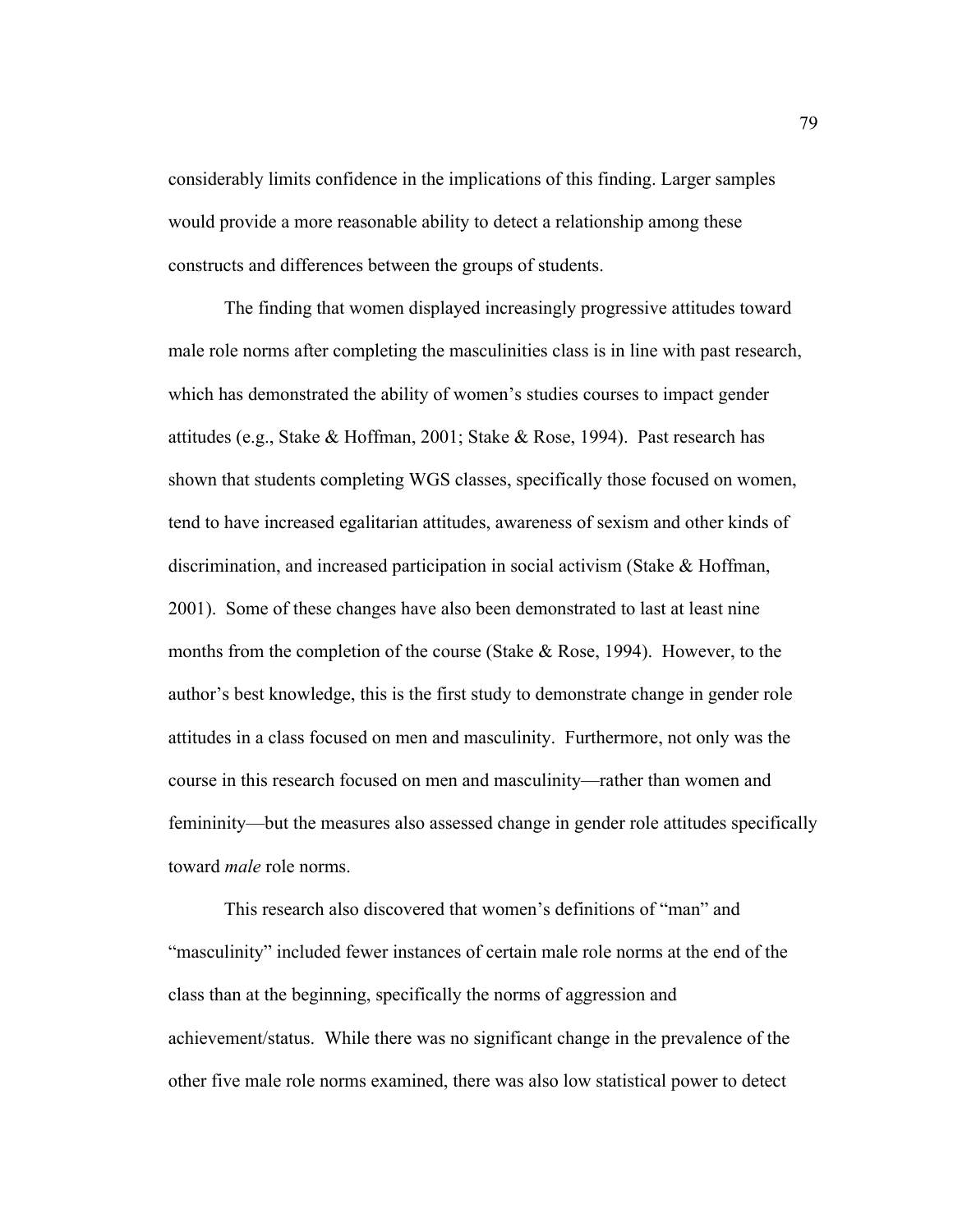these changes. The finding that two role norms were less prevalent over time is congruent with the students' decreased endorsement of male role norms on the MRNI. Also supporting this trend was the discovery that post-class definitions of "man/masculinity" were far more likely than pre-class definitions to describe traditional masculinity as negative. At the end of the class, about one-third of respondents argued that traditional masculinity was harmful or limiting. This new recognition of traditional masculinity as harmful could be one reason why aggression and achievement/status were less common in post-class definitions; this perspective would be incongruent with role norm endorsement.

A logical next step in this line of research would be to determine whether classes focused on masculinities also change women's and men's attitudes toward female gender roles. To interpret any potential "crossover effects" (i.e., changes in attitudes toward the gender that is not the primary focus of the course), it would be useful to better articulate the curricular content of gender-focused courses. Currently, the distinctiveness of the content in men's studies classes in comparison to traditional WGS classes is unknown. The majority of professors who teach psychology of men courses (74%) indicate that they incorporate content on women's issues into the course (O'Neil & Renzulli, 2013a). However, the extent to which WGS classes focused on women include material on issues relevant specifically to men is unknown. While men's and women's issues overlap, as both genders experience gendered pressures, women's studies classes probably devote relatively less attention to the nature and effects of male role expectations. For example, a discussion of work in a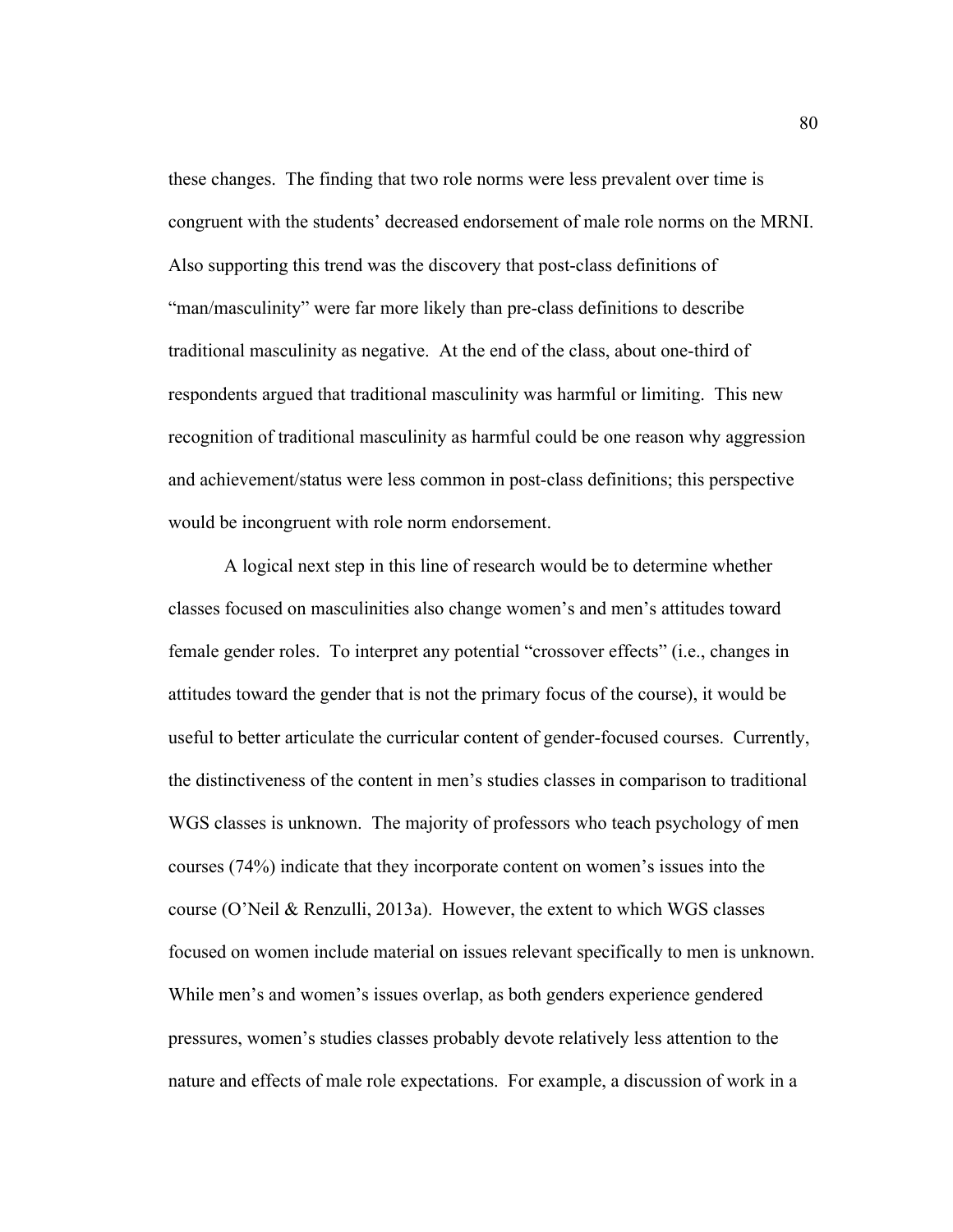women's studies course might focus on discrimination and the balance between work and family, whereas a men's studies course might discuss how the breadwinner role causes stress. Of course, most topics share some relevance for both genders (e.g., men also experience work/family conflict). In other words, whether content is considered "women's issues" or "men's issues" is probably just a matter of framing.

In addition to course content, other potential moderating variables of attitude change include the instructor's gender and the teaching of gender as non-binary. For example, perhaps presenting gender as multidimensional, as in Bem's (1974) model of intersecting masculinity and femininity, would change the way students conceptualize gender and consequently foster acceptance of more varied gender expressions. Or, perhaps students are more likely to internalize attitudes they see expressed by a progressive same-gender instructor through stronger identification. Social learning theory would predict that taking a class with a gender counter-stereotypic instructor could also increase progressive gender attitudes through observation and modeling. Past research on racial attitudes would support this hypothesized outcome; there is evidence that exposure to a non-stereotypic target can reduce stereotypic perceptions of members of the target group (Vescio, Sechrist, & Paolucci, 2003). More research on course content is needed to identify potential influences on attitude change, especially for students whose gender is not the focus of the class.

The change in women's male role attitudes observed after taking the masculinities class has relevance to their lives outside of the classroom. Women's attitudes toward male role norms have been neglected in the psychological literature,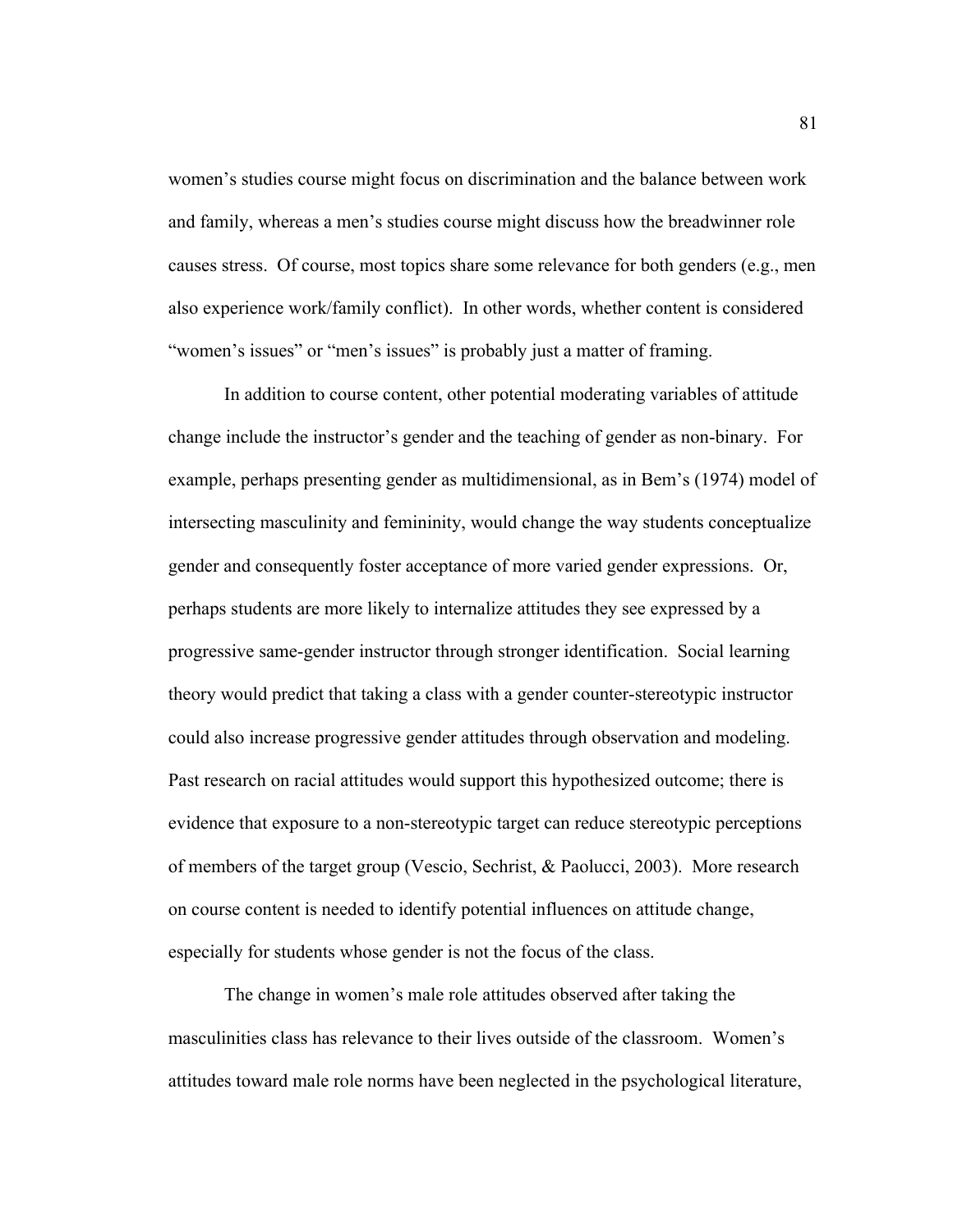especially compared to research on men's attitudes toward women's roles.

Additionally, the vast majority of past work on this topic has been limited to the context of heterosexual romantic relationships. Women's endorsement of traditional male role norms is associated with negative attitudes toward condom use (Smith, 1996, as cited in Levant & Richmond, 2007); lower relationship satisfaction (Mcgraw, 2001); their male partners' endorsement of traditional male role norms as well as their perceived authority, dominance, and intrusiveness behaviors (Mcgraw, 2001); and beliefs about men's parenting roles (Bonney, Kelley, & Levant, 1999). A significant majority of female students in the 2012 masculinities class indicated that they were in a relationship at the time of the study (the relevant data was not available for the 2011 class). Consequently, there is evidence that the course's impact on their beliefs about male role norms is directly relevant to many of their lives. Considering the likelihood that the female students in this class will eventually engage in sex, romantic relationships, or parenting with men, the outcomes described above will eventually become relevant to nearly every female student in the class (only one female student indicated an exclusively homosexual orientation). While less explored in the literature, women's attitudes toward male roles also have relevance outside of the context of heterosexual romantic relationships. These attitudes could influence how women interact with male coworkers, supervisors, subordinates; peers in educational contexts; friends; and even strangers (e.g., they might expect dangerous or benevolent behavior).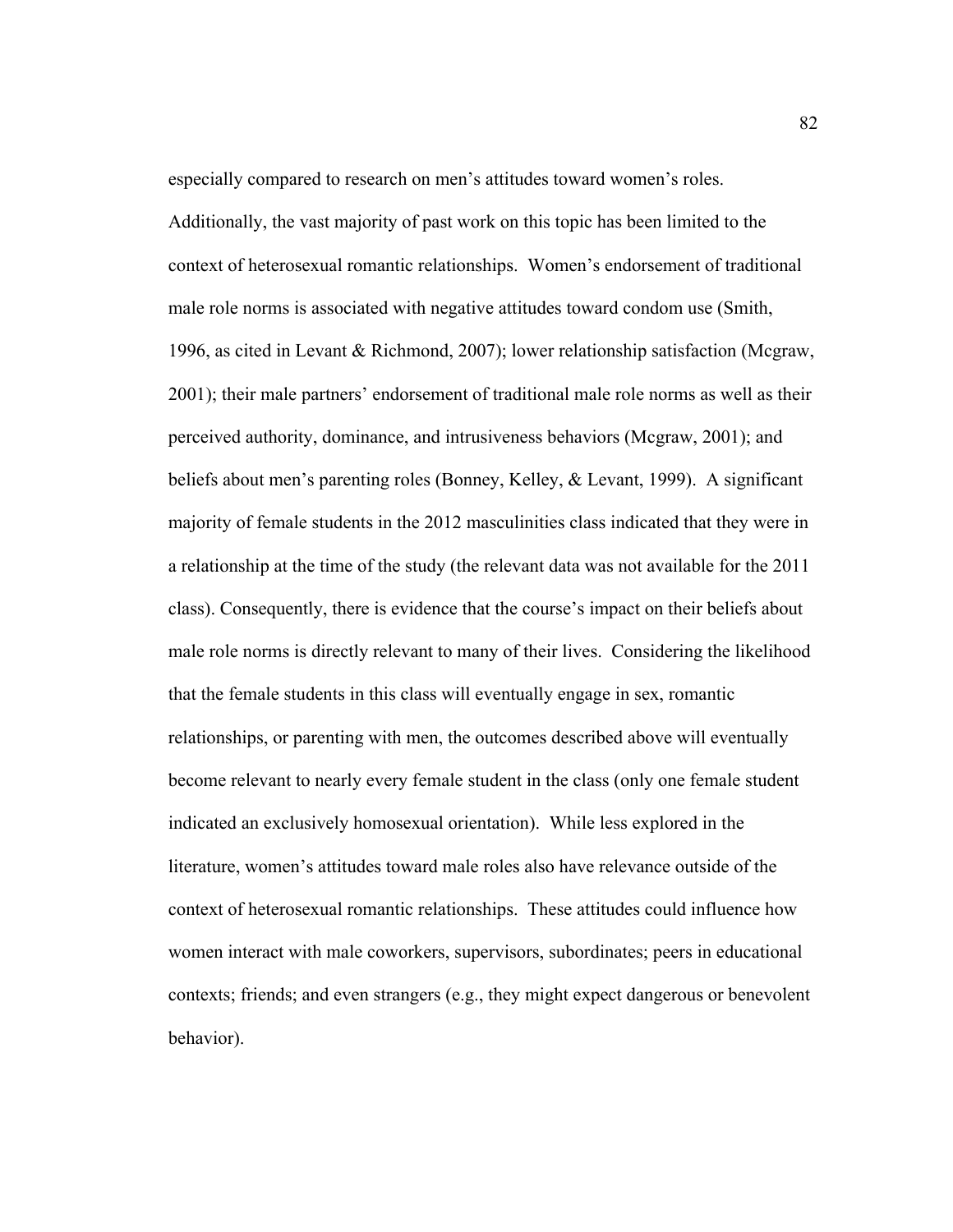One weakness in past studies linking the endorsement of traditional male role norms and negative health and interpersonal relationships involves the common use of correlational designs. Thus, it is uncertain whether endorsement of traditional male role attitudes *caused* these outcomes and whether the change in women's male role attitudes would be expected to correspondingly result in improved relationship outcomes. As discussed before, gender is a reciprocal process. People both create or reproduce gendered expectations and experience pressure to follow those expectations. Women's interactions with men (including the health, relationship, and parenting outcomes described above) could also be a causal factor in changing male role attitudes. Research has found, for example, that young women exhibit decreased egalitarian attitudes after marriage (Fan & Marini, 2000). As discussed in the introductory section of the present research, egalitarianism involves attitudes toward both men's and women's roles, usually in a comparative context. Thus, it is unknown how or whether these women's attitudes toward male gender role attitudes in particular shifted.

Women's attitudes toward male role norms also have importance beyond their own personal experiences. While it is currently unknown whether or how women's male role norm attitudes influence the same attitudes in men, a culture in which women expect traditional masculinity seems likely to foster similar attitudes in men. Further, men's endorsement of traditional male role norms is related to a variety of negative intrapersonal and interpersonal outcomes such as depressive symptoms and suicide (Houle et al., 2008; Shepard, 2002), physical and sexual aggression (Cohn &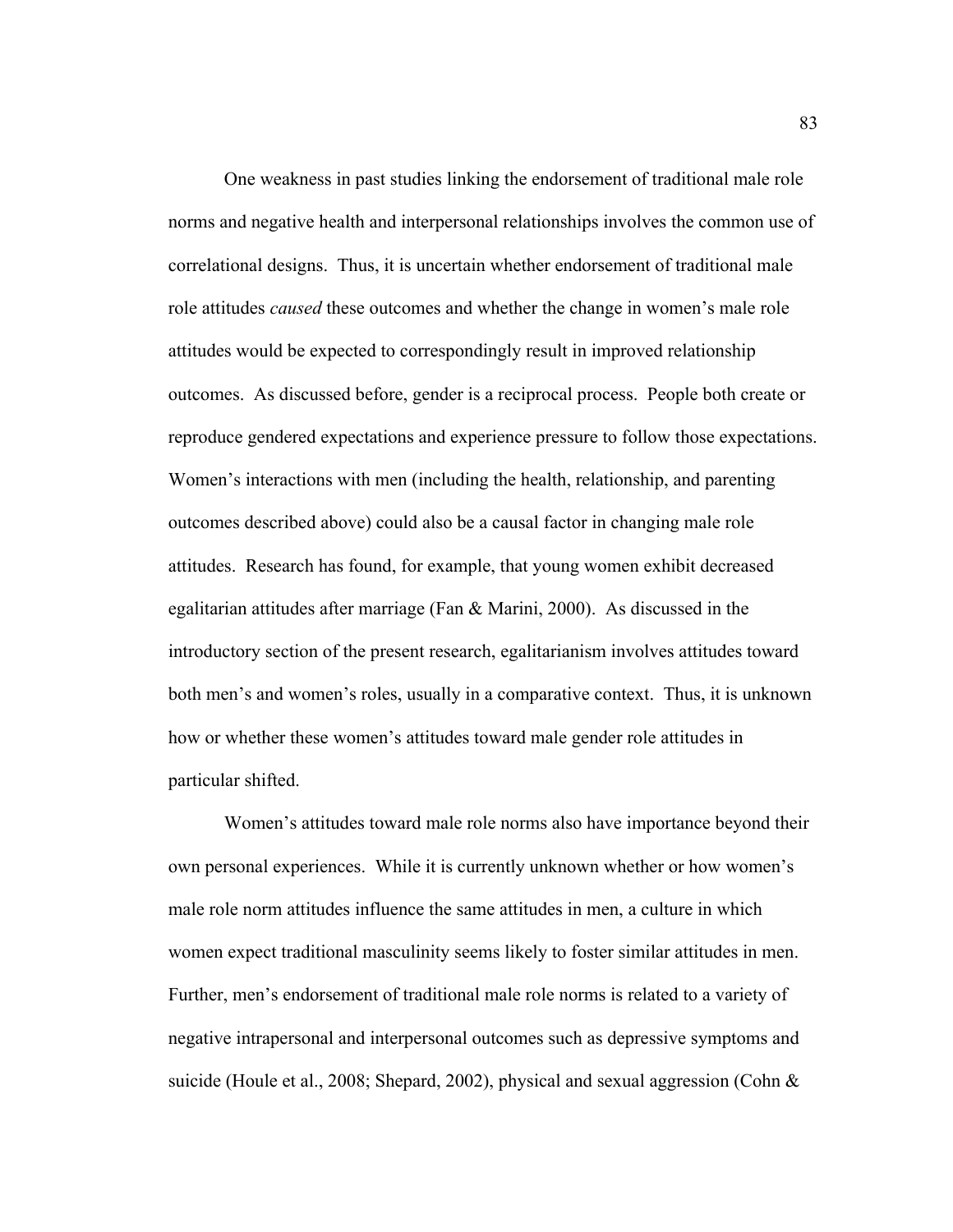Zeichner, 2006; Rando et al., 1998), intimate partner violence (Moor & Stuart, 2005; Schwartz et al., 2005), and relationship problems with romantic partners (e.g., Campbell & Snow, 1992). Thus, women's increasingly progressive male role norm attitudes might indirectly improve men's health and relational outcomes and behaviors.

When considering the potential for individuals' increasingly progressive gender role attitudes to result in improved health and relational outcomes, one must consider who is likely to experience this attitudinal change. The present research examined attitudinal change in a sample of self-selected students completing a psychology course, which is already a unique population. The field of psychology has been criticized for conducting research with samples that are different than the "average" world population in terms of culture, education, wealth, and societal attributes (Henrich, Heine, & Norenzayan, 2010). While the present study does not intend to be applicable to the universe of all students, there are theoretical reasons to consider the possibility that our sample is unique, particularly in comparison to students who realistically have access to the masculinities class. It was expected that students taking the masculinities class would have more progressive pre-class male role norm attitudes than students in a general psychology course. Such a difference could indicate that students enrolled in the course because of their existing role norm attitudes, which would raise questions about the role of the course in any change in their gender role norms. This study did not find statistically significant differences, however, between the pre-class male role attitudes of students in the different classes.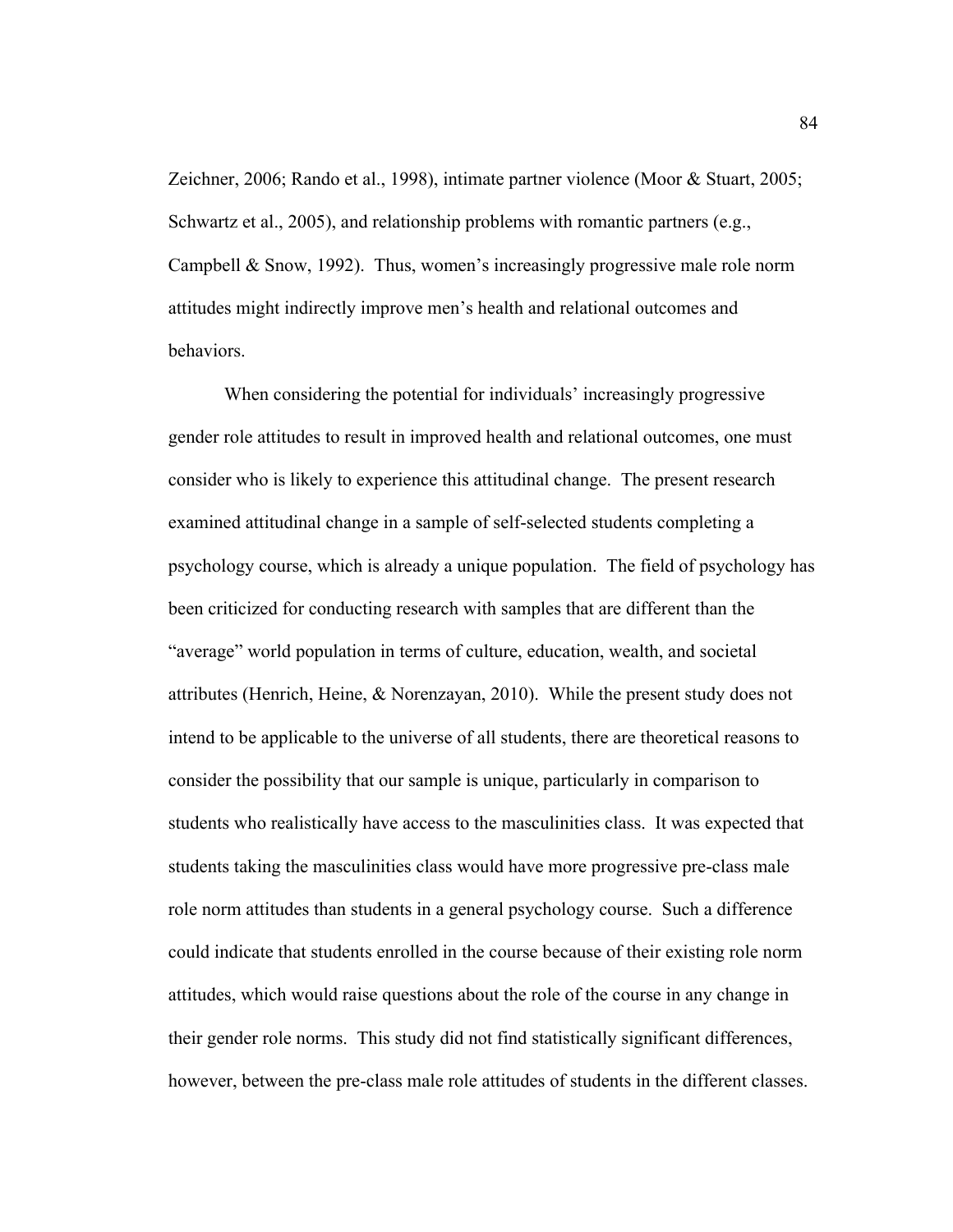As previously discussed, however, small sample sizes limited the statistical power to detect any true differences that might have existed.

The failure to find a difference in pre-existing attitudes about gender role norms between students enrolled and not enrolled in gender relevant courses is somewhat incongruent with prior research. Specifically, past research has found that students choosing to take a WGS class had more egalitarian attitudes toward women than those in a non-WGS class, even at the beginning of the course (Stake & Hoffman, 2001). One possible explanation for this discrepancy involves the comparison groups being sampled. In Stake and Hoffman (2001), the classes sampled were divided between professors teaching in the social sciences and in the humanities. The comparison sample in the present study was an upper-level psychology course, like the psychology of men and masculinities class. Data from the 2012 masculinities class indicated that  $62.5\%$  ( $n = 20$ ) of female students were majoring in psychology, and 75% (*n* = 24) were majoring in a social science. Similarly, 78.9% (*n* = 15) of women in the Research Methods class were psychology majors, and  $89.5\%$  ( $n = 17$ ) were in a social science field. Past research has found some differences in male role attitudes based on academic major. For example, male university students majoring in traditionally masculine subjects (e.g., computer science, engineering) have higher endorsement of the male role norms of antifemininity, restrictive emotionality, and homophobia than men in female-dominated subjects (e.g., nursing, counseling; Jome & Tokar, 1998). Another study found that among students taking one of two social work courses, the students with the most egalitarian attitudes were those majoring in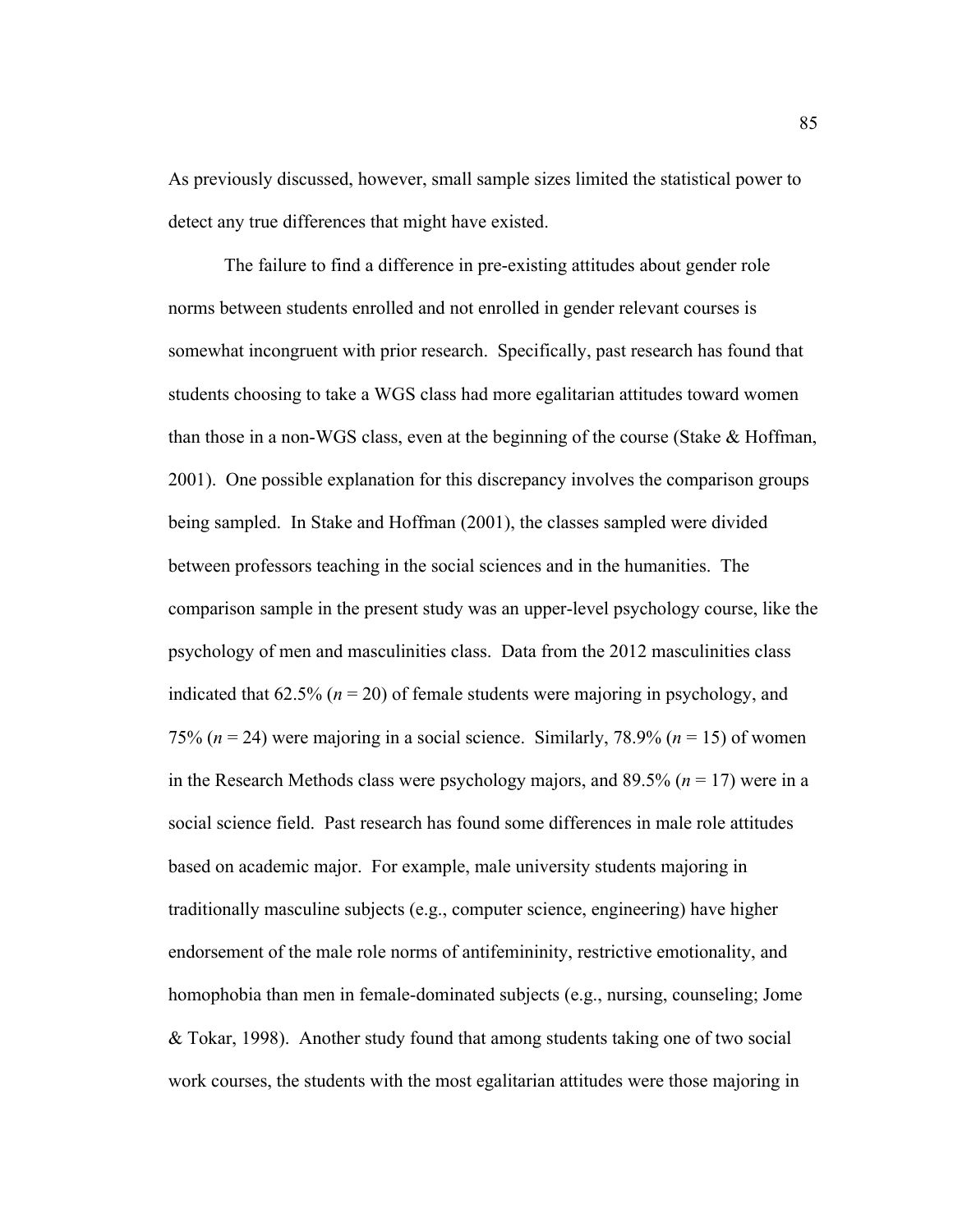social work, followed by psychology majors, undecided students, and criminal justice majors (Black, 1994). Thus, perhaps the failure to find differences between the gender-focused class and the comparison class was due to the relative similarity in the courses being sampled. It seems clear that students in both the Psychology of Men and Masculinities course and psychology Research Methods class would at least share some interest in psychology. It is more accurate to say, then, that the present study failed to find evidence of selection effects among students studying the discipline of psychology, perhaps because of limited statistical power.

Another surprising result was the lack of a relationship between women's endorsement of male role norms and their feminine gender role stress. Not only was there was no significant association between these constructs, but the correlations were of a small to moderate magnitude. As previously discussed, however, these inferential tests lacked sufficient statistical power to detect a true association. Problems with particular items in the FGRS, also previously discussed, are another possible explanation for this outcome. The FGRS was designed with stress and health outcomes in mind. Thus, the survey items may not necessarily be representative of the typical gendered stressors experienced by women in the present sample. For example, five items ask about situations with children (e.g., "Returning to work soon after your child is born"), and another five reference having an intimate partner (e.g., "Your mate is unemployed and cannot find a job"). While there is no doubt variation in the experiences of individual students, it is likely that many have not had experiences with serious, long-term relationships or child rearing and would thus be responding to these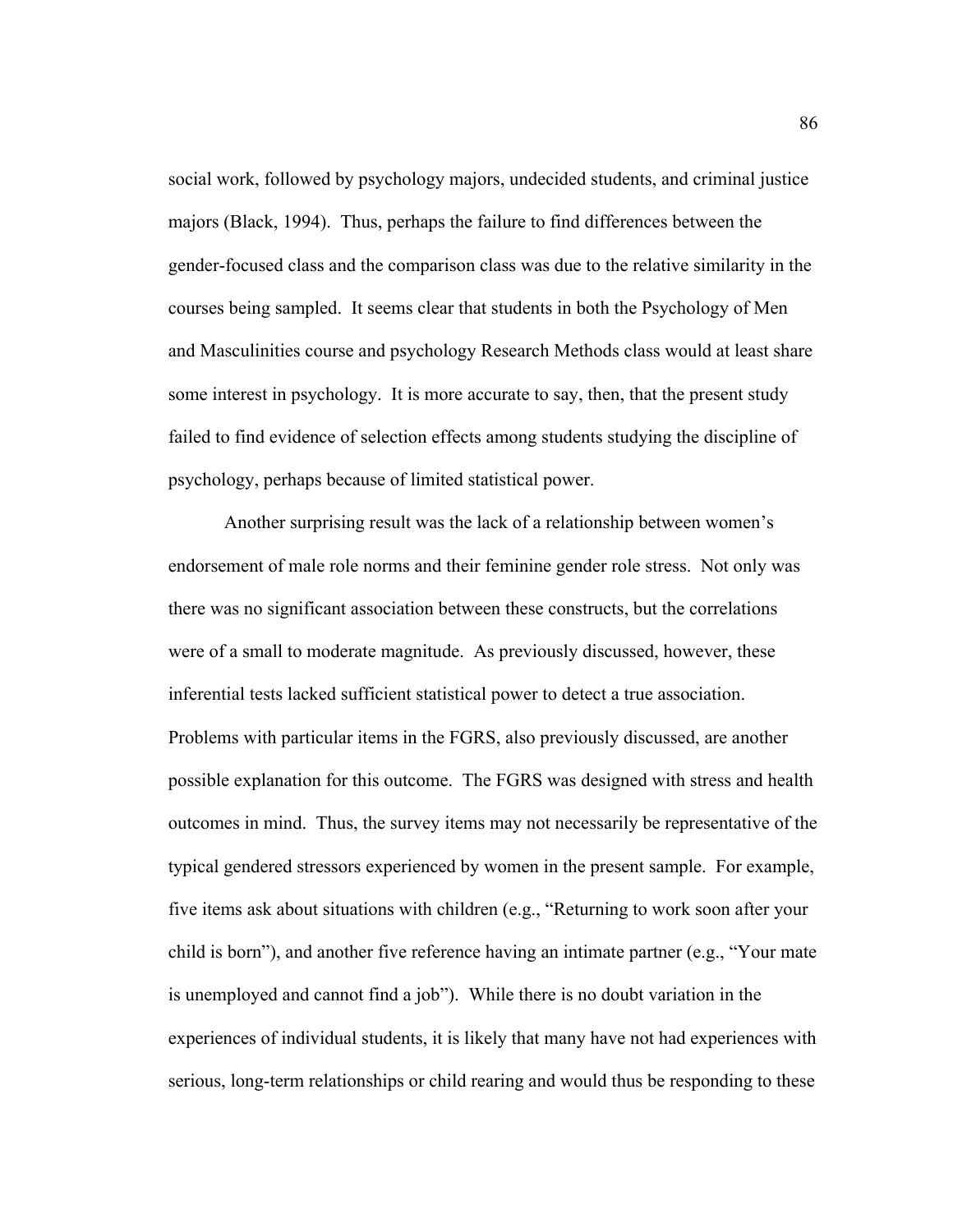hypothetical scenarios without a good frame of reference. The students in this sample are, on average, younger than the population from which they were selected into the university. The mean age of female students in the 2012 Psychology of Men and Masculinities class was 25.8 years, nearly identical to the average age of all students taking classes in the psychology department  $(M = 26; E$ . Mankowski, personal communication, December 12, 2014).

It is interesting that the present study found no evidence of a relationship between the FGRS and MRNI whereas prior research has found that a correlation between men's GRC and attitudes toward women's egalitarian roles (Blazina & Watkins, 2000; Robinson & Schwartz, 2004). However, these correlations found previously were of a small enough magnitude that they would have been undetectable with the sample size of the present study. The null results, then, could simply be a result of insufficient statistical power.

Alternatively, this incongruity could relate to the qualitatively different nature of men's and women's gendered stress. Men's rejection of femininity, which is part of GRC, has been hypothesized to underlie their negative attitudes toward egalitarian roles (Blazina & Watkins, 2000; O'Neil, 1986). However, women's GRS does not include the fear of being seen as masculine, perhaps because masculine characteristics are valued more highly than feminine ones. GRS in women, then, lacks this inherent link to their attitudes toward male roles. However, it is also possible that the failure of the present study to find this equivalent relationship in women is due to measurement differences. Specifically, Robinson and Schwartz (2004) used the Attitudes Toward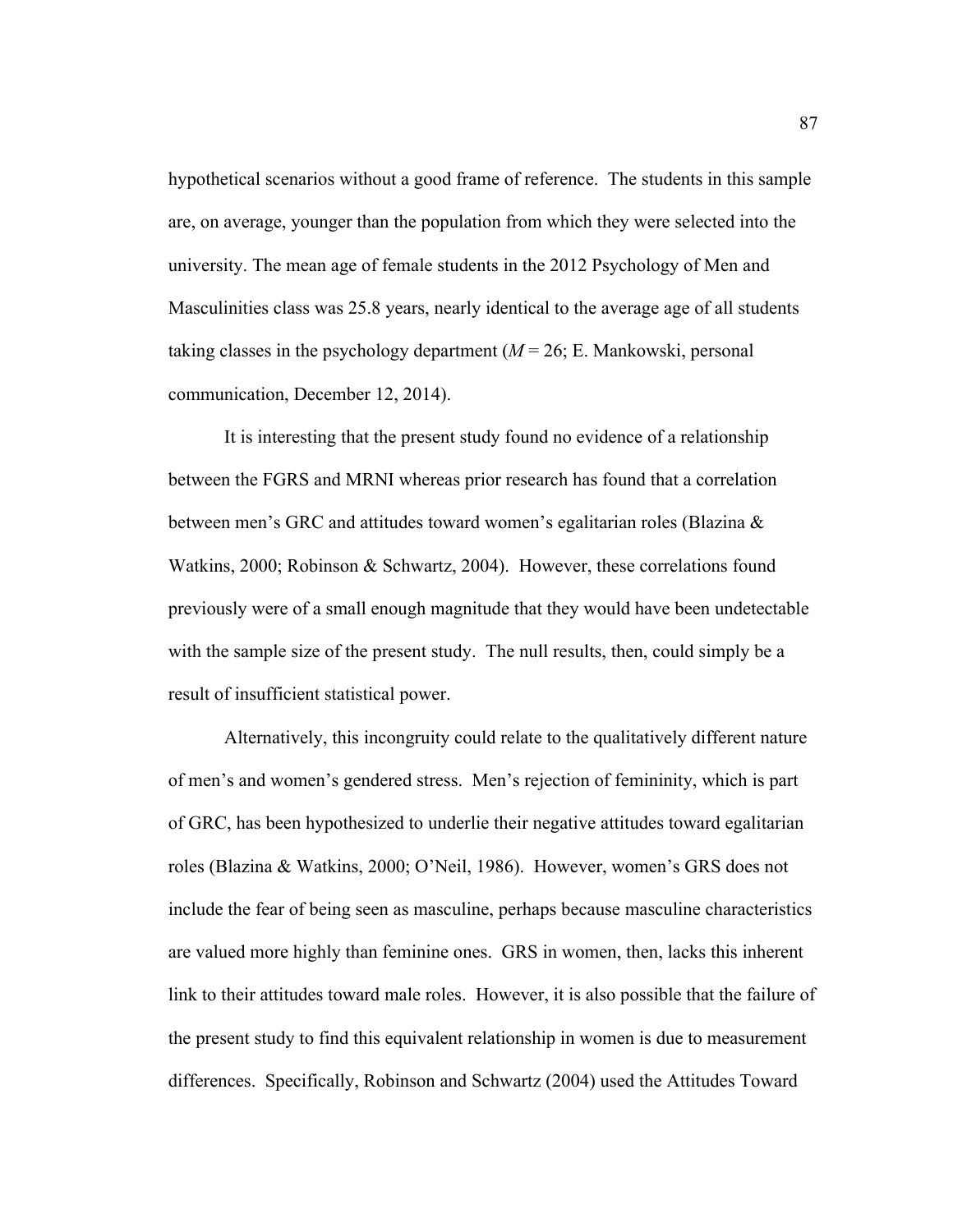Women Scale (AWS), which is really a measure of egalitarianism rather than of women's roles in general (Spence & Helmreich, 1972). Similarly, the outdated scale used by Blazina and Watkins (2000) to assess attitudes toward women has been described as "a measure of sexist or authoritarian attitudes toward women" (Royce & Christiansen, 1977, p. 294). Really, then, these previous studies established a link between men's GRC and their attitudes toward egalitarianism, not toward women's actual role norms.

The present research measured male role norm attitudes, which is related to but distinct from gender egalitarianism. Egalitarianism as measured by the Attitudes Toward Women Scale contains primarily gender-comparative items—and some implicit heteronormativity—making it nonequivalent to the MRNI. For example, the AWS includes items such as, "It is ridiculous for a woman to run a locomotive and for a man to darn socks" and "Women earning as much as their dates should bear equally the expense when they go out together," which, when surrounded by items that explicitly compare men and women, implies that the woman in question is dating a man. Thus, the AWS is partially measuring attitudes toward men's roles, which would logically relate to men's expectations for themselves and thus their experience of GRC. In contrast, the MRNI only references the male gender. Even those items of the MRNI that ask about sexual behavior leave the gender of the sexual partner(s) ambiguous. It is possible, then, that the correlation between GRC and egalitarianism in studies such as Robinson and Schwartz (2004) is a result of this conceptual contamination. Perhaps if the present study had compared women's GRS to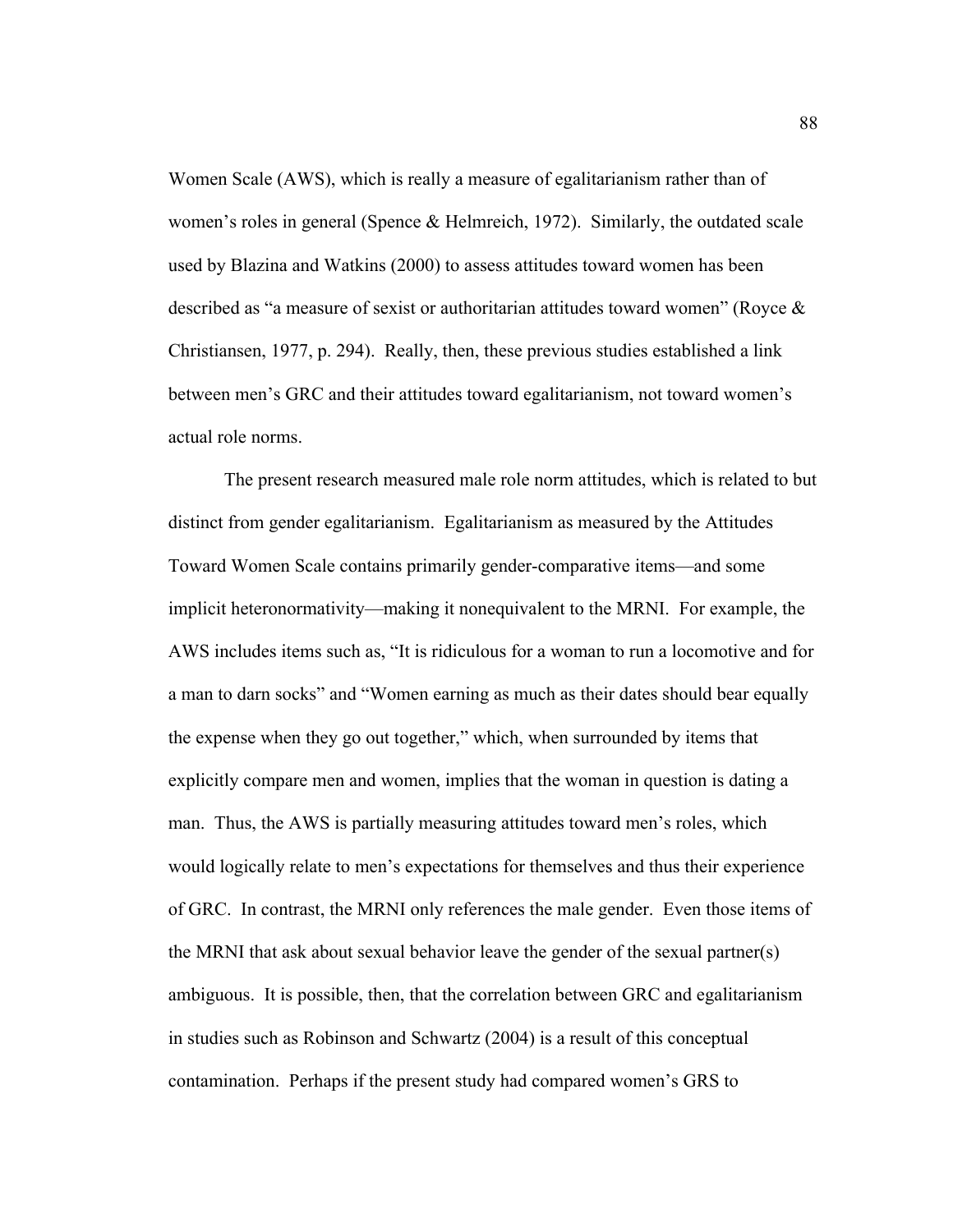egalitarianism rather than male role attitudes, the results would have mirrored those found in previous research.

The lack of a significant correlation between the FGRS and MRNI is not necessarily incongruent with prior research. A few different latent relationships could explain this disconnect. Firstly, it is possible that women have different attitudes toward the role norms of men and women. Traditional masculinity and femininity are distinct, not opposites (although masculinity includes the element of antifemininity), so endorsement of one is not necessarily related to endorsement of the other. For example, it would be possible for a woman to strongly believe that men should fulfill their traditional roles, but not that women should fulfill theirs (or vice versa). If masculine and feminine ideologies were not connected through an integrated gender ideology, attitudes toward male role norms would not necessarily correlate with women's GRS. However, research has shown that attitudes toward female role norms are correlated with attitudes toward male role norms in both male and female samples (Levant, Richmond, Cook, House, & Aupont, 2007a). Correlations between the subscales of the measures ranged from .31 to .84 in women and from .40 to .85 in men, suggesting the existence of an underlying dimension of gender ideology.

Assuming that there truly is no relationship between women's GRS and male role attitudes, a more likely explanation for the present findings, then, is that women's gender role stress is not predicated on their attitudes toward female role norms. That is, a woman may feel pressure to fulfill the expectations of her gender regardless of the degree to which she endorses those expectations. More research is needed to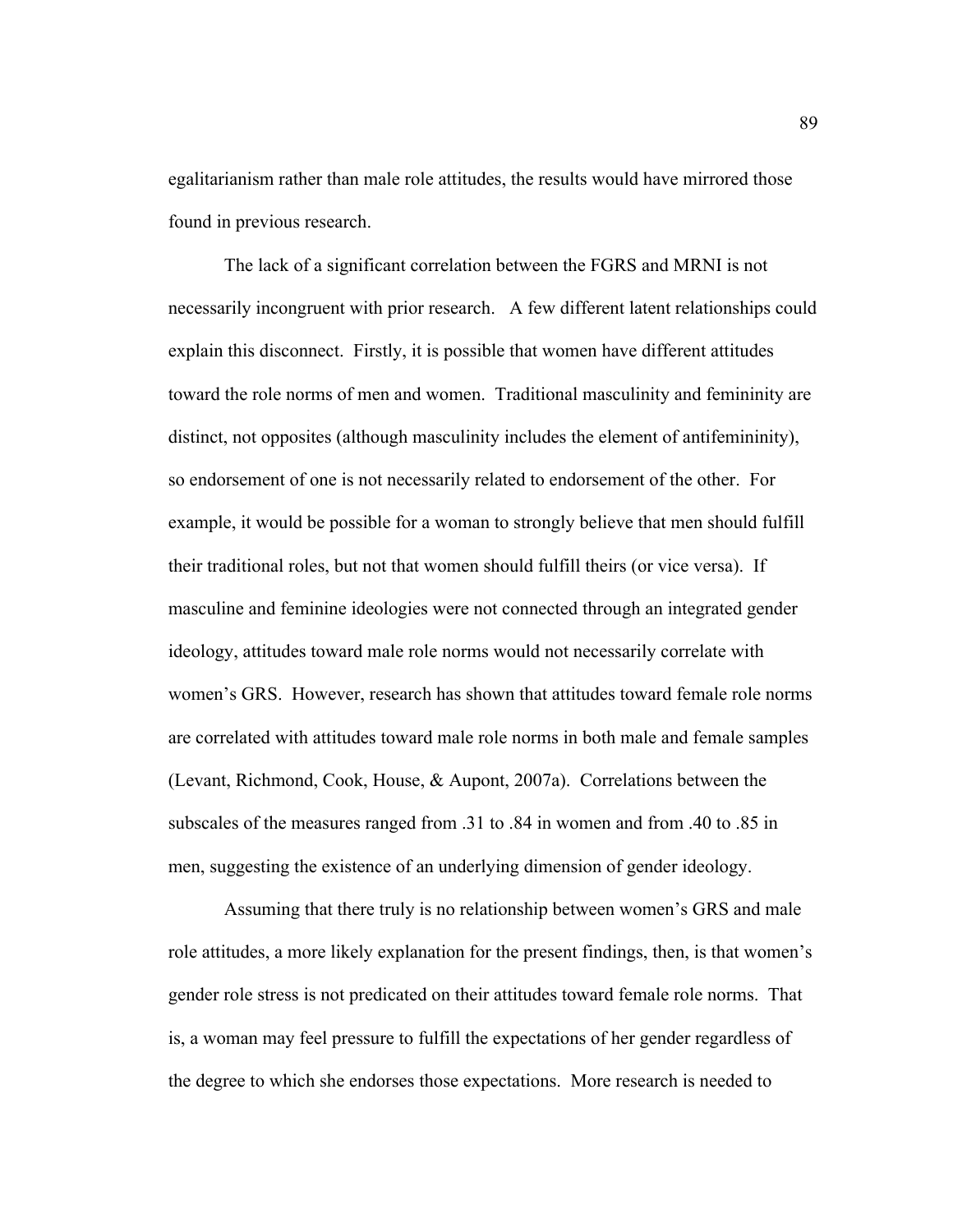determine whether and how women's attitudes toward the role norms of their own gender relate to the gendered stressors they experience.

# **Limitations**

As with all quasi-experimental designs, it is important to acknowledge that significant changes in concepts or attitudes over time could be caused by something other than completion of the Psychology of Men and Masculinities course. Perhaps historical effects, such as highly publicized issues in the political realm, would cause students to reexamine and change their attitudes. Or, maybe certain life experiences common to undergraduate education (e.g., exposure to peers' differing perspectives, career experiences, and interactions with the other sex) challenged students' existing attitudes. It is also possible that other classes, formally relating to gender or not, impacted students' attitudes. However, this potential confound is an inescapable aspect of the naturalistic design. There is more to the undergraduate experience than pure academics; classes do not exist in a vacuum. Course material can provide students with new ideas about their life outside of the classroom. While the present study cannot control for such sources of unexplained variance, their inclusion could be viewed positively as realism.

Another set of potential limitations to this study involves the measures. Firstly, self-report measures are notoriously vulnerable to motivations including socially desirability and being a "good participant" (i.e., providing the answers seemingly desired by the researcher). The present research attempted to mitigate experimenter effects by reducing participant identifiability on the quantitative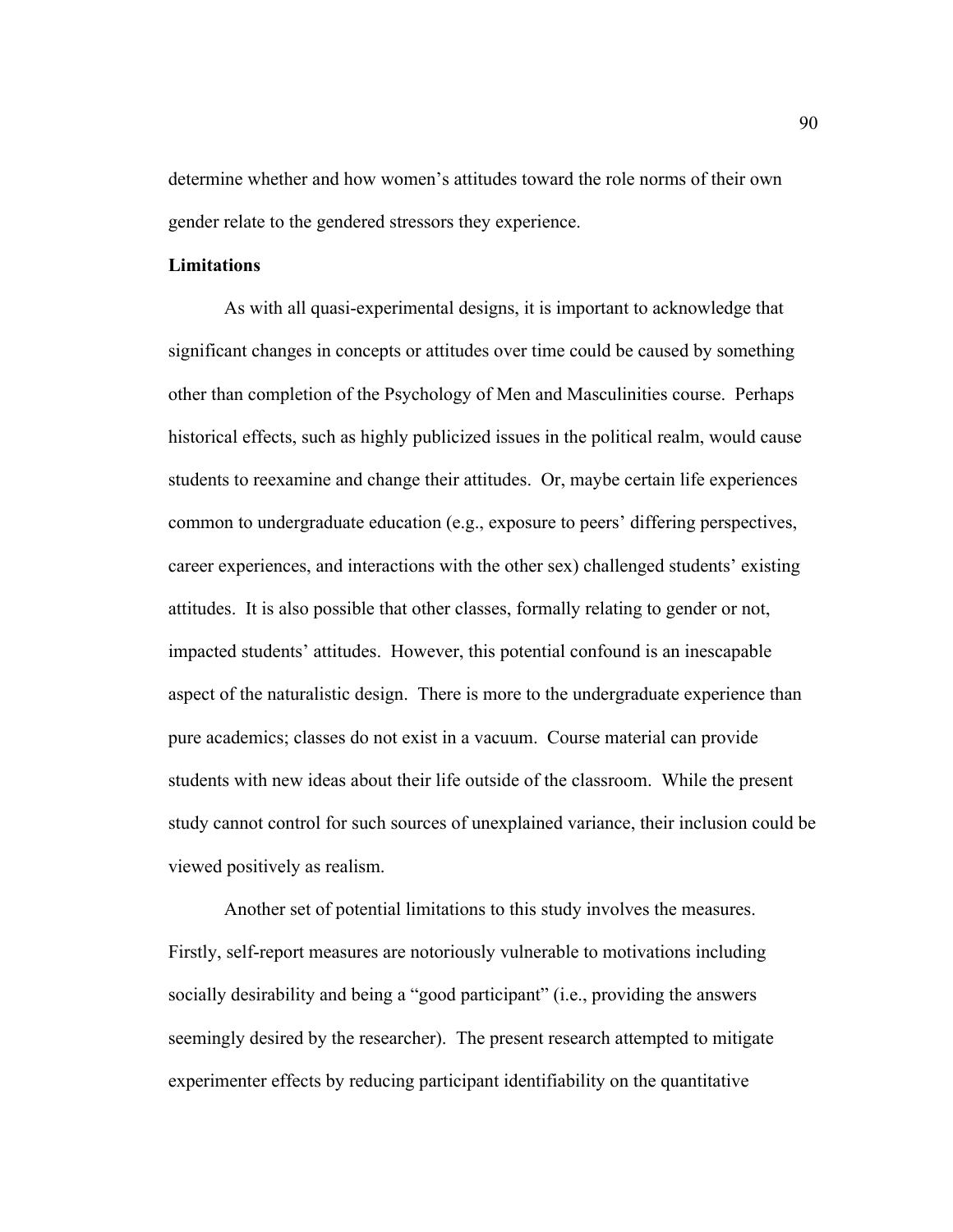questionnaire, but it is possible that students still felt compelled to answer in a particular way. The complementary use of qualitative responses, which are openended, would require more mental effort to manipulate. The content of the pre- and post-class definitions were often similar within participants, suggesting that students did not feel particularly pressured to respond in a certain way (e.g., to please the professor). Those who originally described men in biological terms tended to do so at the end of the class as well. Similarly, there were many students who entered the class with a sophisticated awareness of gender issues and the distinction between biological sex and gender; these answers also generally stayed the same.

The significant reduction over time in the presence of the norms of aggression and achievement/status in the qualitative responses mirrors the decreased endorsement of traditional male role norms on the MRNI, supporting the validity of the quantitative data. However, these definitions are not a perfect corollary to the MRNI; the prevalence of norms could be interpreted in terms of endorsement *or* salience. This problem with measurement validity comes from the phrasing of the open-ended questions.

Specifically, it is unclear whether the questions are soliciting the participants' own prescriptive beliefs or, rather, perceived societal prescriptions or descriptions. Some students described what appeared to be their ideal man, some responded with their interpretation of social norms, and others attempted to describe social norms while also explaining how their personal ideals differed. Still others answered the question reflexively, such as the student who defined masculinity as "A term used to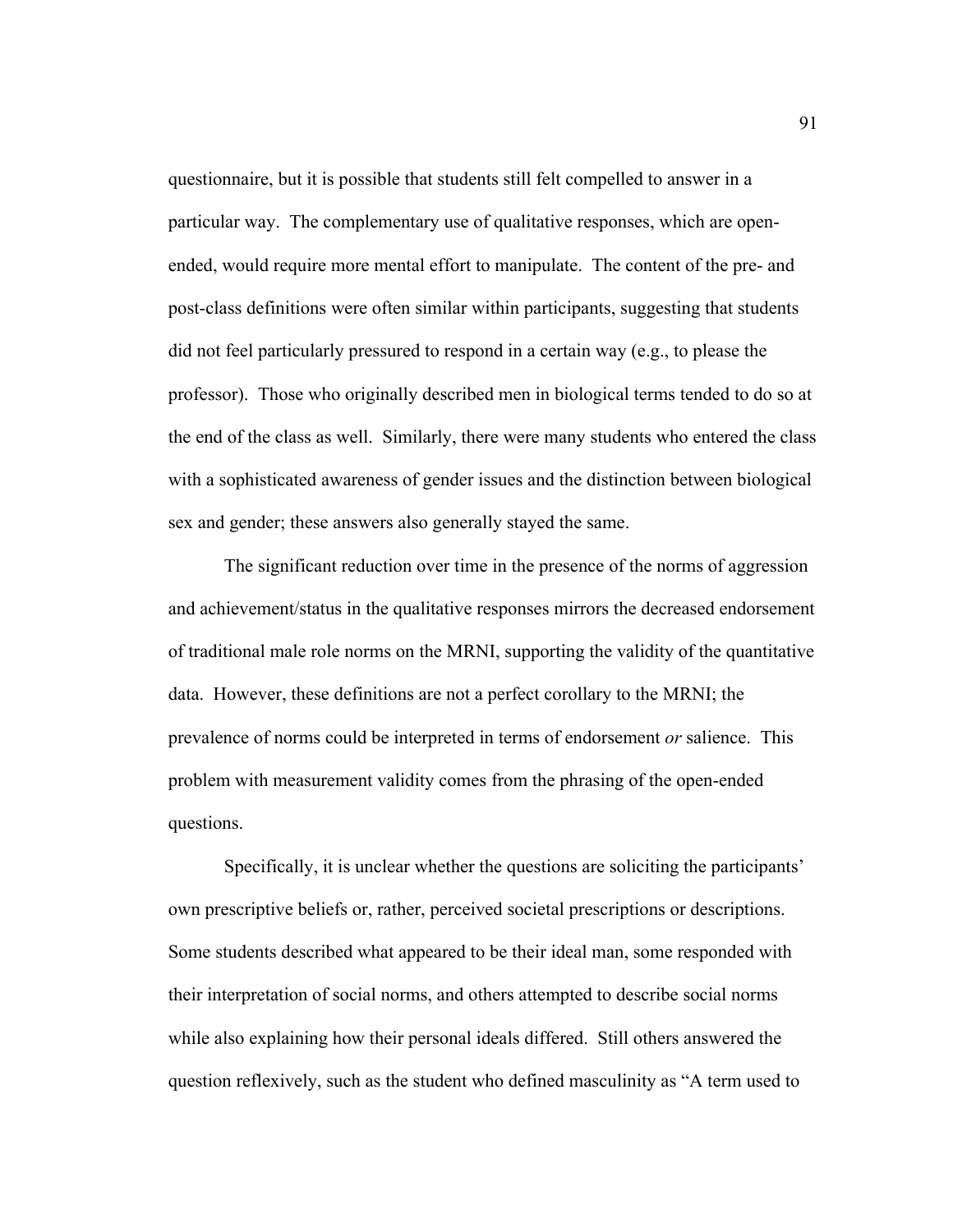describe what it mean to be a "man," male [attitudes], the experience of being male." The meaning of the question "What is a man?" was particularly confusing for some students. At the post-class, one student wrote, "I don't know if we are talking about sex or gender." Many students attempted to differentiate between the two possible interpretations in their answers. The absence of change in the other five male role norms that were coded, then, might be explained by differences in participants' interpretations of the questions. Assuming that the class did not change students' perceptions of social norms, such as by making them consciously aware of implicit homophobia, the prevalence of norms would have stayed constant over time in the definitions of students who defined "man/masculinity" with descriptive or socially prescriptive rather than personally endorsed norms.

While the qualitative questions were designed to be open to interpretation to stimulate internal reflection, challenges in coding (i.e., the inability to perfectly distinguish between students' personally-held beliefs and those they perceive as normative or prescriptive in society) makes it difficult to generalize across students. Responses probably would have been different if students had been asked, "What is a man/masculinity to you?" or "In your opinion, what should define a man/masculinity?" Students could also be asked to detail descriptive or prescriptive social norms and compare their own ideals. Clarifying the questions could improve the richness and interpretability of data in future studies.

Certain aspects of the individual quantitative measures (i.e., the MRNI and FGRS) also raise concerns about their validity. As previously discussed, the MRNI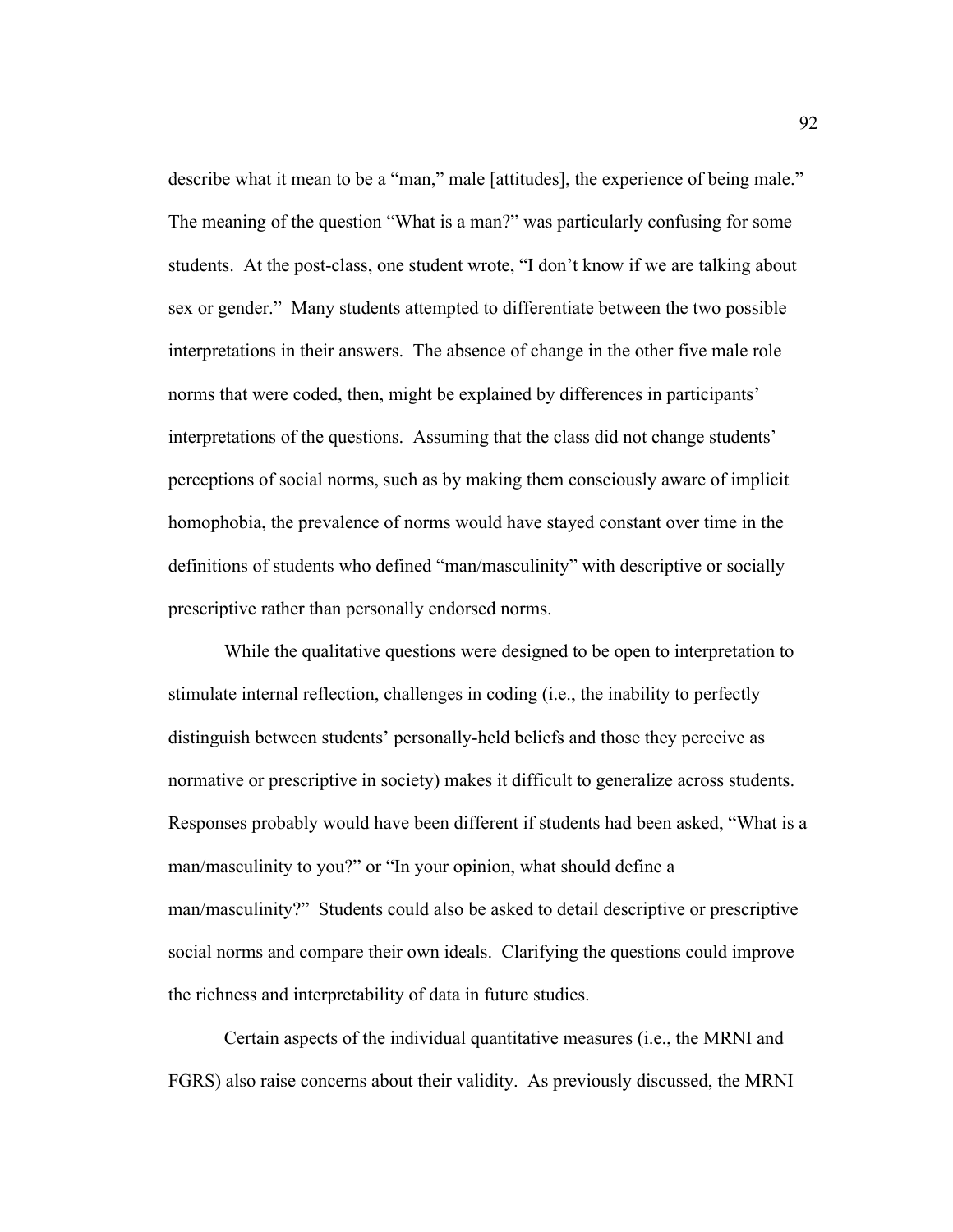subscales had inconsistent and often unacceptable reliabilities across samples. Closer examination of the fit statistics revealed that particular items had inconsistently poor or acceptable fit across the samples. While one item was removed to improve reliability before analyses were conducted (i.e., MRNI item 21), poor or borderline internal reliabilities would make it more difficult to uncover significant results. Issues with the factor structure of the original MRNI, the version administered in the present study, also complicate the interpretation of significant changes in participants' scores. While there were seven hypothesized scales, the original scale validation found support for a three-factor structure. Thus, the present study only examined change in the total scale; the self-reliance and aggression subscales, respectively; and the third subscale, which includes avoidance of femininity, homophobia, achievement/status, attitudes toward sexuality, and restrictive emotionality. The practical meaning of the self-reliance and aggression subscales are straightforward, as they are named constructs in themselves, but the third factor combines a number of male role norms that are not necessarily conceptually related. Thus, the significant decrease in scores on this subscale can only be interpreted as a general decrease in various male role norms. Post-hoc tests were conducted on the norms included in this subscale, but they were purely exploratory. Many of these individual norms did not demonstrate internal reliability, which would be expected given the known factor structure.

As it has been noted, the MRNI has undergone several revisions because of issues with internal reliability, factor structure, and content validity (including the modern relevance of certain items). Besides division of the original MRNI's Factor 1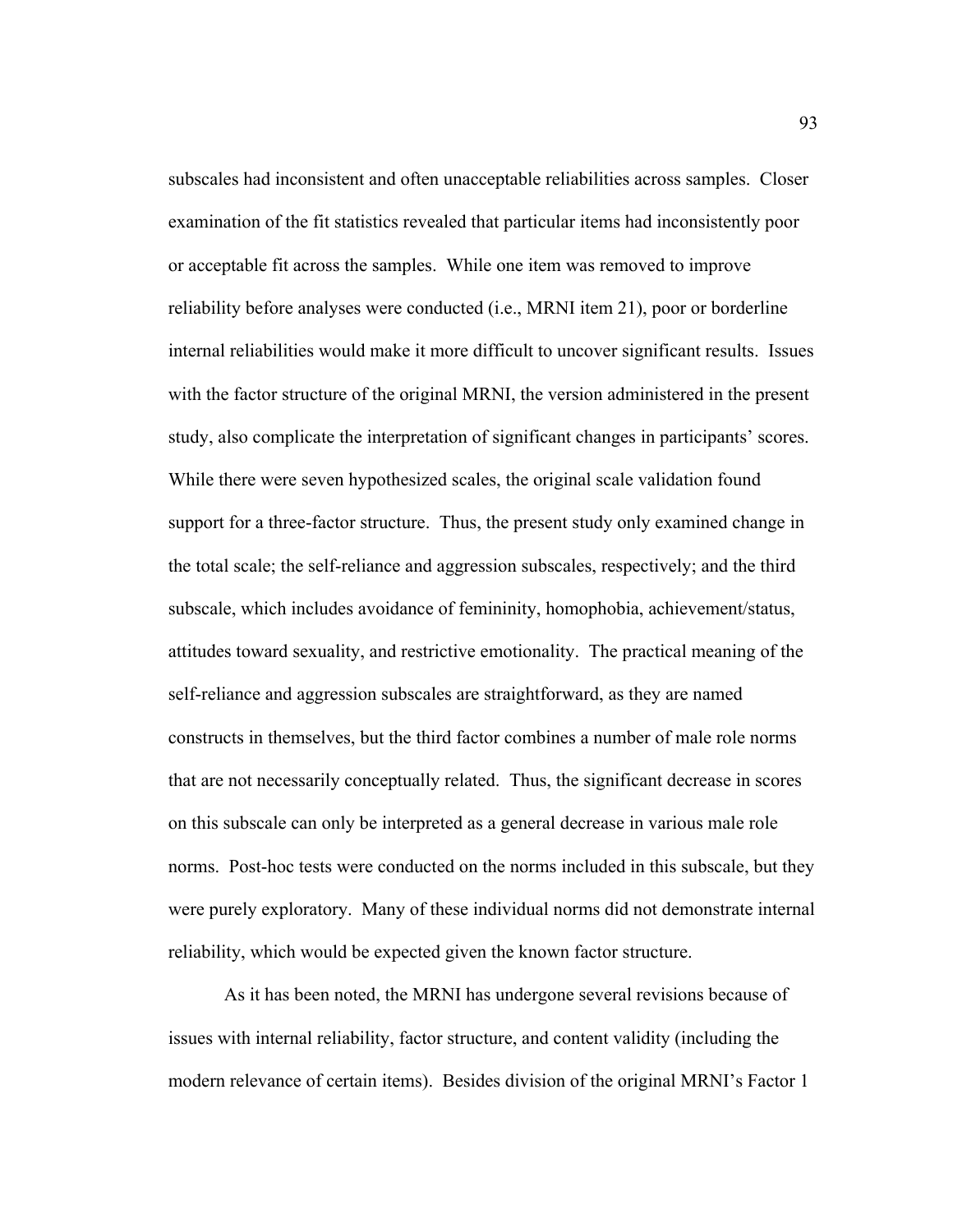into different dimensions, the most relevant change in regards to the present study involves the content of the self-reliance subscale. In their report of the validation of the revised MRNI, the authors wrote, "the original Self-Reliance subscale did not capture the extreme degree of self-reliance that is normative for men (e.g., "A man should be able to perform his job even if he is physically ill or hurt")" (Levant et al., 2007b, p. 87). There are also several new items assessing physical work performance abilities. In contrast, the items in the original scale focus on decision-making and being realistic. Thus, results regarding self-reliance in the present study are not directly comparable to studies using later versions of the MRNI. Also important to note, but not as concerning for the present study, are conceptual changes in the achievement/status subscale. This subscale was re-conceptualized as "dominance." The items in the updated scale focus purely on leadership, especially in the work world, and abandon items focusing on work-life conflict and self-presentation (e.g., saving face or displaying status symbols). To improve consistency and statistical power, it is recommended that future research on masculine ideology utilize the updated versions of the MRNI.

The FGRS also has potentially problematic items, as discussed in the Method section of Study 3. Inclusion of these items has implications for the interpretation of results in the present study. While some items seemingly capture the kind of traditional gender role ideology that is hypothesized to underlie women's male role norm endorsement, others have questionable relevance. The fear of victimization subscale, in particular, would not necessarily be expected to relate to one's attitudes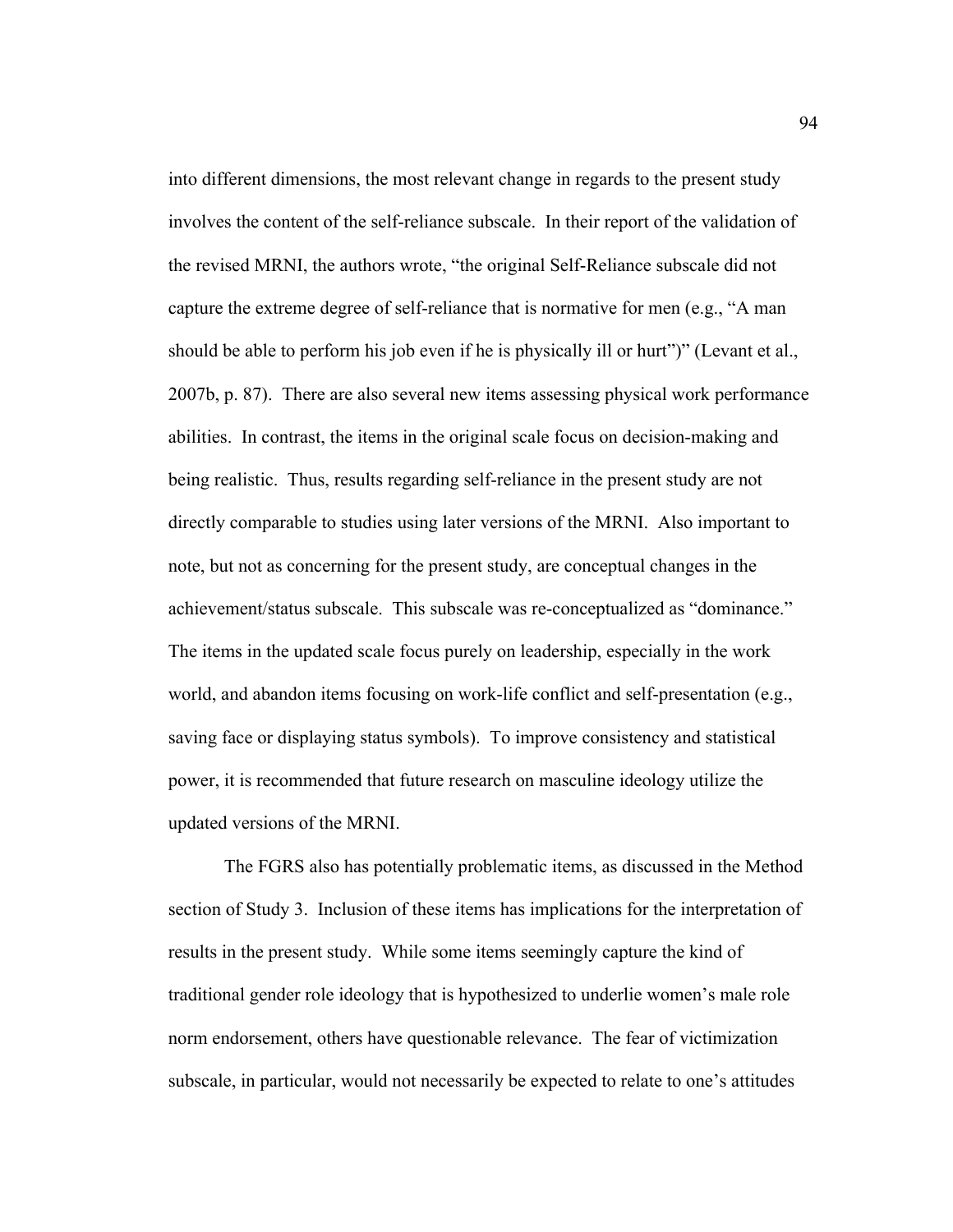toward male roles. Fearing harm from others, regardless of their gender, does not mean that one believes men *should* be aggressive or highly sexual. Neither would it indicate that one believes women should be helpless or fearful. This distinction between perceived norm and prescribed norm is a major limitation in the interpretation of Study 3's results. Simply being aware of traditional social norms could cause a woman to feel gender role stress even if she personally rejects them. The failure to find a correlation between the FGRS and MRNI could be caused by this discrepancy between experience and ideals. Conversely, the presence of such a positive correlation would suggest that experiencing feminine gender role stress is related to endorsement of traditional male *and* female role norms on some level. Because of the limited statistical power in the present study, more research is needed to make firm conclusions about this possible connection.

Readers hoping to generalize the results of this research to other populations should be aware of the particular demographic characteristics of the participants. The sample primarily consists of current psychology students, many of whom were planning to major in psychology. The university at which the data were collected is known to have a relatively high proportion of nontraditional and returning students (PSU OIRP, 2013), and it is located in a primarily White, racially homogenous region of the United States (U.S. Census Bureau, 2014). Past research has shown that women and younger people generally have lower endorsement of traditional attitudes toward masculine roles (Levant & Richmond, 2007). Additionally, while European Americans have been found to have lower endorsement of male role norms compared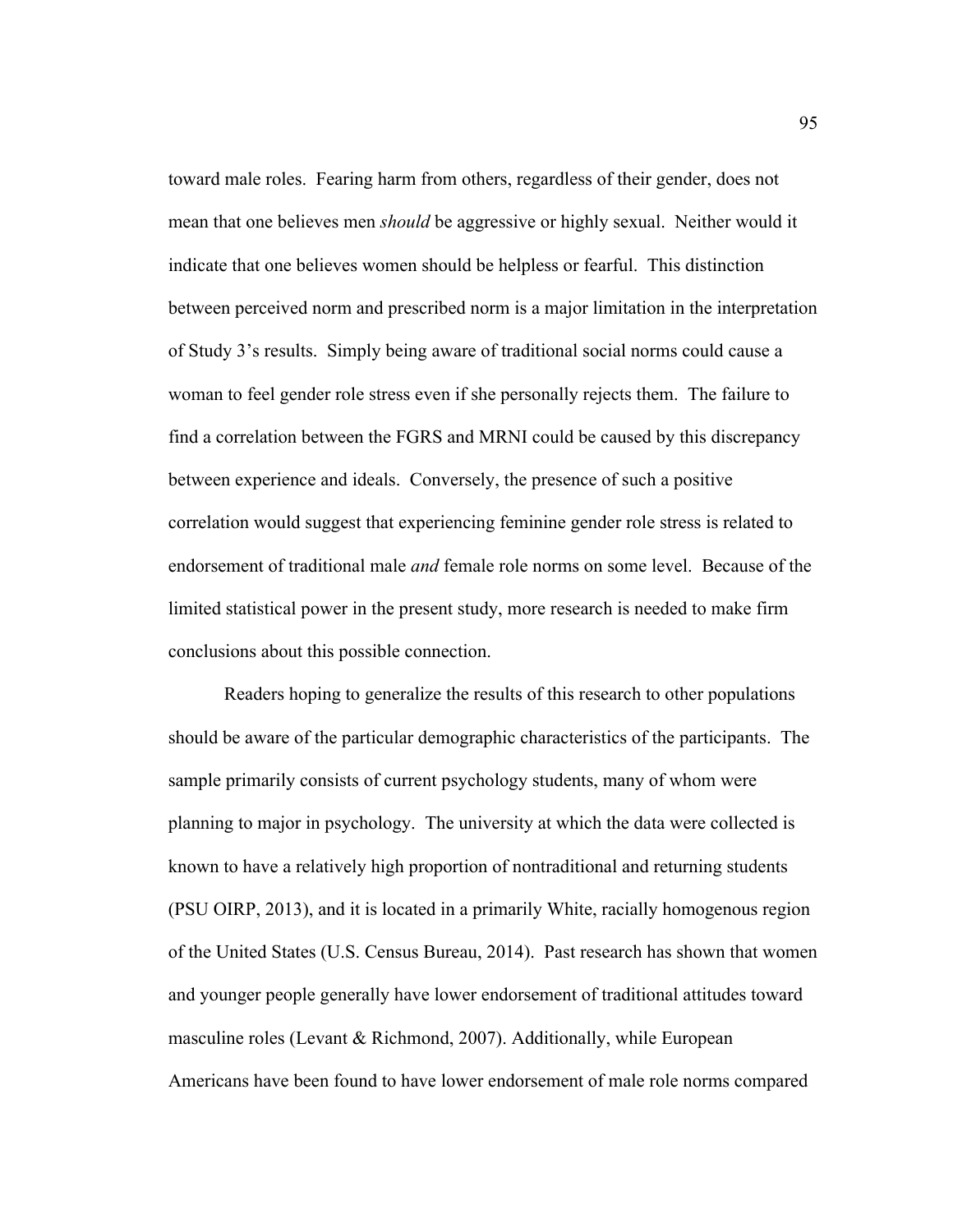to African Americans, geographical location within the U.S. (Southern/rural versus Northern/urban) moderates this relationship (Levant, Majors, & Kelley, 1998). Floor effects on the MRNI, which was a concern, were not present in the data. However, the potential impact of the Psychology of Men and Masculinities class in other populations, if it could be delivered exactly the same as it was in the present study, is unknown. Populations with more traditional male role attitudes might be less amenable to the idea of taking the course or might show more reactance to the course content. In other words, people with strongly-held traditional gender role attitudes could feel threatened by the progressive course material and reinforce their preexisting attitudes. Some research has suggested that reactance may vary by age, gender, and ethnicity (e.g., Woller, Buboltz,  $& Loveland, 2007$ ). Thus, it is possible that the female and mostly White population studied in the present research may have been unusually likely to demonstrate attitudinal change as a result of taking the masculinities course.

Response rates are another factor that could threaten the validity of the analyses in this paper. They were relatively high for the qualitative data (78% of women enrolled in the course at any time). For the quantitative data, they ranged from 46.3% of all women enrolled in Study 1 to 91.4% in Study 3. However, the total enrollment numbers include students who dropped the class and joined the class after the first day and thus were unable to complete the pre-class questionnaire. Taking these factors into consideration, the participants included in this study appear to be generally representative of those students who attended class regularly and completed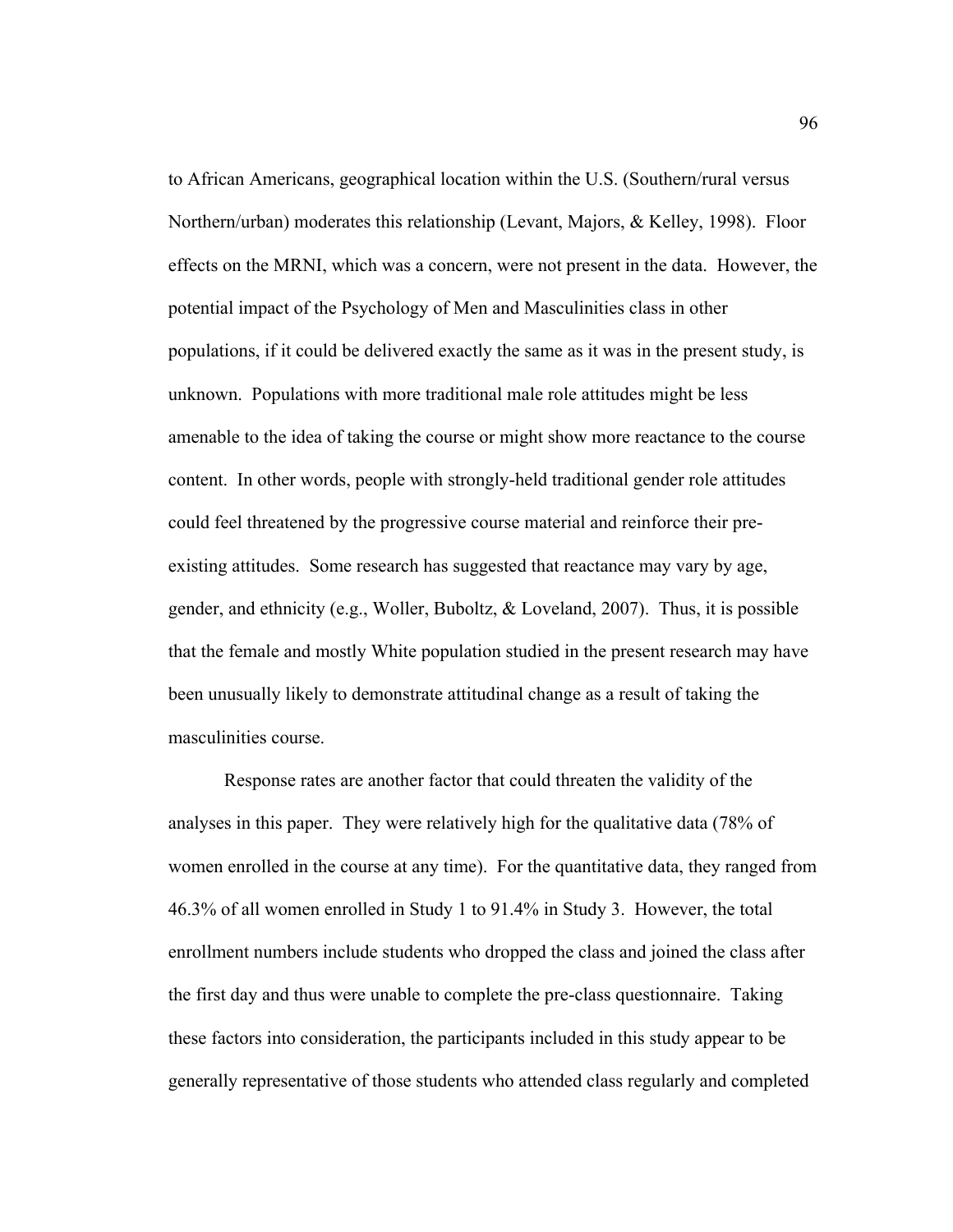the assignments. Nevertheless, there likely remained influences of self-selection regarding both course completion and questionnaire completion. Students choosing to enroll and remain in the men and masculinities class, as well as take the time to complete the questionnaire outside of class in Study 3, might have had a particular and unique investment in gender-related issues.

The most serious limitation of the present research is the small size of the samples in each study, which restricted the power of the inferential statistical tests. In other words, the chances of positively identifying a real difference were low, resulting in an increased possibility of Type 2 errors. Besides possible Type 2 errors, this problem also resulted in the restriction of the sample to female students. Originally, I had planned to examine change in men's GRC and attitudes toward women. However, there were too few men in any one class to make statistical testing appropriate. The potential for cohort effects also precluded the option of combining data from several iterations of the class. This was a major loss in the design, and it will be important to extend the present work to populations of male students.

# **Future directions**

The findings of the present research open the door for several additional research studies. Firstly, the simple pre-post design in Study 1 precluded an estimation of the duration of change in students' attitudes toward male role norms. Studies using follow-up measures could differentiate between different long-term attitudinal trajectories. For example, perhaps students' male role attitudes eventually return to pre-class levels. Alternatively, perhaps the class began a trend of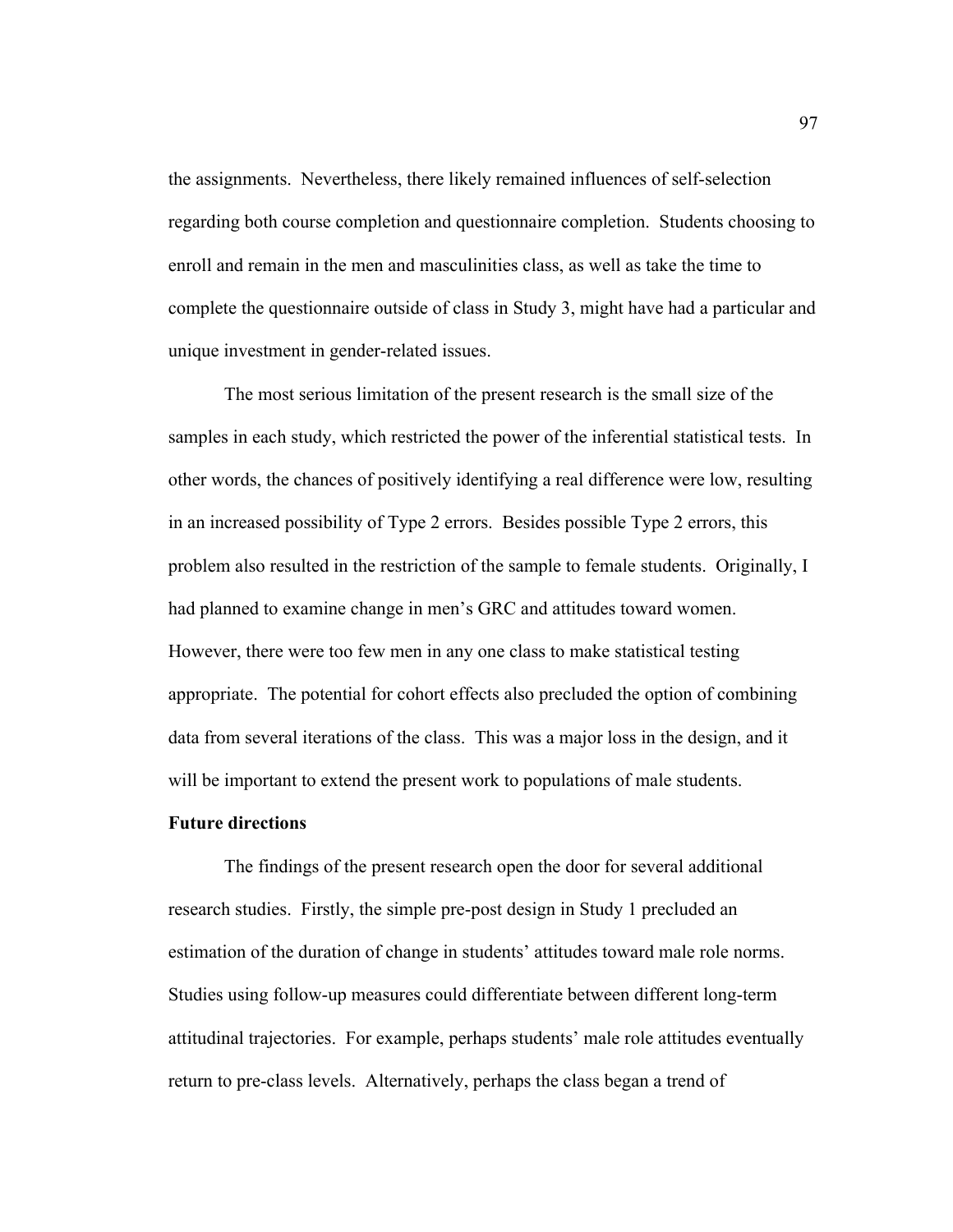increasingly progressive attitudes. This information could be used to explore possibilities of reactance or dosage (e.g., the number of class sessions attended and degree of participation in the class), and it would be particularly useful for people conceptualizing classes on masculinity as a form of intervention.

It would also be useful to identify the "active ingredients" of the class that encourage attitude change in a direction associated with improved outcomes. Past research on WGS classes has suggested that they emphasize critical thinking, openmindedness, and participatory learning (Stake & Hoffman, 2000). However, whether these characteristics or others contribute to gender role attitude change is unknown. Are there particular processes or kinds of material that foster increasingly progressive gender role attitudes? How much and how soon should students be asked to question their existing attitudes?

Another future direction involves the exploration of a possible internal set of unified gender role attitudes. The idea that one system of gender ideology underlies both same- and other-sex role attitudes, as well as gender role conflict or stress indirectly, was alluded to in Study 3, but the results were not conclusive. Future work could compare measures of masculine ideology (equivalent to endorsement of male role norms) with feminine ideology. Since the present research was conducted, the author learned of the Femininity Ideology Scale (FIS; Levant et al., 2007a), which is the feminine counterpart to the MRNI. As discussed previously, the FIS is correlated with the MRNI-49, suggesting that there could be a common underlying dimension of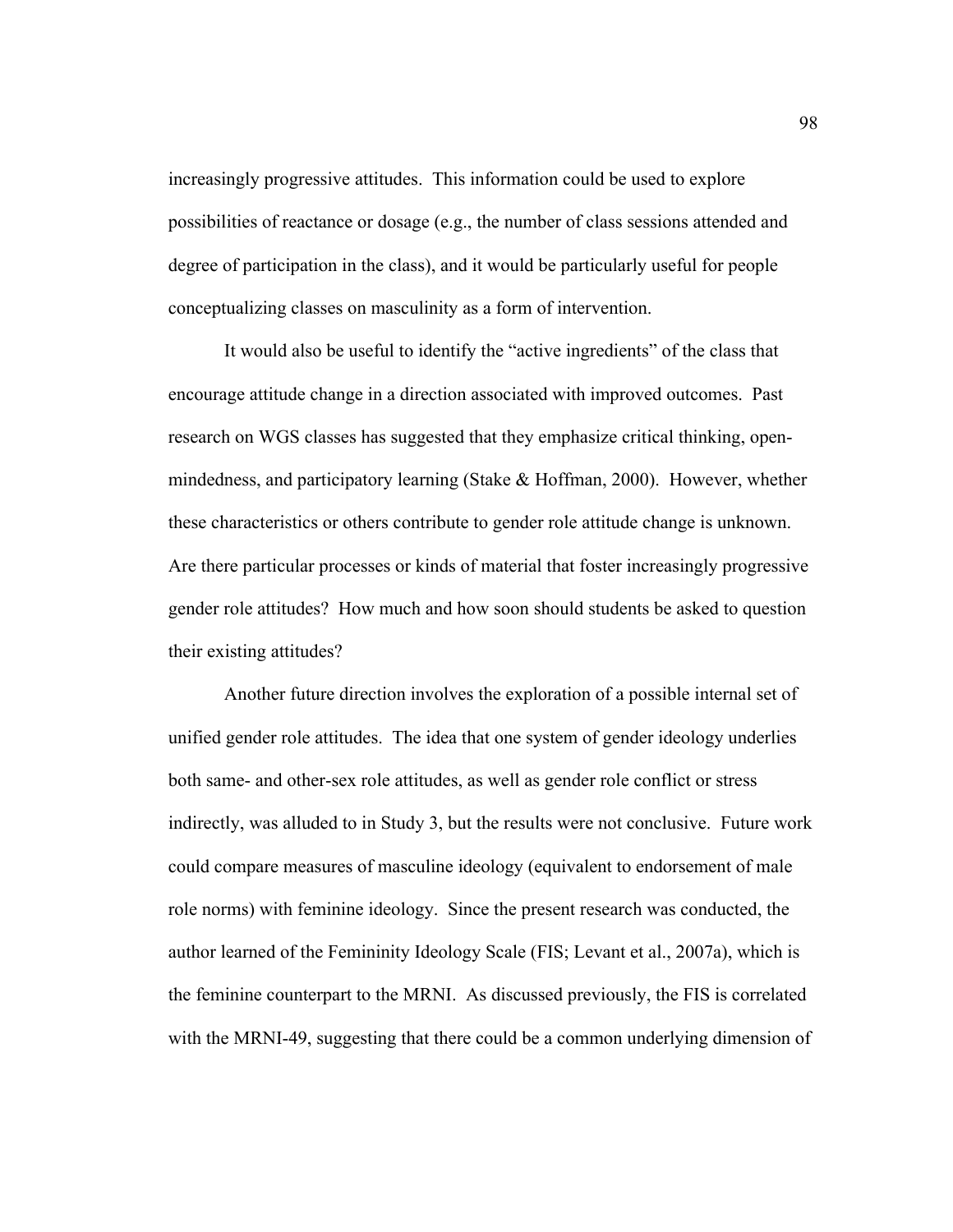gender ideology. The next step would be to explore influences on these attitudes: where do they come from, what changes them, and do they change interdependently?

One intriguing trend in the literature on WGS classes that remains underexplored is the relative lack of male students. All of the prior studies on WGS classes reviewed in this paper had a large majority of women in their sample (ranging from 88-94%), a more extreme difference than would be expected even accounting for gender differences in general college enrollment and response rates. Even the course examined in the present study, which was obviously focused on men and masculinity (although cross-listed in past years between the Psychology and Women's Studies Departments), has had a disproportionately small number of men enrolled. In comparison to 28% of students taking psychology classes, based on a 2010 departmental survey, only 15% of the students receiving grades in the masculinities class were male (E. Mankowski, personal communication, December 12, 2014). More generally, between 2000 and 2014, the percentage of male students in the masculinities class has ranged from 13-32% ( $M = 22$ ,  $SD = .06$ ). There appear to be no published data on the proportion of men in WGS classes at other institutions, save one or two anecdotal estimates. Because the material is focused on their own gender, it would seem logical that men be *over*-represented in the course, particularly because of the small number of classes offered at the university that are explicitly about men. As some scholars have suggested, men, as members of a dominant identity, perhaps do not believe that gender is an important topic of study (e.g., Kimmel, 1993). Or, perhaps men suspect that the course has implicitly progressive values and anticipate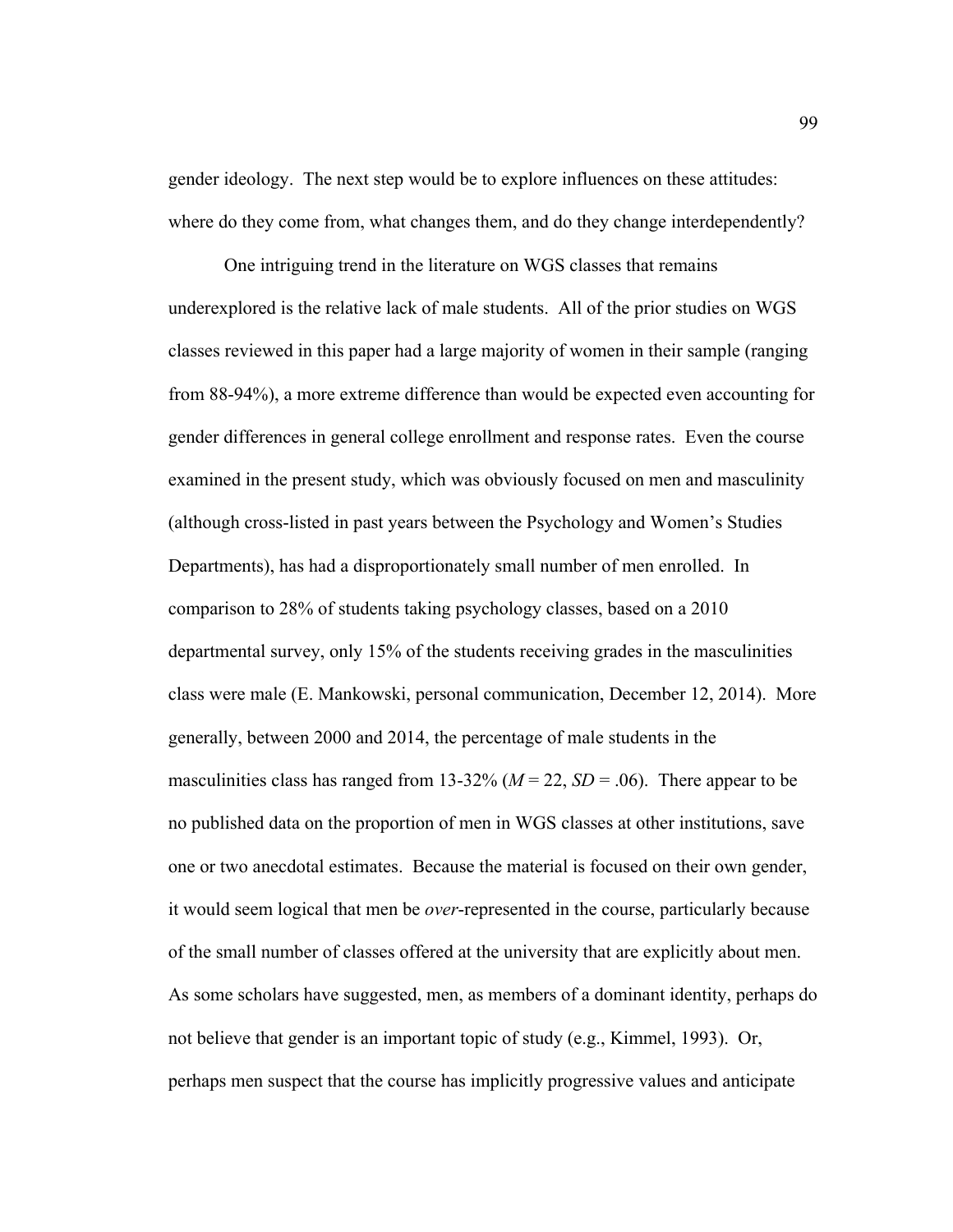feeling uncomfortable. Pleasants' (2011) examination of men's defensive reactions to feminist classes suggests that this possibility holds some truth. However, men's engagement is critical. Firstly, society's movement toward an egalitarian structure that no longer imposes rigid gender norms requires men's participation. Secondly, the men who might feel most threatened by the material (i.e., those firmly endorsing traditional male norms and likely suffering from role conflict) would also probably stand to gain the most from the experience. Future research on gender-focused courses should explore how to increase male enrollment and improve their class experiences and outcomes.

### **Closing thoughts**

The present research found that women in an undergraduate Psychology of Men and Masculinities course showed less endorsement of traditional male role norms at the end of the class than at the beginning. Women in the class showed decreased agreement with general prescriptive masculine role norms, the norms of aggression and self-reliance, and a composite of several other norms (including achievement/status, avoidance of femininity, homophobia, non-relational attitudes toward sex, and restrictive emotionality). Additionally, their definitions of "man" and "masculinity" included fewer references to the norms of achievement/status and aggression. There was also no evidence that students electing to enroll in the course had different pre-attitudes toward male role norms than students enrolling in a general psychology course that did not address gender. However, the small sample size and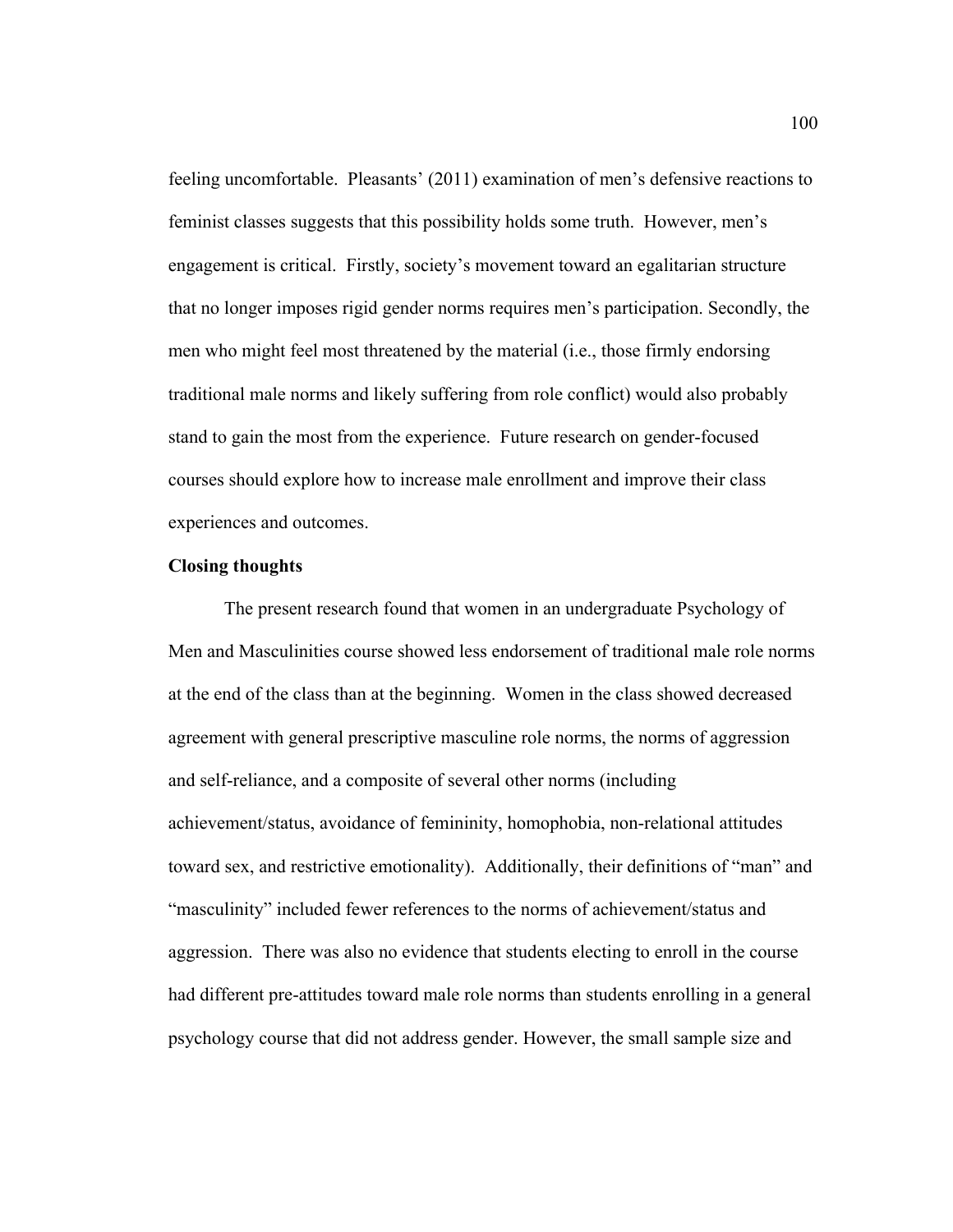resulting low power of the inferential statistical analyses made it very difficult to detect differences in these two groups' male role attitudes.

This research project is the first to examine change in women's attitudes toward male role norms as well as the impact of a masculinities course on gender role attitudes. Previous research has tended to focus on attitudes toward women's roles and the impact of gender studies classes focused on women (rather than on men). Because both men's and women's attitudes toward male role norms are linked to a number of life outcomes such as health behaviors and relationship satisfaction, this research has important implications for potential interventions in the areas of healthcare or counseling. American society has a long way to go before people are free from restrictive gender role expectations, but the present research provides encouraging evidence that change is not only possible but is already happening in particular social contexts.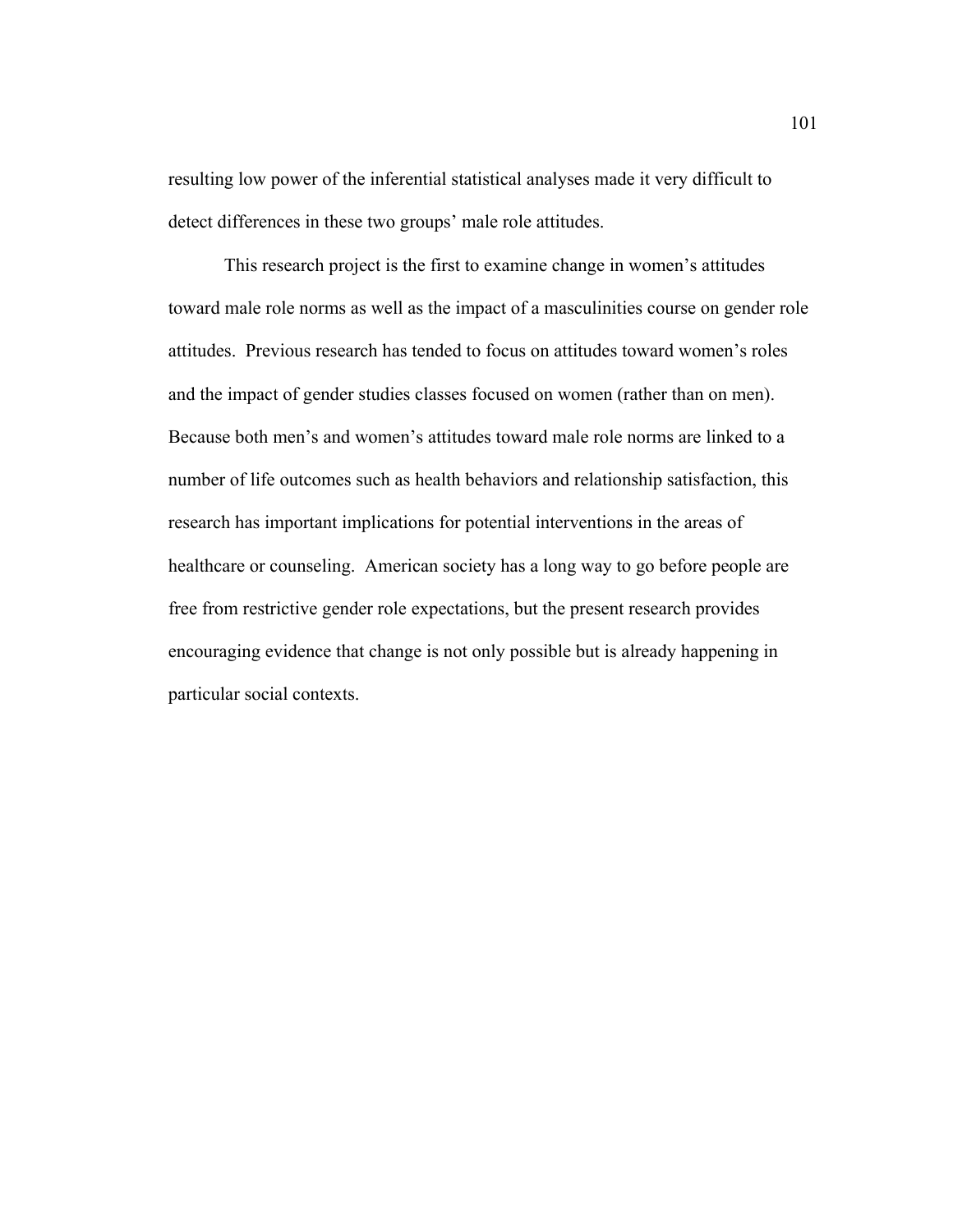| Table 1                               |  |  |  |
|---------------------------------------|--|--|--|
| Samples used to test study hypotheses |  |  |  |

|       |                      |                                                                              | Test statistic   | Effect size<br>required for |
|-------|----------------------|------------------------------------------------------------------------------|------------------|-----------------------------|
|       | Sample               |                                                                              | $#$ of tests     | significance at             |
| Study | (women only)         | Measure(s) $(N)$                                                             | performed)       | $power = .80$               |
| 1     | 2011 Psychology of   | <b>MRNI</b>                                                                  | Repeated-        | .81                         |
|       | Masculinities        | $(N = 20)$                                                                   | measures t       |                             |
|       |                      |                                                                              | test $(4)$       |                             |
|       | 2011 Psychology of   | Open-ended                                                                   | McNemar's        | $\mathbf{a}$                |
|       | <b>Masculinities</b> | responses to "What is<br>a man?" and "What is<br>masculinity?"<br>$(N = 32)$ | test $(7)$       |                             |
|       | 2 2011 Psychology of | <b>MRNI</b>                                                                  | t test $(4)$     | 1.12                        |
|       | Masculinities,       | $(n_1 = 20, n_2 = 19)$                                                       |                  |                             |
|       | 2013 Research        |                                                                              |                  |                             |
|       | Methods              |                                                                              |                  |                             |
| 3     | 2012 Psychology of   | <b>MRNI</b> and FGRS                                                         | Pearson's $r$    | .47                         |
|       | Masculinities        | $(N = 32)$                                                                   | $\left(4\right)$ |                             |

*Notes*. MRNI = Male Role Norms Inventory; FGRS = Feminine Gender Role Stress Scale.

<sup>a</sup>Required effect size could not be computed a priori.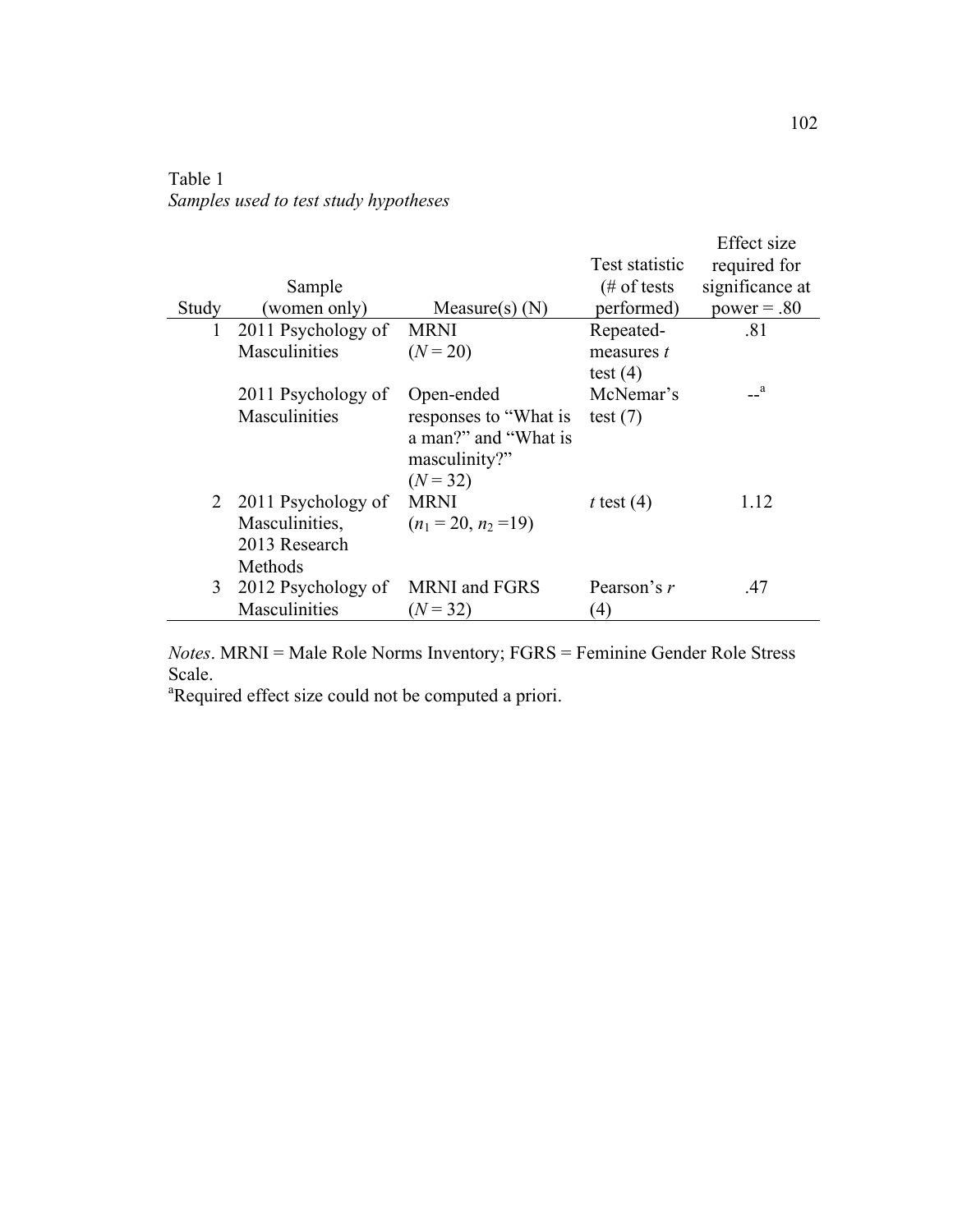# Table 2

*Coding scheme for open-ended responses to the prompts "What is a man?" and "What is masculinity?"*

| Code                                              | Definition                                                                        | Kappa          | Scope                                                                                                                                                                                                                                                                                                                                                                 | Example from<br>data                                                                                         |
|---------------------------------------------------|-----------------------------------------------------------------------------------|----------------|-----------------------------------------------------------------------------------------------------------------------------------------------------------------------------------------------------------------------------------------------------------------------------------------------------------------------------------------------------------------------|--------------------------------------------------------------------------------------------------------------|
| All codes                                         |                                                                                   | .89            |                                                                                                                                                                                                                                                                                                                                                                       |                                                                                                              |
| Achievement/<br>status                            | Men should<br>desire and strive<br>for achievement<br>and status.                 | .86            | Includes: Power, social status,<br>being a provider, being<br>respected, leadership, being<br>driven, winning                                                                                                                                                                                                                                                         | "The less care<br>taking and more<br>hard labor or<br>CEO/Boss<br>positions are<br>more<br>masculine."       |
| Aggression                                        | Men should be<br>aggressive,<br>physically and<br>otherwise.                      | .97            | Includes: physical strength and<br>toughness, risk-taking,<br>adventurousness, physical<br>protection of others,<br>fearlessness, macho                                                                                                                                                                                                                               | "[Masculinity is<br>being] -tough,<br>strong, $\&$<br>fearless."                                             |
| Avoidance of<br>femininity                        | Men should<br>avoid being<br>feminine or<br>engaging in<br>feminine<br>activities | .65            | Includes: Masculinity is defined<br>in opposition to femininity<br><b>Excludes:</b> Simply comparing<br>men/males to women/females<br>without defining as opposite,<br>men enjoying "manly" things<br>like sports (unless the activities<br>are compared to feminine<br>activities), biological difference<br>from females (see Gender as<br>biologically determined) | "The level of<br>masculinity is<br>described by<br>how well a man<br>fits into the<br>antifeminine<br>role." |
| Fear and hatred<br>of homosexuals<br>/ Homophobia | Men should<br>avoid acting in<br>a way that<br>could imply<br>homosexuality.      | 1 <sup>a</sup> | Includes: Restrictive behavior<br>specifically toward other men,<br>avoiding gay men, men are only<br>heterosexual<br>Excludes: Just engaging in<br>heterosexual activity (isn't<br>necessarily anti-gay)                                                                                                                                                             | "[Masculinity is]<br>not having<br>feminine<br>characteristics<br>$(homosexual)$                             |
| Non-relational<br>attitudes toward<br>sex         | Men should be<br>highly sexual<br>and focused on<br>their physical<br>pleasure.   | $\mathbf{1}$   | Includes: Strong sex drive, focus<br>on own sexual pleasure, being<br>"good in bed," being sexually<br>dominant<br>Excludes: Loving one's sex<br>partner                                                                                                                                                                                                              | "[A man is] $\dots$ a<br>non-virgin, being<br>at least mid-<br>twenties"                                     |
| Restrictive<br>emotionality                       | Men should not<br>outwardly<br>express their<br>emotions.                         | .84            | Includes: Emotional<br>detachment/toughness,<br>emotional stability<br>Excludes: restrictive<br>emotionality specifically with<br>men (see Homophobia),<br>fearlessness (see Aggression)                                                                                                                                                                              | "Men are not as<br>emotional as<br>women. Men<br>don't cry."                                                 |
| Self-reliance                                     | Men should be<br>able to rely                                                     | .68            | Includes: problem-solving, being<br>logical/level-headed/realistic,                                                                                                                                                                                                                                                                                                   | "A man has<br>learned to                                                                                     |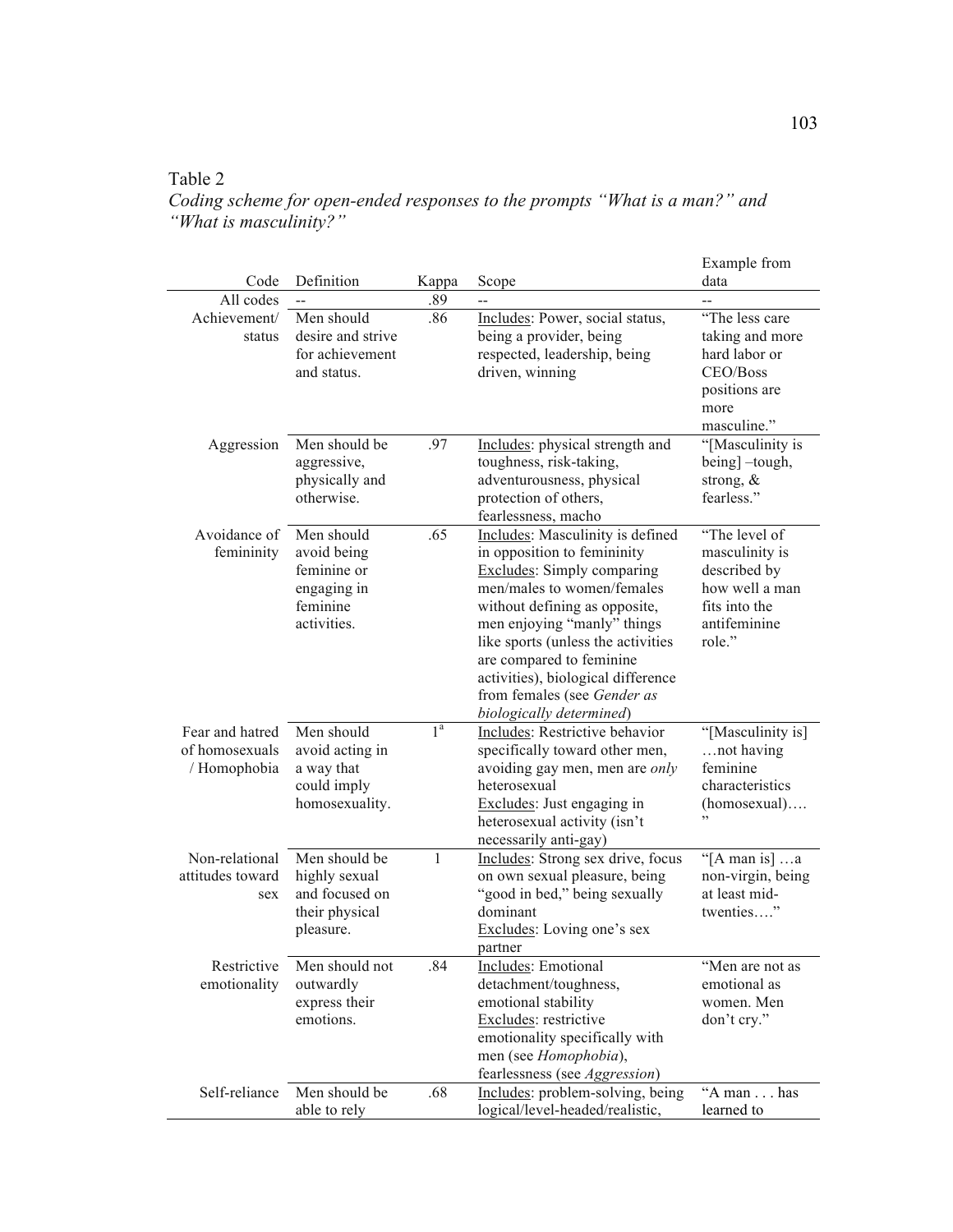| upon           | responsibility, reliability,  | function in       |
|----------------|-------------------------------|-------------------|
| themselves and | independence                  | society as an     |
| make decisions | Excludes: Control over others | individual adult. |
| by themselves. | (see Achievement/status)      | cc                |

<sup>a</sup>This theme was not present in the data set.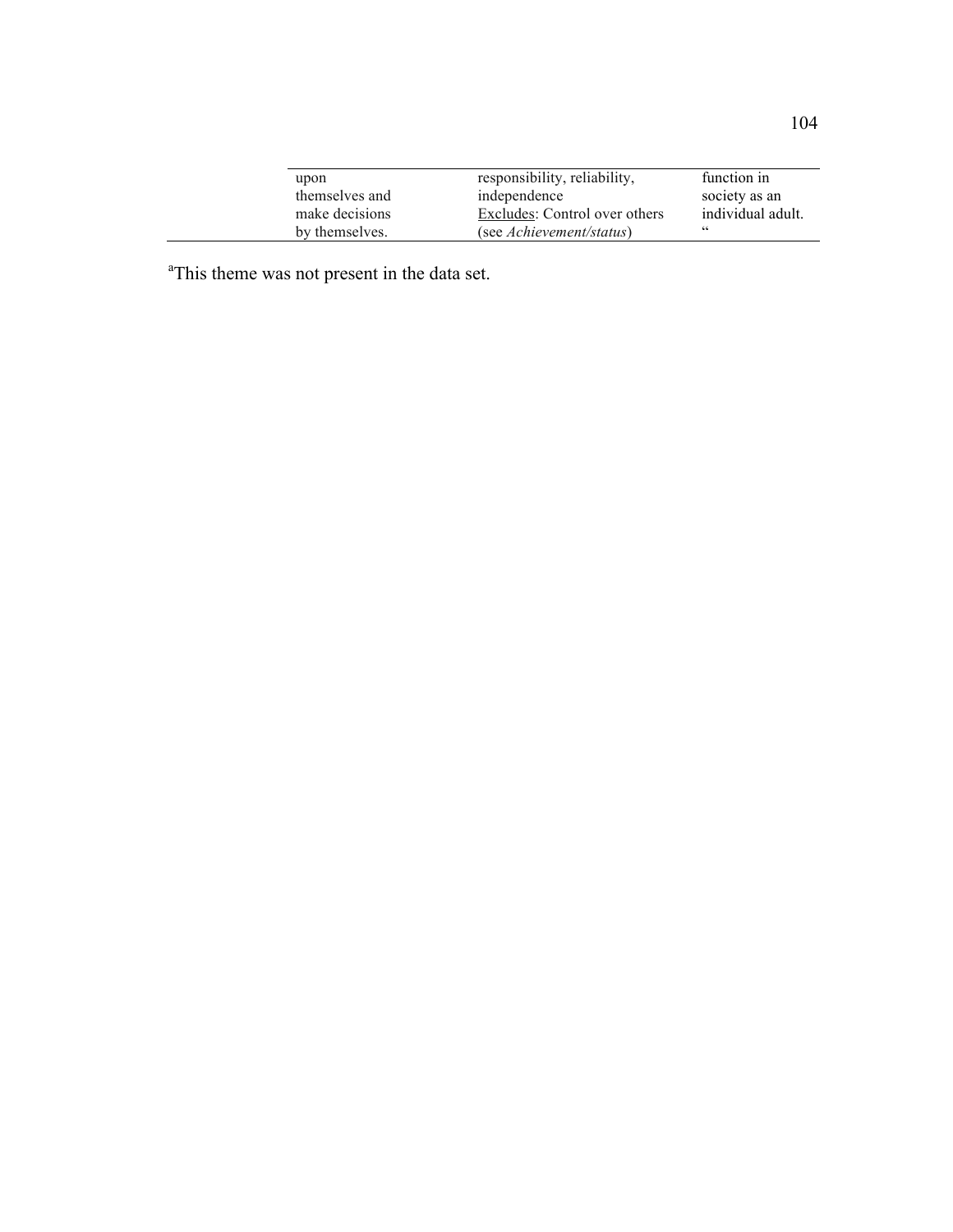|                            | 2011                             |                            | 2012                                     | 2013 Research        |
|----------------------------|----------------------------------|----------------------------|------------------------------------------|----------------------|
|                            |                                  | <b>Masculinities Class</b> | <b>Masculinities Class</b>               | <b>Methods Class</b> |
| Scale                      | Time 1                           | Time 2                     | Time 1                                   | Time 1               |
|                            | Male Role Norms Inventory (MRNI) |                            |                                          |                      |
| Self-reliance <sup>a</sup> | .52                              | .74                        | .65                                      | $-10^{6}$            |
| Aggression                 | .65                              | .66                        | .69                                      | .65                  |
| Factor 1                   | .85                              | .81                        | .82                                      | .77                  |
| Total <sup>c</sup>         | .88                              | .87                        | .88                                      | .80                  |
|                            |                                  |                            | Feminine Gender Role Stress Scale (FGRS) |                      |
| Total                      |                                  |                            | .93                                      |                      |

## Table 3 *Internal consistency (Cronbach's alpha) of the MRNI and FGRS*

*Note*. Item #21 of the MRNI ("A man who take a long time and has difficulty making decisions will usually not be respected") was removed due to its negative impact on the internal consistency of the scale.

<sup>a</sup>Including item  $#21$ , row statistics are: .44, .68, .53, .07.

<sup>b</sup>While removal of MRNI item  $#10$  ("A man must be able to make his own way in the world") would increase this reliability to .40 (the maximum possible with removal of only one item), this action would also severely decrease the reliabilities of this subscale in the other samples. Thus, improvement in this sample was not attempted.  $\text{°Including item } \#21, \text{row statistics are: } .88, .88, .87, .79.$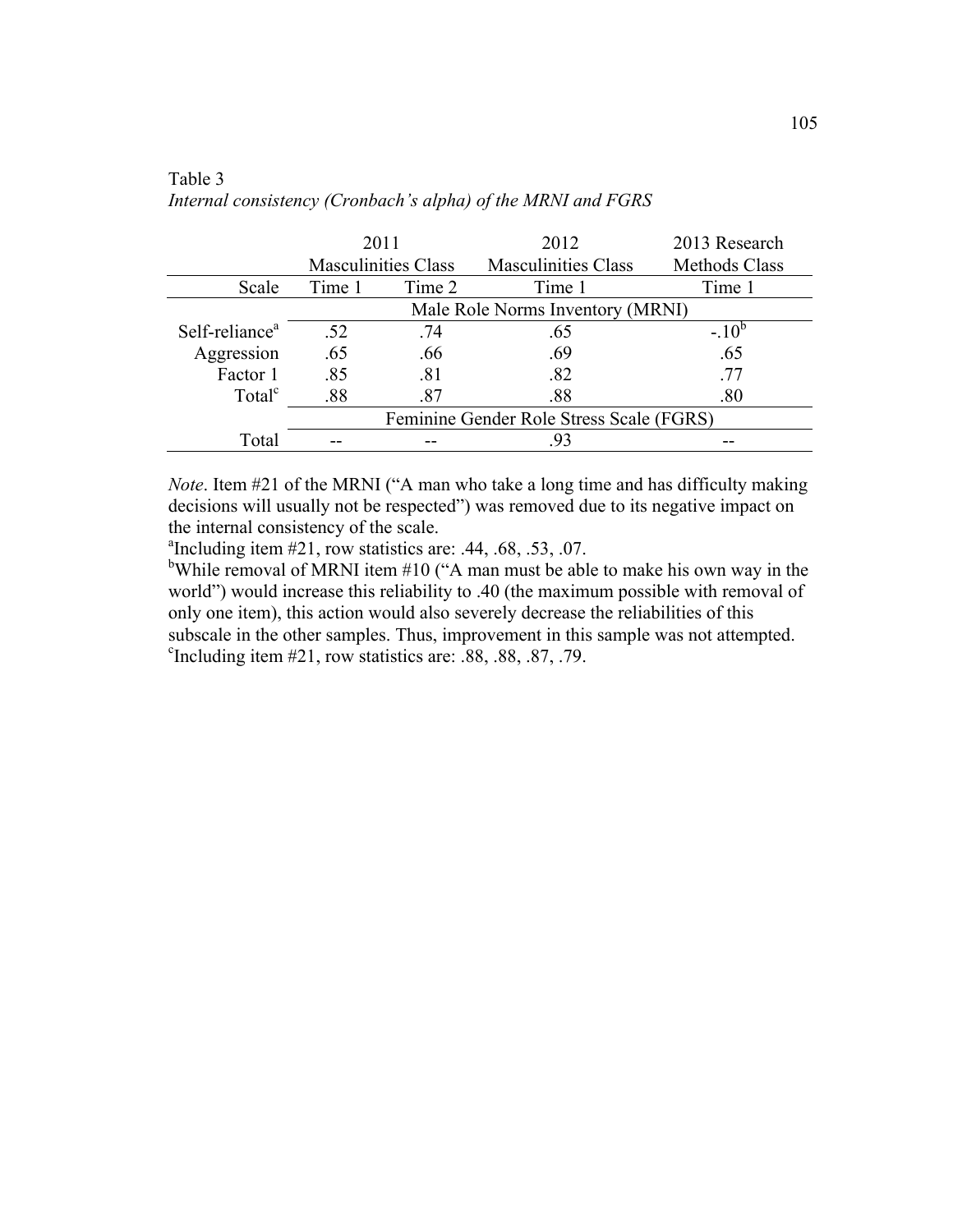| l)<br>D<br>Tahle | Hypothesis 1a: t- tests comparing pre-and post-class MRNI scores |
|------------------|------------------------------------------------------------------|
|                  |                                                                  |

| <b>Achieved</b><br>power |                                 |                 | $80\,$         | $\delta$                |  |
|--------------------------|---------------------------------|-----------------|----------------|-------------------------|--|
|                          | $\mathcal{S}$                   | $\widetilde{q}$ | $\overline{8}$ | .79                     |  |
|                          | $.012*$                         | $.005*$         | $.003*$        | $.000*$                 |  |
| đ                        |                                 |                 |                |                         |  |
| 15% CI 95% CI<br>upper   | 87                              |                 | 35             |                         |  |
| lower                    | 27                              |                 |                |                         |  |
|                          | 2.79                            | 3.24            | 3.5            | 4.31                    |  |
| <i>difference</i><br>SE  | 67                              |                 | 27             | $\frac{8}{2}$           |  |
| Post-class<br>M(SD)      | 3.14(3.00)                      | 2.72(72)        | 1.85(31)       | 2.11(2.11)              |  |
| class<br>(S2)<br>Pre-c   | (g)                             | (29)<br>3.15    | (.34)<br>2.07  | (.35)                   |  |
| Scale M (                | Self-reliance <sup>a</sup> 3.57 | Aggression      | Factor 1       | Total <sup>b</sup> 2.39 |  |

*Note*. Item #21 of the MRNI ("A man who take a long time and has difficulty making decisions will usually not be Note. Item #21 of the MRNI ( $A$  man who take a long time and has difficulty making decisions will usually not be respected") was removed due to its negative impact on the internal consistency of the scale.<br><sup>a</sup>Including item #21, row statistics are: 3.41 (.57), 3.00 (.57), .59, 3.04, 18, .13, .70, .007, .66.<br><sup>b</sup>Including item #21, ro <sup>a</sup>Including item #21, row statistics are: 3.41 (.57), 3.00 (.57), .59, 3.04, 18, .13, .70, .007, .66. respected") was removed due to its negative impact on the internal consistency of the scale.

bIncluding item #21, row statistics are: 2.39 (.*35*), 2.11 (.*36*), .27, 4.39, 18, .14, .41, .000\*, .79.

 $*_p$  < .0125 (adjusted significance criteria). \**p* < .0125 (adjusted significance criteria).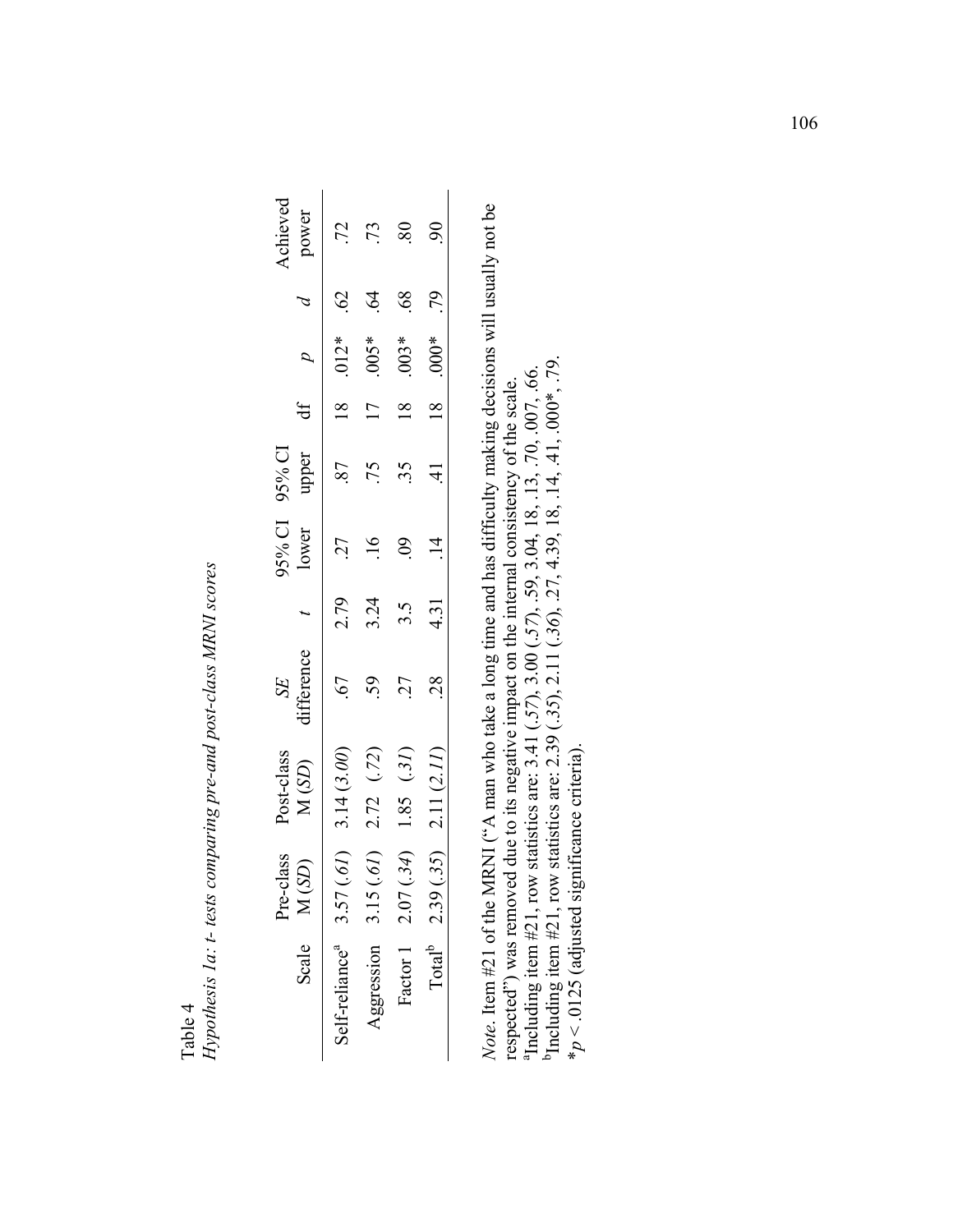Table 5<br>Hypothesis 1b: Presence of MRNI dimensions in qualitative responses from Psychology of Men and Masculinities students *Hypothesis 1b: Presence of MRNI dimensions in qualitative responses from Psychology of Men and Masculinities students*

| heme                                    | Count $(\%)$<br>Pre-class |        | Post-class<br>Count $(\%)$ |         | Total | $\text{Count} \left( \frac{0}{0} \right)$ | đ |                  | Achieved<br>power |
|-----------------------------------------|---------------------------|--------|----------------------------|---------|-------|-------------------------------------------|---|------------------|-------------------|
| Achievement/status                      | (46.9)                    |        |                            | (21.9)  |       | 22(34.4)                                  |   | $02*$            |                   |
| gression<br>$\mathsf{A}^\mathsf{a}$     |                           | (56.3) |                            | (25.0)  | 26    | (40.6)                                    |   | $\sum_{i=1}^{k}$ |                   |
| Avoidance of fe                         | $\widehat{\mathcal{Z}}$   |        |                            | (12.5)  |       | (6.3)                                     |   |                  |                   |
| osexuals<br>Fear and hatred of hom      | $\widehat{\mathcal{O}}$   |        |                            | $\odot$ |       | $\odot$                                   |   |                  |                   |
| ward sex<br>Non-relational attitudes to |                           | (6.3)  |                            | (6.3)   |       | (6.3)                                     |   |                  |                   |
| tıonalıt<br>Restrictive emc             |                           | (25.0) |                            | (12.5)  |       | (18.8)                                    |   |                  |                   |
| -reliance<br>Self                       |                           | (12.5) |                            | (9.4)   |       | (10.9)                                    |   |                  | ర్                |

*Note*. *N* = 32. *Note*.  $N = 32$ .<br>\* $p < .05$ .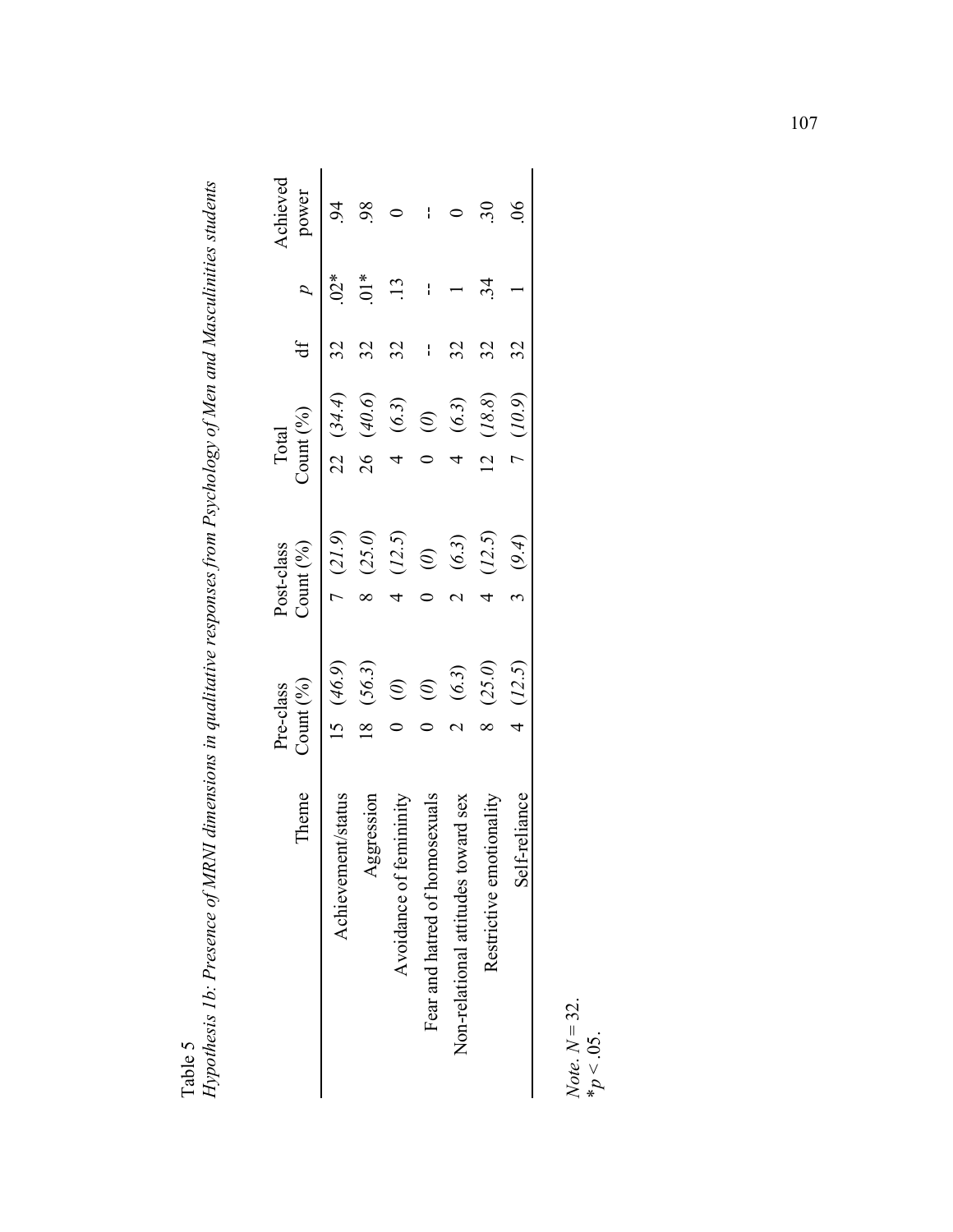Hypothesis 2: t- tests comparing MRNI scores in Psychology of Masculinity and Research Methods courses *Hypothesis 2: t- tests comparing MRNI scores in Psychology of Masculinity and Research Methods courses* Table 6

| Achieved<br>power              |                                 |                                 | $\mathsf{\S}0$ |                         |  |
|--------------------------------|---------------------------------|---------------------------------|----------------|-------------------------|--|
|                                |                                 |                                 |                |                         |  |
|                                | 33.84                           | .52                             | 53.            | 36 41 28                |  |
| df $p$                         |                                 |                                 | 36             |                         |  |
| upper<br>95% CI 95% CI         |                                 |                                 |                | 33                      |  |
| lower                          | -.35                            | -33                             | $-16$          | $\frac{4}{1}$           |  |
|                                | 0.20                            | 0.66                            | 0.64           | 0.83                    |  |
| difference<br>SE               |                                 |                                 |                |                         |  |
| Research<br>Methods<br>M(SD)   | 3.53(.50)                       | 2.99(0.82)                      | 2.00(.36)      | 2.29 (.36)              |  |
| Psychology of<br>Masculinities | $\widetilde{(\mathit{19})}$     | $\widetilde{(\varrho)}$<br>3.15 | 2.07(.34)      | (35)                    |  |
| Scale M                        | Self-reliance <sup>a</sup> 3.57 | Aggression                      | Factor 1       | Total <sup>b</sup> 2.39 |  |

Note. Item #21 of the MRNI ( $A$  man who take a long time and has difficulty making decisions will usually not be *Note*. Item #21 of the MRNI ("A man who take a long time and has difficulty making decisions will usually not be respected") was removed due to its negative impact on the internal consistency of the scale.<br>"Including item #21, row statistics are: 3.41 (.57), 3.34 (.48), .18, .42, -.28, .43, 34, .68, .13.<br>"Including item #21, row sta respected") was removed due to its negative impact on the internal consistency of the scale.  ${}^4$ Including item #21, row statistics are: 3.41 (.57), 3.34 (.48), .18, .42, -.28, .43, 34, .68, .13. bIncluding item #21, row statistics are: 2.39 (.*35*), 2.29 (.*35*), .11, .87, -.13, .33, 36, .39, .29.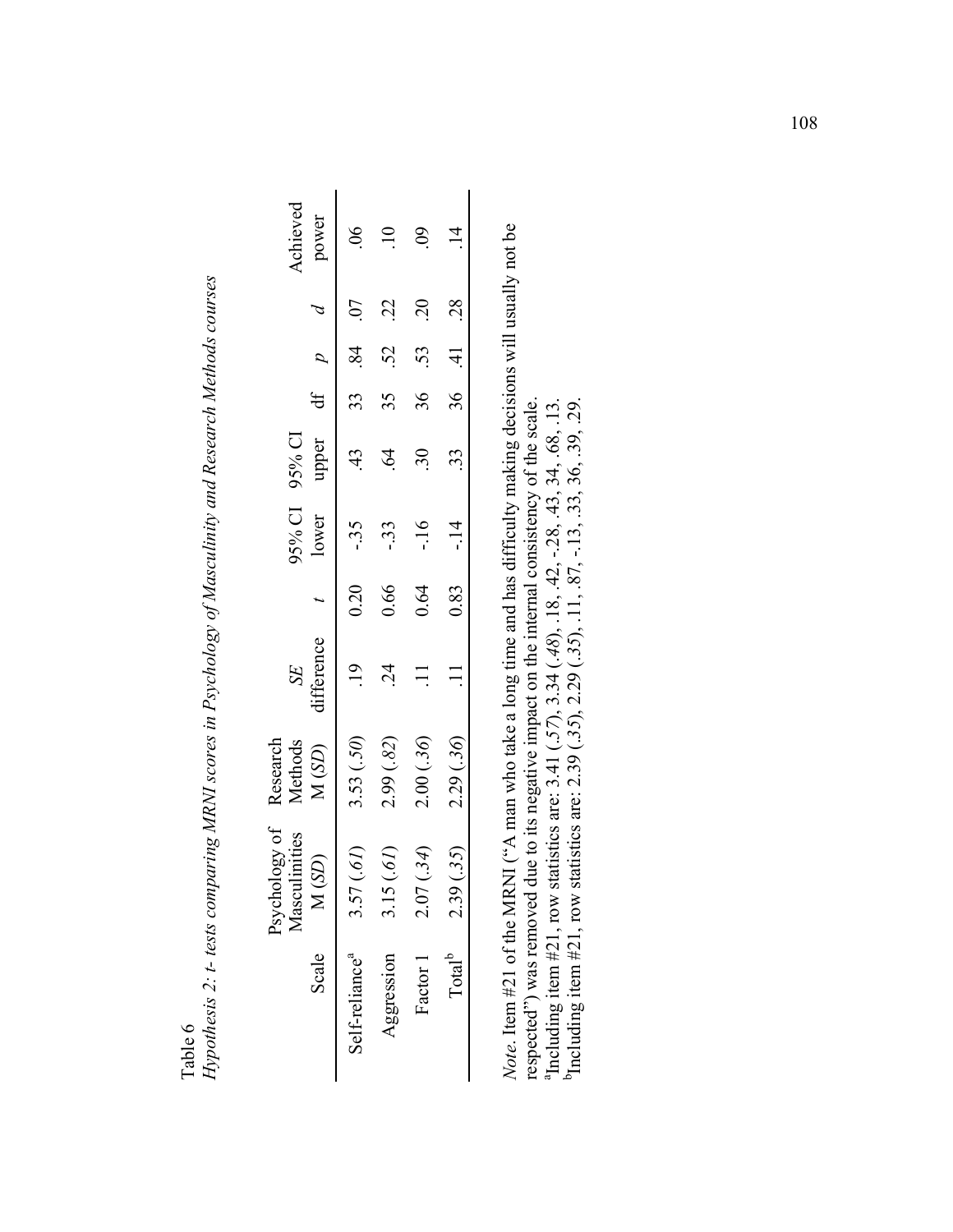Table 7 *Hypothesis 3: Correlation of FGRS (total) and MRNI (total and subscales)*

|   | <b>Scale</b>      | M(SD)     |        |         |        |        | Achieved power<br>(column 1) |
|---|-------------------|-----------|--------|---------|--------|--------|------------------------------|
|   | FGRS total        | 4.45(.73) | --     |         |        |        |                              |
|   | <b>MRNI</b> total | 2.43(.41) | .20    |         |        |        | .20                          |
|   | Self-reliance     | 3.49(.75) | $-.08$ | $.67**$ |        |        | .07                          |
| 4 | Aggression        | 3.18(.78) | .30    | $.78**$ | $.45*$ | --     | .39                          |
|   | Factor 1          | 2.14(.37) | .20    | $96**$  | $52*$  | $62**$ | 20                           |

*Note*. FGRS = Feminine Gender Role Stress; MRNI = Male Role Norms Inventory; *N*  $= 32.$  $*_{p}$  < .05.  $*^*p < .001$ .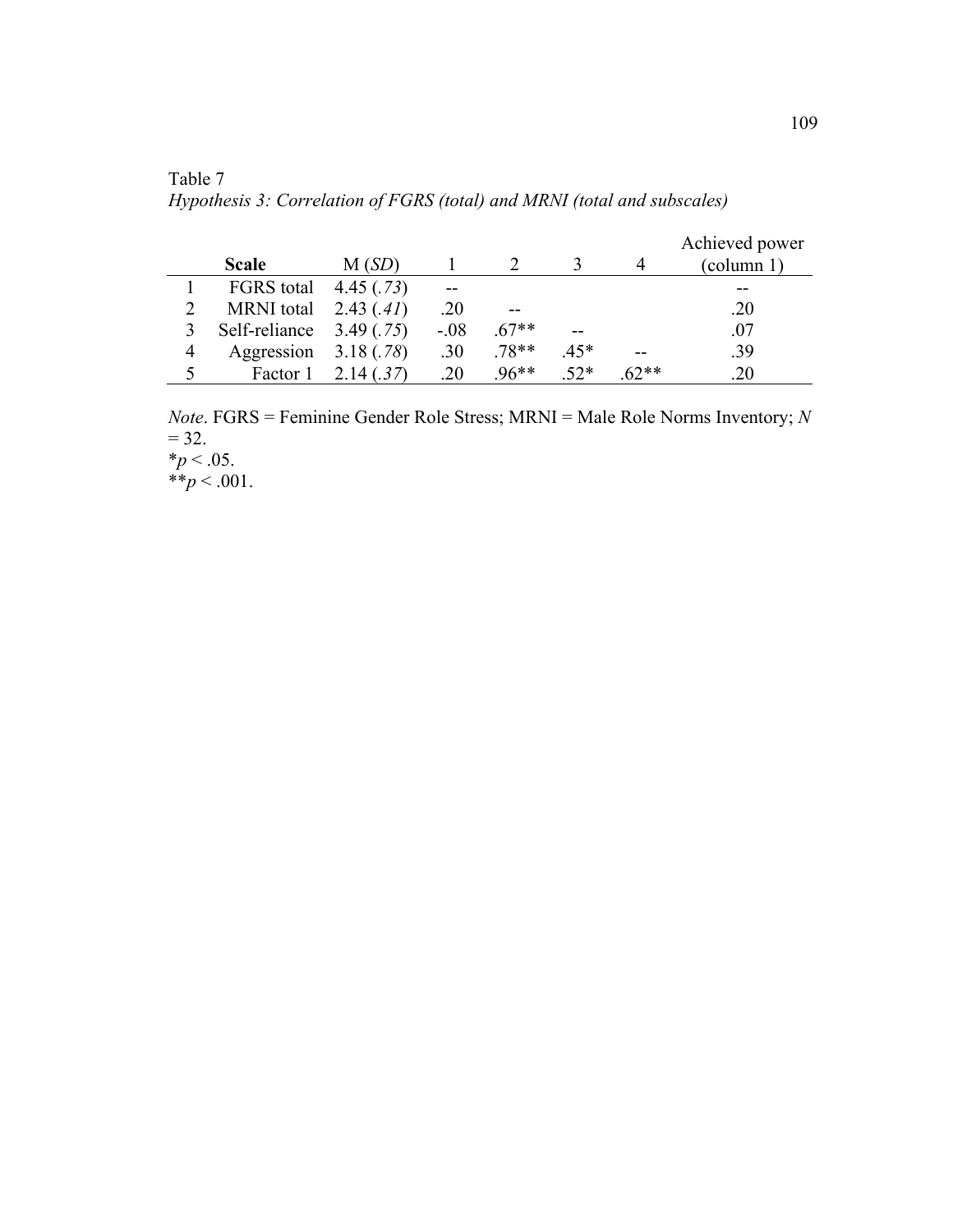

*Figure 1*. Change in male role norm endorsement in the Psychology of Men and Masculinities class.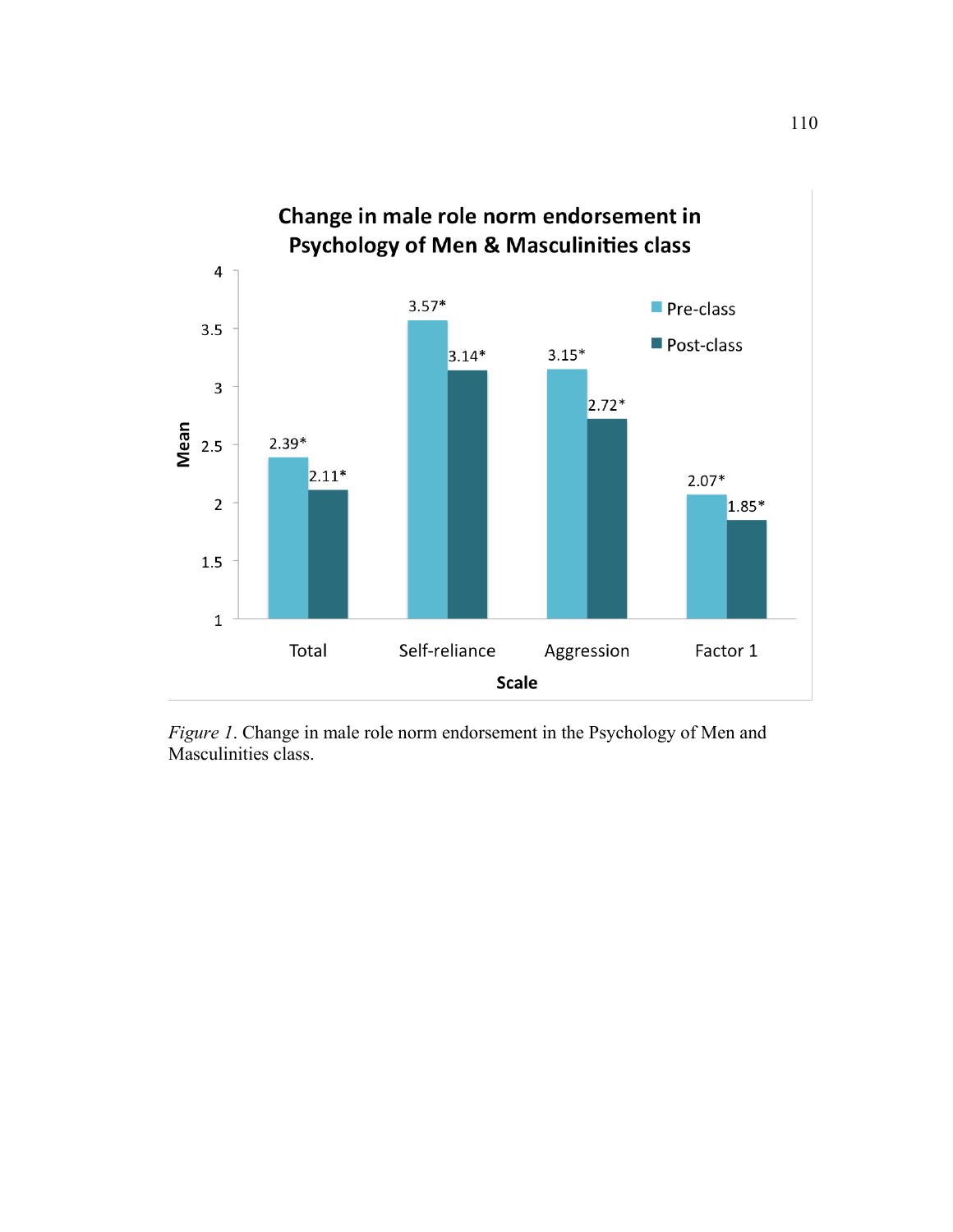

*Figure 2*. Pre-class mean endorsement of male role norms in the Men and Masculinities class compared to the Research Methods class.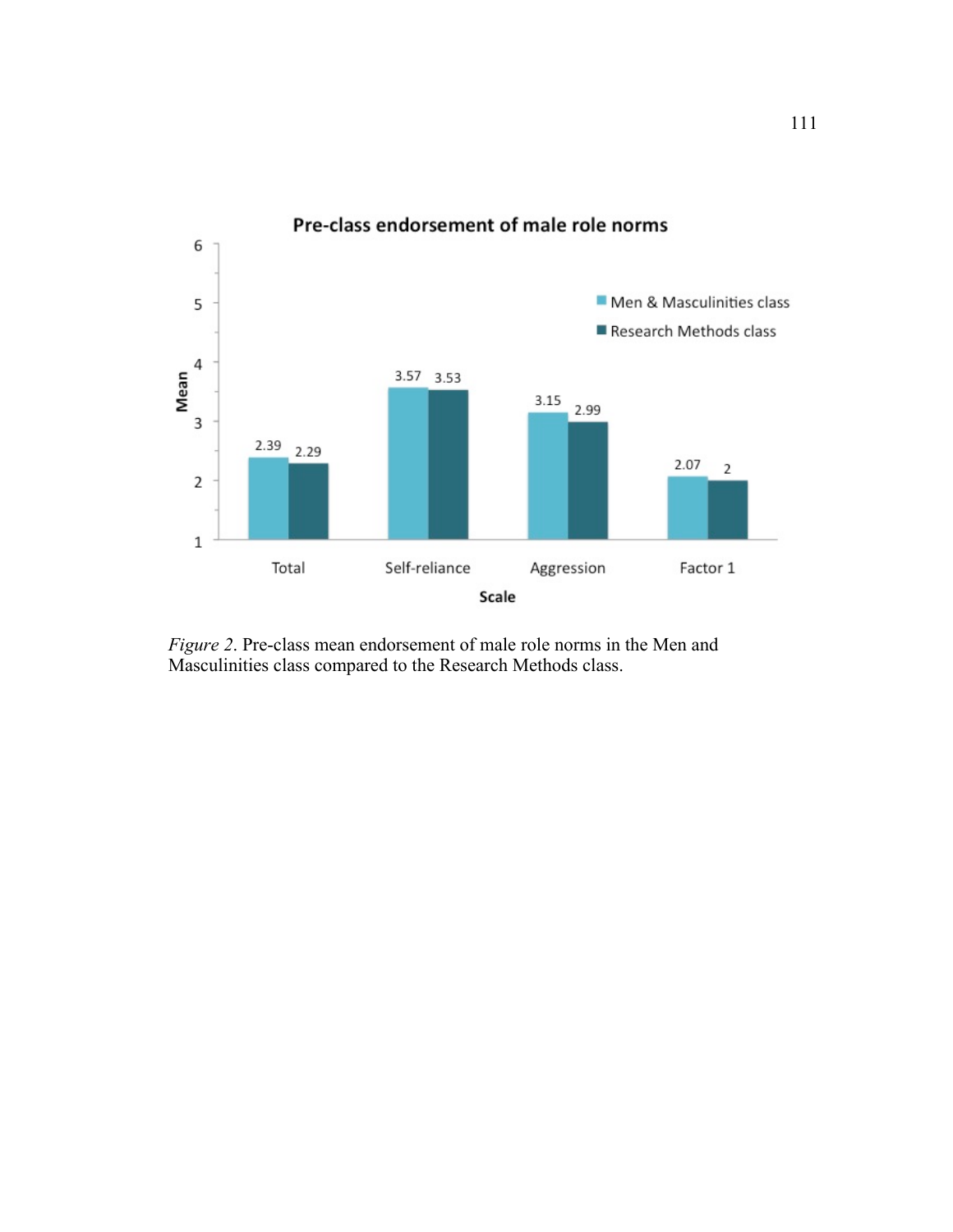

Frequency of male role norms in open-ended responses to "What is a man/masculinity?"

*Figure 3*. Frequency of male role norms referenced in responses to "What is a man/ masculinity?" at the beginning and the end of the class.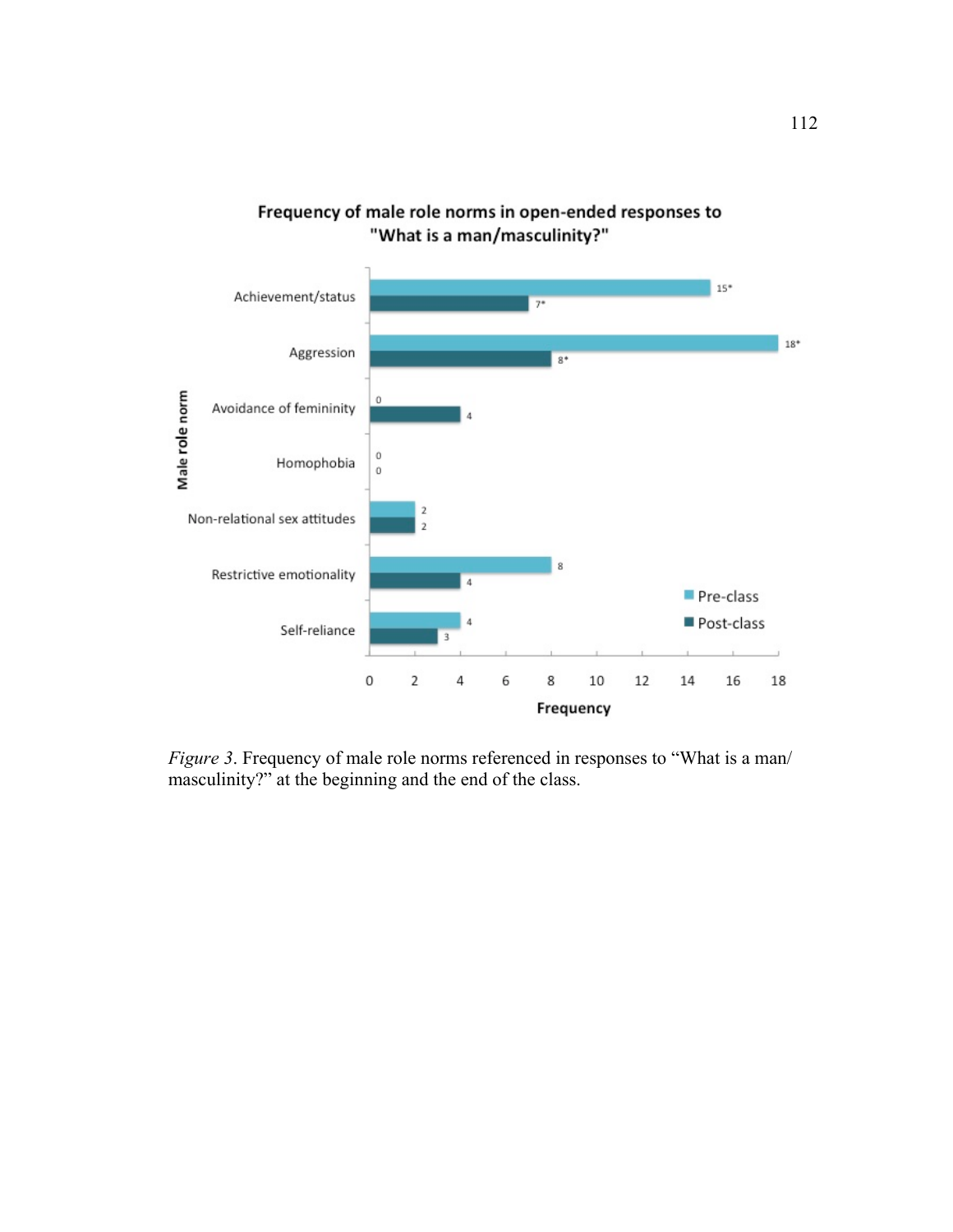

*Figure 4*. Number of male role norms referenced responses to "What is a man/masculinity?"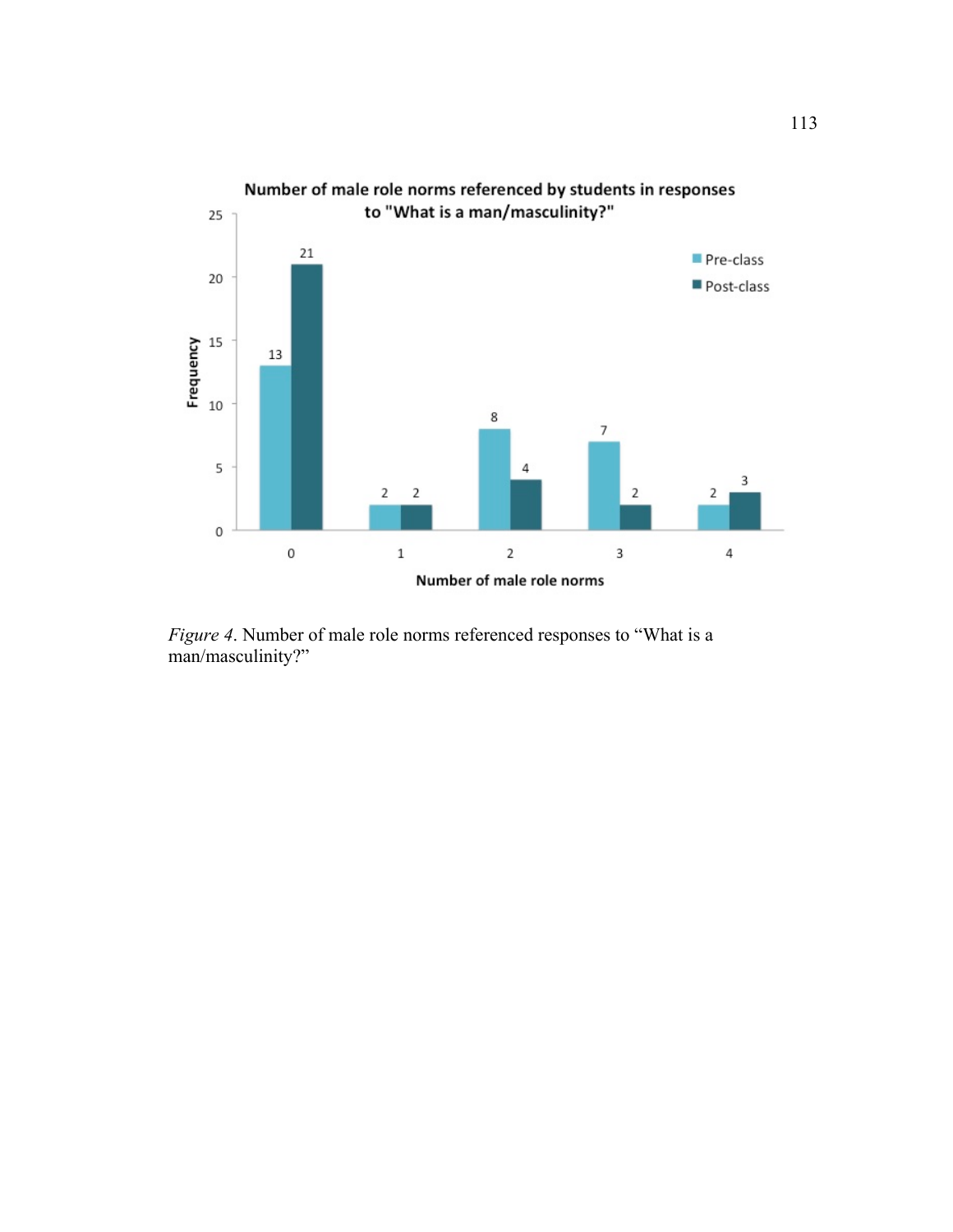#### References

- Backus, F. R., & Mahalik, J. R. (2011). The masculinity of Mr. Right: Feminist identity and heterosexual women's ideal romantic partners. *Psychology of Women Quarterly, 35,* 318-326. doi:10.1177/0381684310392347
- Banaji, M. R., & Heiphetz, L. (2010). Attitudes. In S. T. Fiske, D. T. Gilbert, & G. Lindzey (Eds.), *Handbook of social psychology* (pp. 353-393). New York, NY: Wiley.
- Barrett, A. E., & White, H. R. (2002). Trajectories of gender role orientations in adolescence and early adulthood: A prospective study of the mental health effects of masculinity and femininity. *Journal of Health and Social Behavior, 43,* 451-468.
- Becker, J. C., & Swim, J. K. (2012). Reducing endorsement of benevolent and modern sexist beliefs: Differential effects of addressing harm versus pervasiveness of benevolent sexism. *Social Psychology, 43,* 127-137. doi:10.1027.1864- 9335/a000091
- Bekker, M. H. J., & Boselie, K. A. H. M. (2002). Gender and stress: Is gender role stress? A re-examination of the relationship between feminine gender role stress and eating disorders. *Stress & Health, 18,* 141-149. doi:10.1002/smi.933
- Bem, S. L. (1974). The measurement of psychological androgyny. *Journal of Consulting and Clinical Psychology, 42,* 155-162.
- Berger, J. M., Levant, R., McMillan, K. K., Kelleher, W., & Sellers, A. (2005). Impact of gender role conflict, traditional masculinity ideology, alexithymia, and age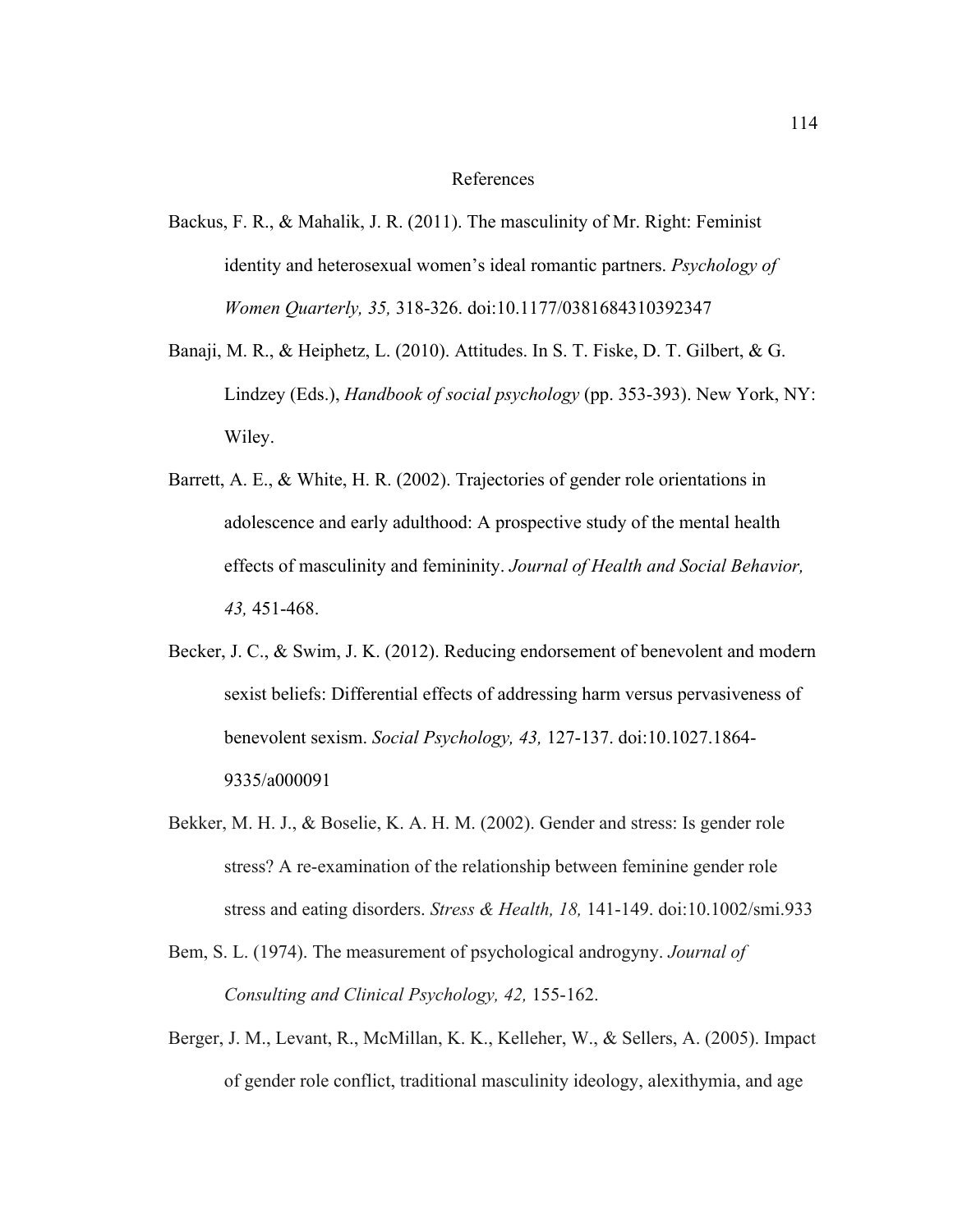on men's attitudes toward psychological help seeking. *Psychology of Men & Masculinity, 6,* 73-78.

- Binder, D. M., & Bourgeois, M. J. (2006). Direct and indirect effects of group discussion on consensus. *Social Influence, 1,* 249-264.
- Black, B. M. (1994). Students' attitudes toward women: Do social work programs make a difference? *Affilia, 9,* 417-436. doi:10.1177/088610999400900406
- Blazina, C., & Watkins, C. E. (1996). Masculine gender role conflict: Effects on college men's psychological well-being, chemical substance usage, and attitudes toward help-seeking. *Journal of Counseling Psychology, 43,* 461-465.
- Blazina, C., & Watkins, C. E. (2000). Separation/individuation, parental attachment, and male gender role conflict: Attitudes toward the feminine and the fragile masculine self. *Psychology of Men & Masculinity, 1,* 126-132. doi:10.1037//1524-9220.1.2.126
- Blee, K. M., & Tickamyer, A. R. (1995). Racial differences in men's attitudes about women's gender roles. *Journal of Marriage and the Family, 57,* 21-30.
- Bonney, J. F., Kelley, M. L., & Levant, R. F. (1999). A model of fathers' behavioral involvement in child care. *Journal of Family Psychology, 13,* 401-415.
- Brannon, L. (2011). *Gender: Psychological perspectives* (6th ed.). S. Hartman & K. Kikel (Eds.). Boston, IL: Allyn & Bacon.
- Brooks, C., & Bolzendahl, C. (2004). The transformation of US gender role attitudes: Cohort placement, social-structural change, and ideological learning. *Social Science Research, 33,* 106-133. doi:10.1016/S0049-089X(03)00041-3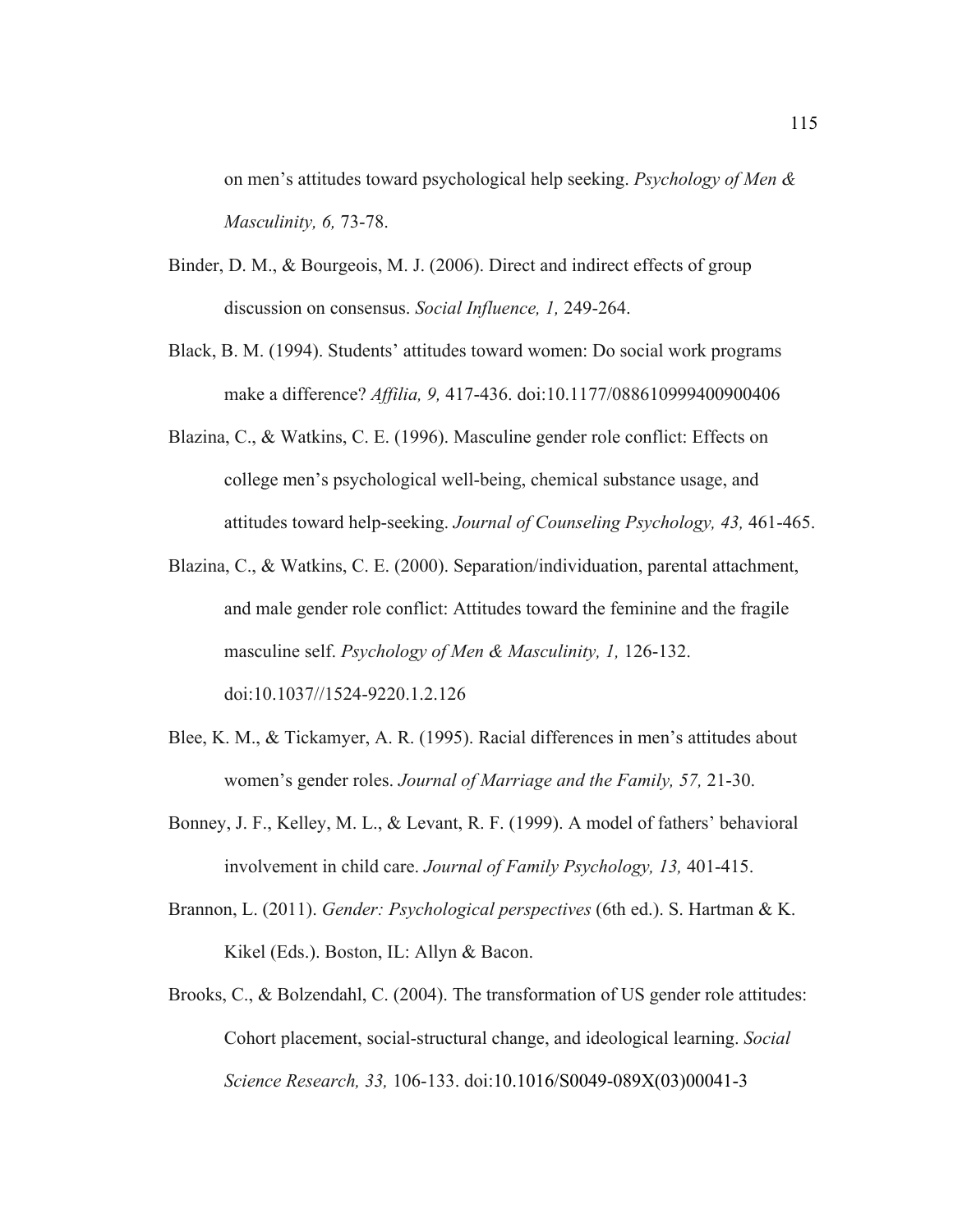- Bryant, A. N. (2003). Changes in attitudes toward women's roles: Predicting genderrole traditionalism among college students. *Sex Roles, 48,* 131-142.
- Burn, S. M., & Ward, A. Z. (2005). Men's conformity to traditional masculinity and relationship satisfaction. *Psychology of Men & Masculinity, 6,* 254-263. doi:10.1037/1524-9220.6.4.254
- Campbell, J. L., & Snow, B. M. (1992). Gender role conflict and family environment as predictors of men's marital satisfaction. *Journal of Family Psychology, 6,* 84-87.
- Cohn, A., & Zeichner, A. (2006). Effects of masculine identity and gender role stress on aggression in men. *Psychology of Men & Masculinity, 7,* 179-190. doi:10.1037/1524-9220.7.4.179
- Cortina, J. M. (1993). What is coefficient alpha? An examination of theory and application. *Journal of Applied Psychology, 78,* 98-104.
- Cournoyer, R. J., & Mahalik, J. R. (1995). Cross-sectional study of gender role conflict examining college-aged and middle-aged men. *Journal of Counseling Psychology, 42,* 11-19.
- Courtenay, W. H. (2000). Engendering health: A social constructivist examination of men's health beliefs and behaviors. *Psychology of Men & Masculinity, 1,* 4-15.
- Davidson, M. (2007). Seeking refuge under the umbrella: Inclusion, exclusion, and organizing within the category transgender. *Sexuality Research & Social Policy, 4,* 60-80.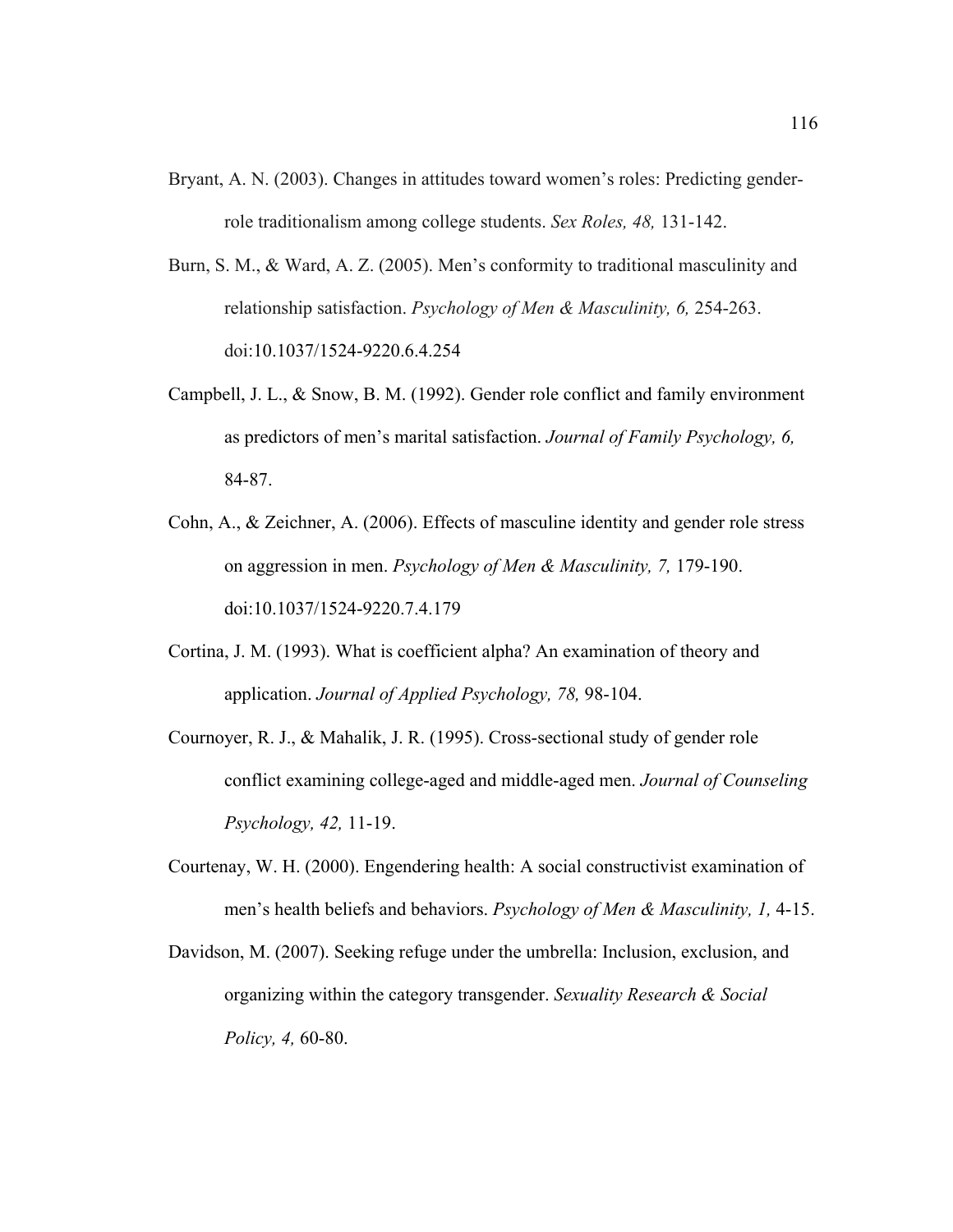- Deaux, K., & Major, B. (1987). Putting gender into context: An interactive model of gender-related behavior. *Psychological Review, 94,* 369-389.
- DiDonato, M. D., & Berenbaum, S. A. (2011). The benefits and drawbacks of gender typing: How different dimensions are related to psychological adjustment. *Archives of Sexual Behavior, 40,* 457-463. doi:10.1007/s10508-010-9620-5
- Factor, R., & Rothblum, E. (2008). Exploring gender identity and community among three groups of transgender individuals in the United States: MTFs, FTMs, and genderqueers. *Health Sociology Review, 17,* 235-253.
- Fan, P., & Marini, M. M. (2000). Influences on gender-role attitudes during the transition to adulthood. *Social Science Research, 29,* 258-283. doi:10.1006/ssre.1999.0669
- Faul, F., Erdfelder, E., Lang, A. G., & Buchner, A. (2007). G\*Power 3: A flexible statistical power analysis program for the social, behavioral, and biomedical sciences. *Behavior Research Methods*, *39*, 175-191.
- Freud, S. (1905). *Three essays on the theory of sexuality*. New York, NY: Basic Books.
- Gale, S. R. (1999). A phenomenological analysis of masculinity ideologies among college males. *Dissertation Abstracts International, 60(10),* 5250.
- Gillespie, B. L., & Eisler, R. M. (1992). Development of the Feminine Gender Role Stress Scale: A cognitive-behavioral measure of stress, appraisal, and coping for women. *Behavior Modification, 16,* 426-438*.* doi:10.1177/01454455920163008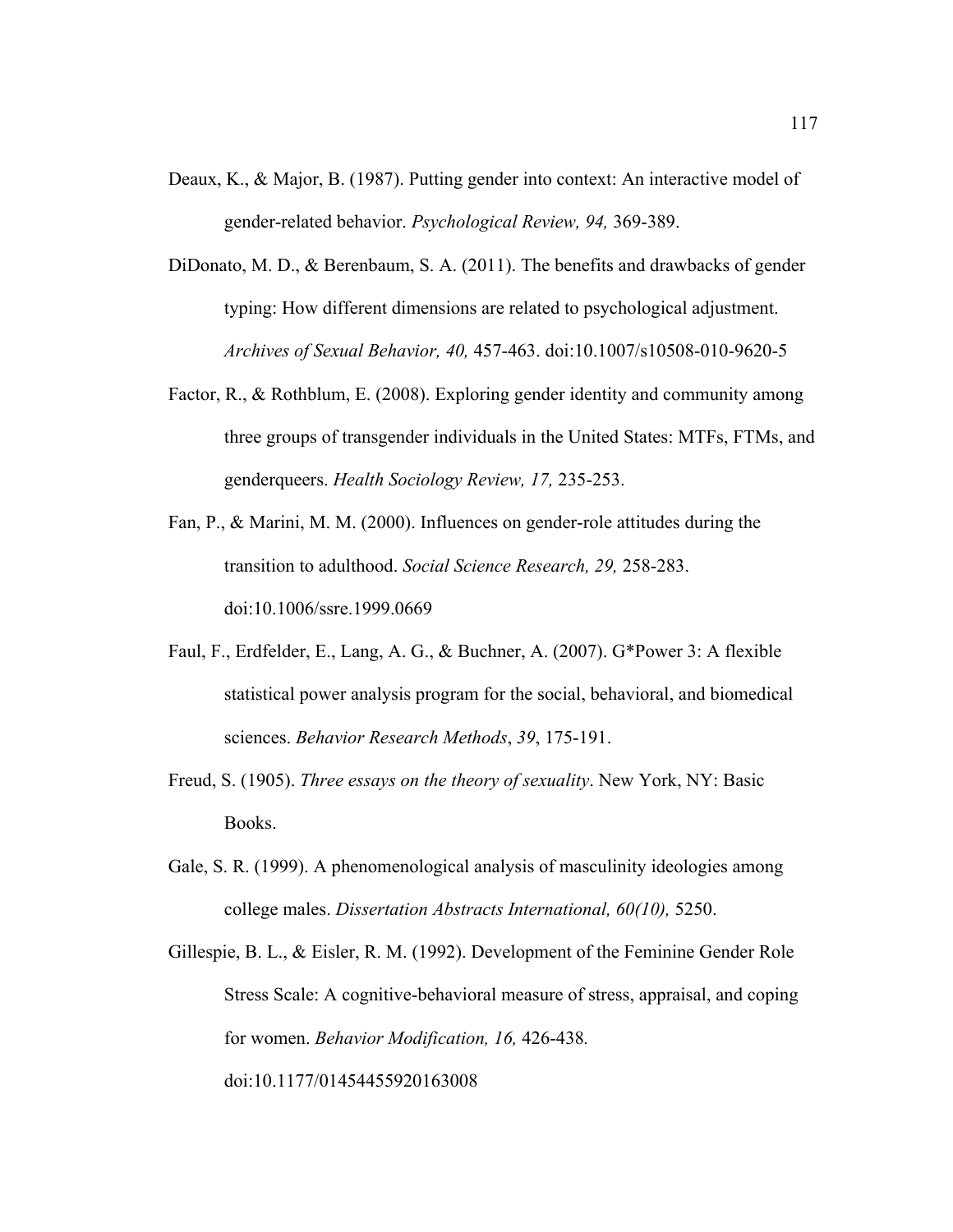- Glick, P., & Fiske, S. T. (1996). The Ambivalent Sexism Inventory: Differentiating hostile and benevolent sexism. *Journal of Personality and Social Psychology, 70,* 491-512.
- Glick, P., Fiske, S. T., Masser, B., Manganelli, A. M., Huang, L., Castro, Y. R., Willemsen, T. M., Six-Materna, I., Lameiras, M., Eckes, T., Volpato, C., Pek, J. C. X., Sakalli-Ugurlu, N., Pereira, M. L. D., Brunner, A., & Wells, R. (2004). Bad but bold: Ambivalent attitudes toward men predict gender inequality in 16 nations. *Journal of Personality and Social Psychology, 86,* 713-728. doi:10.1037/002-3514.86.5.713
- Glomb, S. M., & Espelage, D. L. (2005). The influence of restrictive emotionality in men's emotional appraisal of sexual harassment: A gender role interpretation. *Psychology of Men & Masculinity, 6,* 240-253. doi:10.1037/1524-9220.6.4.240
- Good, G., E., Robertson, J. M., O'Neil, J. M., Fitzgerald, L. F., Stevens, M., DeBord, K. A., Bartels, K. M., & Braverman, D. G. (1995). *Journal of Counseling Psychology, 42,* 3-10.
- Good, J. J., & Sanchez, D. T. (2010). Doing gender for different reasons: Why gender conformity positively and negatively predicts self-esteem. *Psychology of Women Quarterly, 34,* 203-214.
- Hayes, J. A., & Mahalik, J. R. (2000). Gender role conflict and psychological distress in male counseling center clients. *Psychology of Men & Masculinity, 1,* 116- 125.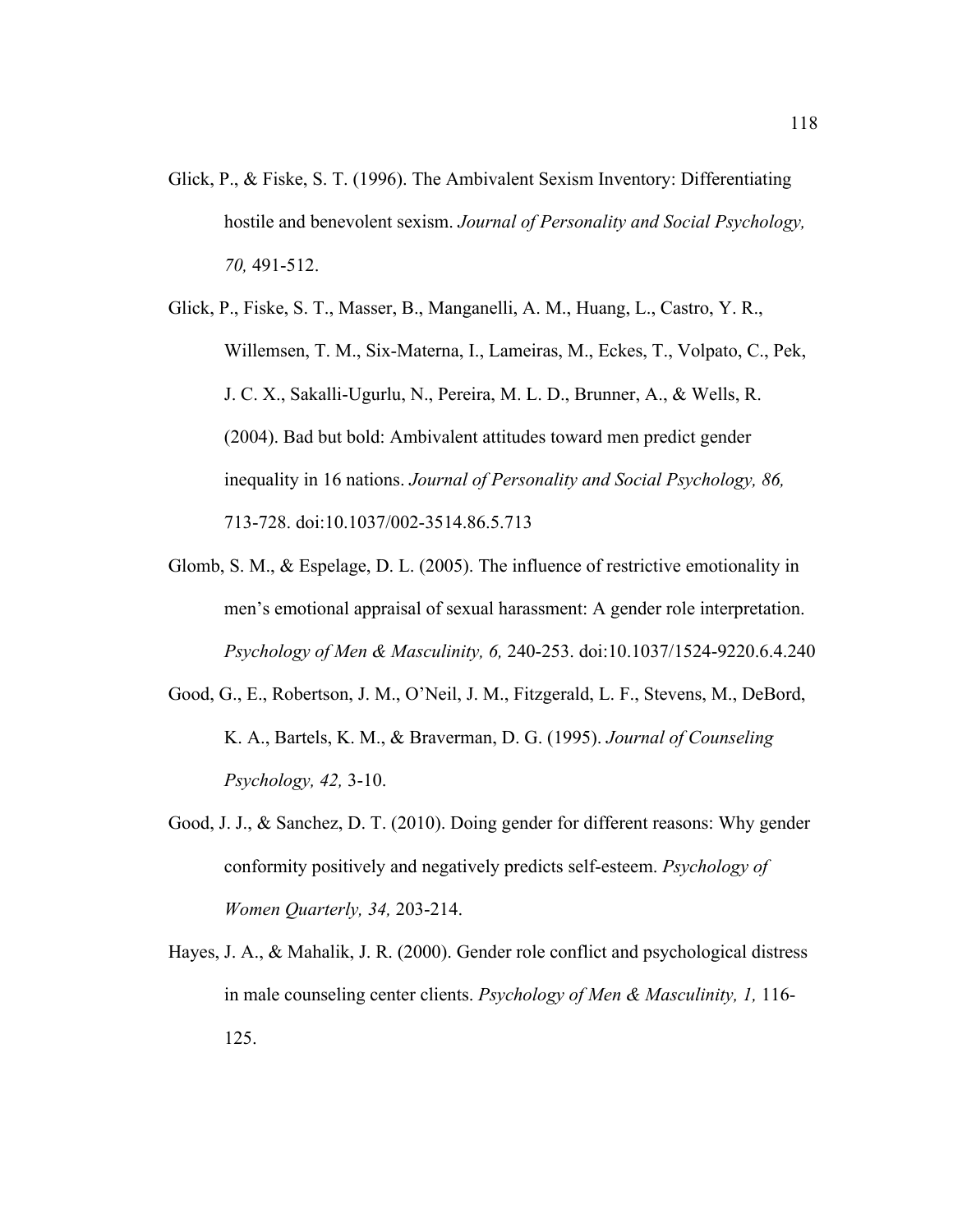- Hegleson, V. S. (1994). Prototypes and dimensions of masculinity and femininity. *Sex Roles, 31,* 653-682.
- Henrich, J., Heine, S. J., & Norenzayan, A. (2010). The weirdest people in the world? *Behavioral and Brain Sciences, 33,* 61-135.
- Herdman, K. J., Choi, N., Fuqua, D. R., & Newman, J. L. (2012). Gender Role Conflict Scale: Validation for a sample of gay men and lesbian women. *Psychological Reports, 110,* 227-232. doi:10.2466/02.07.PR0.110.1.227-232
- Houle, J., Mishara, B. L., & Chagnon, F. (2008). An empirical test of a mediation model of the impact of the traditional male gender role on suicidal behavior in men. *Journal of Affective Disorders, 107,* 37-43. doi:10.1016/j.jad.2007.07.016
- Jome, L. M., & Tokar, D. M. (1998). Dimensions of masculinity and major choice traditionality. *Journal of Vocational Behavior, 52,* 120-134.
- Kassing, L. R., Beesley, D., Frey, L. L. (2005). Gender role conflict, homophobia, age, and education as predictors of male rape myth acceptance. *Journal of Mental Health Counseling, 27,* 311-328.
- Kazmierczak, M. (2010). The feminine and masculine gender role stress: Conclusions from Polish studies. *Polish Psychological Bulletin, 41*, 20-30*.* doi:10.2478/s10059-010-0003-5
- Kilianski, S. E. (2003). Explaining heterosexual men's attitudes toward women and gay men: The theory of exclusively masculine identity. *Psychology of Men & Masculinity, 4,* 37-56. doi:10.1037/1524-9220.4.1.37

Kilmartin, C. (2009). *The masculine self.* Cornwall-on-Hudson, NY: Sloan Publishing.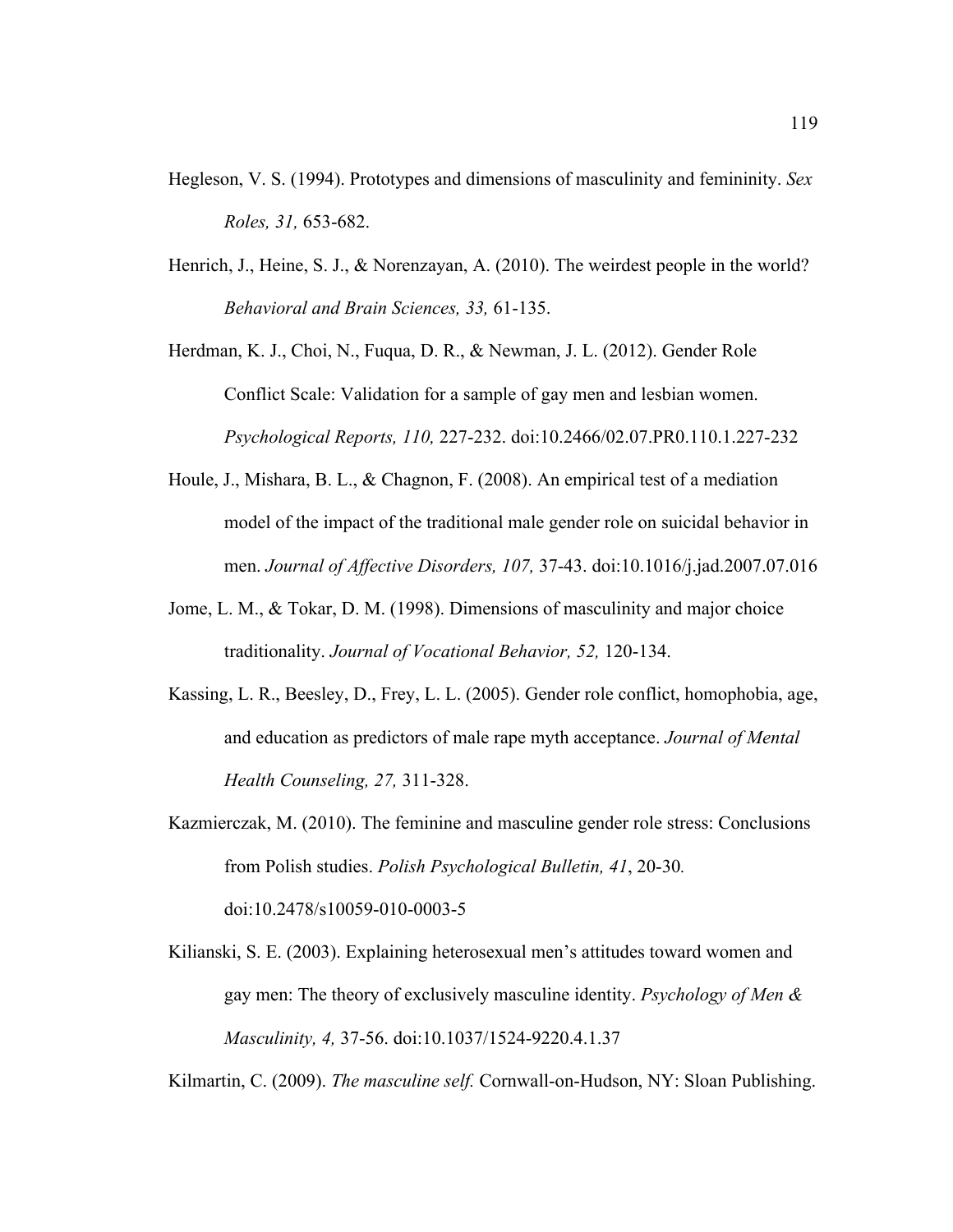Kimmel, M. S. (1993). Invisible masculinity. *Society, 30,* 28-35.

Kimmel, M. S., & Messner, M. A. (2012). *Men's lives*. Boston, MA: Pearson.

- King, L. A., & King, D. W. (1997). Sex-Role Egalitarianism Scale: Development, psychometric properties, and recommendations for future research. *Psychology of Women Quarterly, 21,* 71-97. doi:10.1111/j.1471-6402.1997.tb00101.x
- Landis, J. R., & Koch, G. G. (1977). The measurement of observer agreement for categorical data. *Biometrics, 33,* 159-174.
- Levant, R. F., Hirsch, L., Celentano, E., Cozza, T., Hill, S., MacEachern, M., Marty, N., & Schnedeker, J. (1992). The male role: An investigation of norms and stereotypes. *Journal of Mental Health Counseling, 14,* 325-337.
- Levant, R. F., Majors, R. G., & Kelley, M. L. (1998). Masculine ideology among young African American and European American women and men in different regions of the United States. *Cultural Diversity and Mental Health, 4,* 227- 236.
- Levant, R. F., & Richmond, K. (2007). A review of research on masculinity ideology using the Male Role Norms Inventory. *The Journal of Men's Studies, 15,* 130- 146.
- Levant, R. F., Richmond, K., Cook, S., House, A. T., & Aupont, M. (2007a). The Femininity Ideology Scale: Factor structure, reliability, convergent and discriminant validity, and social contextual variation. *Sex Roles, 57,* 373-383.
- Levant, R. F., Smalley, K. B., Aupont, M., House, A. T., Richmond, K., & Noronha, D. (2007b). Initial validation of the Male Role Norms Inventory-Revised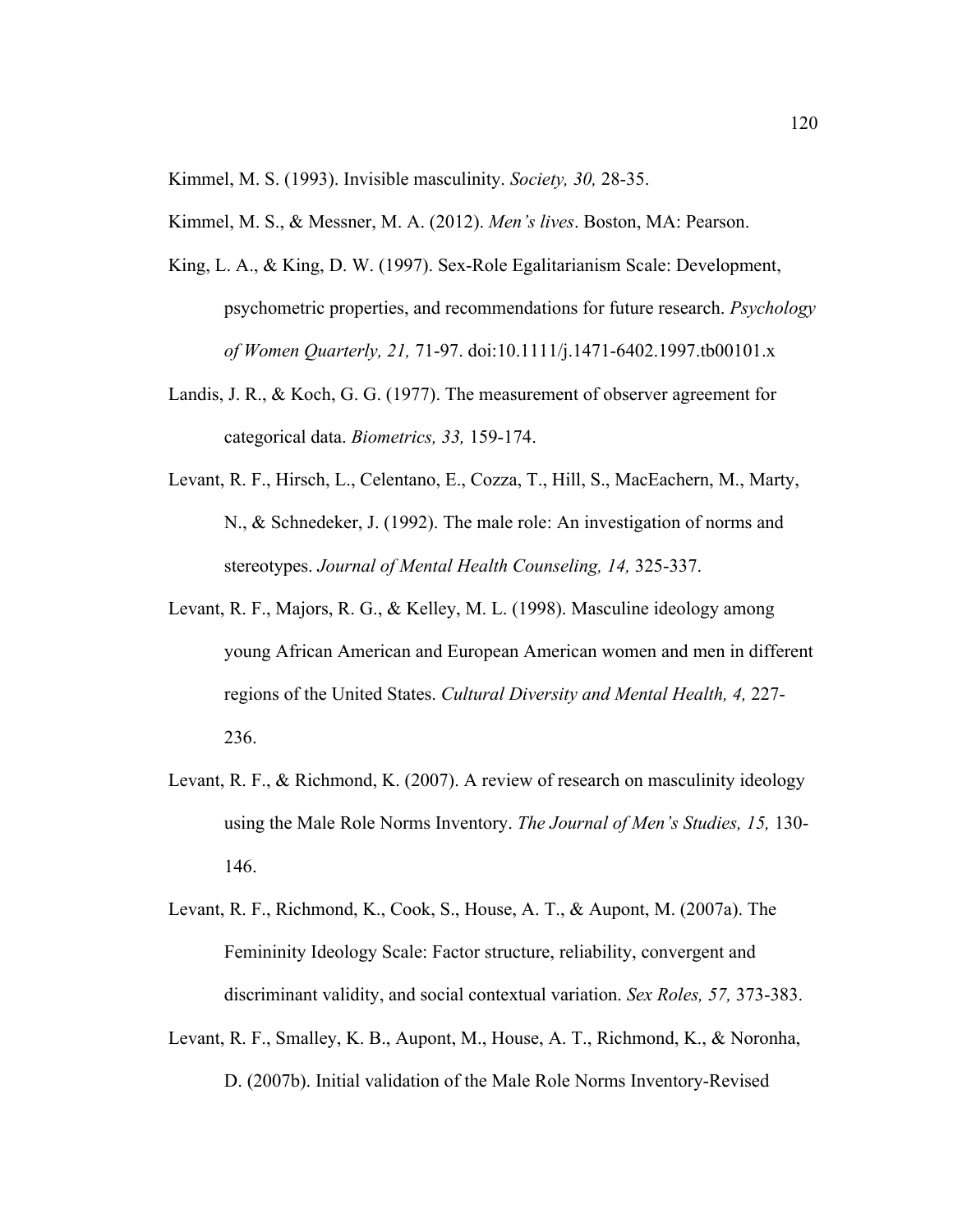(MRNI-R). *The Journal of Men's Studies, 15,* 83-100.

doi:10.3149/jms.1501.83

Lopez, F. G., Fons-Scheyd, A., Bush-King, I., & McDermott, R. C. (2011). A latent class analysis of dyadic perfectionism in a college sample. *Measurement and Evaluation in Counseling and Development, 44,* 32-51. doi:10.1177/0748175610391610

- Mahalik, J. R., Addis, M. E., Kilmartin, C., & O'Neil, J. M. (2013). Complexities and challenges when teaching the psychology of men: Experienced professors discuss their pedagogical processes. *Psychology of Men & Masculinity, 14,* 248-255.
- Mahalik, J. R., Locke, B. D., Ludlow, L. H., Diemer, M. A., Scott, R. P. J., Gottfried, M., & Freitas, G. (2003). Development of the Conformity to Masculine Norms Inventory. *Psychology of Men & Masculinity, 4,* 3-25. doi:10.1037/1524- 9220.4.1.3
- Mahalik, J. R., Locke, B. D., Theodore, H., Cournoyer, R. J., & Lloyd, B. F. (2001). A cross-national and cross-sectional comparison of men's gender role conflict and its relationship to social intimacy and self-esteem. *Sex Roles, 45,* 1-14.
- Malkin, C., & Stake, J. E. (2004). Changes in attitudes and self-confidence in the women's studies classroom: The role of teacher alliance and student cohesion. *Sex Roles, 50,* 455-468.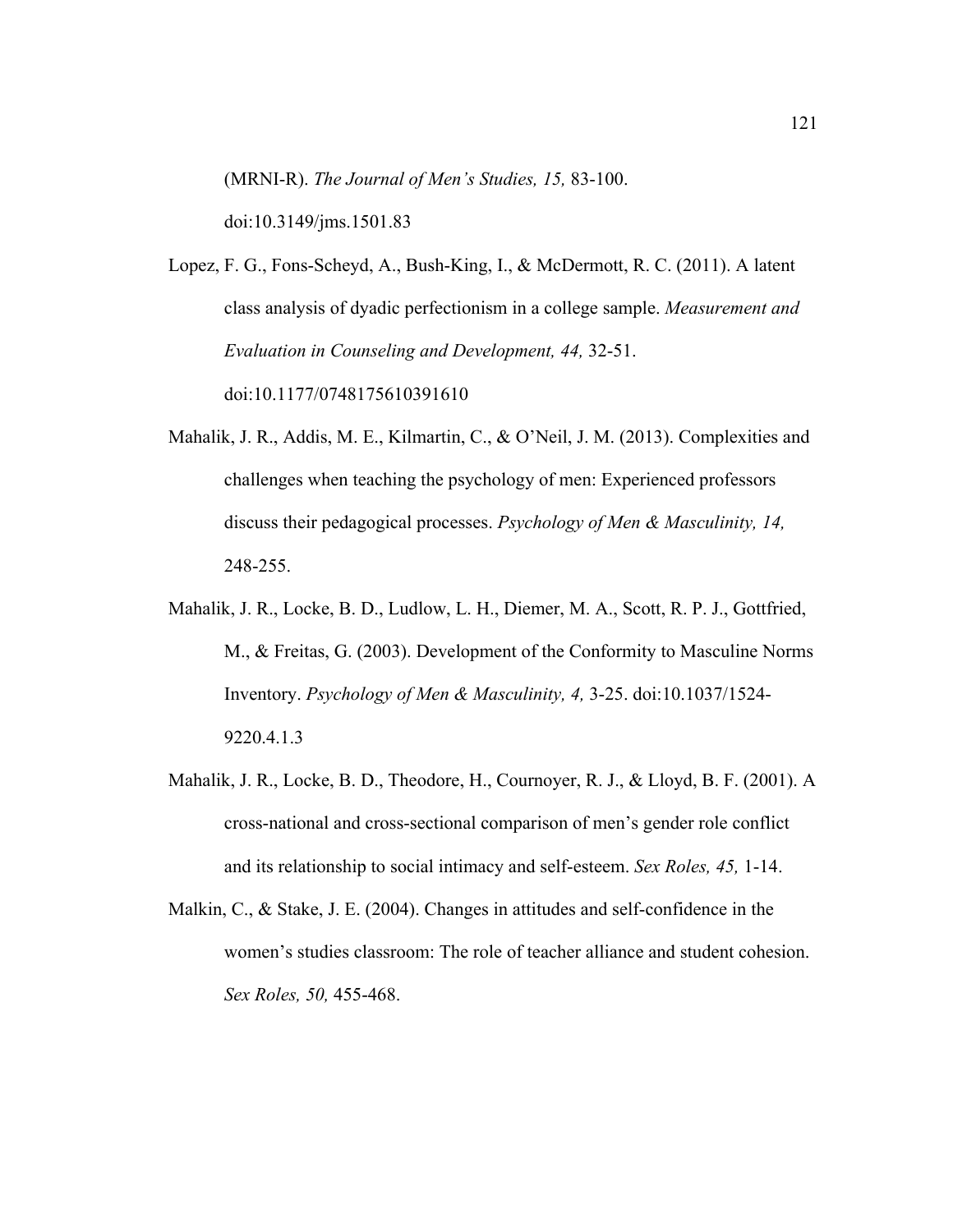- Martz, D. M., Handley, K. B., & Eisler, R. M. (1995). The relationship between feminine gender role stress, body image, and eating disorders. *Psychology of Women Quarterly, 19,* 493-508.
- McCreary, D. R., Saucier, D. M., & Courtenay, W. H. (2005). The drive for muscularity and masculinity: Testing the associations among gender-role traits, behaviors, attitudes, and conflict. *Psychology of Men & Masculinity, 6,* 83-94. doi:10.1037/1524-9220.6.2.83
- Mcgraw, S. L. (2001). Masculinity ideologies, men's relationship behavior, and relationship satisfaction in heterosexual couple relationships. *Dissertation Abstracts International, 62*(3), 1588B.
- Morgan, D. L. (2007). Paradigms lost and pragmatism regained: Methodological implications combining qualitative and quantitative methods. *Journal of Mixed Methods, 1,* 48-76.
- Moore, T. M., & Stuart, G. L. (2005). A review of the literature on masculinity and partner violence. *Psychology of Men & Masculinity, 6,* 46-61.
- Mussap, A. J. (2007). Short communication: The relationship between feminine gender role stress and disordered eating symptomatology in women. *Stress and Health, 23,* 343-348. doi:10.1002/smi.1152
- Nichols, D. P. (1999). *My coefficient a is negative!* SPSS Keywords. Retrieved from http://www.ats.ucla.edu/stat/spss/library/negalpha.htm
- O'Neil, J. M. (1986). Gender-role Conflict Scale: College men's fear of femininity. *Sex Roles, 14,* 335-350.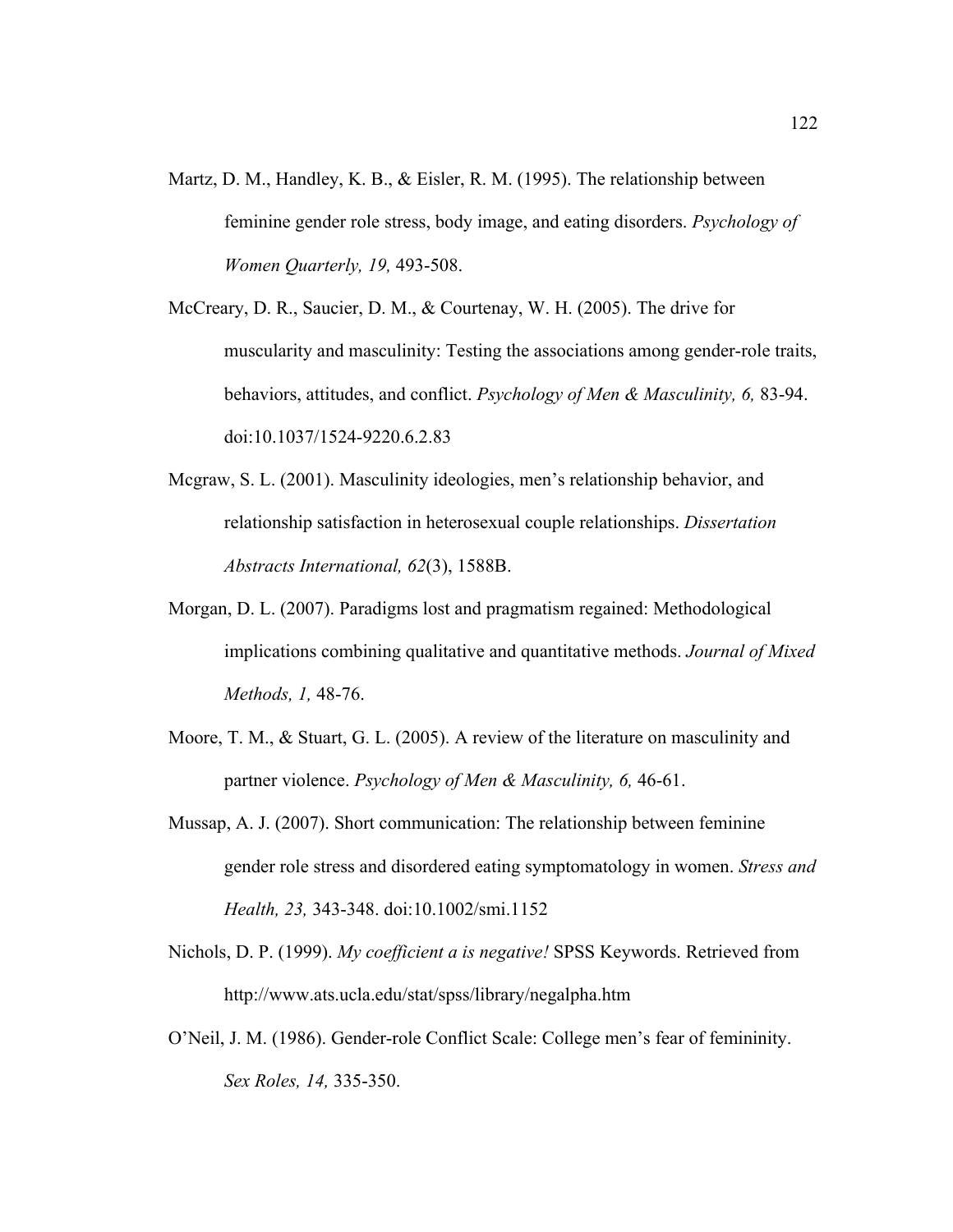- O'Neil, J. M. (2008). Summarizing 25 years of research on men's gender role conflict using the Gender Role Conflict Scale: New research paradigms and clinical implications. *The Counseling Psychologist, 26,* 358-445. doi:10.1177/0011000008317057
- O'Neil, J. M., Helms, B., Gable, R., David, L., & Wrightsman, L. (1986). Gender Role Conflict Scale: College men's fear of femininity. *Sex Roles, 14,* 335-350.
- O'Neil, J. M., & Renzulli, S. (2013a). Introduction to the special section: Teaching the psychology of men – a call to action. *Psychology of Men & Masculinity, 14,* 221-229. doi:10.1037/a0033258
- O'Neil, J. M., & Renzulli, S. (2013b). Teaching the psychology of men: A national survey of professors' attitudes and content analyses of their courses. *Psychology of Men & Masculinity, 14,* 230-239. doi:10.1037/a0033255
- Perry, K. L. (2010). *Gender role and women's health: Effects of feminine gender role stress and femininity on somatic symptoms and sexual functioning*. Unpublished doctoral dissertation. Seattle Pacific University, Seattle: WA.
- Pleasants, R. K. (2011). Men learning feminism: Protecting privileges through discourses of resistance. *Men and Masculinities, 14,* 230-250. doi:10.1177/1097184X11407048
- Pleck, J. (1981). *The myth of masculinities.* Cambridge, MA: The Massachusetts Institute of Technology Print.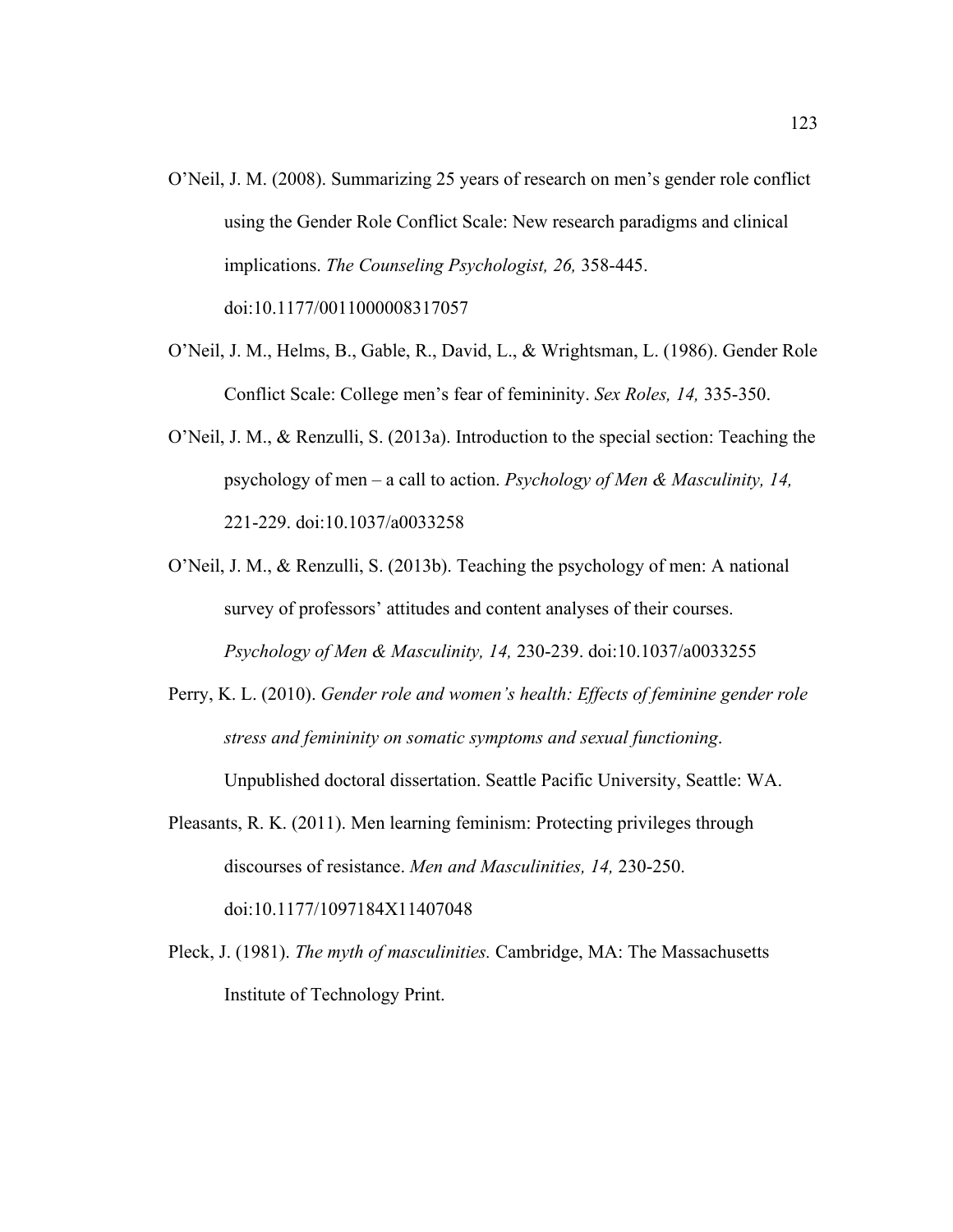Portland State University Office of Institutional Research and Planning (PSU OIRP). (2013). *Student statistical portrait 2012-2013.* Retrieved from http://www.oirp.pdx.edu/source/

port1213/all\_all.pdf

Rando, R. A., Rogers, J. R., & Brittan-Powell, C. S. (1998). Gender role conflict and college men's sexually aggressive attitudes and behavior. *Journal of Mental Health Counseling, 20,* 359-370.

- Rice, S., Fallon, B., & Bambling, M. (2011). Men and depression: Masculine role norms throughout the lifespan. *The Australian Educational and Developmental Psychologist 28,* 133-144. doi:10.1375/aedp.28.2.133
- Robinson, D. T., & Schwartz, J. P. (2004). Relationship between gender role conflict and attitudes toward women and African Americans. *Psychology of Men & Masculinity, 5,* 65-71. doi:10.1037/1524-9220.5.1.65
- Royce, S., & Christiansen, J. B. (1977). The construct validation of a short-form attitudes toward feminism scale. *Sociology & Social Research, 61,* 294-303.
- Rudman, L. A. (1998). Self-promotion as a risk factor for women: The costs and benefits of counterstereotypical impression management. *Journal of Personality and Social Psychology, 74,* 629-645.
- Rudman, L. A., & Fairchild, K. (2004). Reactions to counterstereotypic behavior: The role of backlash in cultural stereotype maintenance. *Journal of Personality and Social Psychology, 87,* 157-176. doi:10.1037/0022-3514.87.2.157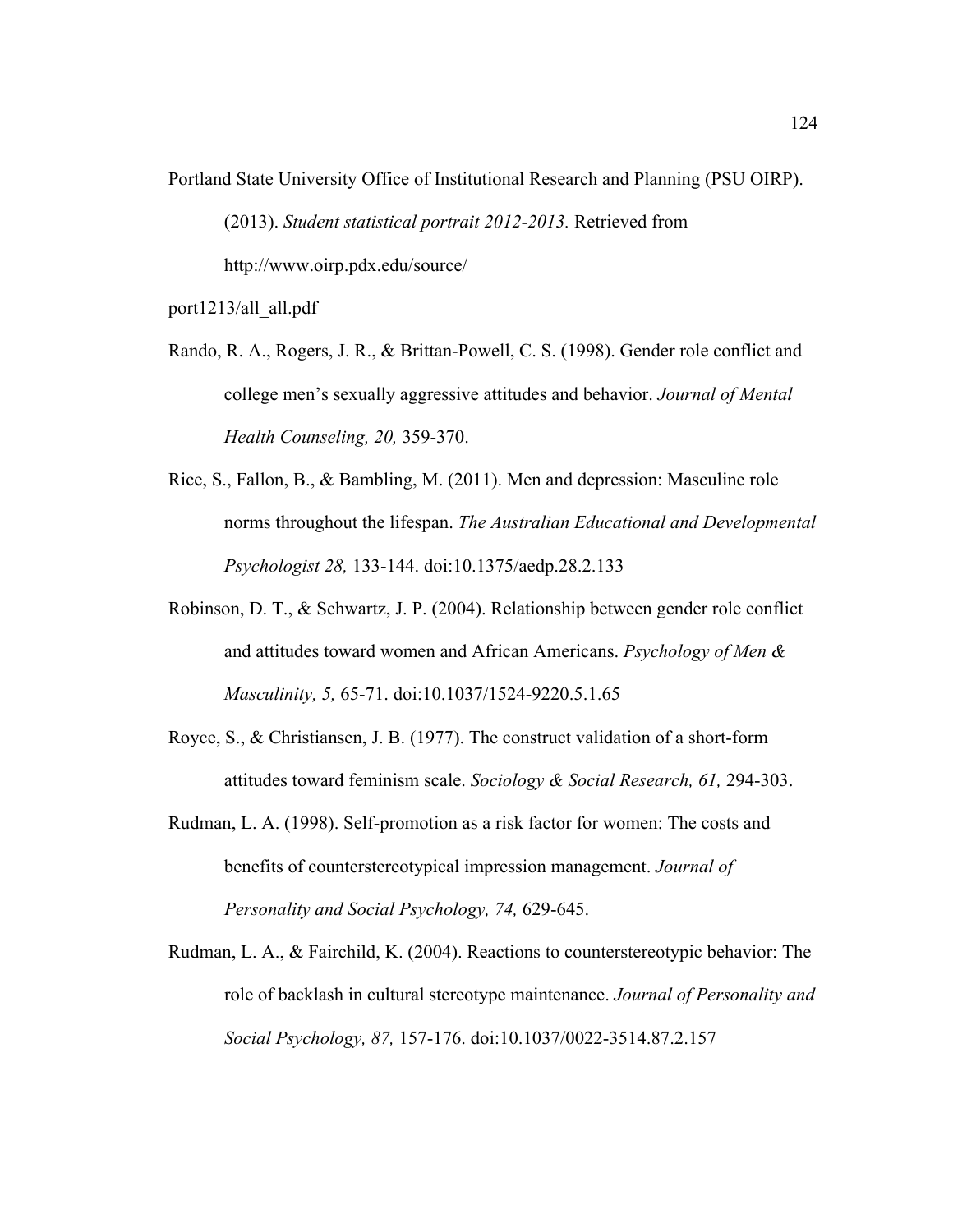- Sanchez-Lopez, M. P., Cuellar-Flores, I., & Dresch, V. (2012). The impact of gender roles on health. *Women & Health, 52,* 182-196. doi:10.1080/03630242.2011.652352
- Schwartz, J. P., Waldo, M., & Daniel, D. (2005). Gender-role conflict and self-esteem: Factors associated with partner abuse in court-referred men. *Psychology of Men & Masculinity, 6,* 109-114. doi:7/1524-9220.6.2.109
- Sevelius, J. M., & Stake, J. E. (2003). The effects of prior attitudes and attitude importance on attitude change and class impact in women's and gender studies. *Journal of Applied Social Psychology, 33,* 2341-2353.
- Shepard, D. S. (2002). A negative state of mind: Patterns of depressive symptoms among men with high gender role conflict. *Psychology of Men and Masculinity, 3,* 3-8. doi:10.1037//1524-9220.3.1.3
- Siebler, K. (2012). Transgender transitions: Sex/gender binaries in the digital age. *Journal of Gay and Lesbian Mental Health, 16,* 74-99. doi:10.1080/19359705.2012.632751
- Smith, J. A. I. (1996). *Assessment of gender variables in heterosexual condom use*. Unpublished master's thesis, University of North Dakota.
- Spence, J. T., & Helmreich, R. L. (1972). The Attitudes Toward Women Scale: An objective instrument to measure attitudes toward the rights and roles of women in contemporary society. *JSAS Catalog of Selected Documents in Society, 2,* 667-668.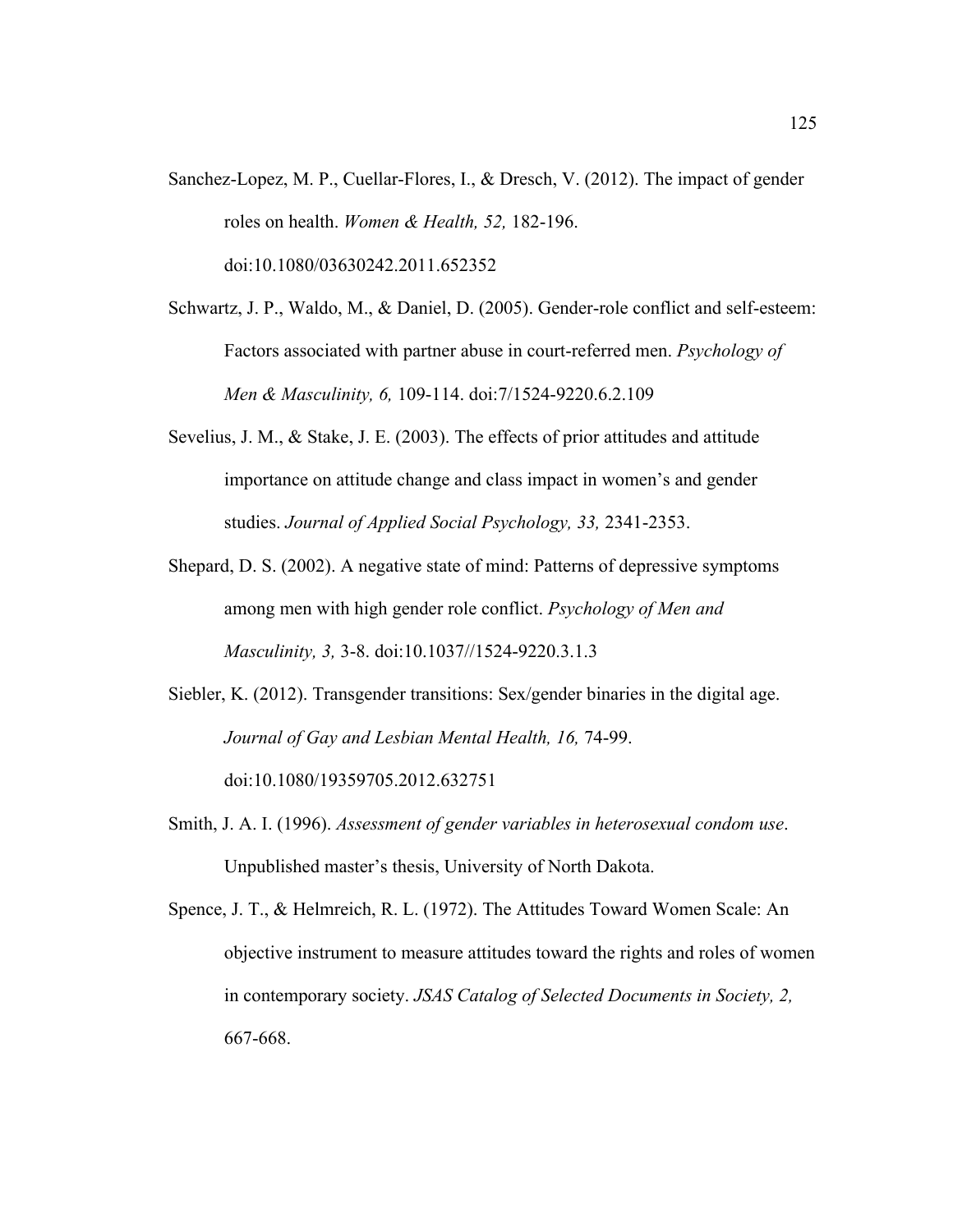- Stake, J. E., & Hoffmann, F. L. (2000). Putting feminist pedagogy to the test: The experience of women's studies from student and teacher perspectives. *Psychology of Women Quarterly, 24,* 30-38.
- Stake, J. E., & Hoffmann, F. L. (2001). Changes in student social attitudes, activism, and personal confidence in higher education: The role of women's studies. *American Educational Research Journal, 38,* 411-436.
- Stake, J. E., Roades, L., Rose, S., Ellis, L., & West, C. (1994). The women's studies experience: Impetus for feminist activism. *Psychology of Women Quarterly, 18,* 17-24.
- Stake, J. E., & Rose, S. (1994). The long-term impact of women's studies on students' personal lives and political activism. *Psychology of Women Quarterly, 18,* 403- 412.
- Stulhofer, A., Busko, V., & Brouillard, P. (2010). Development and bicultural validation of the New Sexual Satisfaction Scale. *Journal of Sex Research, 47,* 257-268. doi:10.1080/00224490903100561
- Tallichet, S. E., & Willits, F. K. (1986). Gender-role attitude change of young women: Influential factors from a panel study. *Social Psychology Quarterly, 49*, 219-227.
- Theodore, H., & Lloyd, B. F. (2000). Age and gender role conflict: A cross-sectional study of Australian men. *Sex Roles, 42,* 1027-1042.
- Thompson, E. H., & Pleck, J. H. (1986). The structure of male role norms. *American Behavioral Scientist, 29,* 531-543.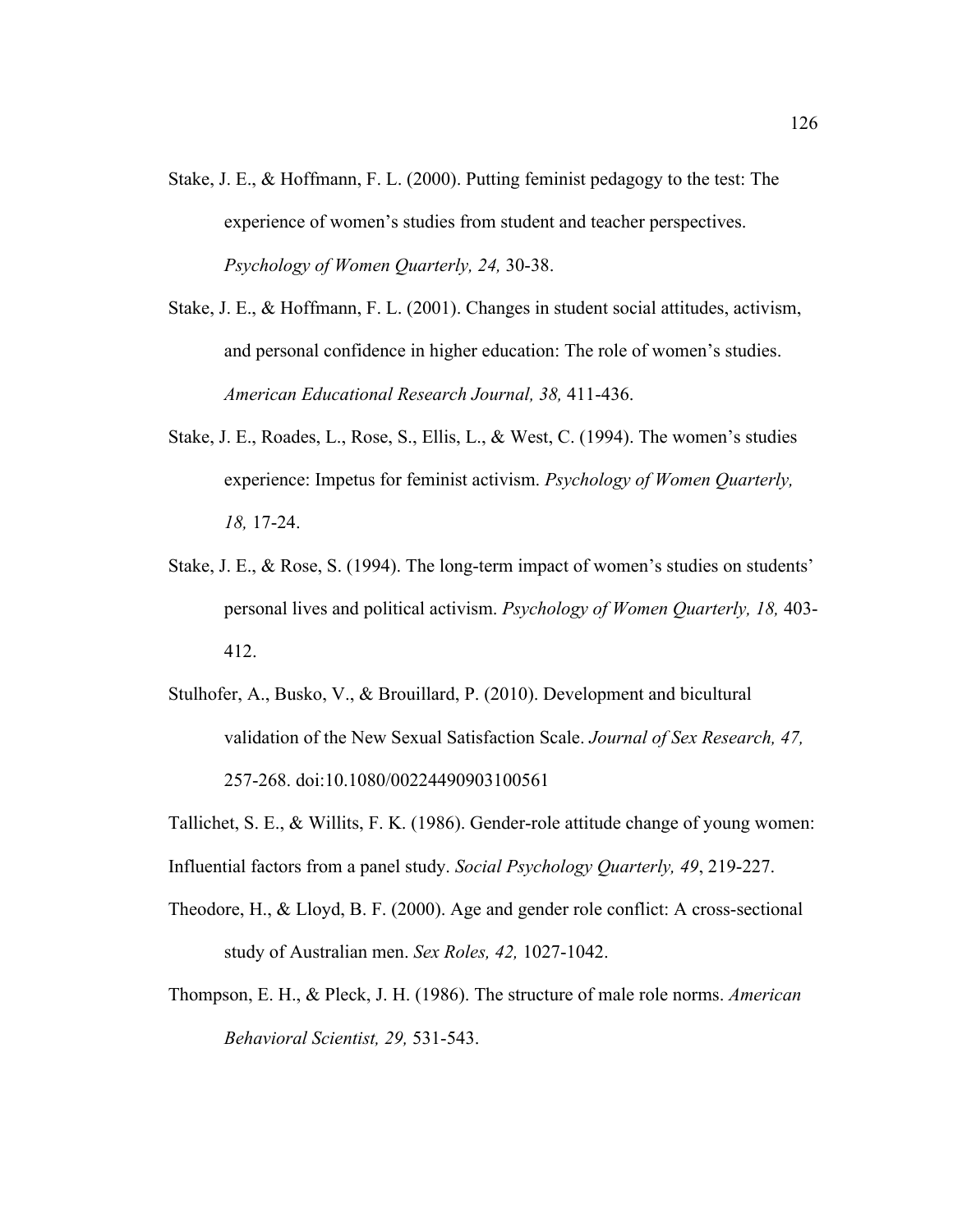- Thornton, A., Alwin, D. F., & Camburn, D. (1983). Causes and consequences of sexrole attitudes and attitude change. *American Sociological Review, 48,* 211-227.
- United States Census Bureau. (2014). *State & county quickfacts: Oregon.* Retrieved from http://quickfacts.census.gov/qfd/states/41000.html
- Vandello, J. A., & Bosson, J. K. (2013). Hard won and easily lost: A review and synthesis of theory and research on precarious manhood. *Psychology of Men & Masculinity, 14,* 101-113. doi:10.1037/a0029826
- Vescio, T. K., Sechrist, G. B., & Paolucci, M. P. (2003). Perspective taking and prejudice reduction: the mediational role of empathy arousal and situational attributions. *European Journal of Social Psychology, 33,* 455-472. doi:10.1002/ejsp.163
- Vogel, D. L., Tucker, C. M., Wester, S. R., & Heesacker, M. (1999). The impact of sex and situational cues on the endorsement of traditional gender-role attitudes and behaviors in dating couples. *Journal of Social and Personal Relationships, 16,* 459-473. doi:10.1177/0265407599164003
- Wade, J. C., & Brittan-Powell, C. (2001). Men's attitudes toward race and gender equity: The importance of masculinity ideology, gender-related traits, and reference group identity dependence. *Psychology of Men & Masculinity, 2,* 42- 50. doi:10.1037//1524-9220.2.1.42
- Walker, D. F., Tokar, D. M., & Fischer, A. R. (2000). What are eight popular masculinity-related instruments measuring? Underlying dimensions and their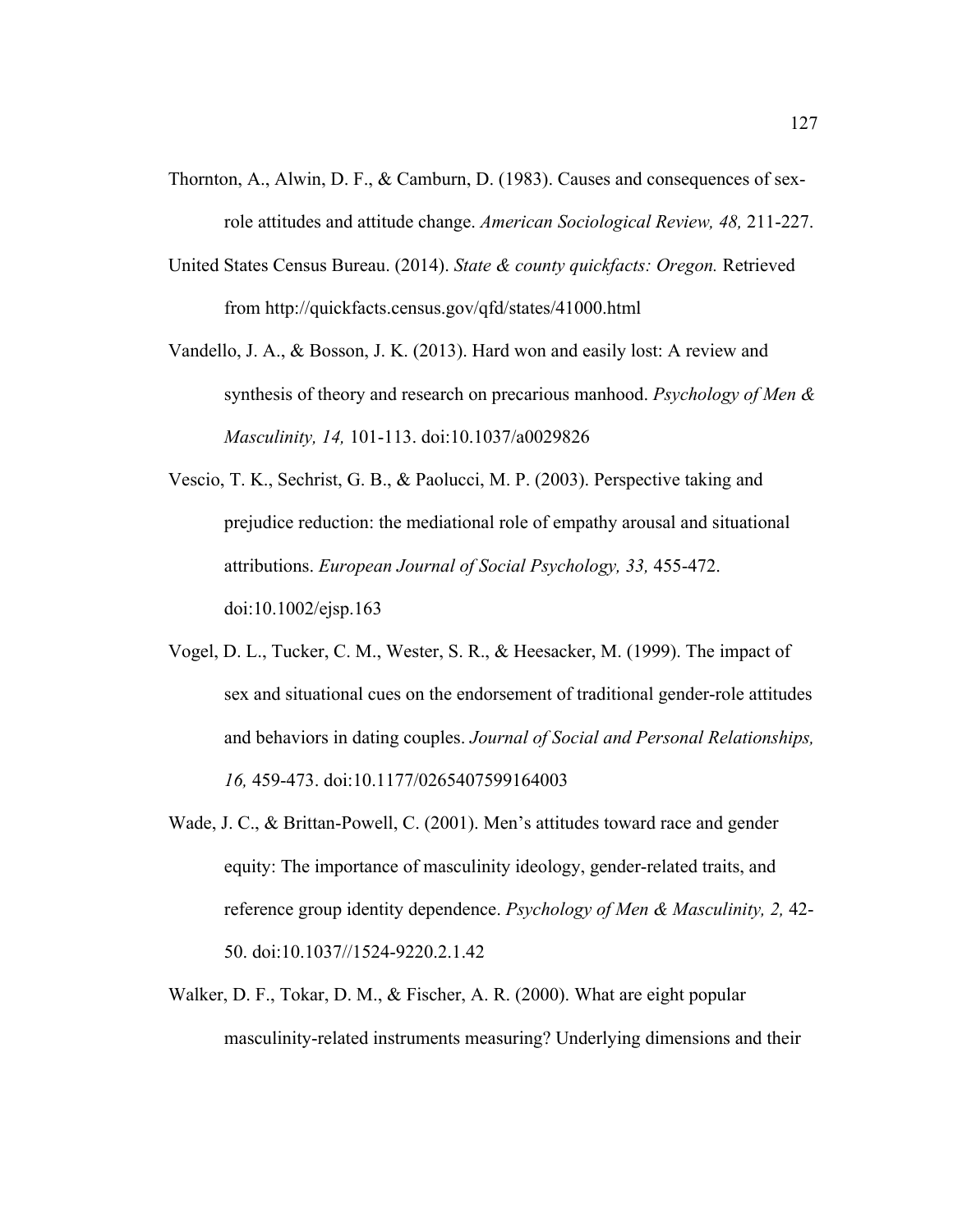relations to sociosexuality. *Psychology of Men & Masculinity, 1,* 98-108. doi:10.1037//1524-9220.1.2.98

Wester, S. R. (2008). Multicultural advances in the psychology of men: Implications for counseling psychology. *The Counseling Psychologist, 36,* 294-324. doi:10.1177/

0011000006286341

- Wilkinson, W. W. (2004). Authoritarian hegemony, dimensions of masculinity, and male antigay attitudes. *Psychology of Men & Masculinity, 5,* 121-131. doi:10.1037/1524-9220.5.2.121
- Witt, M. G., & Wood, W. (2010). Self-regulation of gendered behavior in everyday life. *Sex Roles, 62,* 635-646. doi:10.1007/s11199-010-9761-y
- Woller, K. M. P., Buboltz, W. C., & Loveland, J. M. (2007). Psychological reactance: Examination across age, ethnicity, and gender. *The American Journal of Psychology, 120,* 15-24.
- Wood, W. (2000). Attitude change: Persuasion and social influence. *Annual Review of Psychology, 51,* 539-570.
- Wood, W., Christensen, N., Hebl, M. R., & Rothgerber, H. (1997). Conformity to sextyped norms, affect, and the self-concept. *Journal of Personality and Social Psychology, 73,* 523-535.
- Wood, W., & Eagly, A. H. (2012). Biosocial construction of sex differences and similarities in behavior. *Advances in Experimental Social Psychology, 46,* 55- 123. doi:10.1016/B978-0-12-394281-4.00002-7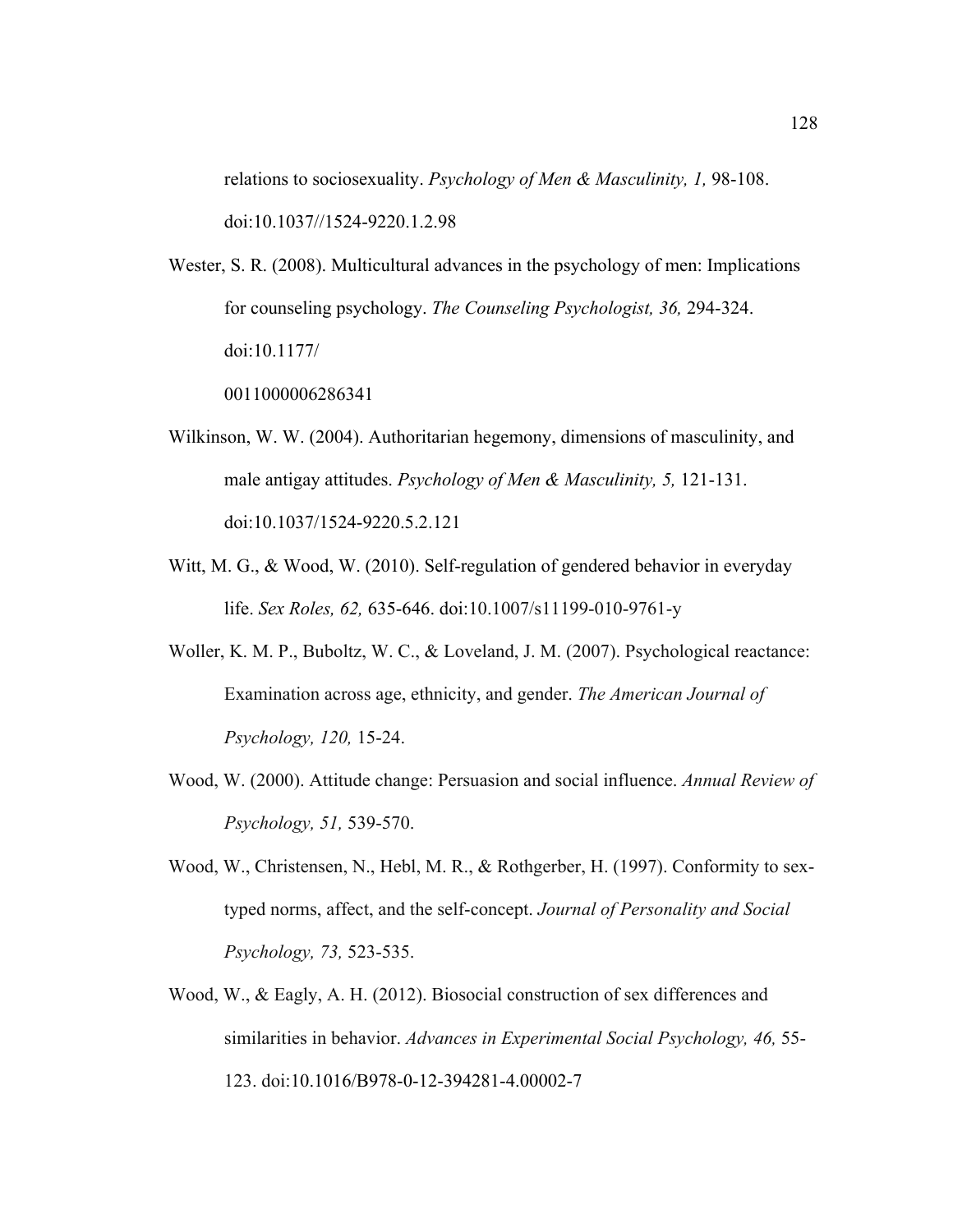#### **Appendix A** Consent Form

## **PORTLAND STATE UNIVERSITY Department of Psychology**

### **Consent Form**

### **"Psychology of Men and Masculinity" Course Evaluation Follow-up**

You are being asked to complete an online survey regarding your beliefs about men and/or women and your sexual experiences. This study is being conducted by Professor Eric Mankowski and his graduate student, Sylvia Kidder. Please answer as honestly as possible; participation is confidential, and the researchers have no way of knowing whether you choose to participate or what your responses are.

You may experience some discomfort answering personal questions about your beliefs or sexual experiences. However, the risk associated with your participation in this study is minimal, and you are free to skip questions or withdraw from the survey at any time. Choosing to forego or stop the study will not adversely affect your class grade or your relationship with the researchers, the Psychology Department, or Portland State University.

This survey should take about 15-25 minutes to complete. By participating in this study you will be helping PSU understand the value and practical effects of taking Psychology of Men and Masculinity; it may also help your instructor improve the course for future students. Additionally, you will be making a valuable contribution to the study of sexuality.

If you have any questions or concerns, please contact Professor Mankowski (mankowskie@pdx.edu) or Sylvia Kidder (sylvia2@pdx.edu). We would be happy to provide you with the study's results after the quarter ends. Your time and participation are greatly appreciated!

By clicking "I agree" below, you are consenting to participate in this study.

- o I agree
- o I do not agree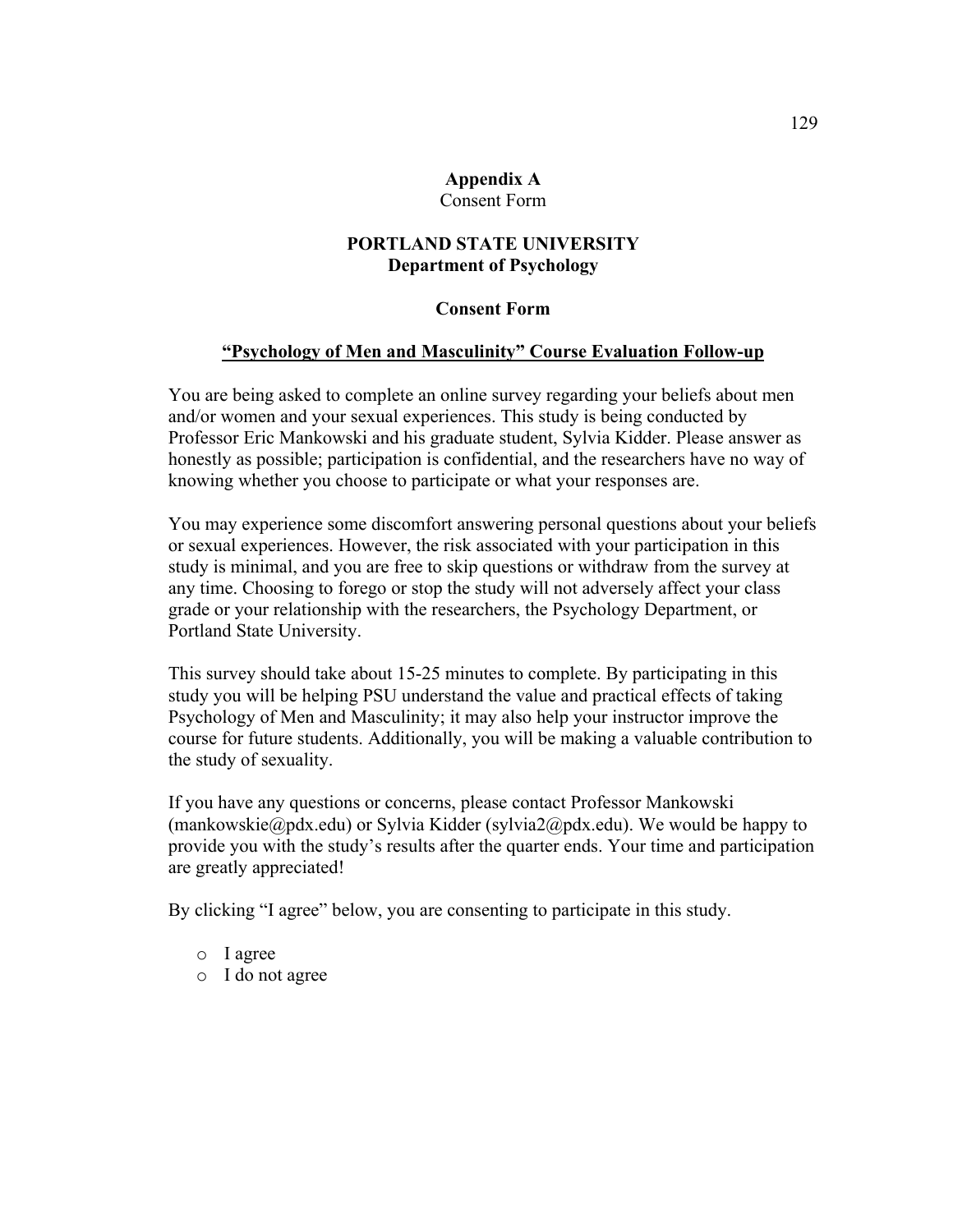## **Appendix B** Survey Flow and Content

- *Consent Form (Appendix A)*
- Please enter the name of your favorite pet. If you don't have a pet, please enter your mother's maiden name. (This unique name is used to match survey responses from the beginning and end of the quarter while protecting your identity.)
- What gender do you most strongly identify with?
	- o Male
	- o Female
- *Here, female-identified participants completed the Male Role Norms Inventory and the Feminine Gender Role Stress Scale.*
- What is your age?
- [*At Time 1 only*] Please indicate your class standing below.
	- o Undergraduate freshman
	- o Sophomore
	- o Junior
	- o Senior
	- o Graduate student
	- o Non-degree seeking student
- What is your major?
	- o Psychology
	- o Women's Studies
	- o Other (please describe)
- Are you taking this class for credit in a University Studies cluster?
	- o Yes
	- o No
	- o Undecided
- [*At Time 1 only*] How many classes did you miss this quarter?
	- o None
	- $0 \t 1 2$
	- $0 \t 3 4$
	- o 5 or more
- [*At Time 2 only*] How would you describe your race?
	- o White/Caucasian
	- o Black/African American
	- o Latino/Hispanic
	- o Asian or Pacific Islander
	- o Native American
	- o Other (please describe below)
- How would you describe your sexual orientation?
	- o Straight/heterosexual
	- o Bisexual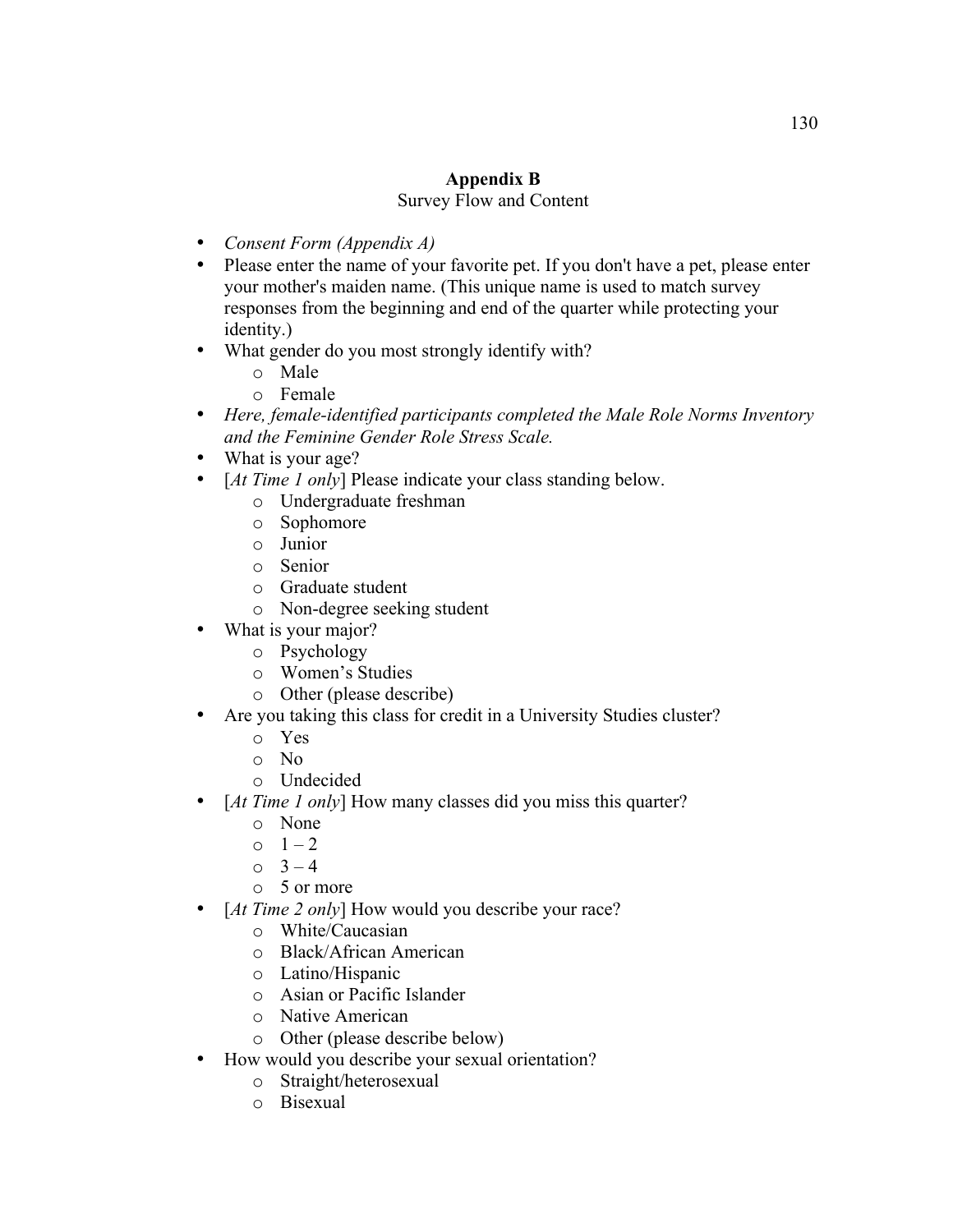- o Gay/homosexual
- o Other (please describe)
- Please indicate your relationship status.
	- o Single (never married)
	- o In a casual relationship
	- o In a serious relationship
	- o Married or in a domestic partnership
	- o Divorced or separated
- Over the past 10 weeks, how often did you think about gender roles (their characteristics or implications)?
	- o Never
	- o About once per month
	- o A few times per month
	- o A few times per week
	- o Daily
	- o More than once per day
- Over the past 10 weeks, how often did you talk about gender roles with others?
	- o Never
	- o About once per month
	- o A few times per month
	- o A few times per week
	- o Daily
	- o More than once per day
- *Time 1 Debriefing Form (Appendix C) or Time 2 Debriefing Form (Appendix D)*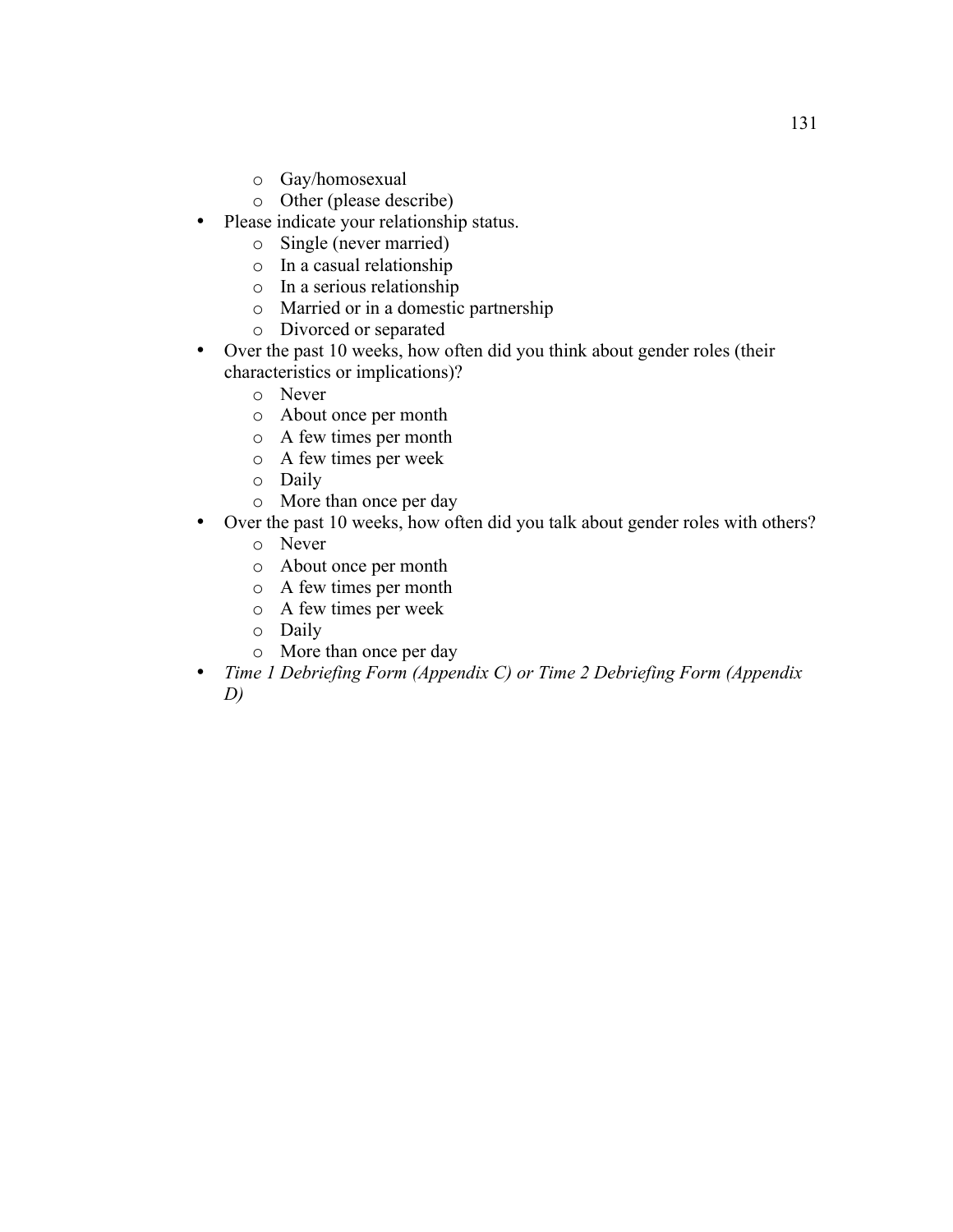### **Appendix C** Time 1 Debriefing Form

## **PORTLAND STATE UNIVERSITY Department of Psychology**

### **Debriefing Form**

### **"Psychology of Men and Masculinity" Course Evaluation**

Thank you for your participation in this study! We truly appreciate the time and energy you have invested. At the end of the quarter, you will have an opportunity to complete this survey again. After the data have been analyzed, Prof. Mankowski will email you with the results for your class. Please remember: your answers are confidential, and all data is stored on PSU's secure network.

If anything in the study made you feel uncomfortable or brought up distressing experiences, please don't hesitate to contact Student Health and Counseling at 503.725.2800 or one of the researchers listed below. You may also wish to contact the National Sexual Assault Hotline at 1-800-656-HOPE or find a local crisis counseling center (http://centers.rainn.org/).

You are also welcome to contact any of the people at the bottom of this page with comments, questions, or concerns. Upon completion of the follow-up study at the end of the quarter, we will provide you with a detailed explanation of the background for our study and our hypotheses regarding the results.

Your contribution is invaluable!

Contact Information: Professor Eric Mankowski, Principal Researcher: mankowskie@pdx.edu Sylvia Kidder, Researcher: sylvia2@pdx.edu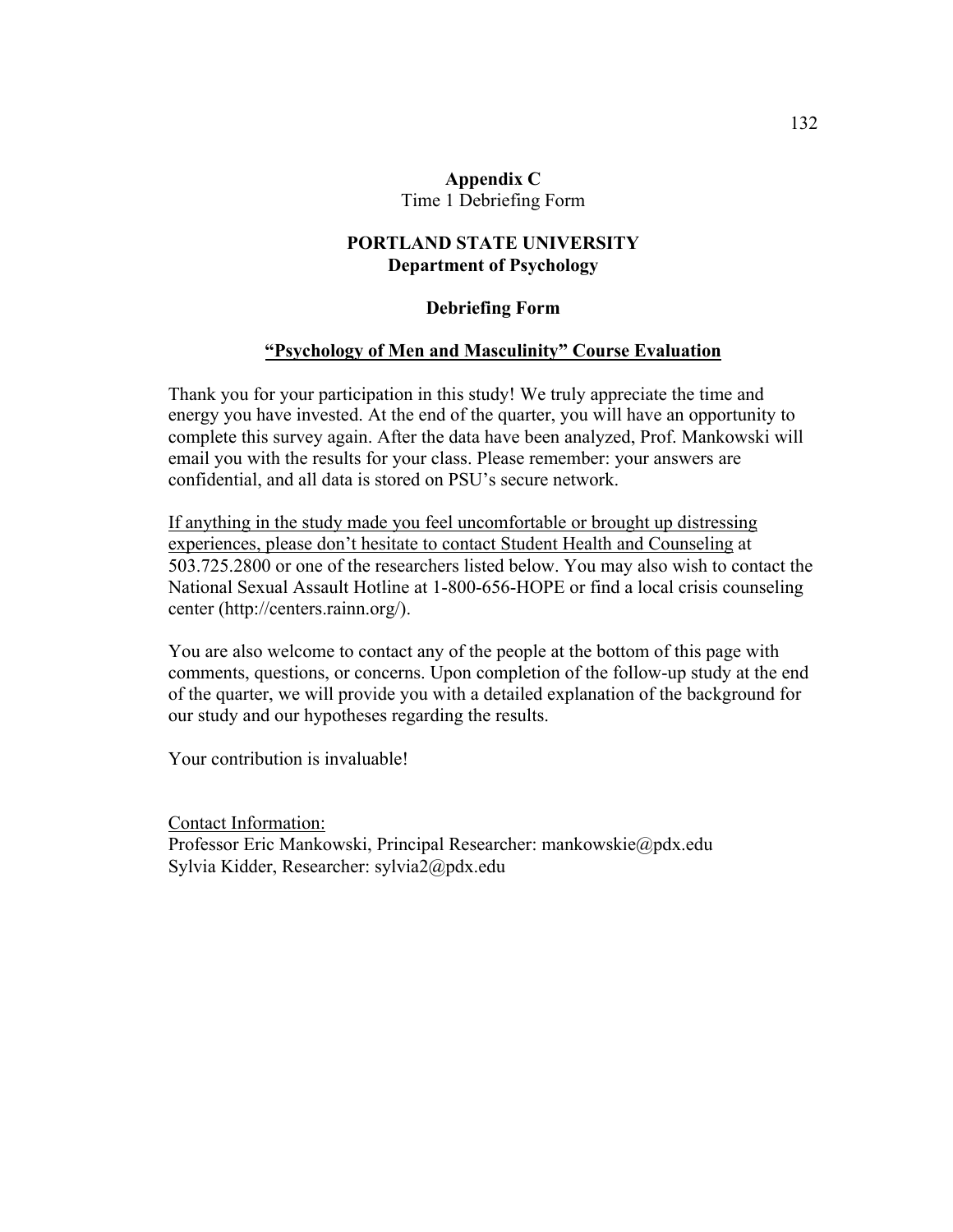#### **Appendix D** Time 2 Debriefing Form

## **PORTLAND STATE UNIVERSITY Department of Psychology**

#### **Debriefing Form**

#### **"Psychology of Men and Masculinity" Course Evaluation**

Thank you for your participation! We hope your exposure to the gender role beliefs scales was educational and enhanced your understanding of the course material. The purpose of this study was twofold: to continue Prof. Eric Mankowski's investigation of the changes in gender role beliefs resulting from this course's completion, and to discover if decreases in the endorsement of traditional gender role norms correlates with increased sexual satisfaction. There have been few studies assessing the educational and practical outcomes of gender-related courses, and you have provided a valuable contribution to this budding area of psychology.

An additional area of interest was whether changes in gender role beliefs correlates with increased sexual satisfaction (in other words, whether people with more progressive attitudes about men's and women's societal roles have more satisfying sex lives). Sexual satisfaction is important in many areas of life including overall health, quality of life, and relationship satisfaction (Apt, Hurblert, Pierce, & White, 1996; Davison, Bell, LaChina, Holden, & Davis, 2009; Rosen & Bachmann, 2008). However, sexual satisfaction itself is influenced by interrelated social factors such as the beliefs one holds regarding the proper social roles of women and men (Klimicka, Cross, & Tarnai, 1983; Rosenzweig & Dailey, 1989; Sanchez, Crocker, & Boike, 2005). If we find evidence that teaching students to think critically about gender roles (in this case, masculinity) increases sexual satisfaction, it will have implications in the areas of public education and counseling.

As part of this experiment, you completed questionnaires assessing your gender role beliefs (men took the Gender Role Conflict Scale; women took the Male Role Norms Inventory and Feminine Gender Role Stress Scale) and your sexual satisfaction (using the New Sexual Satisfaction Inventory), depending on your age and reported sexual experiences. All of these questionnaires are available through the references listed below.

If anything in the study made you feel uncomfortable or brought up distressing experiences, please don't hesitate to contact Student Health and Counseling at 503.725.2800 or one of the researchers listed below. You may also wish to contact the National Sexual Assault Hotline at 1-800-656-HOPE or find a local crisis counseling center (http://centers.rainn.org/).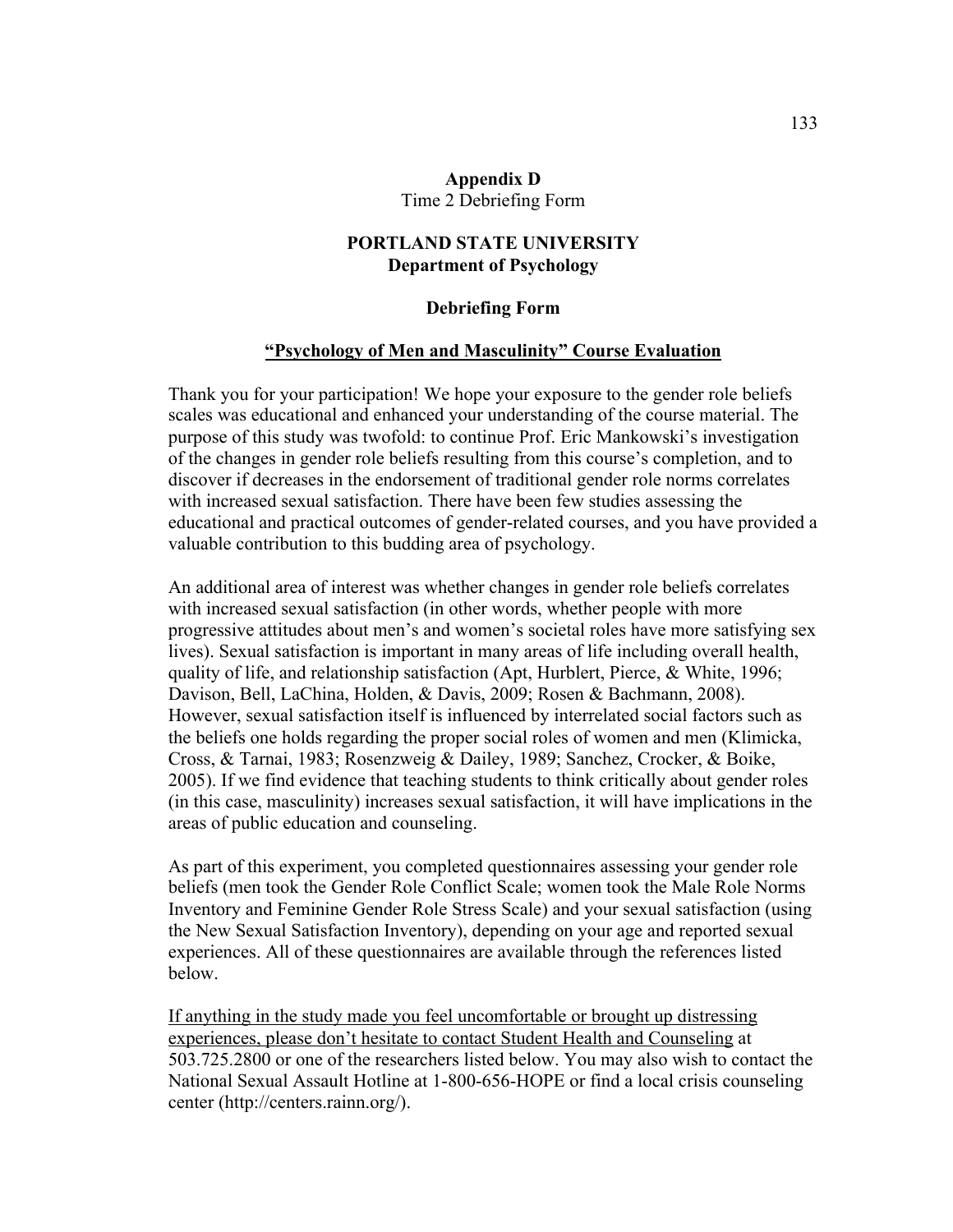Again, your responses are anonymous and cannot be tied to you personally. We understand the sensitive nature of some of the questions you answered, and we truly appreciate your honest responses. If you would like to learn more about this study or to offer your comments, you can contact one of the researchers listed below. We will email you the results for your class soon.

#### Contact Information:

Professor Eric Mankowski, Principal Researcher: mankowskie@pdx.edu Sylvia Kidder, Researcher: sylvia2@pdx.edu

### References:

- Apt, C., Hurlbert, D. F., Pierce, A. P., & White, L. C. (1996). Relationship satisfaction, sexual characteristics and the psychosocial well-being of women. *The Canadian Journal of Human Sexuality, 5,* 195-210.
- Belk, S. S., & Snell, W. E. (1986). Beliefs about women: Components and correlates. *Personality and Psychology Bulletin, 12,* 403-413.
- Gillespie, B. L., & Eisler, R. M. (1992). Development of the Feminine Gender Role Stress Scale: A cognitive-behavioral measure of stress, appraisal, and coping for women. *Behavior Modification, 16,* 426-438*.* doi:10.1177/01454455920163008
- Kimlicka, T., Cross, H., & Tarnai, J. (1983). A comparison of androgynous, feminine, masculine, and undifferentiated women on self-esteem, body satisfaction, and sexual satisfaction. *Psychology of Women Quarterly, 7,* 291-294.
- Levant, R. F., Hirsch, L., Celentano, E., Cozza, T., Hill, S., MacEachern, M. (1992). The male role: An investigation of norms and stereotypes. *Journal of Mental Health Counseling, 14,* 325-337.
- Mahalik, J. R., Morray, E. B., Coonerty-Femiano, A., Ludlow, L. H., Slattery, S. M., & Smiler, A. (2005). Development of the Conformity to Feminine Role Norms Inventory. *Sex Roles, 52,* 417-435. doi:10.1007/s11199-005-3709-7
- Nelson, M. C. (1988). Reliability, validity, and cross-cultural comparisons for the simplified Attitudes Toward Women Scale. *Sex Roles, 18,* 289-296.
- O'Neil, J. M. (1986). Gender-role Conflict Scale: College men's fear of femininity. *Sex Roles, 14,* 335-350.
- Rosen, R., Brown, C., Heiman, J., Leiblum, S., Meston, C., Shabsigh, R., Ferguson, D., & D'Agostino, Jr., R. (2000). The Female Sexual Function Index (FSFI): A multidimensional self-report instrument for the assessment of female sexual function. *Journal of Sex & Marital Therapy, 26,* 191-208.
- Rosenzweig, J. M., & Dailey, D. M. (1989). Dyadic adjustment/sexual satisfaction in women and men as a function of psychological sex role self-perception. *Journal of Sex & Marital Therapy, 15,* 42-56.
- Sanchez, D. T., Crocker, J., & Boike, K. R. (2005). Doing gender in the bedroom: Investing in gender norms and the sexual experience. *Personality and Social Psychology Bulletin, 31,* 4445-1455. doi:10.1177/0146167205277333